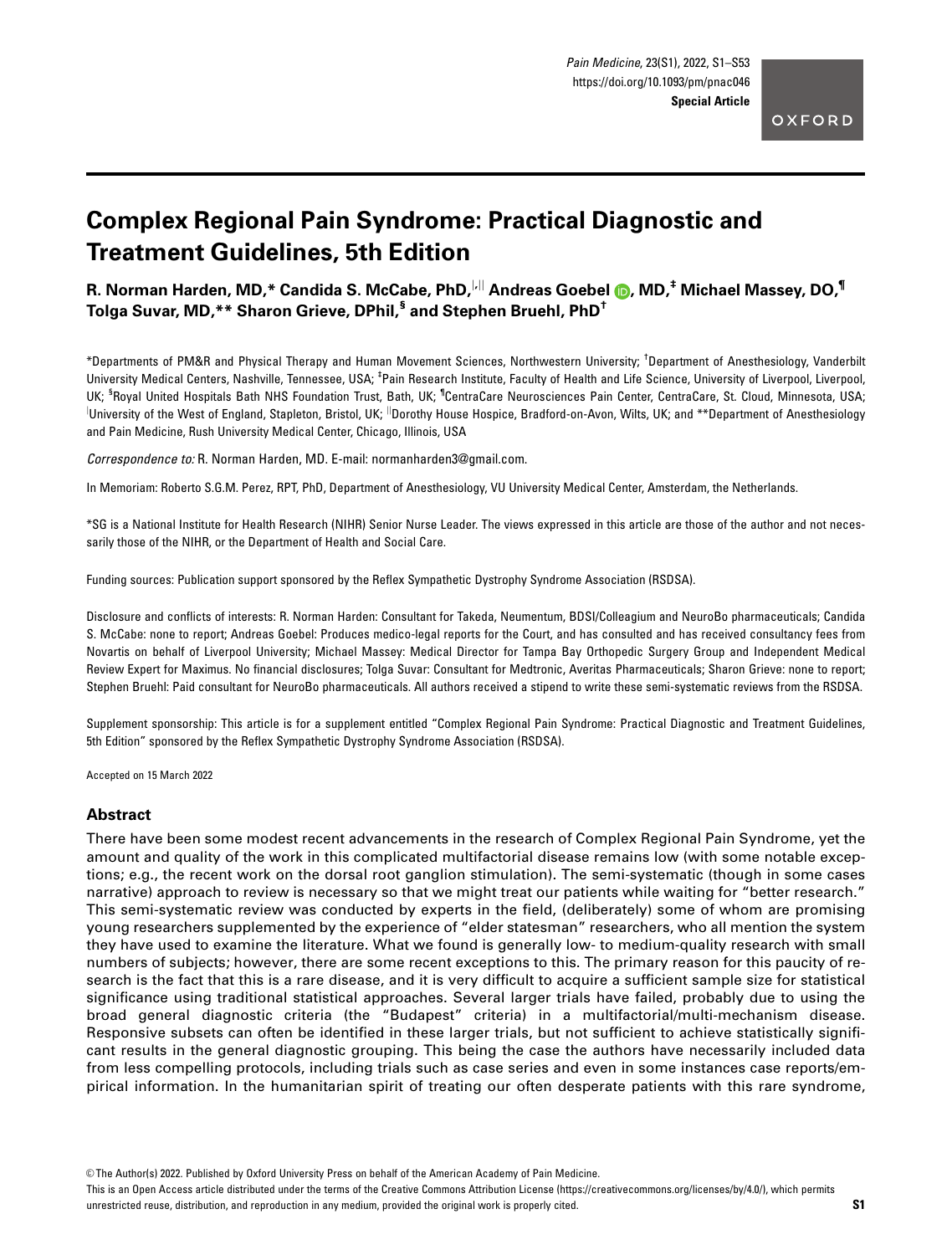without great evidence, we must take what data we can find (as in this work) and tailor a treatment regime for each patient.

Key Words: Complex Regional Pain Syndrome; CRPS; Reflex Sympathetic Dystrophy; RSD; Diagnostic Criteria; Treatment Guidelines

## Introduction

This is the fifth edition of the Diagnostic and Treatment Guidelines for Complex Regional Pain Syndrome (CRPS; also known as Reflex Sympathetic Dystrophy [RSD], causalgia). These guidelines have been sponsored by the Reflex Sympathetic Dystrophy Syndrome Association and are written by expert practitioners in each discipline that is traditionally utilized in the treatment of CRPS [[1](#page-39-0)]. There is a fairly recent, excellent, rigorous systematic review of the treatment literature in CRPS [[2](#page-39-0)] which confirmed there is only modest high-quality research in the area. Nonetheless, in this "evidence vacuum" we still have a responsibility to treat. Certainly, we must develop better evidence, but our patients cannot wait for that. Thus, although the authors of these practical guidelines all utilized a systematic approach to reviewing the available and relevant literature, they have also included less rigorous, preliminary research reports, often supplemented by extensive empirical experience. The authors perforce must also extrapolate from "related conditions" (e.g., neuropathy [\[3\]](#page-39-0)). The research quality, clinical relevance and "state of the art" of diagnostic criteria or treatment modalities are discussed, sometimes in considerable detail. Where there have been no discernable updates in areas since the 4th edition, text from that has been kept, sometimes verbatim.

These guidelines are intended to serve as an aid to the informed practitioner. They are not intended to replace or supplant the clinician's best judgment, experience, training and/or a careful consideration of the clinical context. Although every reasonable attempt has been made to minimize the bias of the authors, it must be recalled that, in context, all the experts are to a degree biased to "their" therapeutic approach.

Detailed sections are provided as a guide and informational source not only to the "expert" in CRPS therapy but also the primary practitioner who is interested. Levels of evidence are mentioned when appropriate (Table 1), so that the practitioner can better assess the modality under discussion and, if desired, to personally review the citations in detail. In the humanitarian spirit of making the most of all current thinking in the area, balanced by a

careful case by case analysis of the risk/cost versus benefit analysis, we offer these "practical" guidelines.

#### **Diagnosis**

Historically, Complex Regional Pain Syndrome (CRPS) has been referred to by many names, with Reflex Sympathetic Dystrophy (RSD) and Causalgia the best known. Both terms are sometimes still used inappropriately, and there are no validated diagnostic criteria for either. The historical evolution of terms and diagnostic criteria for CRPS is interesting and colorful but is beyond the scope of this review. Interested readers are referred to the prior version of this review for a more detailed history [\[3\]](#page-39-0).

The label CRPS originated at an international conference held in Orlando, Florida, in 1994 [[4,](#page-39-0) [5](#page-39-0)] that led to the first consensus-based diagnostic criteria for CRPS adopted by the International Association for the Study of Pain (IASP) [\[6](#page-39-0)]. These 1994 IASP criteria for CRPS were necessary and important, yet experience gained from developing and systematically improving diagnostic criteria for headache and psychiatric disorders highlighted the necessity of validating and modifying such preliminary consensus-based criteria through systematic validation research [[7\]](#page-39-0).To this end, a series of validation studies were conducted, leading ultimately to an empirically derived set of CRPS criteria (the so-called Budapest Criteria) that were adopted formally by the IASP committee on taxonomy as the new IASP criteria in 2012 [\(Table 2](#page-2-0)). The fact that the clinical presentation of CRPS (and its underlying mechanisms) can differ between patients and even within a patient over time made development of validated and clinically useful criteria somewhat more challenging. The results of these diagnostic validation studies are now briefly reviewed to detail the rationale for the format and content of the 2012 revised IASP criteria.

#### Validation Studies

The validity of the 1994 consensus-based IASP CRPS criteria was evaluated as part of a multisite study of patients meeting the 1994 CRPS criteria and a comparison group

Table 1. Levels of evidence (modified by consensus: used in prior versions and in this review [[3](#page-39-0)])

Level 1: Meta-analysis or systematic reviews.

Level 2: One or more well-powered randomized, controlled trials, or statistically systematic validation criteria studies

Level 3: Retrospective studies, open label trials, small pilot studies.

Level 4: Anecdotes, case reports, clinical experience, empirical observations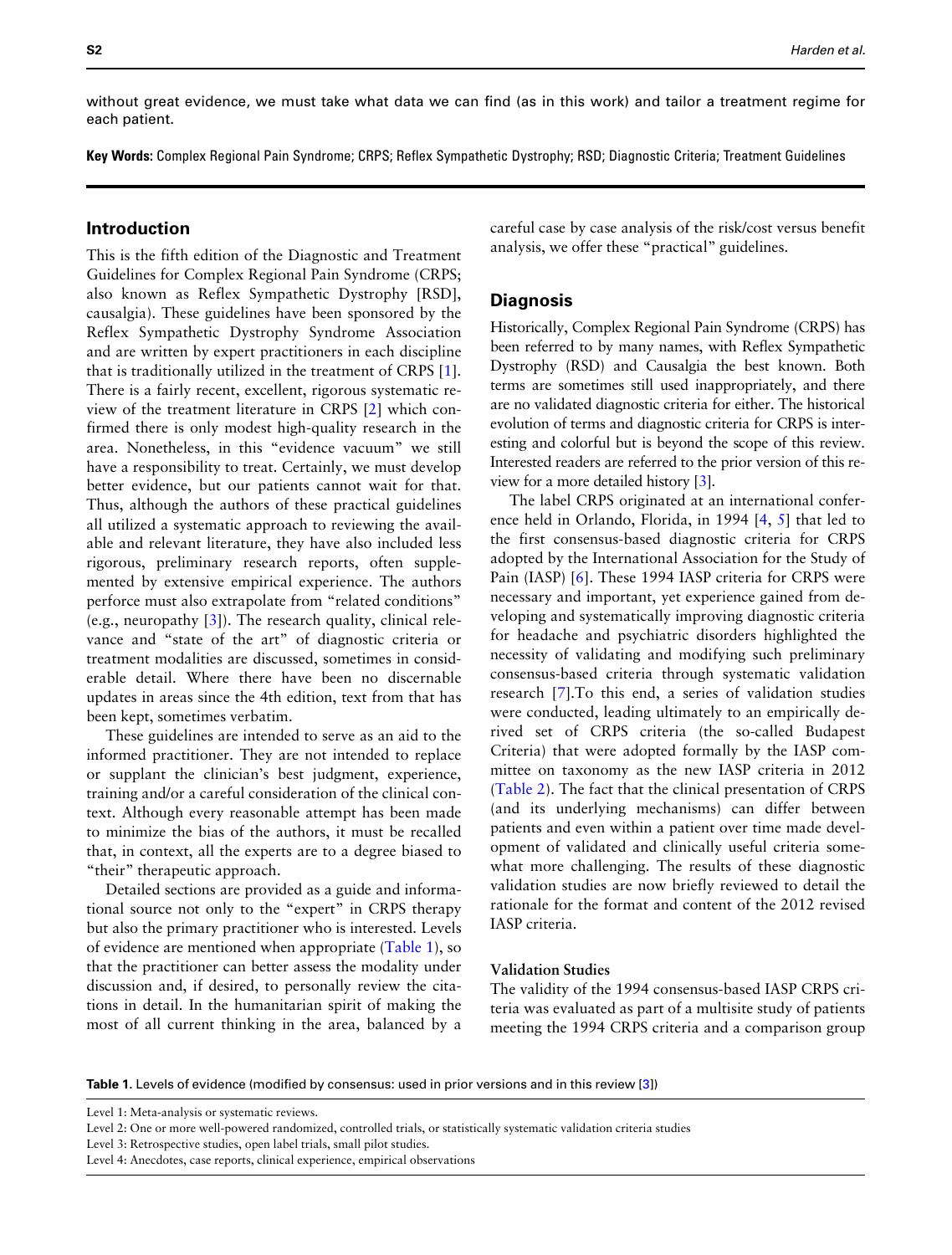<span id="page-2-0"></span>General Features of the Syndrome:

CRPS is a syndrome characterized by a continuing (spontaneous and/or evoked) regional pain that is seemingly disproportionate in time or degree to the usual course of any known trauma or other lesion. The pain is regional (not in a specific nerve territory or dermatome) and usually has a distal predominance of abnormal sensory, motor, sudomotor, vasomotor and/or trophic findings. The syndrome shows variable progression over time. Clinical Diagnostic Criteria for CRPS

1) Continuing pain, which is disproportionate to any inciting event

2) Must report at least one symptom in three of the four following categories:

Sensory: Reports of hyperalgesia and/or allodynia

Vasomotor: Reports of temperature asymmetry and/or skin color changes and/or skin color asymmetry

Sudomotor/Edema: Reports of edema and/or sweating changes and/or sweating asymmetry

Motor/Trophic: Reports of decreased range of motion and/or motor dysfunction (weakness, tremor, dystonia) and/or trophic changes (hair, nail, skin)

3) Must display at least one sign\* at time of evaluation in two or more of the following categories:

Sensory: Evidence of hyperalgesia (to pinprick) and/or allodynia (to light touch and/or deep somatic pressure and/or joint movement)

- Vasomotor: Evidence of temperature asymmetry and/or skin color changes and/or asymmetry
- Sudomotor/Edema: Evidence of edema and/or sweating changes and/or sweating asymmetry

Motor/Trophic: Evidence of decreased range of motion and/or motor dysfunction (weakness, tremor, dystonia) and/or trophic changes (hair, nail, skin)

4) There is no other diagnosis that better explains the signs and symptoms

\*A sign is counted only if it is observed at time of diagnosis.

Table 3. Factors (and factor loadings) resulting from principal components analysis of diagnostic and associated signs and symptoms of CRPS, reused by permission from [\[9](#page-39-0)]

| Factor 1                        | Factor 2                                   | Factor 3                        | Factor 4                                                                                                                  |
|---------------------------------|--------------------------------------------|---------------------------------|---------------------------------------------------------------------------------------------------------------------------|
| Hyperalgesia Signs (0.75)       | Temperature Asymmetry<br>Symptoms $(0.68)$ | Edema Signs $(0.69)$            | Decreased Range of Motion Signs<br>(0.81)                                                                                 |
| "Hyperesthesia" Symptoms (0.78) | Color Change Signs (0.67)                  | Sweating Asymmetry Signs (0.62) | Decreased Range of Motion<br>Symptoms $(0.77)$                                                                            |
| Allodynic Signs (0.44)          | Color Change Symptoms (0.52)               | Edema Symptoms (0.61)           | Motor Dysfunction Signs (0.77)<br>Motor Dysfunction Symptoms<br>(0.61)<br>Trophic Symptoms (0.52)<br>Trophic Signs (0.51) |

Factor loadings can be interpreted as correlations between individual signs/symptoms and the overall factor on which they load. Reproduced from [Harden, Bruehl, Galer, et al. Complex Regional Pain Syndrome: are the IASP diagnostic criteria valid and sufficiently comprehensive? Pain 1999; 83(2): 211-9] doi: 10.1016/s0304-3959(99)00104–9 with permission from Wolters Kluwer Health Inc. Journal of the International Association for the Study of Pain.

of non-CRPS neuropathic pain patients (level 2 evidence) [\[9](#page-39-0), [10\]](#page-39-0). Signs and symptoms historically associated with CRPS were systematically-assessed in these patients using a standardized format. These clinical data were then subjected to a series of statistical analyses to address several questions regarding the 1994 criteria. The statistical approach used was based on one employed previously to validate headache diagnostic criteria [\[11–13\]](#page-39-0) and psychiatric diagnostic criteria [\[14\]](#page-39-0). Detailed background on diagnostic validation methods and limitations can be found in Bruehl et al. [\[15\]](#page-39-0).

In the first study, a statistical pattern recognition technique (principal component analysis) was used to identify distinct, statistically-derived subgroups of CRPS signs and symptoms (factors) as they occur in the clinical setting [[9](#page-39-0)]. The format of the 1994 CRPS criteria implicitly assumed that signs and symptoms of CRPS cluster into two subgroups (pain/sensory and vasomotor/sudomotor/ edema), an assumption that was not supported by the validation study [\[9\]](#page-39-0). Clinical features of CRPS actually clustered into four statistically-distinct subgroups (see Table 3 and discussion in Harden et al. [[9](#page-39-0)]). The findings of this study had three important clinical implications. First, grouping of statistically distinct vasomotor and sudomotor/edema features into a single criterion in the 1994 IASP criteria likely led to poor specificity and overdiagnosis of CRPS  $[8-10]$ . Second, signs of motor dysfunction (e.g., dystonia, tremor) [[16–18\]](#page-39-0) and trophic features (e.g., changes in hair or nail growth) [[19](#page-39-0), [20\]](#page-40-0) long believed to be part of the clinical syndrome comprised a distinct set of interrelated CRPS features that were entirely absent from the 1994 criteria. Finally, the observed patterns of CRPS signs versus symptoms suggested that while they were associated as expected, both likely provided non-redundant information that was potentially important for accurate diagnosis.

The next validity study examined the accuracy with which the 1994 CRPS criteria were able to distinguish CRPS patients from non-CRPS neuropathic pain patients based on patterns of signs and symptoms [[10](#page-39-0)].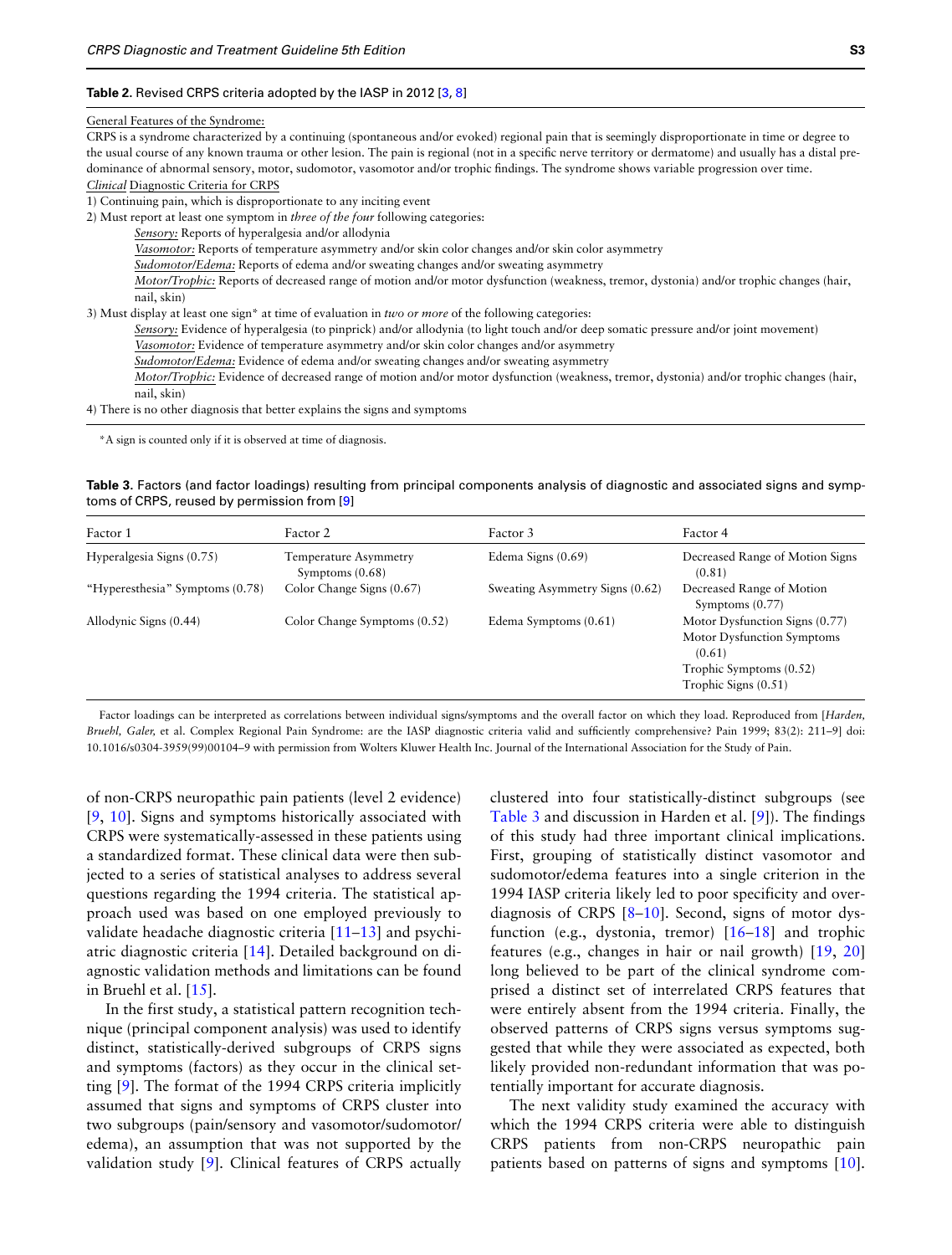This appeared to be a minimal requirement for clinical utility of the criteria. Although absence of a clear pathophysiological "gold standard" for CRPS diagnosis made design of this study more challenging, an approach was chosen based on methods used in developing evidence-based diagnostic criteria for other conditions with unclear pathophysiology (headache and psychiatric disorders) [[8–10](#page-39-0), [15](#page-39-0)]. The method chosen "stacked the deck" in favor of the 1994 criteria being able to discriminate accurately between the CRPS and non-CRPS neuropathic pain patients. Nonetheless, the results of a preliminary study and a subsequent larger study failed to support the validity of these criteria [[10](#page-39-0), [21](#page-40-0)]. In the larger more definitive study, diagnostic sensitivity of the 1994 IASP criteria (i.e., ability to detect CRPS when it is present) was found to be quite high as expected (0.98), but specificity (i.e., minimizing false positive diagnoses) was poor (0.36; i.e., worse than a coin flip), with a positive diagnosis of CRPS likely to be correct in as few as 40% of cases [[10](#page-39-0)].

The results of the validity studies above prompted development and exploration of the potential utility of proposed revised CRPS criteria informed by these findings and designed to address the limitations identified with the 1994 IASP criteria. These proposed revised criteria grouped all CRPS features into one of the four statistically derived factors described above (pain/sensation, vasomotor, sudomotor/edema, motor/trophic; [Table 3](#page-2-0)). Based on the findings of Harden et al. [\[9\]](#page-39-0), these criteria also required the presence of a defined number of both objective signs and self-reported symptoms of CRPS for criteria to be met.

Using the same methodology described above, the sensitivity and specificity of the proposed revised criteria were directly compared to diagnostic discrimination using the 1994 IASP criteria [[10\]](#page-39-0). Results showed that employing a decision rule requiring that at least two of four sign categories be positive and at least three of four symptom categories be positive for the diagnosis to be made resulted in a sensitivity of 0.85 (i.e., capturing most CRPS positive cases) and a specificity of 0.69, substantially improving on the specificity of 0.36 with the 1994 criteria (and better than most "objective" diagnostic tests). These proposed revised criteria and decision rules were reviewed at an international consensus meeting in Budapest, Hungary, in 2003, and a decision was made to conduct a second independent validation study to confirm the diagnostic findings above. Results of this re-validation study (level 2) [\[8](#page-39-0)] confirmed that the "Budapest criteria" had excellent sensitivity (0.99) and that they improved specificity substantially (0.68) over the older criteria. Based on these findings, the IASP Committee for Classification of Chronic Pain in 2012 formally adopted the revised criteria as part of the IASP pain taxonomy [\(Table 2\)](#page-2-0). These criteria, with some clarifications, are in the process of being added to the International Classification of Diseases, 11th revision (ICD-11) [[22\]](#page-40-0).

It is important to recall that the "Budapest" criteria were designed and developed as a broad, inclusive and accessible screening type diagnostic criteria. CRPS is a disease of many different mechanisms usually presenting at different times in the course

#### CRPS Stages? CRPS Subtypes?

Is CRPS a uniform phenomenon across individuals, or are there distinct subtypes and/or stages of the syndrome? This issue of diagnostic heterogeneity, addressing whether or not patient presentations (i.e., the overall pattern of CRPS signs and symptoms) tend to be similar across individuals, may have significant implications for both prognosis and treatment. Historically, three progressive stages of CRPS have been cited as important in identifying and treating the syndrome (e.g., [[23–25\]](#page-40-0)), but empirical studies indicate that the existence of such sequential stages is clinical lore and is an unsubstantiated theory based on certain authors' clinical experience rather than an outcome of specific scientific study (level 4). Statistical analysis (cluster analysis) to identify CRPS patient subgroups based on presence of similar patterns of clinical features has failed to support the traditional sequential staging of CRPS (level 2) [\[26,](#page-40-0) [27](#page-40-0)]. When patients are assigned into three subgroups based on similarity of CRPS features, pain duration is similar across the groups, unlike what would be expected if the traditional sequential stages of CRPS were valid [\[26,](#page-40-0) [27](#page-40-0)]. Results of the first such study [\[26\]](#page-40-0), for example, identified distinct patient subgroups characterized by: (1) a relatively limited syndrome with vasomotor signs predominating, (2) a relatively limited syndrome with neuropathic pain/sensory abnormalities predominating, and (3) a florid CRPS syndrome with a wide array of CRPS features similar to "classic RSD" descriptions. Both studies addressing this issue found statistical evidence for this latter, more severe CRPS patient subgroup [\[26,](#page-40-0) [27](#page-40-0)].

In conclusion, these findings argue against the historical three sequential stages of CRPS [\[26,](#page-40-0) [28–30](#page-40-0)]. Nonetheless, lack of support for traditional sequential stages does not invalidate the concept of other CRPS subtypes that may evolve over time. One promising candidate, consistent with clinical observations, is the distinction between "warm CRPS" and "cold CRPS." A large, international, prospective multi-site study tested whether distinct warm and cold CRPS subtypes could be identified solely using unbiased statistical pattern recognition (i.e., no a priori assumptions). Results of cluster analysis using automated cluster selection revealed a warm CRPS patient cluster characterized by a warm, red, dry and edematous extremity, and a distinct cold CRPS patient cluster characterized by a cold, blue, sweaty and less edematous extremity (level 2) [[31](#page-40-0)]. Consistent with clinical observations, median CRPS duration was much shorter in the warm CRPS subtype (4.7 months) than in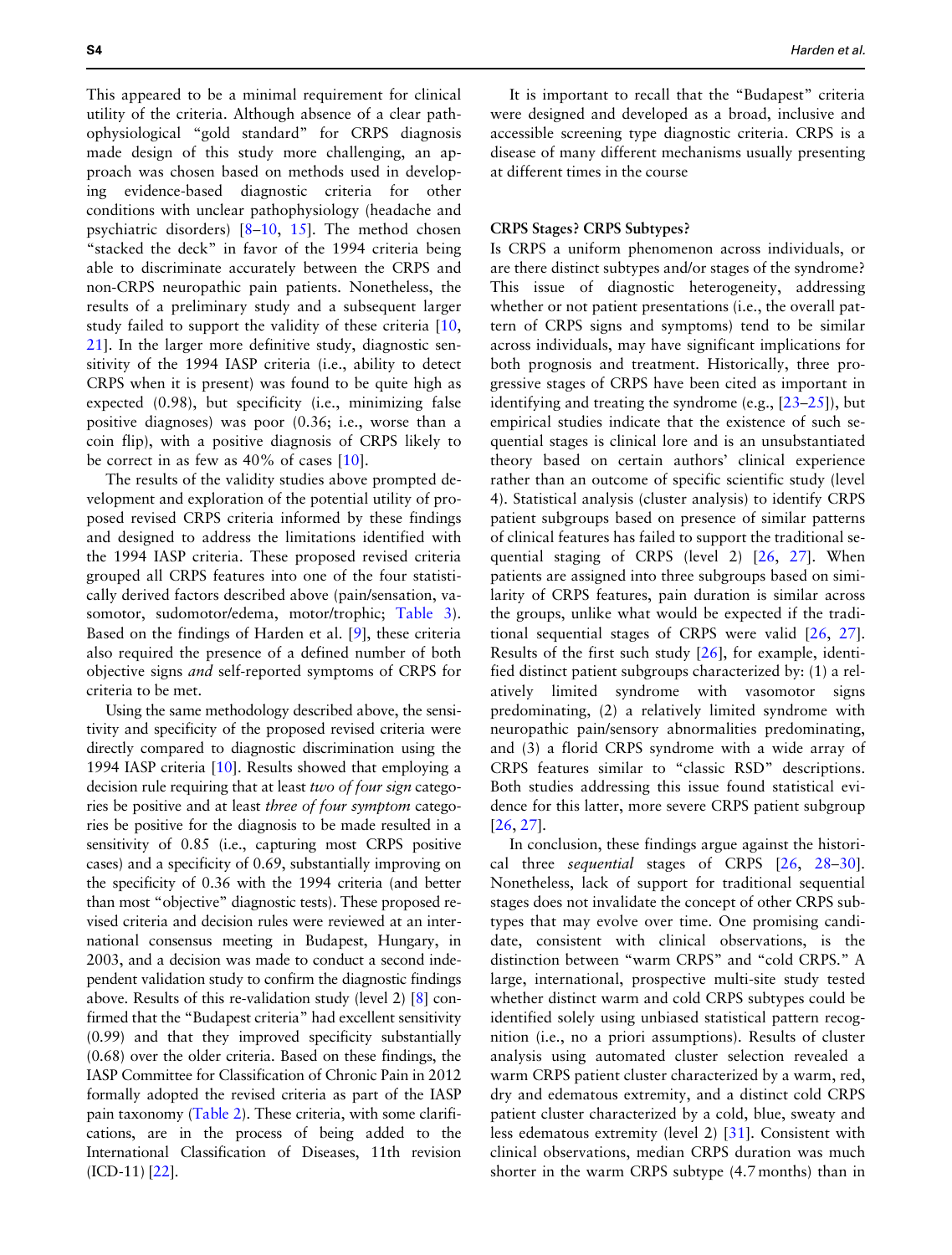the cold CRPS subtype (20 months), with comparable pain intensity across these subtypes [[31](#page-40-0)]. Although a warm presentation is by far the most common in early CRPS, a small subgroup of patients was noted who had CRPS of brief duration yet displayed a cold CRPS pattern, a group provisionally-labelled "primary cold CRPS" [[31](#page-40-0)]. Further bearing on the issue of temporal sequencing of these subtypes, a score reflecting total number of inflammatory features was found to be significantly elevated at baseline in the warm subtype relative to the cold subtype, with these elevations significantly diminishing only in the warm CRPS subtype over a 3-month follow-up period. This pattern is what might be expected if cold CRPS reflected a relatively stable chronic non-inflammatory condition, whereas warm CRPS were more of an acute inflammatory state subject to a later transition in phenotype. Future application of comparable analytic methods to the complexities of CRPS may permit the identification of other discrete CRPS subgroups which may eventually permit more effective targeting of treatment interventions [[32](#page-40-0)]. Although potentially important clinically, classification of "warm CRPS" vs "cold CRPS" in diagnosis remains at present an informal subtyping. There remains some hesitancy among experts to making this distinction a "formal" CRPS subtype until additional research is conducted, although there is agreement that clinicians should note whether a patient's CRPS presentation is predominately warm or cold, given its possible implications for prognosis and treatment [\[22\]](#page-40-0). It is important to note that at this time there is no evidence to suggest that "subtyping" in any way obviates the need for interdisciplinary care, and subtyping (presumably reflecting different mechanisms) may be most relevant to predicting responses to individual interventions.

A recent IASP consensus meeting in Valencia, Spain, addressed another important CRPS diagnostic subtype issue [[22\]](#page-40-0). In both the 1994 and 2012 versions of the IASP criteria, there was no CRPS subtype category to capture patients who had previously been diagnosed with CRPS, then improved sufficiently to no longer meet the full criteria but suffered from continued symptoms requiring ongoing care. This significant clinical issue prompted the proposal of a new formal CRPS subtype termed "CRPS with Remission of Some Features." This subtype will be included in the new ICD-11 version of the CRPS criteria. It should be applied only to patients who were documented to meet full CRPS criteria at an earlier point in time but who currently do not display sufficient signs and symptoms to meet full criteria. Patients in this category are not necessarily improved with regards to pain intensity nor are they free of all CRPS-related signs and symptoms [[22](#page-40-0)], and they may "relapse." We empirically note the occasional patient who may fully meet diagnostic criteria one day and not the next. It is critical for legal and insurance reasons that temporarily not meeting criteria, for whatever reason, is not considered equal to a

"cure" of the condition, particularly given the known lability of CRPS features.

A final CRPS subtyping issue is the distinction between CRPS-Type I (without "major nerve damage") and CRPS-Type II (with "major nerve damage"; see [Table 2](#page-2-0)). This is an historical distinction carried over into the 1994 IASP CRPS criteria based on the previously separate diagnostic categories of RSD (now CRPS-Type I) and Causalgia (now CRPS-Type II). At the time of the Budapest consensus group meeting, there was broad agreement that problems do exist with creating this division given the large overlap in clinical features between them (i.e., the primary diagnostic criteria are identical). The group was concerned that these divisions are dependent on nebulous definitions of what constitutes "major nerve damage," and regarding what tests or criteria were necessary to make this distinction (e.g., electrodiagnosis, which is almost always too painful). Despite agreement that the CRPS-Type I vs. Type II distinction may neither be clinically significant nor affect the specific therapeutic method used, this distinction was retained by the Budapest group largely for historical reasons, and remains a formal subtype in the 2012 IASP CRPS criteria and the CRPS criteria to be included in the new ICD-11, pending more data.

## Beyond Dichotomous Diagnosis: Assessment of CRPS Symptom Severity

Dichotomous diagnostic criteria (yes/no), while valuable both clinically and in research for consistent identification of CRPS as a syndrome, do not capture individual differences in the severity of CRPS. Tracking severity of CRPS symptoms (i.e., beyond pain intensity) is important for monitoring treatment-related changes in clinical care and is potentially valuable as a disease modification outcome in CRPS clinical trials. In 2010, the CRPS Severity Score (CSS) was developed to address this gap (level 2) [\[33\]](#page-40-0). The CSS deliberately uses the components of the 2012 IASP diagnostic criteria (and can be applied in any clinic, without special training or equipment; i.e., it is accessible) to create a continuous index of CRPS symptom severity. The final CSS version contains 16 elements (8 signs and 8 symptoms; e.g., allodynia/hyperalgesia, edema, skin temperature changes etc.) coded as present/ absent based on the history and physical examination (possible score 0–16). In initial development work [[33](#page-40-0)], CSS scores were associated significantly, as expected (i.e., higher scores were linked to worse patient status), with dichotomous diagnosis results, levels of pain intensity, distress, and functional impairments; and they discriminated well between CRPS and non-CRPS neuropathic pain patients. In a subsequent crossvalidation sample (level 2) [[34](#page-40-0)], CSS scores were relatively stable, as expected, in established chronic CRPS patients, with scores changing significantly more over time in acute CRPS patients undergoing initial treatment.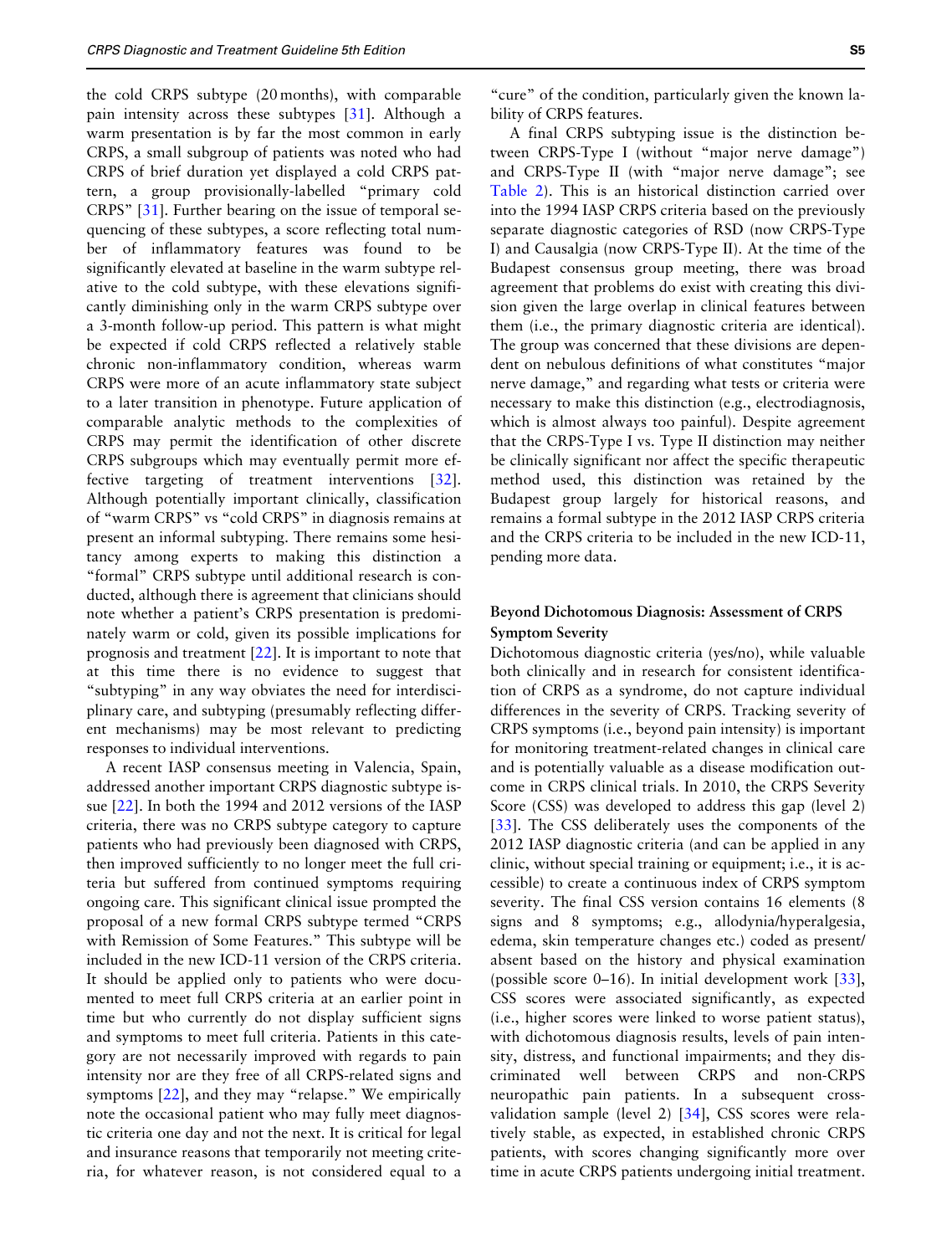Moreover, extent of changes in CSS scores over time were significantly associated with contemporaneous changes in pain intensity, fatigue, and functional impairments. Thus, the CSS appears to be valid and sensitive to change, a prerequisite for clinical utility. Available data indicate that a change of 5 or more CSS scale points reflects a clinically-significant change [\[34\]](#page-40-0).

## The Development of an International Core Data Set and Clinical Research Registry for CRPS

An International Research Consortium for CRPS (IRC) was established in 2015, which comprises a community of researchers in the field [\(https://www.crpsconsortium.](https://www.crpsconsortium.org/) [org/](https://www.crpsconsortium.org/)). As part of its work, the IRC considered the current barriers to the conduct of collaborative, multicenter CRPS research studies in order to achieve adequate sample sizes for clinically meaningful studies. Currently, due to the low incidence rate of CRPS [\[35\]](#page-40-0) and a heterogeneous patient population, research is mainly confined to small study populations. This presents methodological challenges associated with the synthesis of data, as a wide range of different outcome measures are used [[36](#page-40-0)], and consequently advances in CRPS research are hindered. Clinical research registries, with agreed core data sets are widely used in healthcare, providing access to a large, standardized set of observational, retrospective data from across a wide geographical area [\[37,](#page-40-0) [38\]](#page-40-0). In CRPS, an international registry and core data set could be used to aid in the identification of risk factors that precipitate CRPS and potential CRPS subtypes, better understand the mechanisms driving the condition, and evaluate the effectiveness of treatments in clinical samples. Such a registry could provide researchers and clinicians with access to a novel, large and consistent set of CRPS outcome and demographic data, and lists with contact information for CRPS patients willing to participate in research. Access to such data would have the potential to improve health outcomes for the CRPS population worldwide.

To address this issue, in 2013, an international consortium of patients, researchers, clinicians and industry representatives was established with the long-term aim to establish agreement about a CRPS core data set for clinicians and researchers in the field, along with an international, clinical research registry for CRPS. The acronym COMPACT; "Core Outcome Measurement set for complex regional PAin syndrome Clinical sTudies," was adopted to achieve this initiative. Membership was from 20 countries across Europe, the Americas, Asia, and Africa. Participation in the project work was via digital communications, teleconferences and international workshops. The COMPACT initiative was adopted by the IRC to facilitate international collaboration and the pooling of resources to improve the quality of CRPSrelated studies (<http://www.crpsconsortium.org>). The Royal United Hospitals Bath NHS Foundation Trust, Bath, UK, is the lead center for this work.

An iterative program of research, conducted by members of the COMPACT consortium, has informed the development of the long-term, international CRPS clinical research registry and core data set [\(Figure 1](#page-6-0)). This work is ongoing, and more detail is given below on each stage of the program to date.

A CRPS Core Data Set. A core outcome measurement set can be defined as a minimum set of standardized outcomes, which should be measured and reported in all research studies for a particular clinical condition [\[39\]](#page-40-0). The COMPACT core data set was developed in two stages and includes:

- Demographic data
- Patient-reported questionnaire outcome measures
- Clinician-reported outcomes/questionnaires.
- Clinical outcome measures (currently in development)

In the first stage, a core set of patient-reported and clinician-reported questionnaire outcome measures was agreed upon [\(Table 4](#page-7-0)). This work was informed by a systematic literature review utilizing PubMed of outcome measures used in CRPS clinical trials (level 1 evidence), and an online survey (level 4 evidence) of usage of outcome measures in CRPS clinical trials by healthcare professionals and academics [\[40\]](#page-40-0). Agreement on the final core set was achieved by means of consensus within international workshops [[40](#page-40-0)]. The patient-reported questionnaire outcome measures captured the minimum domains needed to answer the consortium-agreed research question "What is the clinical presentation and course of CRPS and what factors influence it?" and comprised the following domains: pain, disease severity, participation and function, emotional and psychological function, sleep quality, self-efficacy, catastrophizing, and patient's global impression of change. One clinician-reported questionnaire outcome measure, namely, the CSS, was also included [\[34\]](#page-40-0).

The second stage was comprised of a two stage e-Delphi study of clinicians and academics working internationally in the area of CRPS in order to agree on which (if any) clinical outcome measures should be included in the core data set. Results of the e-Delphi survey were presented to core members of the study team in a workshop held in Valencia, Spain, in September 2019. The group considered the feasibility and acceptability of each outcome in the final selected list, and whether an outcome should be "core" or optional. This work is in preparation for publication.

Development of a CRPS Clinical Research Registry. A multicenter, feasibility study was conducted over a two year period (2019–2021) to inform the design and delivery of the future CRPS international clinical research registry.

This study tested the feasibility and acceptability of collecting the COMPACT core outcome measurement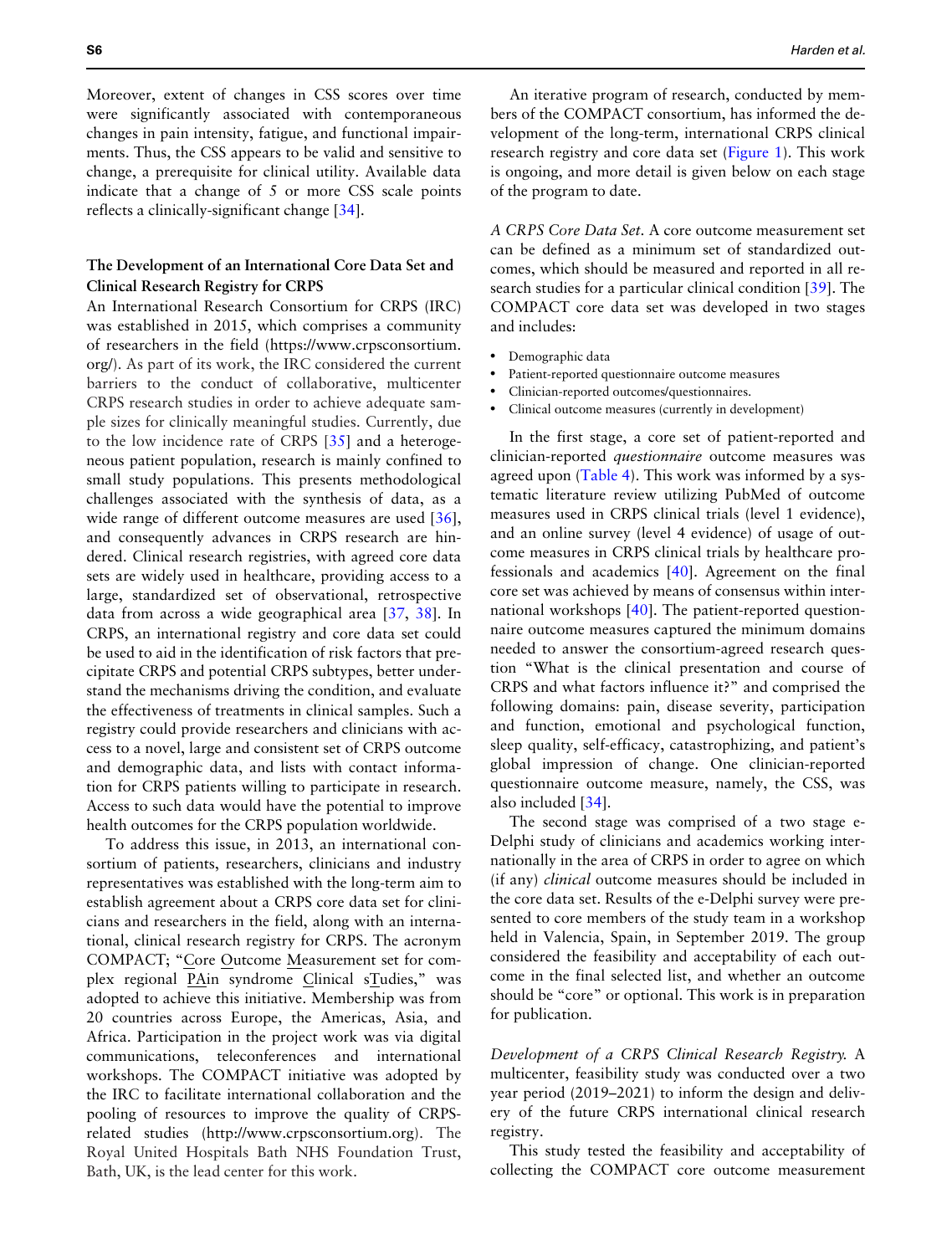<span id="page-6-0"></span>

Figure 1. COMPACT process.

set questionnaire data in an international population, and a bespoke electronic data capture system (ALEA) to collect and manage the COMPACT registry data, which was developed by the Clinical Informatics Research Unit (CIRU) at the University of Southampton, UK. Participants were recruited from research centers in Brazil, Israel, Japan, Switzerland, the USA, and the UK. Where applicable, COMPACT was translated using a "best practice" translation protocol [[41](#page-40-0)]. The conduct and findings from this feasibility study are currently in preparation for publication.

It is anticipated the COMPACT international clinical research registry will be open for recruitment in 2022. In order to assess the future impact of this registry, and the CRPS core data set that underpins it, an online survey was conducted to provide a baseline assessment of the current use of questionnaire outcome measures by the international CRPS research community. Results demonstrated that researchers currently select from a broad range of different questionnaires outcome measures [[36](#page-40-0)]. After the international registry is established, this survey will be repeated to establish what the global uptake is of the CRPS core data set.

Once the registry is "live," information on how to contribute as a recruiting center, and how researchers can access these data for interrogation, will be found on the IRC website [\(https://www.crpsconsortium.org/](https://www.crpsconsortium.org/)). For the first time, the registry will provide researchers with access to an ever-increasing data set of standardized, CRPS-specific, outcomes for investigation.

## Interdisciplinary Management

The following interdisciplinary rehabilitation section focuses on the history, description and evidence for CRPS rehabilitation-based treatment. A systematic review of the evidence was conducted utilizing PubMed and MEDLINE. Search terms included "CRPS," "Complex Regional Pain Syndrome," "causalgia," "reflex sympathetic dystrophy," "rehabilitation," "interdisciplinary

management," "occupational therapy," "physical therapy," "recreational therapy," and "vocational therapy". No time limit was applied to this search. Studies were selected based on the highest quality evidence available and relevance to CRPS rehabilitation. Also, anecdotal and practical information are included to assist the CRPS treatment practitioner.

A Dahlem type (think-tank) conference was held in Malibu, California, in 1997 to generate consensus as to treatment guidelines for CRPS [[1\]](#page-39-0). All treatments were focused on functional restoration (primarily the "reanimation of the affected part"); the use of drugs, blocks, and psychotherapy was reserved for patients failing to progress in the functional algorithm. [Figure 2](#page-8-0) portrays the Malibu CRPS treatment algorithm, updated to reflect some newer intervention approaches now available. Interdisciplinary/multidisciplinary pain management techniques emphasizing functional restoration are thought to be the most effective therapy for chronic pain, perhaps by resetting altered central processing and/or normalizing the distal environment (level 1) [[42](#page-40-0), [43\]](#page-40-0). The Malibu algorithm has been corroborated and empirically "validated" by frequent clinical use, although a proper controlled trial of such a clinical algorithm is not fiscally feasible.

The principle of functional restoration is based on a gradual and steady progression from activation of presensorimotor cortices (i.e., motor imagery and visual tactile discrimination), to very gentle active movements such as progressive active Range of Motion (ROM), to weight bearing such as carrying light bags with the upper extremity or putting partial weight on the lower extremity in gait training (level 4) [\[44\]](#page-40-0). This progresses to movements that involve more active load bearing such as the scrub and carry techniques of Carlson (level 3) [\[45,](#page-40-0) [46](#page-40-0)]. Gradual desensitization to increasing sensory stimulus goes along with increased function. Desensitization strategies could include progressive stimulation with silk, progressing to other textures of cloth such as a towel, or contrast baths that progressively broaden the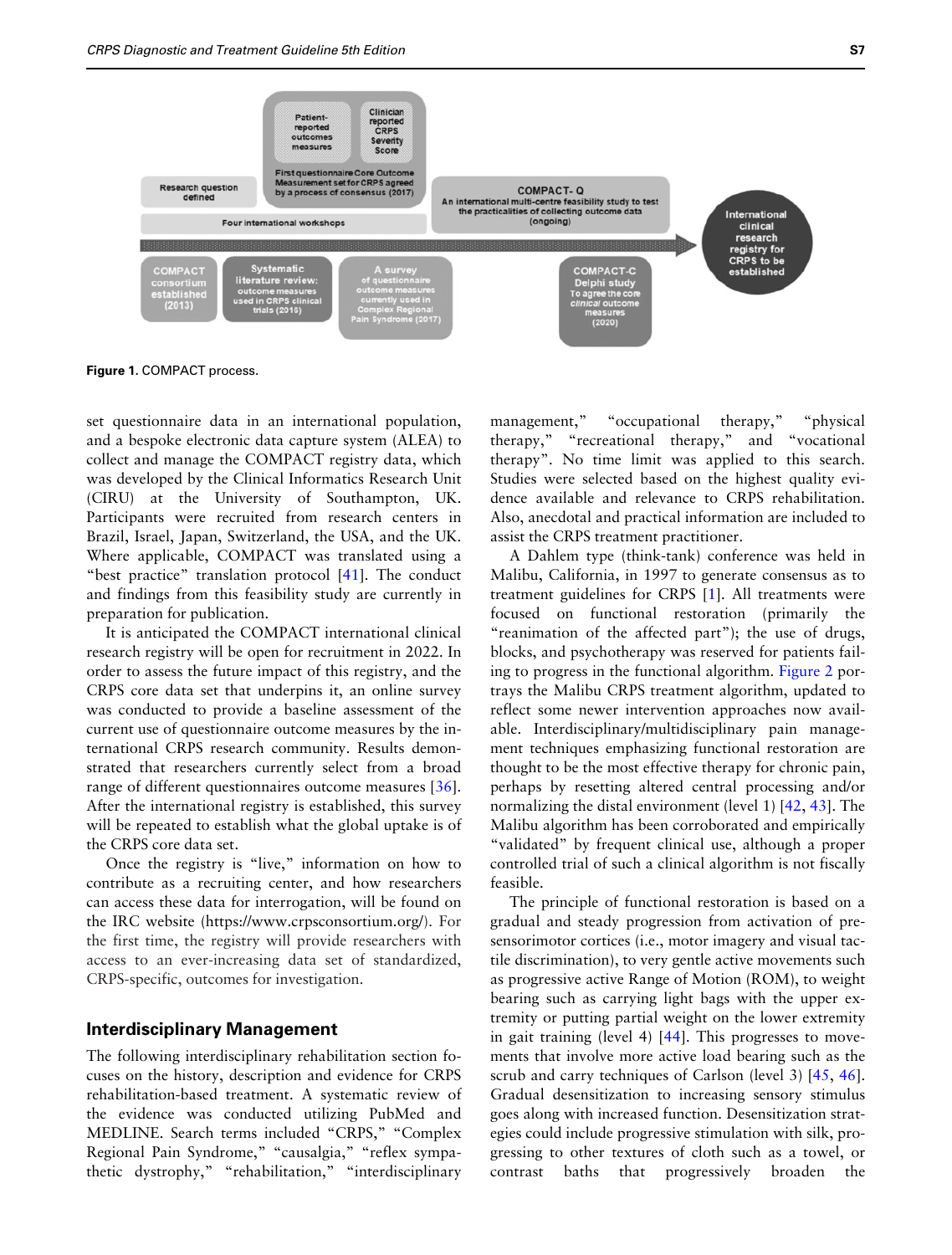#### <span id="page-7-0"></span>Table 4. COMPACT data set

| <b>Outcome Measure</b> |                                                   | Construct                                                                                                                                                                                                        |
|------------------------|---------------------------------------------------|------------------------------------------------------------------------------------------------------------------------------------------------------------------------------------------------------------------|
| Patient-reported       | Demographic data                                  | Date of birth, gender, CRPS affected limb, limb dominance<br>prior to CRPS, CRPS duration and participation in em-<br>ployment/education/voluntary work.                                                         |
|                        | PROMIS-29 <sup>+</sup>                            | PROMIS-29 Profile assesses 7 domains; physical function,<br>pain interference and intensity, fatigue, depression, anxi-<br>ety, sleep disturbance, and ability to participate in social<br>roles and activities. |
|                        | Suicide ideation item                             | Assessed using a single PROMIS item                                                                                                                                                                              |
|                        | Pain intensity numeric rating scale               | The least and worst pain in the previous 24 hours captures<br>the daily variability in its intensity.                                                                                                            |
|                        | Short-form McGill Pain Questionnaire-2 (SF-MPQ-2) | Six neuropathic items capture pain quality                                                                                                                                                                       |
|                        | Pain Catastrophizing Scale                        | Impact of catastrophizing on the pain experience                                                                                                                                                                 |
|                        | $EQ-5D-5L$                                        | Measurement of health state comprising mobility, self-care,<br>usual activities, pain/discomfort, anxiety/depression                                                                                             |
|                        | Pain Self-efficacy Questionnaire                  | The respondent considers how confident they are perform-<br>ing each activity, while taking their pain into account                                                                                              |
|                        | CRPS symptom questions                            | Eight questions asking about CRPS symptoms and derived<br>from the Budapest diagnostic criteria [8]                                                                                                              |
|                        | Patient Global Impression of Change               | This will be completed at follow-up only                                                                                                                                                                         |
| Clinician-reported     | <b>CRPS</b> Severity Score                        | The clinician records patient-reported CRPS symptoms and<br>CRPS signs which are present on examination. Greater<br>CRPS severity is indicated by a higher score [34]                                            |
| Clinical measures      | Currently in development.                         | To be defined                                                                                                                                                                                                    |

† PROMIS (Patient-Reported Outcomes Measurement Information System) is a National Institute of Health funded system, which provides validated patient reported outcome measures that can be used in a wide range of chronic conditions.

temperature difference between the two baths. It is thought that perhaps this gradual increase in normalized sensation tends to reset the "altered central processing" in the nervous system (level 3) [[47](#page-40-0)]. It is important to manage edema in order to optimize range of motion and to encourage general aerobic activity throughout treatment (level 4) [\[48\]](#page-40-0).

Another basic principle of these functional restoration guidelines is that if patients do not progress through the steps in "a reasonable time," then other interventions will be progressively added to give the patient greater comfort or confidence so that they may proceed to the next level. For instance, if the allodynic pain is too great, a sympathetic and/or somatic block may give the patient a comfort window of opportunity to begin to entertain more aggressive therapy; or, if a patient has kinesiophobia [\[49,](#page-40-0) [50](#page-40-0)], cognitive behavioral techniques could be undertaken to demonstrate to the patient that movement does not necessarily lead to negative consequences. Sympathetic blocks, psychotherapy, and drugs should be used mainly in situations of failure to progress. However, if a patient presents with significant concomitant problems (e.g., severe depression or anxiety, pain too severe to engage in physical therapy) then certain drugs, blocks or psychotherapies are recommended from the outset (see below)  $[1]$  $[1]$ .

#### The Rationale for Functional Restoration

CRPS can be a very difficult condition to treat successfully. Not only is the syndrome bio-medically multifaceted, comprising both central and peripheral pathophysiology, but it also frequently contains psychosocial components that are additional pivotal diagnostic features (and thus, critical treatment targets). The array of possible patient presentations and the fact that the presentation often changes over time also complicate successful identification and treatment [\[26](#page-40-0)]. To further add to the clinical challenges of managing CRPS, the epidemiology and natural history of CRPS are only superficially known; evidence concerning CRPS treatment has developed slowly due in large part to the early vagaries of diagnosis (see above); and, moreover, research data—when they are available—are sometimes challenging to inter-pret [[51](#page-40-0)]. Given these obstacles to diagnosis, treatment, and research, how is a specialist to embark on a path toward the successful treatment of such a complicated and partially understood condition? The only treatment methodology that can possibly successfully span these gaps in medical science is a systematic and orderly interdisciplinary approach [\[52\]](#page-40-0). Interdisciplinary treatment is defined (here) as a dedicated, coherent, coordinated, specially trained group of relevant professionals that meet regularly to plan, coordinate care, and adapt to treatment eventualities. Less desirable (but more accessible) is multidisciplinary treatment (a single practitioner coordinates all the various specialties).

Even the identification and measurement of the pain, the principal symptom of CRPS, is problematic. The defining characteristic (and critical diagnostic criterion) is "continuing pain that is disproportionate to any inciting event" [[6\]](#page-39-0)—pain deemed "disproportionate" [[3](#page-39-0)] in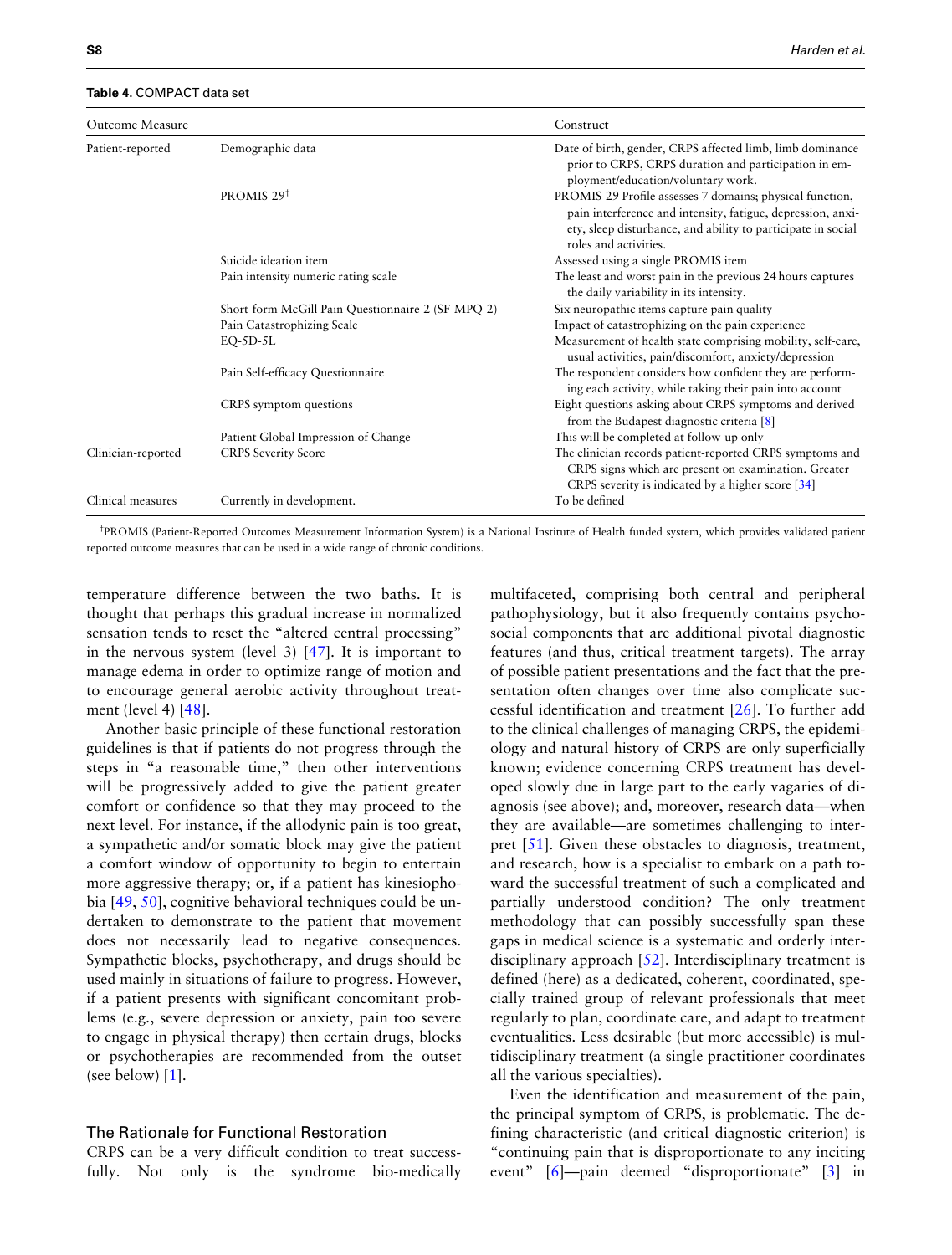<span id="page-8-0"></span>

Figure 2. Malibu treatment algorithm (updated; modified by consensus) [[3](#page-39-0)].

intensity and duration according to the (subjective) opinion of the diagnosing physician. The problem is that different types of physicians may have distinct impressions of what level of pain is disproportionate. This necessary, yet biased, assessment of pain is confounded by the patient's outlook; although pain is clearly a necessary and central component of a CRPS patient's condition, its report is always a personal, private, and entirely subjective experience. Any number of factors can affect pain report, including culture, memory of past pain experiences, the meaning and context of the pain, personality type, affective state, and many other functional variables [[53](#page-40-0), [54](#page-40-0)]. Furthermore, pain report is behavioral: filling out a visual analog scale is a behavior, and any such behavior can be affected by a range of psychosocial/operant features. Unfortunately, only the subjective experience of pain is quantifiable. Limited by this subjectivity of both physician and patient, the most pragmatic assessment of pain must be based upon the patient's complete context: biologic, psychologic, and sociologic. Obviously, the only treatment methodology that can treat all these aspects effectively is, again, the interdisciplinary approach.

It is critical to identify and aggressively treat all spheres of the pain experience. Obsessing with only the biomedical sphere often dooms the clinician and patient to failure, especially in chronic CRPS. Psychological factors and comorbidity are equally important, often modifiable, treatment targets in CRPS and can help ensure optimal outcomes (detailed below). The psychological spheres of the pain experience can now be identified through the many psychometric, quantified measures that have been created and that have demonstrated efficacy in psychological assessment [\[54–56](#page-40-0)].

Psychological features are sometimes critically important diagnostic components to identify and aggressively treat. Subjective but quantifiable psychometric scores are also often employed as secondary outcomes in research. CRPS is not a psychological disorder, however, and it is therefore usually illogical to designate psychometric outcomes as primary benchmarks of improvement in CRPS treatment. Thus, solely treating psychological aspects of a patient's CRPS is also doomed to fail. Both pain intensity and the psychological sequelae/co-morbidities of pain are recognized, fundamental elements in understanding the whole patient, yet the subjective character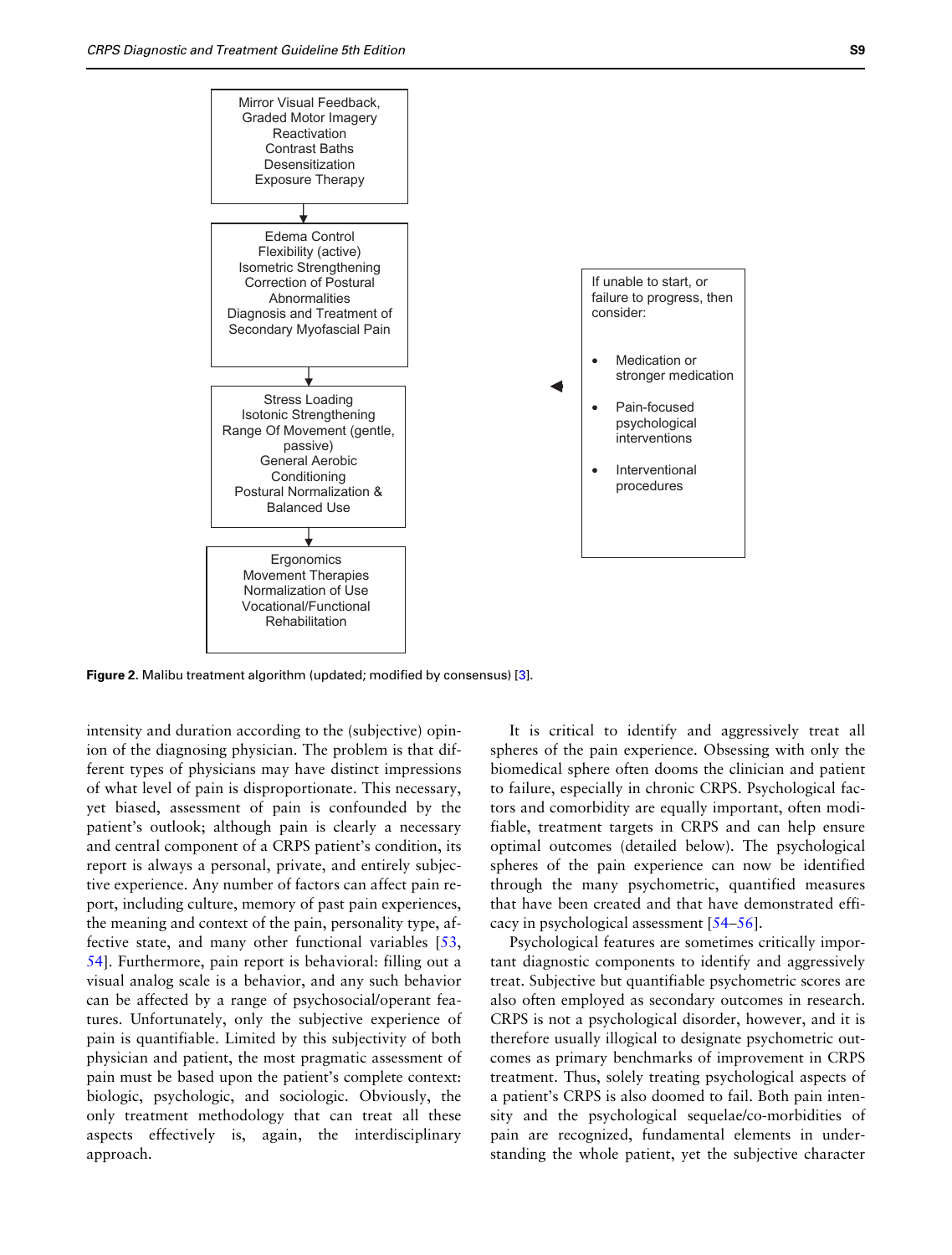of these elements and their measurement deem them less suitable for research or for interpreting clinical outcomes. Applying interventions solely as a means of trying to reduce pain ratings is a strategy that is equally doomed to fail. More objective clinical benchmarks and outcomes should be identified if possible—standards upon which clinical decisions may be made and success may be measured. Thus, ideally, treatment of CRPS should rely upon an intuitive, measurable, and step-wise functional restoration algorithm as the pivotal feature of treatment of CRPS [\[1](#page-39-0), [26,](#page-40-0) [57\]](#page-40-0).

Functional restoration has historically and empirically been considered a critical and necessary component of interdisciplinary pain management programs for CRPS. This contention has been codified by two large international consensus-building conferences [[1](#page-39-0), [58](#page-40-0)]. Baron and Wasner concluded that physiotherapy is "of utmost importance" [\[59\]](#page-40-0), and Birklein et al. argued that rehabilitation techniques should always be employed for the "obvious reasons" outlined in these manuscripts [[60](#page-40-0), [61](#page-41-0)]. In a Dutch multidisciplinary evidence-based guideline for treatment of CRPS [\[2](#page-39-0)], physical therapy is reported to have beneficial effect with regard to functional restoration and ability to cope with the complaint, and therefore should form a part of the standard treatment for CRPS. Furthermore, the Initiative on Methods, Measurement, and Pain Assessment in Clinical Trials (IMMPACT) has concluded that physical functioning is a "core domain" in the assessment of pain treatment efficacy, second only to pain assessment [[62](#page-41-0), [63\]](#page-41-0).

Functional restoration emphasizes physical activity ("reanimation"), desensitization and normalization of sympathetic tone in the affected limb, and involves a steady progression from the most gentle, least invasive interventions, to the ideal of complete rehabilitation (such as return to work/studies) in all aspects of the patient's life (see [Figure 2\)](#page-8-0). Although the benefits of functional restoration may be obvious to experienced clinicians, the evidence required to buttress these empirical impressions remains to be collected. The systematically collected research data needed to determine which aspects of treatment demonstrate efficacy, which specific components of a functional restoration program yield positive outcomes, as well as which modalities should be delivered, when, and for how long, are currently unavailable [\[58,](#page-40-0) [64\]](#page-41-0).

#### Evidence

The data supporting functional restoration and reanimation in CRPS management are currently modest but credible. It is important to note that in a 1997 meta-analysis, Kingery noted that "CRPS trials tended to use less subjects and were less likely to use placebo controls, double blinding, or perform statistical tests for differences in outcome measures" (than neuropathic pain) (level 1) [\[51\]](#page-40-0). Early, uncontrolled work by several investigators

focused on preliminary concepts of quantifying different facets of function and biometrics in "Reflex Sympathetic Dystrophy" (RSD, aka CRPS I) [[19](#page-39-0), [65–68\]](#page-41-0). In a pivotal 1988 paper, Davidoff et al. conducted a prospective uncontrolled study in RSD that determined three key concepts: that objective functional components and biometric data could be quantified longitudinally, that these components were reactive enough to display change over time (in response to a functional restoration-based interdisciplinary program), and that they were associated with improvements in subjective outcomes (decreased pain) (level 3) [\[57\]](#page-40-0). These initial studies supplied the primary rationale for a reliance on functional measures as the basis for assessing success in the treatment of RSD/ CRPS. In an open label sample of musculoskeletal pain patients, Baker et al. convincingly illustrated the value of quasi-quantitative and psychometric measures in estimating functional outcome (level 3) (although this may not generalize to CRPS completely) [\[69\]](#page-41-0).

Various uncontrolled studies suggest that CRPS patients benefited from certain physiotherapeutic modalities, including stress loading and isometric techniques (level 4) [[45](#page-40-0)]. Oerlemans et al. conducted a prospective controlled study of 135 CRPS patients with pain located in an upper extremity, and she reported that both physical therapy (PT) and occupational therapy (OT) proved valuable in managing pain, restoring mobility, and reducing impairment (level 2) [[64](#page-41-0), [70\]](#page-41-0). Daly and Bialocerkowski reported in a well-performed meta-analysis (level 1) good quality evidence that pain management physical therapy combined with medical management is more effective than control therapy, based largely on the Oerlemans et al. study [[71](#page-41-0)]. In their prospective assessment of 145 patients, Birklein et al. found that pain was notably less for patients undergoing PT (level 3) [\[60\]](#page-40-0). In another study of 28 children meeting the IASP criteria for CRPS, 92% reduced or eliminated their pain after receiving exercise therapy (level 3) [\[72\]](#page-41-0).

Both functional restoration and reanimation may have beneficial effects for the CRPS patient. Limb immobilization is recognized as a possible cause and/or perpetuating factor in many cases of CRPS [[6\]](#page-39-0). Motor abnormalities (dys-coordination, dystonia, weakness, and tremor) in CRPS [\[73,](#page-41-0) [74](#page-41-0)] are also one of the diagnostic features in the new 2012 IASP diagnostic criteria. Additionally, the role of pathological involvement of local muscle spasm, reactive bracing, and disuse in the face of severe pain in relation to the perpetuation of the syndrome should not be misjudged or underestimated; these secondary phenomena can cause severe pain and disability, and all must be assessed and actively treated in an interdisciplinary-based functional restoration or "normalization" program.

Normalized movement may also be a key aim in avoiding or reversing some of the more understated, higher central changes linked with the syndrome, usually categorized under the rubric of "altered central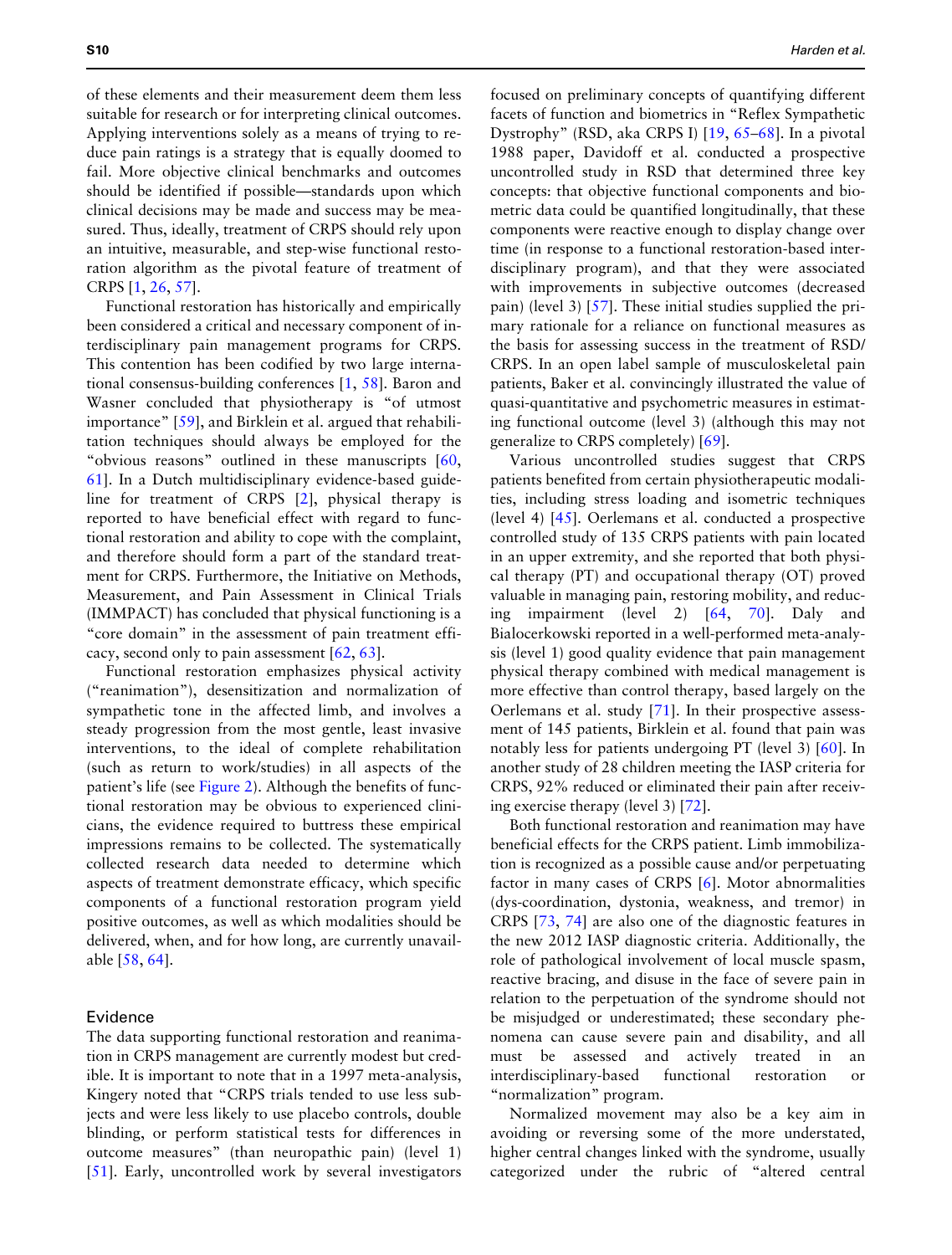processing" and "neglect" [[73](#page-41-0)]. Moseley et al. expands on this hypothesis and suggests that the elements of CRPS indicate a central mismatch of afferent input and central representation (level 3) [[75](#page-41-0)], and that graded motor imagery may "repair this dynamic central mismatch" [\[74\]](#page-41-0). In their meta-analysis, Daly and Bialocerkowski found good to very good evidence for the efficacy of graded motor imagery physical therapy in combination with medical management for upper and lower extremity CRPS, resulting in clinically relevant and long-lasting pain reduction (level 2) [\[71\]](#page-41-0). In a novel experiment using mirrors, sensory mismatch was demonstrated to produce sensory disturbances in normal volunteers [[76](#page-41-0)] and has also been employed in a controlled pilot to successfully treat CRPS I (level 3) [[77](#page-41-0)]. These positive effects of mirror therapy were confirmed in a randomized controlled trial with 48 stroke patients with CRPS (level 2) [[78](#page-41-0)], finding significant reduction of patient and enhanced upper limb motor function compared to control treatment. See Smart, Wand, and O'Connell for a review [[79](#page-41-0)].

In addition to these findings, positive results have been described in small sample, open label studies aimed at sensorimotor "retuning" (desensitization techniques combined with motor tasks), and proprioceptive feedback enhancement (using vibratory stimulation). These studies have shown reduction in pain and normalization of proprioception in CRPS patients (level 3) [\[80–82](#page-41-0)]. Desensitization resulted in normalization of cortical organization in CRPS patients in the study by Pleger et al., apparent restoring normal brain function in the SI and S2 regions of the sensory cortex [\[80\]](#page-41-0). These interesting and mechanistically-relevant studies provide a theoretical rationale for the more pedestrian physical and occupational therapeutic methodologies of simple functional restoration, graded exposure, and ordered normalization of movement patterns.

In addition to the reversal of immobilization, the elimination of operantly-learned movement phobia ("kinesiophobia") presented by so many of our patients may supply another rationale for establishing "functional restoration" as a fundamental requirement, and provide a primary role for co-treatment using physical and cognitive behavioral psychological therapies. Evidence regarding exposure-based therapies that target kinesiophobia is summarized in the psychological therapy section below. While additional outcome data are needed, clinical experience has indicated that approaches that target kinesiophobia produce substantial positive reinforcement in our clinics (level 4). The benefit of a pragmatic integration of graded, supported "exposure" to normalized movement into functional restoration programs for CRPS may be self-evident but requires further research.

The traumas usually identified in the etiology of CRPS most likely begin with peripheral nociceptive stimulation, and this "nociceptive barrage" may eventually create and sustain the central sensitization that is indicated by the sensory/psychophysical changes associated with the syndrome.

It is hypothesized that normalization of activity will adjust and normalize the afferent input and its processing; for example, an increased functional input on large fiber tracts may modulate or partly obstruct the activity on small fiber tracts, according to Melzack's original gate theory of pain [\[83](#page-41-0)]. Blood flow and nutrition to the area may be improved by local activity in the affected part, and processes such as osteopenia (i.e., "Sudeck's atrophy") may also be reversed by reactivation. Animal research supports this concept, as does human research on the effects of experimental limb immobilization. Healthy individuals experiencing casting of a limb for 28 days developed several clinical features associated with CRPS (e.g., skin temperature changes, hyperalgesia, altered hair growth, movement-induced pain) [[84\]](#page-41-0). Such findings have been corroborated in Guo et al.'s rat research in which casting led to autonomic disturbance and allodynia [\[85](#page-41-0)]. Intuitively, normalizing function in CRPS patients should reverse changes wrought by immobilization

These studies all support the traditional functional/ physiotherapeutic rationale, although there is currently no level 1 or 2 evidence specifically for interdisciplinary treatment for CRPS. An observational cohort study of 49 patients with CRPS participating in a comprehensive interdisciplinary pain program demonstrated short-term functional improvements. Further, the majority of worker's compensation patients within this cohort (14 out of 16) returned to work (level 3) [[86](#page-41-0)]. It is important to note two meta-analyses (level 1) that have shown that an interdisciplinary approach improves symptoms in patients with chronic pain: Flor et al. (which included "RSD" among other diagnoses) and Guzmán et al. [[42](#page-40-0), [43](#page-40-0)]. More details are presented in the sections below. While interdisciplinary management has potential for CRPS benefits based on the information summarized above, it remains to be definitively proven that this approach is as effective in CRPS as in other chronic pain conditions. Two recent studies suggest that altered brain function in CRPS patients (greater susceptibility to altered body representations, less efficient tactile-spatial learning) could potentially be a barrier to optimal response to functional interventions that are the core of interdisciplinary management (level 3) [[87](#page-41-0), [88\]](#page-41-0). At present, this possibility remains speculation.

#### Principles of Functional Restoration

Concerns with the Malibu Guidelines. In order to expedite reanimation and normalization of use of the affected extremity, functional restoration should efficiently supply a range of interventional and non-interventional treatment methods. In an effort to explore the creation of a stepwise functional restoration through a physiotherapeutic algorithm, a consensus-building symposium was held in Malibu in 1987. As noted above, the core principles of the algorithm generated by this group include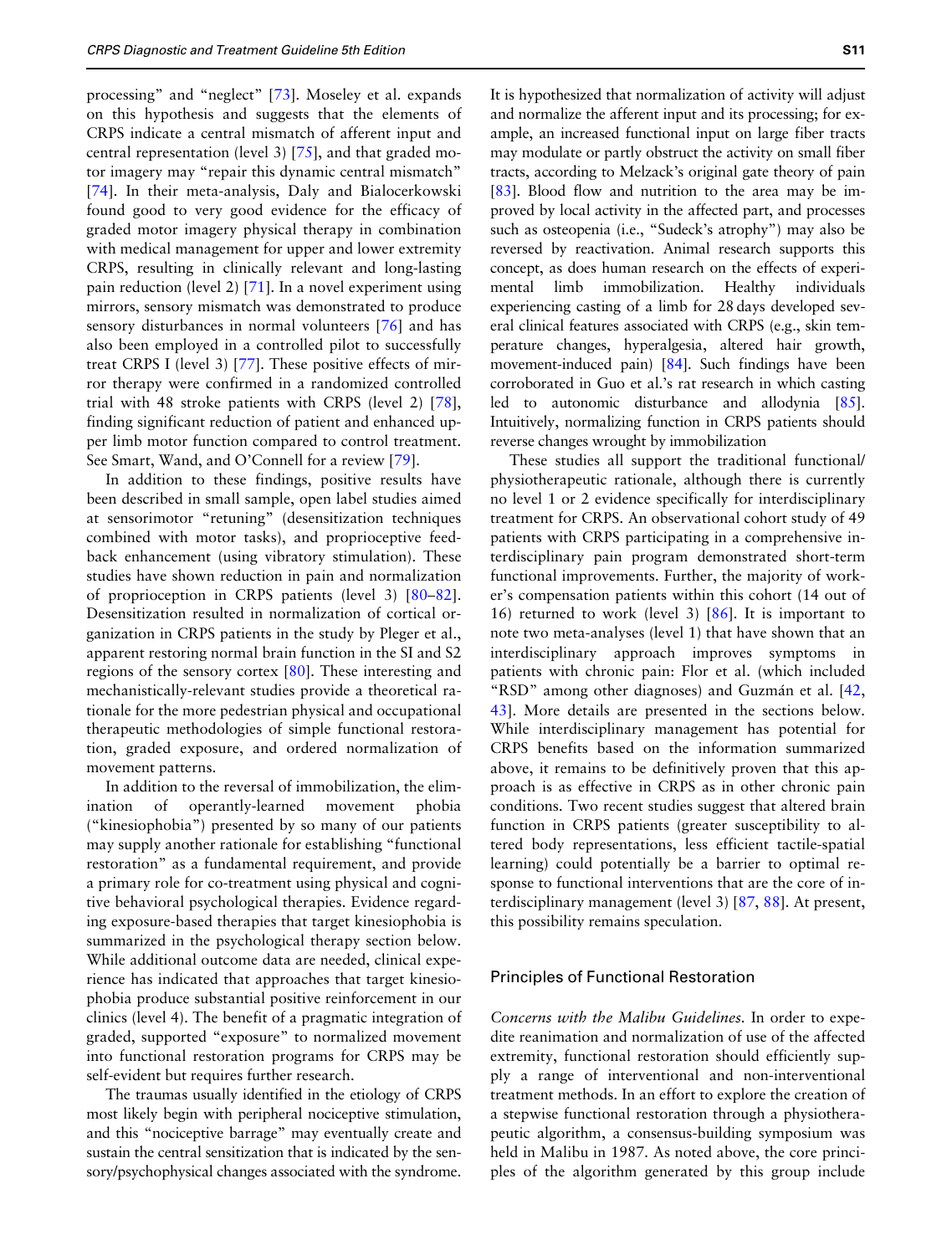patient motivation, desensitization, and reactivation facilitated by pain relief; the use of pharmacologic and/or interventional procedures to treat specific signs and symptoms; and cognitive behavioral psychotherapeutic techniques. As a result of the conference, the symposium members produced a white paper about the purpose and usefulness of an assortment of functional restoration treatment designs; they also recommended formal treatment guidelines (level 3) [\[1](#page-39-0)].

The "Malibu" guidelines created some new problems. First, although these guidelines recognize several specific interventions to be applied (physical, pharmacologic, anesthesiologic, and psychologic), they offer no recommendations regarding optimal sequence or duration of these various interventions. Second, the original Malibu guidelines stressed the concept of time contingency, that is, the implication that all "patients should progress through each treatment level in 2 weeks or less" [[1](#page-39-0)], which has proven to be far too rigid and unrealistic in this complex syndrome. Third, the guidelines assert that drugs, sympathetic blocks and psychotherapy should be reserved and used only in cases where progress in the functional restoration-based algorithm has not been achieved. They fail to recognize the frequent necessity of providing medications, blocks, and psychological support *from the beginning* (and not "reserve" these interventions until after a patient has "failed to progress"). In our experience, it is more often than not the case that multiple interventions are required to get a patient started adequately in a functional restoration process.

The Minneapolis Conference. Because of these and other issues, a second expert panel (the Minneapolis Group) revisited the Malibu guidelines in August 2001, along with the pertinent literature up to that time. In response to clinical evidence suggesting that sequencing and timing of the treatment guidelines could be improved (e.g., under certain circumstances, concurrent rather than linear utilization of interdisciplinary interventions provided optimum treatment), the Minneapolis group recommended the use of concurrent "pathways," which were still built upon the original domains of rehabilitation, pain management, and psychological treatment. Additionally, the Minneapolis group liberalized the use of analgesic modalities, deemphasized timecontingency, while preserving the focus on function [\[58](#page-40-0)].

Both the Malibu and the Minneapolis groups emphasized the pivotal importance of functional restoration. Both acknowledged that pain management was important, but because pain reports can be heavily influenced by psychosocial state and reinforcement contingencies, pain was considered secondary to function as an outcome due to the latter's more objective nature. Both groups recognized, however, that pain would logically drive the type, quality, intensity, and pace of other interventions used to achieve the primary, functional outcomes. The

next sections provide a detailed examination of each therapy directly involved in functional restoration.

#### Interdisciplinary versus Multidisciplinary

Although interdisciplinary treatment programs are clearly the sine qua non of CRPS treatment (holistic, planned team treatment with special training of all modalities; meeting frequently to assess plan, progress/problems and re-plan as a team), this level of intensity is often unavailable except in large urban or academic centers. Payors often consider these interdisciplinary programs to be "too expensive" (although in actuality, our urban 4 week program costs 1/3 to 1/2 as much as a single spinal cord stimulator implant, and this doesn't consider maintenance, re-implant with lead failure etc.) and opt for less effective, but better understood single modalities. Whatever the rationale for interdisciplinary unavailability, the next best option is a multidisciplinary approach. This approach is traditionally characterized by a single lead practitioner (usually a physician or psychologist) organizing and arranging for specialty training and coordination of local resources, and then referring the patient to these separate modalities. Unfortunately, this is labor intensive (and poorly reimbursed) for the knowledgeable lead practitioner, as the only coordination is via the reports of the isolated modalities (e.g., no real "team"). However, in the context of a multifactorial disease such as CRPS, and the uncertainty as to which modalities are "going to work," either of these options is far superior to an unidisciplinary/unimodal approach.

#### Occupational Therapy

Occupational therapists are the ideal therapeutic leaders in the functional restoration process, as they are trained in the bio-psycho-social principles of disease and are primary in functional assessment and treatment [[3,](#page-39-0) [89\]](#page-41-0). The Occupational Therapist (OT) role begins by evaluating current functional use of the affected extremity. For instance active range of motion is measured using a goniometer, and edema is gauged with either circumferential measurement or a volumeter [\[3\]](#page-39-0). Emphasis is placed on assessment of coordination/dexterity, skin temperature/ vasomotor changes, pain/sensation, and use of the extremity during activities of daily living (ADL). While the OT evaluation process has remained consistent over the past few decades, the OT treatment of CRPS specifically has undergone a shift.

Research has expanded the interventional focus to include the early stages of movement (activation of premotor and primary motor cortices) through graded motor imagery or mirror visual feedback (MVF) therapy. Ramachandran first described the use of mirrors to decrease pain or positional discomfort in those suffering from phantom limb pain (level 3) [\[90\]](#page-41-0). McCabe et al. expanded the study of MVF treatment to determine its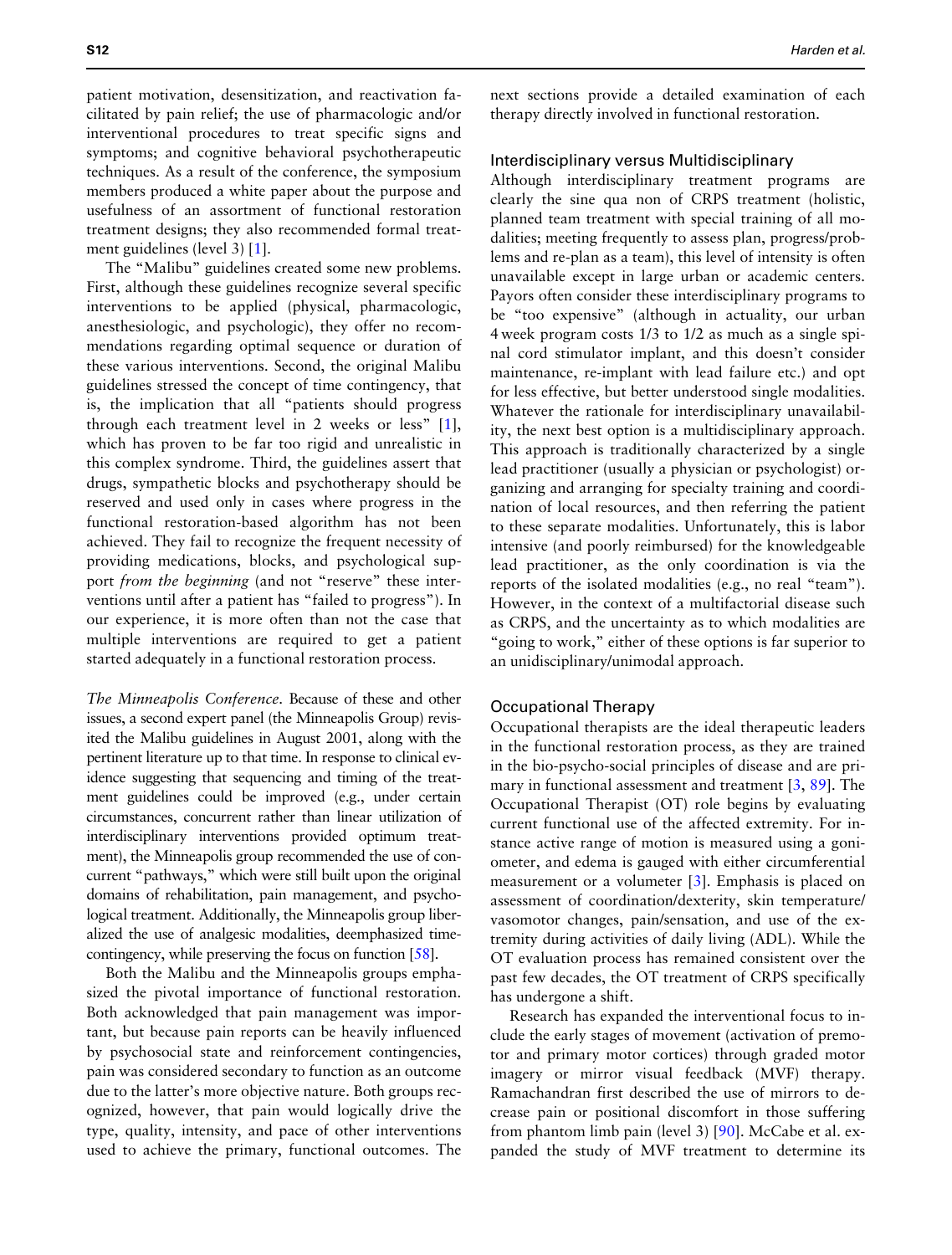efficacy specifically in persons with CRPS (level 3) [[77](#page-41-0)]. This work illustrated the benefits of this technique in those with early and intermediate CRPS; however, MVF demonstrated no significant effect with chronic CRPS [\[77\]](#page-41-0).

In an effort to target those with longstanding CRPS, Moseley et al. designed a graded motor imagery (GMI) program to sequentially activate the premotor and primary motor cortices through limb laterality recognition, motor imagery, and lastly mirror therapy [\[75\]](#page-41-0). This program appeared to be particularly useful, in that, the premotor cortex may be activated without setting off other cortical networks involved with movement [\[75\]](#page-41-0). The mechanisms that underlie any benefits of MVF and GMI are still somewhat unclear. Many researchers believe that this process is partially influenced by forced attention to the affected extremity, decrease in kinesiophobia, increase in large fiber inhibition, and the reconciliation of sensorimotor incongruence [[91](#page-41-0)]. The protocols outlined by McCabe for MVF and Moseley for GMI can be considered loose treatment parameters, but both emphasize the importance of a patient-centered approach that is guided by the clinical observation of presenting symptoms and response to treatment [[75](#page-41-0), [91\]](#page-41-0).

MVF therapy, as outlined by McCabe [\[91\]](#page-41-0), first asks the patient to close their eyes and describe both the affected and unaffected limb (i.e., size, location, and any perceived differences), followed by imagined movements of both extremities. The movements for the program are focused on painful joints and those that are just proximal and distal to the joint. The participant is then invited to look at the mirrored limb without movement in order to try to achieve ownership. The recommended frequency and duration of the home program will vary to some degree. However, the overall emphasis is on short sessions (no more than 5 minutes) occurring frequently (5–6 times throughout the day) [[91](#page-41-0)]. Moseley's GMI program extends over a 6-week period (2 weeks spent in each phase of treatment) and begins with limb laterality recognition using pictures. Secondly, the participant views a picture of an extremity and is asked to imagine moving into that position. The third and final stage involves viewing the reflected image of the unaffected extremity moving through different planes of movement [[75](#page-41-0)]. This process is available on mobile applications like Recognise<sup>TM</sup> Apps and often used in CRPS treatment programs. Both researchers identify contraindications to these programs, including the inability to establish ownership of the mirrored extremity, increase in pain, and any increase in movement disorders.

While the theoretical underpinnings of these techniques are still under examination, use of both GMI and MVF in CRPS treatment has been increasing [\[75,](#page-41-0) [91](#page-41-0)]. The ultimate value of these approaches remains to be proven in definitive trials. The seminal GMI study was only a small  $(n = 13)$  randomized controlled trial comparing efficacy of the intervention described above

 $(n = 7)$  to a "standard treatment" control group (level 2) [\[75\]](#page-41-0). Despite the small sample, results indicated that the GMI intervention resulted in significantly greater improvements in pain intensity than did standard treatment. Although intriguing, somewhat larger follow-up studies found that this graded motor imagery intervention failed to improve pain, and in one study, appeared to increase pain and edema (level 2) [[92](#page-41-0)]. Another novel intervention based on a similar rationale as GMI has also shown promise in initial work. In a well-controlled pilot study, virtual reality feedback that paralleled active movements of the extremities ("virtual body swapping") was examined as a CRPS intervention, and resulted in short-term improvements in body perception disturbance, although did not significantly alter pain (level 3) [\[93\]](#page-41-0). As for GMI, the potential therapeutic value of this type of intervention in clinical care remains to be proven in more definitive clinical trials. It is of note, MVI and GMI therapies were developed subsequent to creation of the Malibu and Minneapolis algorithms.

Following the implementation of MVF or GMI, the next treatment objectives for CRPS are to minimize edema, normalize sensation, promote normal positioning/decrease muscle guarding, and increase functional use of the extremity in order to increase independence in all areas—work, leisure, and ADL [\[48\]](#page-40-0). In severe cases of CRPS, functional splinting may be appropriate to promote improved circulation/nutrition to the area as well as to facilitate more normal tissue length/positioning during the rehabilitation process, although possible symptom exacerbation due to continuous splinting should be closely monitored [\[94\]](#page-41-0). The next steps in treating CRPS are to initiate gentle active movements. manage edema, and institute preliminary desensitization techniques [[1](#page-39-0)]. Edema is managed [level 4] using specialized garments and manual edema mobilization [[3](#page-39-0)]. Superficial or surface desensitization techniques are implemented to assist with normalizing sensation to the affected area [level 4].

The OT then introduces a stress loading program to initiate active movement and compression of the affected joints [\[45,](#page-40-0) [46](#page-40-0)]. Though stress loading may initially produce increased symptoms in the extremity, after several days a decrease in pain and swelling will usually begin to be evident. General use of the affected extremity during daily tasks is strongly encouraged throughout the rehabilitation process [\[45\]](#page-40-0). Stress loading consists of two principles: scrubbing and carrying [\[45\]](#page-40-0). Scrubbing consists of moving the affected extremity in a back/forth motion while weight bearing through the extremity [\[45,](#page-40-0) [46\]](#page-40-0). The scrubbing can be accomplished using a scrub brush and is usually done with the patient in a quadruped (for upper extremity involvement) or elevated sitting (for lower extremity involvement) position. Positions can be modified to facilitate maximal performance and compliance. For example, upper extremity scrubbing can be done in a standing position or a handled scrub brush can be used for persons with CRPS [[94](#page-41-0)–[96](#page-41-0)]. The amount of weight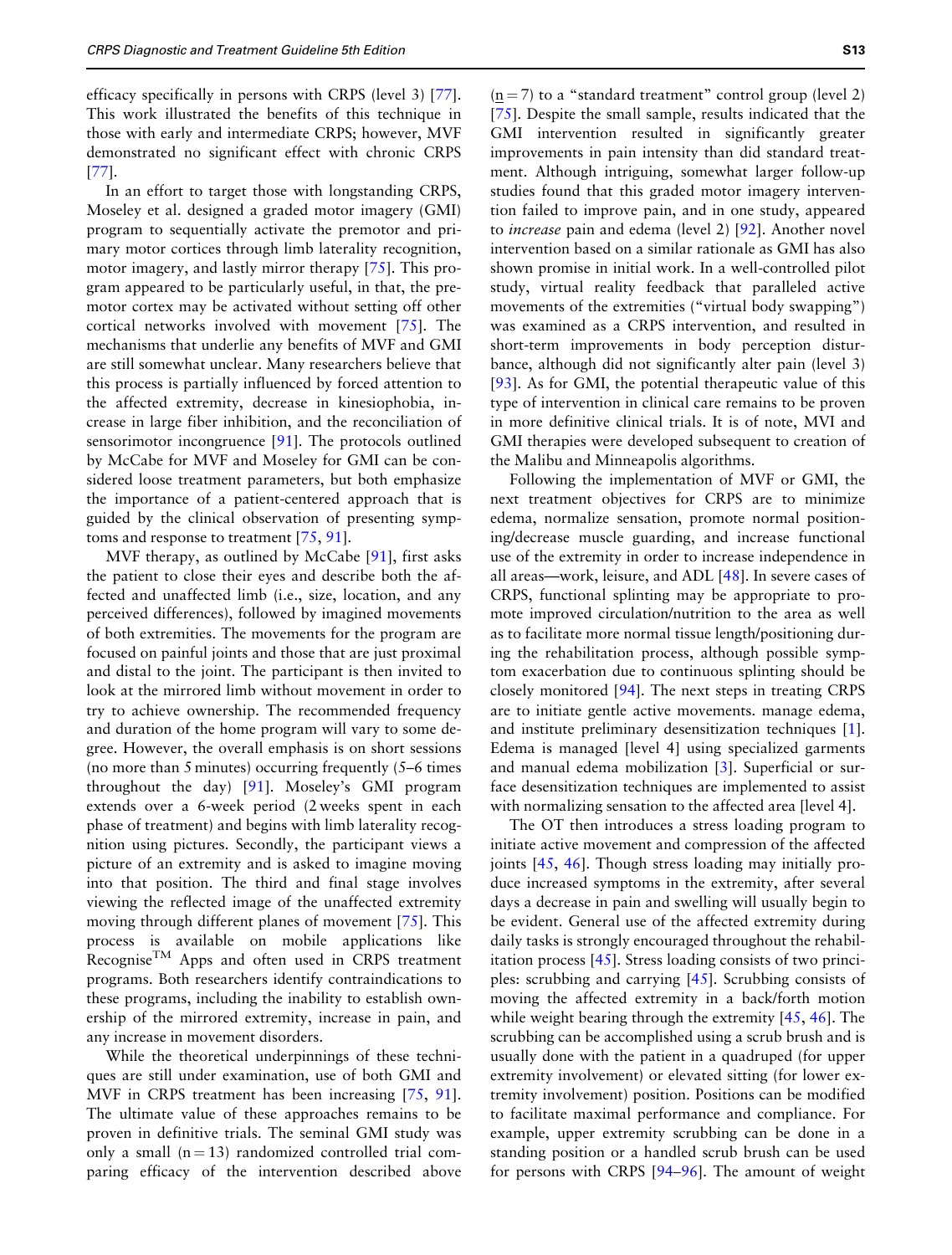placed through the affected extremity and the duration of the activity are gradually increased. The Dystrophile® is a patented device designed to assist with maintaining consistent weight bearing and compliance with scrubbing by activating a light when the patient has reached the preset load. However, this device does not hold any proven advantage over a simple scrub brush.

Carrying is the second component in stress loading. In the upper extremity, weight loading continues with small objects carried in the hand, soon progressing to a handled bag, which can be loaded with increasingly heavy weights. The weight should be carried throughout the day whenever the patient is standing or walking [[45](#page-40-0), [46](#page-40-0)]. The lower extremity can be loaded in a variety of ways. Walking is an important loading technique if care is taken to ensure weight bearing through the affected leg during gait, especially when an assistive device is used. Increased weight bearing can be accomplished with verbal/physical cueing or by having the patient carry a weighted object on the affected side. Loading can also be facilitated by engaging the patient in activities that promote weight shifting/balance (e.g., ball toss) or by placing the non-affected foot onto a small footstool during static standing tasks [[3\]](#page-39-0). While stress loading appears to demonstrate utility in the clinical setting (level 4), further study is needed to demonstrate its efficacy relative to other functional weight bearing interventions.

Once the patient is actively engaged in an edema management and stress loading program, treatment can progress toward increasing functional use of the extremity. As the pain and edema decrease, the patient will be better able to tolerate and participate in active range of motion, coordination/dexterity, and strengthening tasks [[3](#page-39-0)]. Proprioceptive Neuromuscular Facilitation (PNF) patterns are often well tolerated during the rehabilitation process. PNF promotes "response of the neuromuscular mechanism through stimulation of the proprioceptors" [\[97\]](#page-41-0). PNF patterns are spiral and diagonal combinations of motion that "permit maximum elongation of related muscle groups so that the stretch reflex can be elicited throughout the "pattern"" [[97](#page-41-0)]. These patterns, similar to normal movement patterns, facilitate strength and balance while increasing ability to perform ADL.

The overall role of the OT during CRPS rehabilitation is to guide the patient through a program designed to minimize pain and edema while maximizing functional use of the extremity [[3](#page-39-0)]. As CRPS varies greatly in severity and duration, it is very important for the therapist to competently upgrade/downgrade programs according to therapeutic response as well as maintain enthusiasm in support and encouragement of the patient during the rehabilitation process.

The vocational counselor and OT should work closely together (see below) when assessing return to work goals, especially when potential to return to a specific job is being assessed. Services including job site analysis and jobspecific reconditioning or work hardening, work capacity

evaluation, transferable skills analysis, and a formal functional capacities evaluation should be considered [\[98\]](#page-41-0). Allowing the patient an opportunity to participate in a trial work period before providing final release for work is often an excellent way to observe his/her ability to return to work and perform job duties as well as further assess work behaviors. Return to work can be therapeutic from a psychological perspective, assuming the work activities will not aggravate the problem and increase long-term pain [[99](#page-41-0)]. Provision of release for work should be coordinated by the vocational counselor. Information included should be gathered from all disciplines including occupational therapy, physical therapy, and the physician. It should include detailed instructions when releasing patients to limited duty, or prescribing a job change. Functions to be considered and potentially modified include: lifting, pushing, pulling, crouching, walking, using stairs, bending at the waist, climbing, awkward and/or sustained postures, tolerance for sitting or standing, hot and cold environments, data entry and other repetitive motion tasks, sustained grip, tool usage, and vibration factors. Releases for sedentary or light duty should always list specific physical limitations. In situations where a job is not available, vocational counseling, evaluation, and job placement services should be considered to assist patients with addressing return to work goals as soon as possible (all level 4; see below)

#### Physical Therapy

Physical therapy (PT) clearly plays a critical role in functional restoration, and PT activities are designed to complement those of occupational, recreational, and vocational therapy. According to the experienced Mayo Clinic pain management group, "Physical therapy is the cornerstone and first line treatment for CRPS" [\[100](#page-42-0)]. The physical therapist can help patients increase their range of motion, flexibility, and later strength, through the use of gentle progressive exercise. The physical therapist tries to improve all functional tasks, such as gait training (in lower extremity CRPS), and coordinates/collaborates on all OT, recreational, and vocational goals.

An ongoing discussion concerns the distinction between pain-contingent physical therapy and timecontingent physical therapy approaches. lt is generally accepted that PT should be executed within the bounds of the patients' tolerance [\[101\]](#page-42-0) and never when the affected limb is insensate (such as immediately after a block) or with CRPS Type II patients who present with pronounced hypoesthesia. Inappropriately aggressive PT can trigger extreme pain, edema, distress, and fatigue, and may in turn exacerbate the inflammatory and sympathetic symptoms of CRPS; it is therefore to be avoided. Use of assistive or range of motion devices, prolonged application of ice, and inactivity may also aggravate CRPS. Physical therapists must teach patients with CRPS that they will experience pain both when they exercise too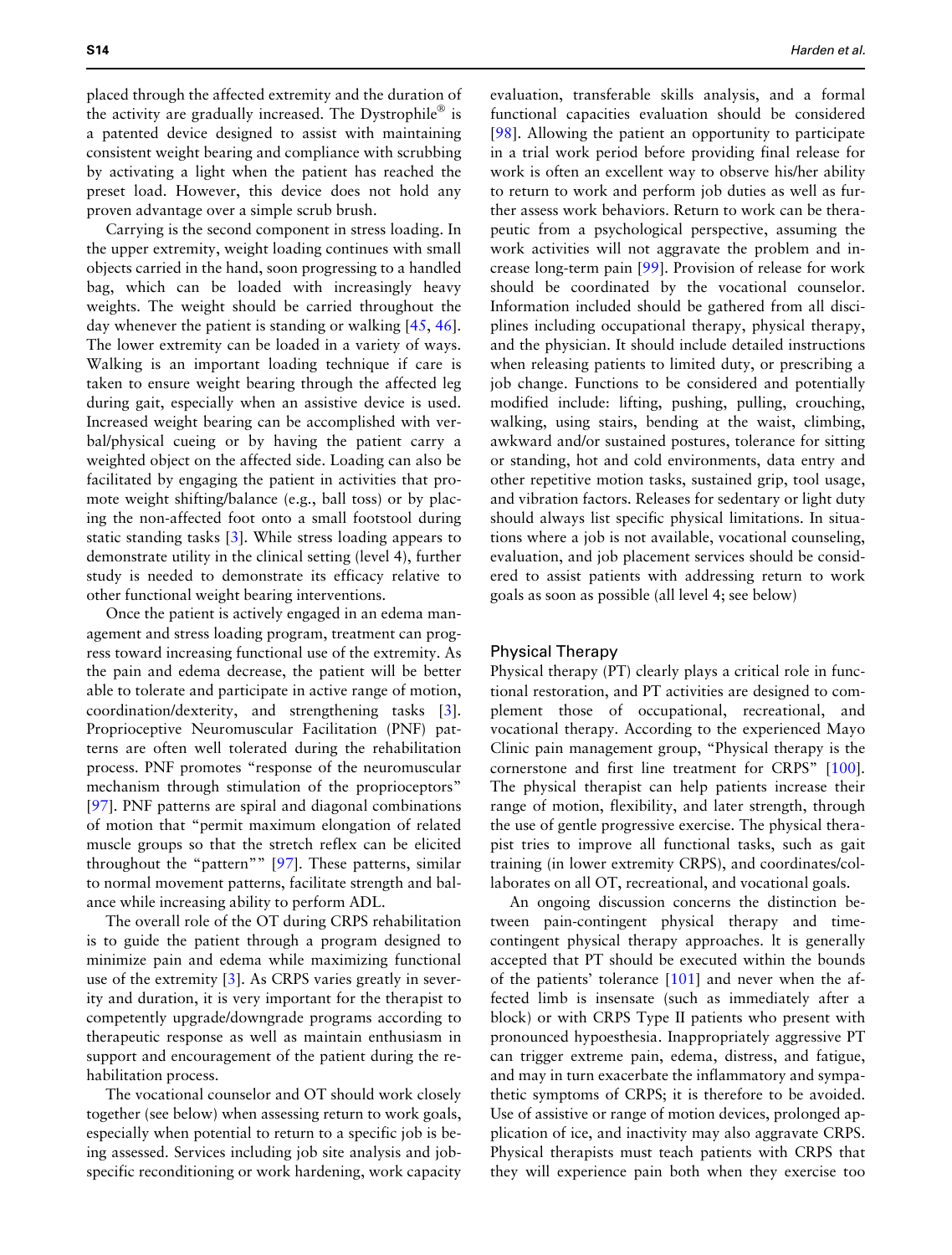much and when they exercise too little. Patients must therefore be taught to seek the "happy medium," and it is the physical therapist's responsibility to help them find that therapeutic ground and help them to steadily advance toward a more functional and active lifestyle. In a series of RCTs, Oerleman's group has shown that PT (and to a lesser extent OT) improves pain ratings and "active mobility" compared to patients receiving only counseling (from a social worker) in upper extremity CRPS cohorts (level 2) [[64,](#page-41-0) [70\]](#page-41-0). The principal objective of the physiotherapeutic treatment protocol as investigated by Oerlemans et al. is to enable the patient to gain the greatest possible degree of control over his or her symptoms while relentlessly pursuing goal of reanimating the affected part. A specific set of questions, standardized assessment scales, and objective tests carried out during observed tasks and physical examinations are used to gain an impression of the degree of segmental dysregulation and the extent to which pain can be managed. The treatment program is set up on the basis of the information obtained. It comprises a number of physiotherapy interventions such as support, exercise therapy, improving skills, and relaxation therapy. The key components of this protocol are increasing the degree of control over the pain, improving the way the patient copes with the syndrome, treating any dysregulation, and improving skills; for example, by training and practice in compensatory skills, and posture and movement instruction.

Efforts to improve mobility can start as soon as pain levels have become more tolerable to the patient. The emphasis is on self-determined, active, and functional movement. Attention needs to be paid throughout the entire course of treatment to maintaining as normal a posture and movement pattern as possible and to preventing negative compensatory changes to adjacent joints and muscles (for example, changes brought about by contraction). This is supported by The European Pain Federation task force who recently created standards for the diagnosis and management of CRPS. They submit that early appropriate graded exercises may preserve limb function and shorten the disease course [\[102\]](#page-42-0). As described above, GMI may be integrated as one component of a comprehensive PT intervention. EFIC has created a free web site to assist the design of the physical therapy program: [https://crps.european](https://crps.europeanpainfederation.eu/#/)[painfederation.eu/#/](https://crps.europeanpainfederation.eu/#/).

The value of PT in pediatric CRPS also has substantial empirical support. In children with CRPS, a randomized controlled trial of PT (combined with cognitivebehavioral therapy) provided once per week vs. three times per week revealed significant improvements in both groups on five measures of "pain and function," with sustained benefit in "the majority" of subjects (level 2) [\[72\]](#page-41-0). In a prospective case series following 103 children with CRPS, "intensive PT" (aerobic, hydrotherapy and desensitization) supplemented by "psychological counseling" (in 77%) was "effective in initially treating

childhood CRPS and is associated with a low rate of long-term symptoms or dysfunction" (level 3) [\[103](#page-42-0)].

The physical therapist should instruct the patient in the avoidance of physical stressors as much as possible (i.e., the stress of extended inactivity and bed rest on one extreme, and the stress of excessive exercise on the other). Alongside the goal of a gradual increase of strength and flexibility the therapist should encourage pacing and include rest breaks and relaxation techniques as well. PT goals can also be achieved with the use of devices, including foam rubber balls succeeded by springgrip strengtheners for the upper extremity, and Swiss balls, foam rolls, and anti-gravity resistive equipment (such as a Pilates reformer) for the lower extremity. These devices help to gradually introduce a variety of weight-bearing/strengthening techniques.

Preliminary data suggest that graded exposure therapy to exercises the patient may perceive as "harmful" can lead to a reduction of disability as a consequence of the reduction of pain related fear of movement (level 3) [\[104\]](#page-42-0). The program developed by Vlaeyen and colleagues, consists of an educational program explaining the "fear-avoidance model" (pain leading to catastrophic thoughts, leading to avoidance and more pain and disability), combined with a tailored exercise program aimed at activities most feared by the patient.

Taking a "gradual" loading approach perhaps a step too far is the so-called "Pain Exposure Therapy" as described by van de Meent et al. [[105\]](#page-42-0). This program consists of progressive-loading exercises tailored to specific body functions using regular physical therapy techniques such as passive and active exercises to mobilize joints and muscle stretching. The physical therapist thereby mainly acts as instructor, rewarding functional progression and providing schedules for exercises and activities at home. Contrary to most PT interventions, this approach is time contingent, and pain severity is not used as a guideline to increase or reduce therapeutic activities. Preliminary support for this intervention includes pilot data with regard to pain reduction and decrease of functional limitations in a case series of 20 patients (level 3)  $[105]$  $[105]$  $[105]$ . This is controversial. Clinical trial outcomes for pain exposure therapy are detailed further in the psychological interventions section below.

Mat exercises provide strengthening of both the affected extremity and the associated postural muscles in a non-weight-bearing approach. Particularly valuable mat exercises include movement therapies such as the Feldenkrais technique (level 4). Feldenkrais teaches and encourages gentle, active motions within the patient's available range to increase body awareness and promote appropriate movement patterns. A fundamental aspect of mastering proper movement patterns is the relearning of proprioception. The physical therapist can help patients achieve mastery by teaching them neuromuscular proprioception exercises, advancing them as they gain proficiency.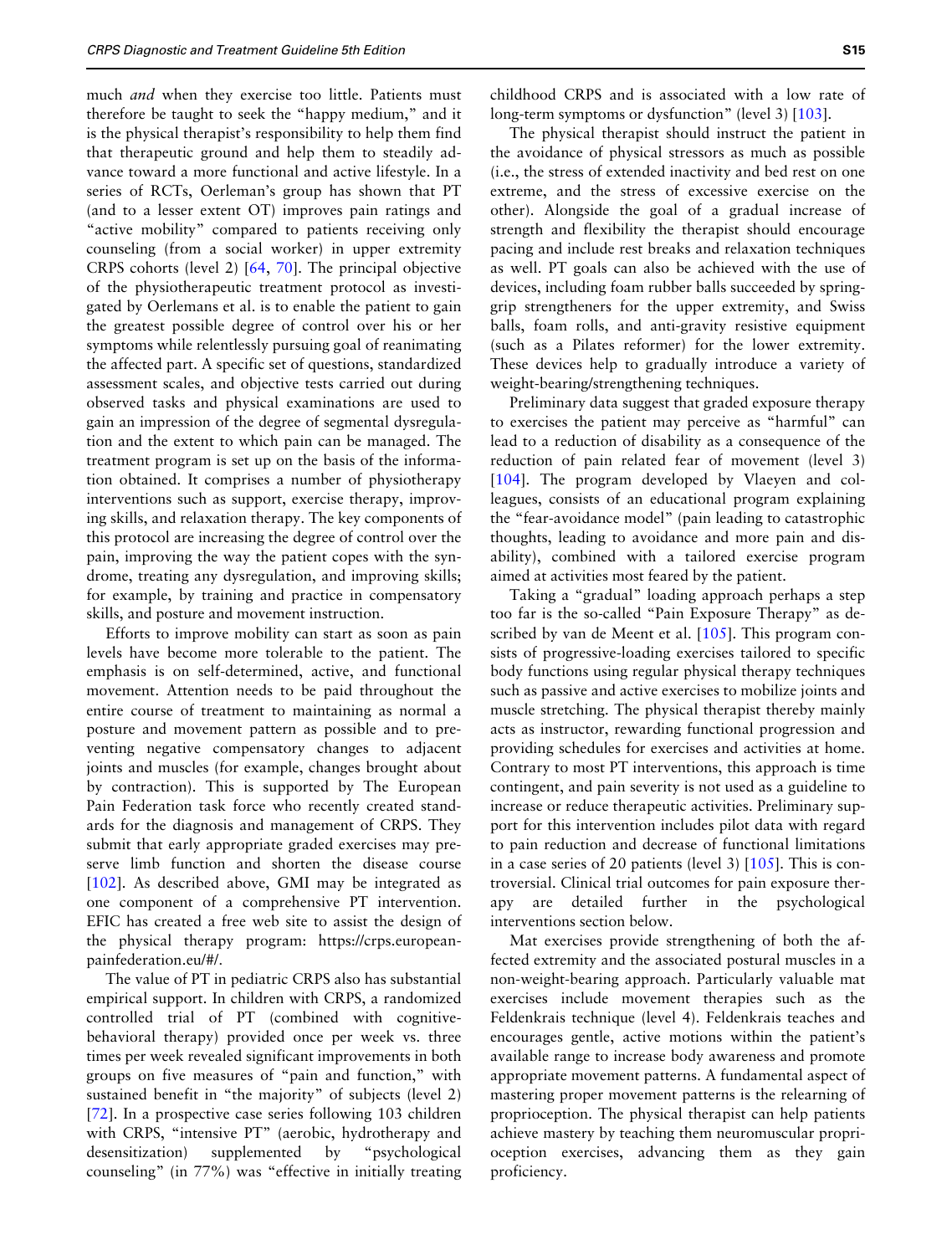Related to re-establishing body awareness in CRPS patients, behavioral programs including graded sensorimotor retuning exercises may provide decrease of pain and improvement of tactile discrimination sense, perhaps coinciding with the restoration of symmetrical cortical limb representation in the SI and SII regions of the brain [\[80\]](#page-41-0). This pain contingent intervention, aimed at reestablishing proprioceptive abilities and desensitization, has shown preliminary efficacy in a cohort of six CRPS patients (level 3) [\[80\]](#page-41-0). Likewise, in a small pilot study comparing 7 CRPS patients receiving low amplitude 80– 100 Hz vibratory stimulation of the affected extremity combined with regular physical therapy compared to a control group receiving only standard physical therapy  $(n = 4)$ , Gay et al. found more pronounced improvement in pain severity and range of motion in the experimental group (level 3) [\[81\]](#page-41-0). According to the authors, the mechanism of action could be related to activation of cortical areas involved with motor command and movement representation.

Clinical experience indicates that that many (if not most) patients with advanced CRPS will present with myofascial pain syndrome of the supporting joint. Assertive treatment of myofascial pain is a critical component of successful treatment (level 4) and is principally the purview of the physical therapist. Some schools of thought propose that the myofascial pain syndrome must be treated first, and if successfully treated, the CRPS will perhaps resolve [\[106\]](#page-42-0). However, this provocative assertion remains unproven.

Aquatic therapy can be especially valuable to CRPS patients because of hydrostatic principles and "the buoyancy effect" [\[107\]](#page-42-0). Hydrostatic pressure provides a mild compressive force around the extremity that may help decrease the edema that is widespread in CRPS. Aquatic therapy also provides an outstanding opportunity for introducing lower extremity weight bearing, and the buoyancy it provides may be especially useful for early restoration of functional activities such as walking. When conducting aquatic therapy, care must be taken to maintain water temperature, because excessively cold or hot water may temporarily exacerbate the CRPS. Water therapy may allow early participation in progressive PT, as nearly all exercises that are executed on land can be executed in the water, where the water adds resistance without adding full stress/weight to the joints. This of course is groundwork to full weight bearing, particularly in the lower extremity.

Hands-on techniques such as gentle massage and myofascial release can sometimes offer effective relief from the myofascial pain. Massage is often mentioned, but although it has not been studied in a controlled manner (level 4 evidence only), clinical experience indicates it may help decrease edema in certain cases but must be gentle and careful. Although peer-reviewed evidence is lacking, electrostimulation modalities have also demonstrated some efficacy in our clinical experience, but

ultrasound therapy has appeared less effective. Contrast baths are another possible, if controversial, treatment option for CRPS patients. Based on the clinically accepted principles of alternating heat and cold, mild contrast baths can in principle be beneficial in early CRPS cases to facilitate improved circulation in the affected extremity by alternating vasodilation with vasoconstriction. However, the vasomotor changes in advanced cases of CRPS do not allow for the desired response, and the immersion of the limb in cold water may exacerbate CRPS symptoms. Contrast baths for advanced cases of CRPS are therefore not recommended, and it is noted that there is little empirical support for this approach in CRPS of any duration. While clinical experience indicates that PT can benefit effective CRPS management, most evidence regarding efficacy of specific PT techniques comes from studies representing level 3–4 evidence. This low level of evidence has been verified by CRPS-specific meta-analyses [\[108](#page-42-0), [109](#page-42-0)]. More high-quality studies are needed to determine the best evidence-based PT management approach for CRPS patients.

## Recreational Therapy

Although lacking published outcome studies to support its use, we believe for completeness that it is important to address recreational therapy as a potential component of CRPS care. The following is based solely on our clinical experience with multidisciplinary CRPS treatment that includes a recreational therapy component.

Because recreational therapy employs enjoyable activities, the recreational therapist is frequently the first clinician to succeed in getting the CRPS patient to initiate increased movement in the affected part, a primary goal of successful treatment. The incentive of returning to a favorite pastime is often an appropriate tool to break through the "kinesiophobia" and bracing that often attend CRPS [[110\]](#page-42-0). Through the use of modifications, adaptive equipment, and creative problem solving (e.g., using large handled gardening equipment for gardeners, bowling with the non-dominant hand for bowling fans, and substituting biking in place of running for athletes, etc.), a patient can find fulfillment in previously lost or new recreational activities. Recreational therapy reestablishes the patients' ability and freedom to determine their own leisure lifestyle choices. The increased social contact engendered by these activities will, in turn, heighten the patients' chances of remaining active within the community after treatment.

With a bit of advanced planning, recreational therapy can complement PT and OT treatment goals. For instance, a recreational therapist could reinforce an OT scrubbing protocol by instructing a patient to use an affected upper extremity to sand wood in a recreational project. Such planned convergence of goals affords the patient the twofold satisfaction of creating something and simultaneously accomplishing therapy goals [\[111](#page-42-0)].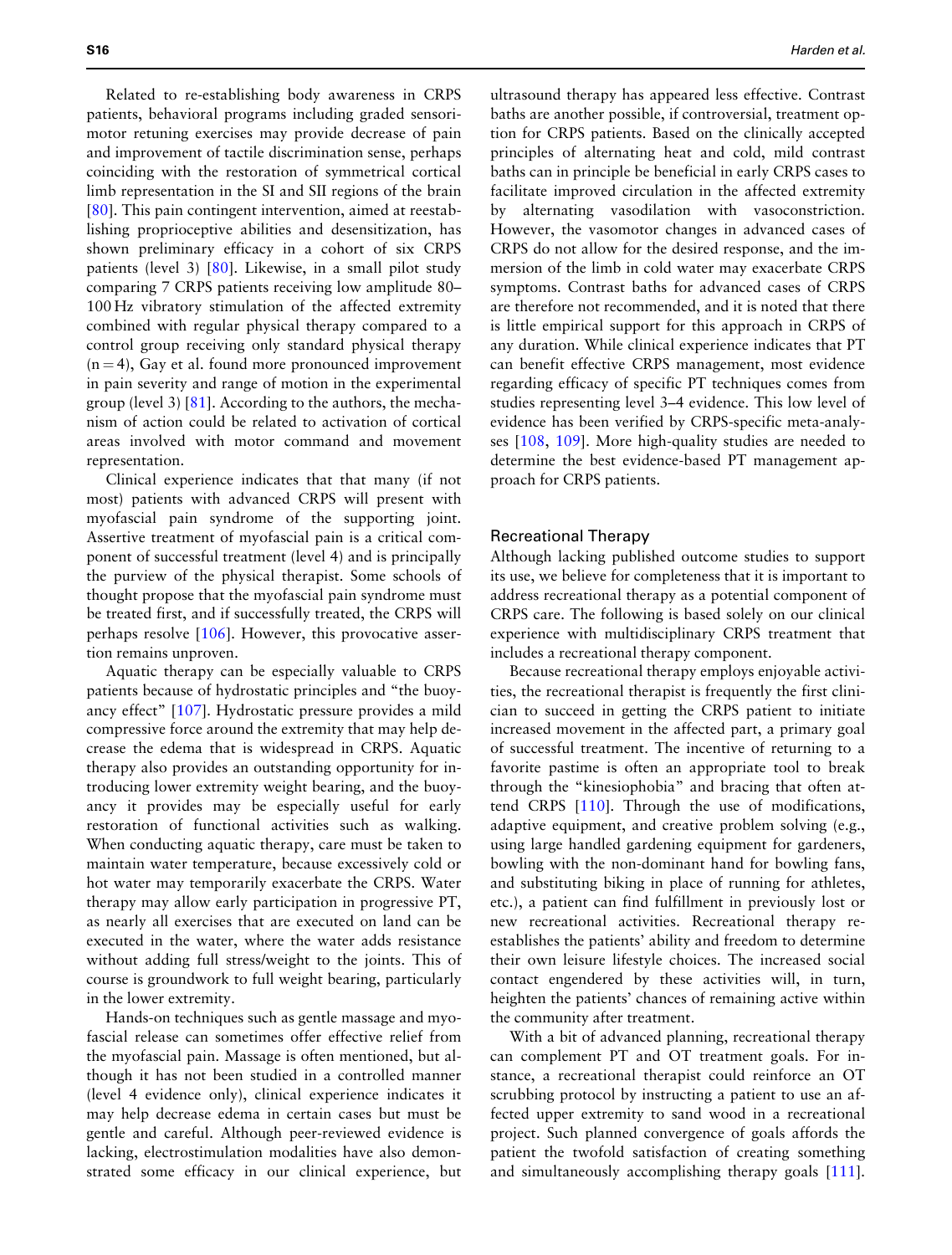For example, a patient who is engaged in a desensitization program and who also enjoys gardening can be assigned "horticulture therapy" (i.e., the use of the hands to work soil).

Additionally, recreational therapy can promote flexibility and range of motion. The recreational therapist should plan activities that patients find inherently enjoyable, because patients are more willing to take on finemotor grasping and releasing tasks for longer periods of time if they are engaged (e.g., beading a necklace, holding a watering can, playing a card game, practicing on a keyboard etc.). A recreational therapist must be creative, because a happily engaged patient will be more inclined to fulfill therapy goals when engaged in fun activities like putting golf balls, playing balloon volleyball, or shooting pool.

In addition to advocating new leisure skills, recreational therapy concentrates on reintroducing the patient to stable community involvement. During structured community outings, the CRPS patient can focus on carrying and loading a bag (i.e., "loading") with the affected limb [[45](#page-40-0), [46](#page-40-0)]. This task can be accomplished with a water bottle, shopping bag, or purse. Other tasks can involve weight bearing and follow through with gait training on unlevel surfaces within a realistic community setting. Identified and achieved appropriately, successfully completed tasks can increase patient self-confidence and promote the incorporation of these learned skills both at home and within other therapy sessions.

In summary, recreational therapy may help combat kinesiophobia and promotes increased movement, although this view is not supported by systematic research. Recreational therapists work closely with other disciplines to achieve the therapeutic goals of CRPS patients, and they implement creative tactics that achieve those goals while giving patients more decision-making freedom and more fun. Most significantly, recreational therapy can reintroduce balanced leisure activities into the lives of the patients whose conditions may have discouraged such behavior, with resulting psychological and quality of life benefits. Unfortunately, Therapeutic Recreation is often not or not well reimbursed, and OT or PT practitioners will need to be familiar with this role.

## Vocational Rehabilitation

The following section addresses the potential role of the Vocational Rehabilitation (VR) counselor in optimizing CRPS treatment outcomes, and as was the case for recreational therapy, is based entirely on our clinical experience with a multidisciplinary CRPS treatment program including VR as an intervention component. To our knowledge, formal studies of VR as a specific CRPS intervention are absent from the literature. The VR counselor helps prepare the CRPS patient for a possible return to work, or the "ultimate" functional restoration. VR involves restoring a patient (if possible) to their original

vocational activities as expediently and as safely as possible. Counselors use information from medical, occupational, educational, financial, and labor market fields to make return-to-work assessments. Vocational counseling addresses benefits of work and accommodations, as well as job modifications and the utilization of pain management techniques. The VR specialist can also help each patient to identify with the role of worker and assist in creating a plan for a return to work.

If possible, the VR counselor should understand all of the physical demands of the job before addressing returnto-work issues. Review of job description and consultation with employer, supervisor, employee health nurse, or other human resource specialist, and work site visit (when appropriate) are steps recommended to address specific job duties, especially when determining ability to provide a full duty release [[99](#page-41-0)], or when recommending specific restrictions and modifications. The VR specialist also provides job and job site analyses, and uses that information to coordinate job-specific reconditioning or work hardening, work capacity evaluation, transferable skills analysis, and a functional capacities evaluation [\[98\]](#page-41-0). The VR counselor must determine whether or not a patient can return to the original job. The counselor must also consider the alternatives of returning the patient to either a modified version of the previous job or an alternate job with the same employer, or whether a new job placement referral will be needed when return-to-work with the previous employer is not an option. The VR counselor and occupational therapist should work closely together when assessing return-to-work goals, especially when assessing the possibility of returning to a specific job.

The VR specialist must possess a thorough understanding of the prior job description, requirements, and, occasionally, the required vocational testing and targeted retraining of the CRPS patient who intends to return to work. Initially working with the OT, the VR specialist assesses a patient's work activities and provides a simulation of them for the patient in a controlled clinical environment. In the final steps of the VR process, the specialist can provide work capacities, along with functional capacities and targeted work hardening in order for the patient to return to gainful employment. Competent VR requires a proficient specialist capable of maintaining a methodical, informed, and experienced approach in order to grasp and successfully navigate the Byzantine social and medico-legal quagmires in which CRPS patients may find themselves. As with all the interdisciplinary specialists, the VR specialist must sustain ongoing communication with the others on the team and keep the team informed of each patient's individual vocational situation and progress.

VR specialists regularly encounter hurdles to appropriate return-to-work functions. Firstly, health factors are often presumed to have the greatest impact on worker disability, but social scientists have argued that the most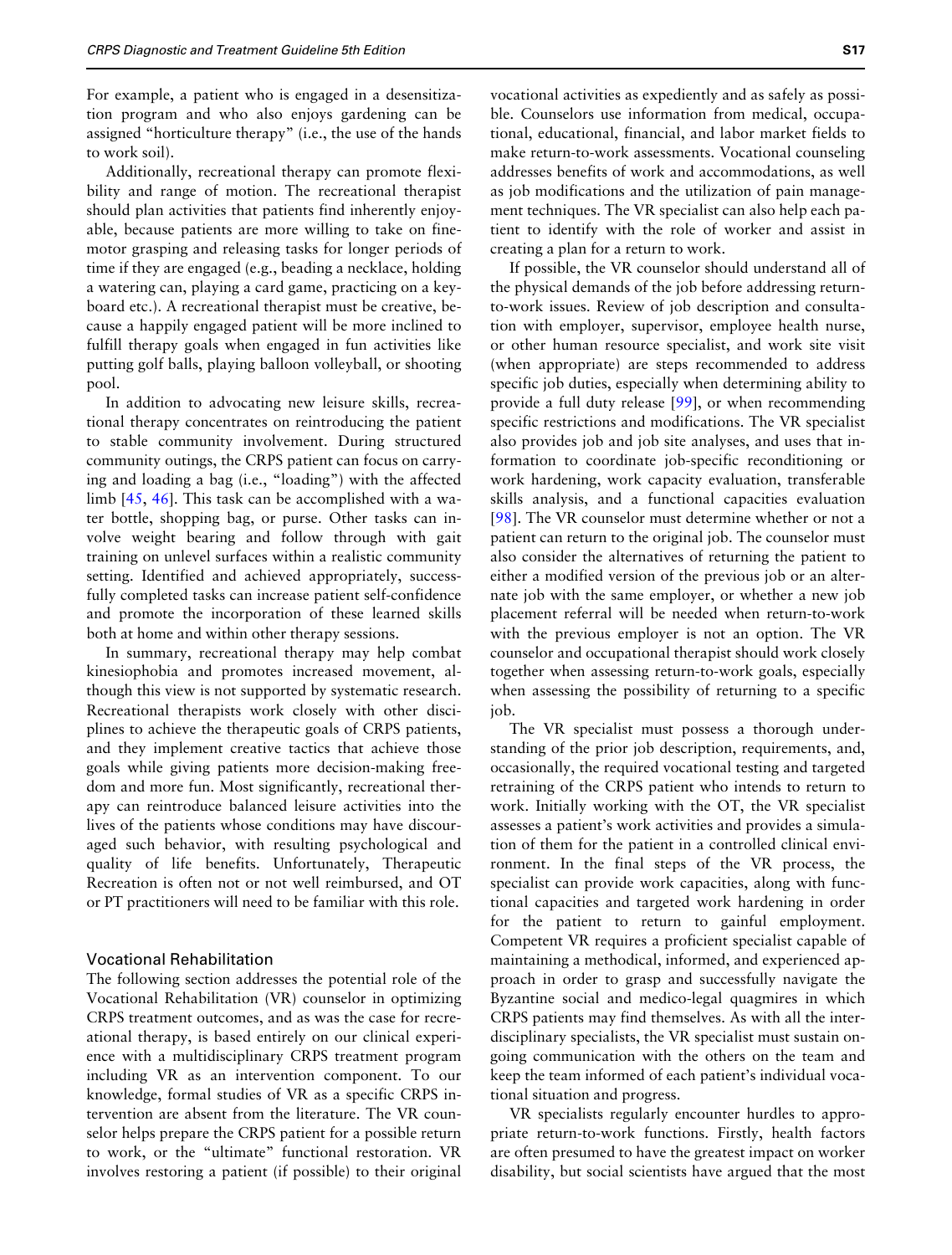important determinants of work status for persons with chronic disease are actually age, education, job satisfaction, and job status in the labor force [\[112\]](#page-42-0). Secondly, other factors such as work history, employment in public sector versus private, current work status, lower socioeconomic class, level of education, and lack of varied work may also predict work disability for patients with chronic pain [\[112](#page-42-0)]. Thirdly, long periods of unemployment or reduced employment activity may impact vocational potential. Chronic pain sufferers may have been out of work for long periods of time before they are referred to a VR specialist, and employers are often reluctant to employ persons who have chronic pain, have been unemployed for long periods of time, or who have workers' compensation cases [\[113](#page-42-0)]. Additionally, the ability to modify the work environment in accordance with limitations has major implications in limiting the extent of the disability and/or preventing reinjury or new injuries [\[112\]](#page-42-0).

Although VR is frequently the final step of rehabilitation therapy, addressing return-to-work issues early is critical so as to set employment as a long-term goal [\[114\]](#page-42-0). Allowing the patient an opportunity to participate in a trial graduated time/effort work period before providing final release for work is often an excellent way to observe his/her ability to return to work and perform job duties, and it also provides an opportunity to further assess work behaviors and capacity. In addition, the initial graded increase of time and effort spent at work greatly alleviates significant patient anxiety and thus improves chances of successful return-to-work. Return-to-work can be a form of therapy, provided the work activities do not exacerbate the problem or increase long-term pain.

The VR counselor should coordinate the provision of release for work by assembling information from all disciplines. Releases for sedentary or light duty should always list specific physical limitations, and the releases for limited duty should include comprehensive instructions. When preparing a release for work form, the VR specialist must take into account the abilities of the patient, including: lifting, pushing, pulling, walking, crouching, using stairs, using tools, bending at the waist, maintaining awkward and/or sustained postures, maintaining a sustained grip, tolerating extended sitting or standing, tolerating extensive data-entry functions and other repetitive motion tasks, tolerating hot and cold environments, and tolerating any severe vibrational factors. Any number of these factors may require modification of the work environment, particularly in chronic or severe CRPS. As is the case for RT, the value of VR in CRPS management is based solely on clinical experience rather than systematic research.

#### Other Therapeutic Interventions of Note

Hyperbaric oxygen therapy was assessed in a medium sized randomized control trial (RCT) and produced a

significant decrease in pain and edema versus "normal air" (level 2)  $[115]$ . While intriguing, these findings of increased oxygenation having clinical benefits seem somewhat contrary to other work suggesting that CRPS may be adversely influenced by elevated oxidative stress [\[116](#page-42-0)– [118\]](#page-42-0). These findings require replication, and cost-benefit considerations of this therapy will also be important to consider, given the expense of the equipment required. Acupuncture is mentioned in many treatment reviews. There are two RCTs that evaluate acupuncture treatment in CRPS patients. One was very small  $(n = 14)$  and failed to show a significant difference in outcomes [[119\]](#page-42-0). The other had a larger sample size  $(n = 96)$  and reported improvement in pain severity and motor function of affected limbs 40 days after treatment in patients with CRPS type I following stroke (level 2) [\[120](#page-42-0)]. However, considerably more research is needed to fully demonstrate the utility of acupuncture in CRPS. Finally, there are also case studies that suggest that chiropractic manipulation may reduce pain and enhance range of motion and function in CRPS patients (level 4) [\[121](#page-42-0)].

In summary, because the symptoms of CRPS patients encompass all of the bio-psycho-social complexities of chronic pain, the best hope of helping our patients is the adoption of a systematic, stable, empathetic and, above all, interdisciplinary approach that addresses those symptoms (or if impractical due to availability, a multidisciplinary approach). That functional restoration can and should be the central intervention and outcome standard in CRPS is a theory that must be tested. Until then, the interdisciplinary approach for treating patients with CRPS remains the most pragmatic, helpful, and cost-effective therapeutic approach available today.

#### Pharmacotherapy

For the past 150 years, multiple drug treatments for CRPS have been tried. One of the first drugs mentioned was laudanum (tincture of opium) by Weir-Mitchell (who coined the term causalgia) and his use of the" new invention," the hypodermic syringe, to perform cocaine nerve blocks [[122–125](#page-42-0)]. Unfortunately, most medications used clinically to manage CRPS have not yet been tested adequately in high quality, double-blinded, randomized, controlled trials (RCTs). This absence of multiple trials to document efficacy of many pharmacotherapy agents is attributable to many factors, including previous lack of uniformly accepted diagnostic criteria (preventing generalization across studies), the low prevalence of this rare disease causing difficulties in recruitment, as well as lack of funding for trials using promising older agents without patent protection to provide financial incentives [\[27,](#page-40-0) [126](#page-42-0)]. Fortunately, with the Food and Drug Administration's designation of CRPS as a Rare Disease in the past decade, industry interest in conducting definitive trials for CRPS therapeutics has increased ([www.](http://www.orpha.net) [orpha.net](http://www.orpha.net); [www.clinicaltrials.gov\)](http://www.clinicaltrials.gov).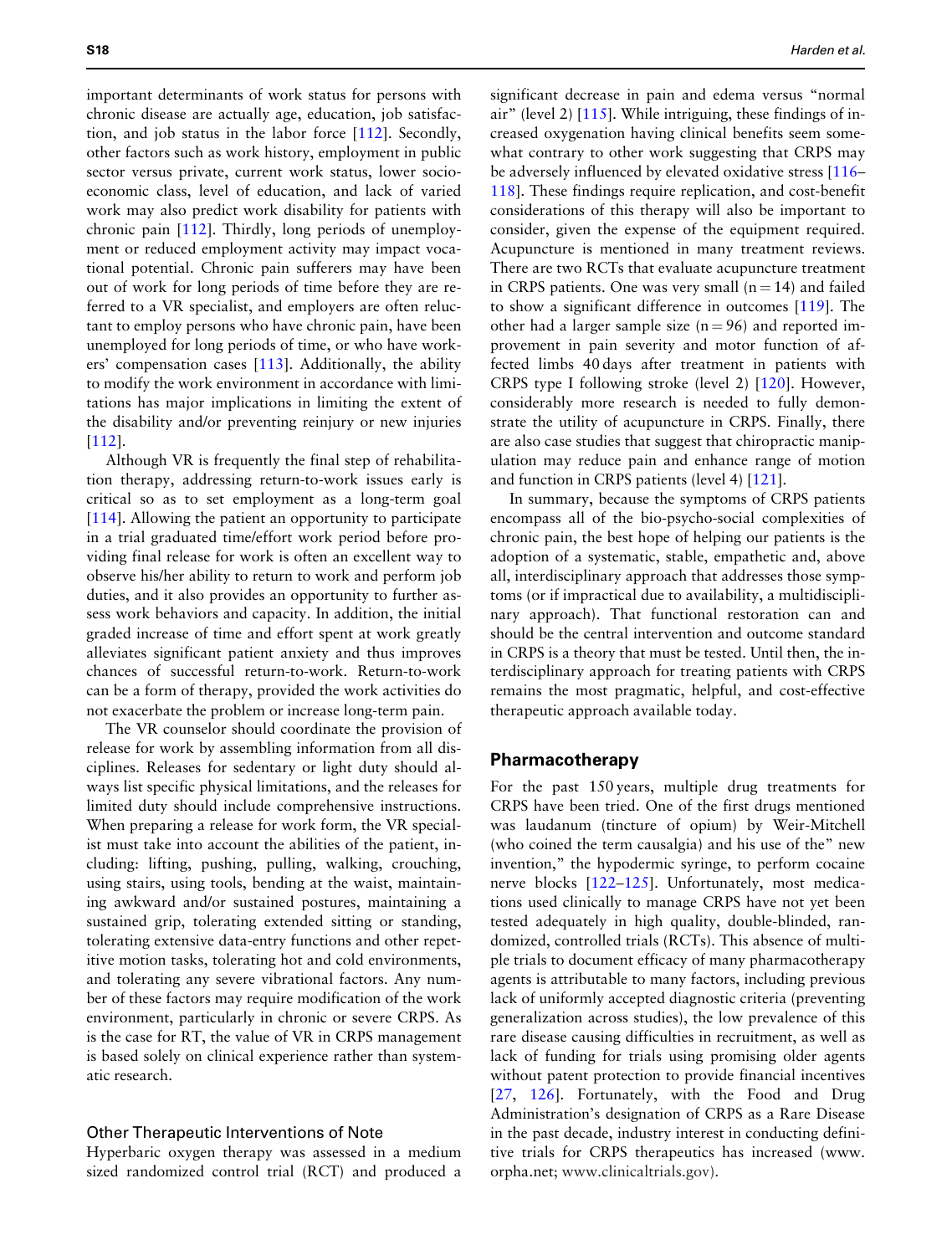The resourceful clinician will extrapolate from RCTs, meta-analyses, and systematic reviews concerning treatments for related neuropathic conditions [\[127,](#page-42-0) [128](#page-42-0)] and ultimately utilize empirical drug trials in each patient, based on consideration of what mechanisms seem most germane. However, repeated trials of ultimately ineffective drugs can also lead to patient frustration and disengagement [\[124\]](#page-42-0). CRPS differs from other neuropathic pain syndromes by having additional tissues and systems involved, including the microcirculation, bone, and inflammatory pathways [[129](#page-42-0)]. In fact, although qualities of CRPS pain are often neuropathic, by currently accepted standards the condition does not fulfill criteria for neuropathic pain [\[130](#page-42-0)]. Reliable data now show variable involvement of central sensitization [\[131](#page-42-0)], motor abnormalities [[132](#page-42-0)], and sympathetic efferent features [\[131](#page-42-0)] at different times and in different individuals suffering from CRPS [\[26,](#page-40-0) [129\]](#page-42-0). It is very likely that there will never be a single medication that will effectively treat all patients with this multi-factorial disease [[26](#page-40-0), [129](#page-42-0)].

Medications trialed specifically for CRPS include calcitonin and bisphosphonates, and several immune modulating drugs. Treatments better studied in neuropathic pain include tricyclic anti-depressants, gabapentin and pregabalin, carbamazepine, opioids, clonidine, nifedipine, a-adrenergic antagonists, lidocaine patches, and topical capsaicin. This section summarizes the outcomes from the few CRPS trials, as well as the pertinent trials for related neuropathic pains. As with most treatments, drug therapy works best when prescribed in conjunction with functional restoration and treatment of other comorbid conditions (please see above).

#### General Considerations

- To help avoid unrealistic expectations, patients should be told that while there is no treatment proven to cure CRPS or reduce symptoms in all patients, the drugs that patients will receive during their treatment have been shown to help with CRPS for some patients.
- Recognize that CRPS may be more than just a single unitary condition. Early CRPS (up to 6-18 months duration) can respond differently to interventions than persistent CRPS [[133](#page-42-0)]. Importantly, patients diagnosed with early CRPS likely will naturally improve [\[27](#page-40-0), [30](#page-40-0)] and drugs or nerve-blocks that are effective even for only a few months may bridge the time to natural recovery. Approximately 15% of early CRPS patients fail to recover [[27\]](#page-40-0), and an early cold limb may be a poor prognostic sign [\[134](#page-42-0)].
- Understand that most patients will over time develop analgesic tolerance to available drugs whereas side effects often continue.
- Available drugs are not thought to "cure" the condition.
- Monotherapy is best, to minimize adverse effects, cost, and patient non-compliance, but rational polypharmacy is often needed, particularly to address the various CRPS symptoms (and disease subtypes). This of course should comprise rational combinations of different classes of medications rather than multiple medications from the same class.
- The choice of medications should include cost considerations and other patient needs.
- Drugs that simultaneously treat multiple symptoms are desirable, for example, tricyclic antidepressants are relatively effective in RCTs for relieving neuralgic pain and also effective for anxiety, depression, and insomnia [[27](#page-40-0), [128\]](#page-42-0).
- Traditionally, as needed (PRN) drug intake was considered inferior to scheduled drug intake. However, recognition that patients often develop tolerance to regular analgesic drug intake has changed this consideration somewhat. Some patients may benefit from taking certain drugs as and when required, for example after a bad day, or in anticipation of a difficult night. More research is needed to clarify this question.
- Reasonable treatment outcomes should be agreed upon in partnership with the patient before treatment starts (e.g., a pain reduction of two points on a 0–10 scale, improvement in specific functional activities). If these targets are not achieved, or if initial beneficial effects later lessen, the drug treatment should then be reconsidered.

#### Anti-Inflammatory Drugs

Given their anti-inflammatory mechanism of action, nonsteroidal anti-inflammatory drugs (NSAIDs), COX-2 inhibitors, corticosteroids, and free-radical scavengers are potentially useful for addressing pain that may be related to the inflammatory component of CRPS. However, CRPS inflammation may be largely neurogenic (initiated by inflammatory mediators from the terminals of afferent nociceptors), and no drugs have proven effective for this type of inflammation  $[51]$ . Many patients may have spontaneous improvement in inflammatory features over time [\[31\]](#page-40-0)—even those patients whose pain does not get better.

This class of drugs would appear to be potentially useful for both prophylaxis and rescue, although this has not been directly evaluated in clinical trials. NSAIDs inhibit cyclooxygenase and prevent the synthesis of prostaglandins, which mediate inflammation and hyperalgesia and thus may inhibit nociceptive processing [\[135](#page-42-0), [136\]](#page-42-0). Our clinical experience finds NSAIDs effective for some CRPS patients (level 4 evidence). In addition to treating CRPS, NSAIDs have also been used to treat other neuropathic pain conditions, particularly when associated with inflammation (level 3 evidence) [\[51,](#page-40-0) [135–139\]](#page-42-0). CRPS usually affects distal extremities, while more proximal muscle groups, such as in the shoulder, frequently hurt (in response to persistent guarding of the limb) without directly being affected by CRPS. This type of myofascial pain/muscle pain may respond to NSAIDs.

Research support for NSAID utility in CRPS is lacking, with one study showing no analgesic value in treating CRPS [\[140](#page-42-0)]. Specific NSAIDs may be more useful than others. Ketoprofen, for example, may have substantial anti-bradykinin and anti-prostacyclin effects in addition to the typical anti-prostaglandin effect [\[141](#page-42-0)]. Inhibitors selective for cyclooxygenase-2 (e.g., celecoxib) have not been tested in CRPS, although are reported anecdotally to be of some use (level 4 evidence) [[142–144](#page-43-0)].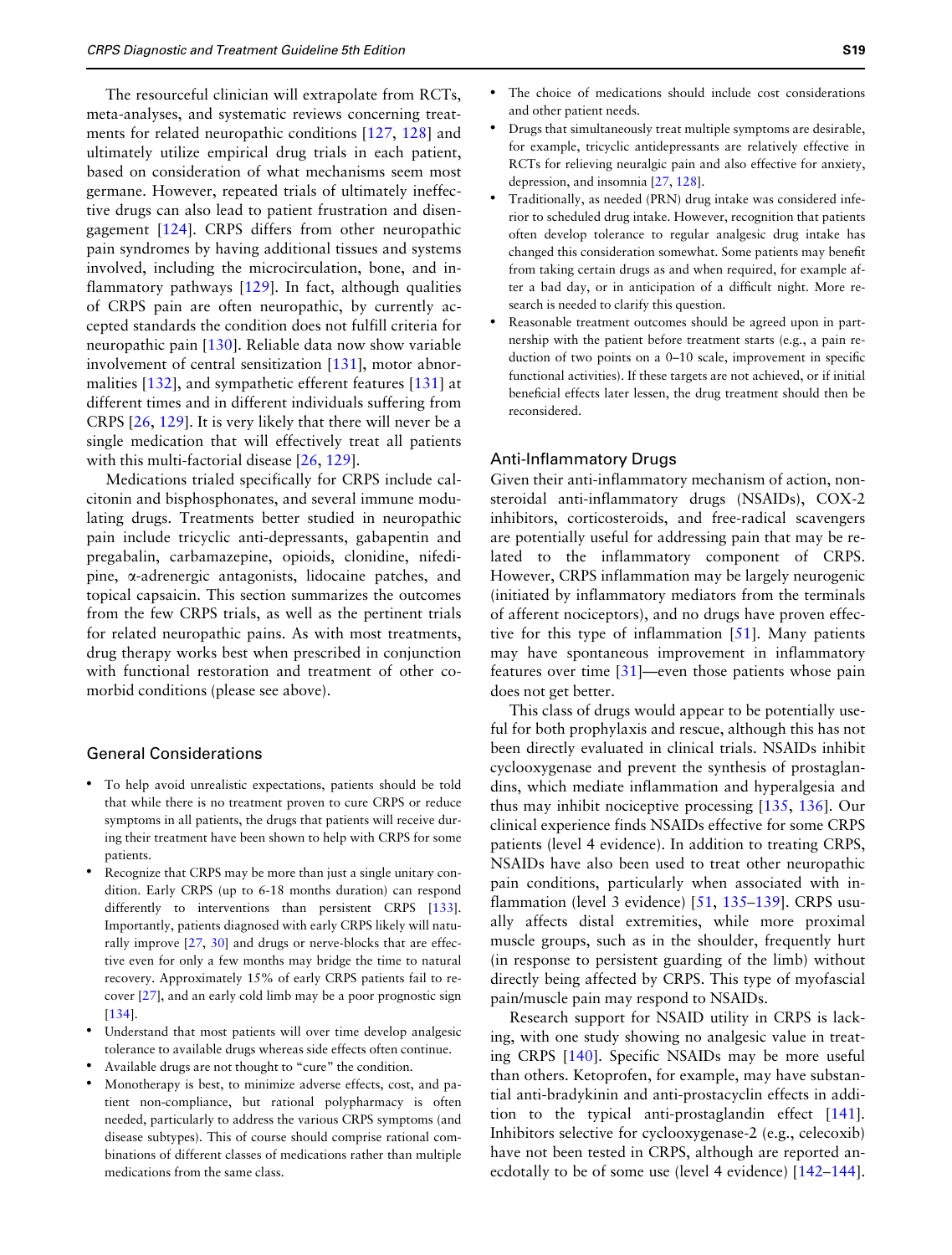Highly publicized concerns of cardiac risk somewhat limit the widespread use of COX-2 inhibitors [\[144](#page-43-0)]. We note that acetaminophen is currently not recommended for treatment of chronic disease due to the potential for liver toxicity with regular or high dose use [\(www.fda.](http://www.fda.gov/acetaminophen) [gov/acetaminophen\)](http://www.fda.gov/acetaminophen).

### Immune Modulation

Some evidence (level 2) suggests that very early initiation (after trauma) of steroid treatment (approximately 30 mg/day for 2–12 weeks, followed by a taper) may be effective [[145,](#page-43-0) [146\]](#page-43-0). A systematic review [\[145\]](#page-43-0) evaluated one of these trials and found it to be low quality. Given the data, a short course of steroids may be indicated in early CRPS with prominent inflammation, but longer courses are unproven [[138](#page-42-0)] and there are numerous, serious contraindications to chronic steroid use [[147\]](#page-43-0) In persistent CRPS, intermediate-dose steroids (1g orally in total, taken over 2 weeks) are rarely effective and this treatment often causes side effects [[148](#page-43-0)]. High-dose pulsed treatment (3x1g iv) as used in autoimmune conditions has not been evaluated. A single intrathecal steroid injection was shown ineffective [[149\]](#page-43-0).

A randomized controlled trial (level 2) of low-dose (0.5 g/kg) intravenous immunoglobulin (IVIG) treatment for persistent CRPS indicated efficacy [\[150](#page-43-0)]. However, a subsequent larger trial was negative [\[151\]](#page-43-0) Although there is some anecdotal evidence for the efficacy of high-dose IVIG this has not been formally tested. The TNF-alpha blocker, infliximab, was ineffective in a preliminary RCT (level 3) which was stopped early [[152\]](#page-43-0). Treatment with lenalidomide which has strong anti-TNF activity was also not effective, having been assessed in one of the largest RCTs (level 2) in persistent CRPS conducted to date [\[153,](#page-43-0) [154\]](#page-43-0). A small, open-label randomized trial (level 3) of mycophenolate (1.5 g BID) suggested efficacy [\[155\]](#page-43-0) but a larger trial would be needed to confirm these findings. Plasma exchange has been reported effective (level 4) in several case series [\[156\]](#page-43-0) and consequently CRPS has been added to the list of possible indications by the international plasma exchange society (ASFA) [[157\]](#page-43-0). In our clinical experience (level 4), plasma exchange treatment, although providing pain improvement in some cases, requires use of long repeat-exchange cycles (e.g., eight exchange treatments over 4 weeks) and is unfortunately complicated regularly by pain increase at the venous access site. A trial of low-dose naltrexone, an opioidantagonist drug that has potential immune modulatory properties is currently recruiting (clinicaltrials.gov). Finally, in a small, preliminary trial (level 3), 4/7 included patients with CRPS appeared to have pain reduction after treatment with the epidermal growth factor inhibitor Cetuximab (2/7 had pain relief after placebo) [\[158](#page-43-0)].

Since autoantibodies have increasingly been implicated in CRPS pathophysiology [\[159](#page-43-0)–[162\]](#page-43-0), it is possible that a combination of several of these drugs may be

useful, but definitive trials are currently lacking. Emerging immune treatment strategies include a reduction of the autoantibody-serum titer and modification of antibody downstream effects. A number of other therapeutic agents developed for the treatment of other antibody-mediated conditions are available for testing in CRPS, (B-cell or plasma-cell targeting drugs, FcRn receptor blockers, level 4) but trials are currently lacking.

#### Bisphosphonates

Bisphosphonates have immune-modulatory properties and modulate bone metabolism [[163\]](#page-43-0). One RCT (in patients with very early "CRPS," [who had an average disease duration of 5 weeks from trauma , ]has shown some efficacy with bisphosphonate treatment level 2) [\[164\]](#page-43-0), however, these results have not to date been reproduced elsewhere. Although several small bisphosphonate trials reported efficacy in persistent CRPS [\[165\]](#page-43-0) two recent large pharma-sponsored trials were either not reported or were reported as negative [\[163](#page-43-0)] (level 2; see clintrials.gov). Proponents highlight that it is possible that bisphosphonates will improve selected sub-types of CRPS, but given the occurrence of rare serious side effects RCTs are required to confirm such beneficial effects (level 4). It has been hypothesized that bisphosphonates may work best for CRPS characterized by osteopenia ("Sudeck's Atrophy"); this subset of CRPS patients may perhaps be identified by bone density or triple phase bone scanning abnormalities (level 4). To date, this hypothesis remains unproven.

#### Cation-Channel Blockers

Drugs that block entry of sodium or calcium into neurons reduce their action potentials. Most often used as anticonvulsants, several have efficacy in neuropathic pain documented in large RCTs, meta-analysis and systematic reviews (level 1 evidence) [\[165–169](#page-43-0)]. Gabapentin, firstline treatment for neuropathic pain, came to the attention of pain specialists in an anecdotal report of efficacy for CRPS [[170](#page-43-0)]. It works at the alpha(2)-delta auxiliary subunit of voltage-dependent calcium channels and wellpowered large RCTs have demonstrated its efficacy in postherpetic neuralgia (PHN) and diabetic peripheral neuropathy (level 2 evidence) [\[171,](#page-43-0) [172](#page-43-0)]. A case series in adults [\[170](#page-43-0)] and one pediatric case report [\[173\]](#page-43-0) suggest efficacy in CRPS (level 4 evidence). The only RCT of gabapentin in CRPS (level 2) was "negative," however it used a sub-maximal dose (1800 mg/day) [[174\]](#page-43-0). As gabapentin neared the end of its patent-protection a large pharmaceutical firm developed a closely-related compound, pregabalin, with essentially the same mode of action. Its major advantage is that some patients can manage with twice-daily dosing, but relative cost should be considered when deciding between the two [level 2] There are no clinical trial data evaluating pregabalin for CRPS.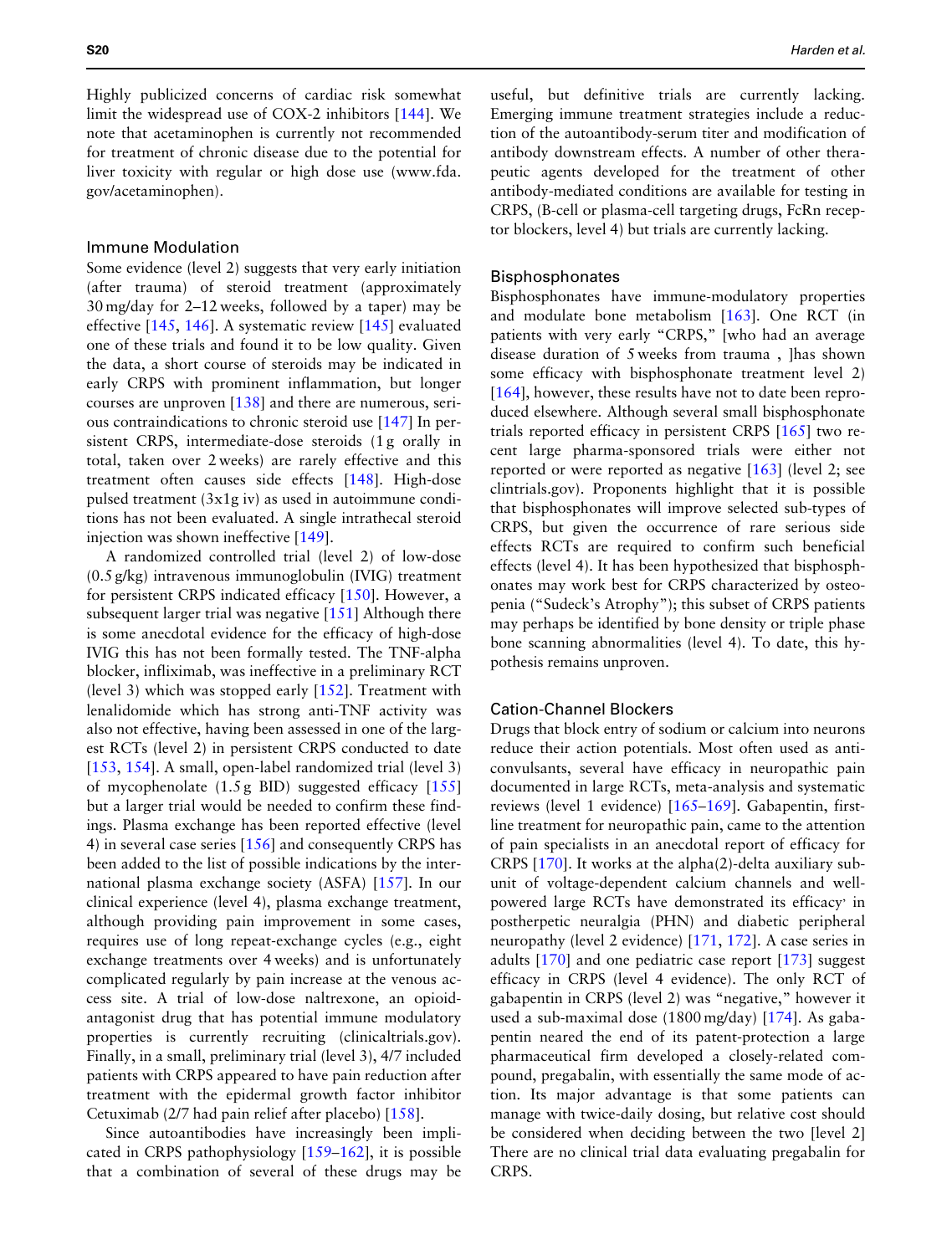Carbamazepine has a traditional place in the treatment of neuropathic pain, and is FDA-approved for trigeminal neuralgia [\[175](#page-43-0), [176\]](#page-43-0). One preliminary RCT with an experimental design that included several patients with CRPS responsive to spinal cord stimulator treatment (and the SCS off) indicated that 600 mg/day of carbamazepine, taken over 8 days, had some analgesic efficacy [\[177\]](#page-43-0). Oxcarbazepine is a similar anticonvulsant that often replaces carbamazepine because it has fewer serious adverse effects (specifically bone-marrow suppression or liver failure); headaches, dizziness, and nausea are the most common adverse effects of oxcarbazepine [\[178](#page-43-0)]. Oxcarbazepine has not been studied specifically in CRPS. Phenytoin is an older agent (with many side effects) sometimes considered in neuropathic pain especially in cases that involve "ectopic nerve firing" (level 2), but there are no reported outcomes in CRPS [[179–181](#page-43-0)]. RCTs for lamotrigine have studied its effects on other neuropathic conditions, but not CRPS [\[155](#page-43-0)]. There is anecdotal evidence (level 4) for efficacy of a variety of other anti-convulsants/neuro-modulators (levetiracetam, topiramate) in CRPS, but no compelling clinical trial evidence supporting their use at this time.

#### Augmentation of Monoamines

Tricyclic and heterocyclic drugs that augment descending inhibition by blocking presynaptic re-uptake of monoaminergic neurotransmitters (particularly norepinephrine) are unsurpassed in efficacy for neuralgia [\[128](#page-42-0), [182](#page-44-0)]. Although originally approved for depression (and anxiety), this indication has been supplanted in our patients by use for neuropathic pain [\[182](#page-44-0)]. The antidepressant (and anti-insomnia) efficacy of these compounds provides additional benefit for many patients. These are "dirty drugs" with multiple mechanisms including peripheral sodium-channel blockade, which may in fact contribute to efficacy [[183\]](#page-44-0). Their once-daily dosing (preferably with the sedative versions at night) and low cost are added advantages.

A first-line option for neuropathic conditions and headache (level 2 evidence) [\[184](#page-44-0)–[187\]](#page-44-0) tricyclic/heterocyclic antidepressants (HCAs) are used exclusively as prophylactic agents. Meta-analyses of RCTs support their efficacy for neuropathic pain (level 1) [\[165](#page-43-0), [166,](#page-43-0) [186](#page-44-0)]. One study reported that, for every 100 patients with neuropathic pain taking antidepressants, 30 would obtain at least 50% pain relief (i.e., Number Needed to Treat [NNT] of 3 [[182](#page-44-0), [186\]](#page-44-0). This is unsurpassed by any other treatment for neuropathic pain; however it is worth noting that all of these previous trials have durations of only weeks to a few months, and in clinical practice many patients may eventually develop tolerance or tachyphylaxis to these drugs [[128\]](#page-42-0). The development of tolerance is less of a challenge in early CRPS where most patients may eventually improve in any case [\[30\]](#page-40-0). In established and persistent CRPS, to delay tolerance development

some clinicians suggest it is worth considering prescribing these drugs PRN, i.e., aiming primarily to achieve sleep-induction on difficult days.

It is thus useful to be familiar with several tricyclic/ heterocyclic drugs, as each possess specific side effects which may be used to patient advantage [[187](#page-44-0), [188\]](#page-44-0). For example, an anxious, depressed, thin, insomniac patient may benefit from an anxiolytic, sedative, anti-depressant drug (e.g., doxepin); conversely, an overweight, hypersomnolent patient with psychomotor retardation may benefit from an antidepressant with more noradrenergic selectivity (e.g., desipramine, which can be activating and can cause weight loss) [\[185](#page-44-0)]. Selective serotonin reuptake inhibitors (SSRIs) have not shown any analgesic efficacy (level 4 evidence) [[189](#page-44-0), [190](#page-44-0)] but of course are very effective and safe anxiolytic/antidepressant drugs [[189](#page-44-0), [190](#page-44-0)]. The NNT for SSRIs in neuropathic pain is much higher than traditional HCAs, for example, 7.7 for citalopram, 2.9 for paroxetine [\[165](#page-43-0)].

The tricyclic/heterocyclic drugs are by far the best single agents for managing CRPS. However, these drugs are complicated and have known, expected side effects (some of which can be very useful, such as sedation in insomniac patients, which is nearly ubiquitous; see above). These drugs must be carefully monitored (frequent visits when starting) and started in low dose with methodical, gradual dose increases. The range of ultimate doses is broad, and some patients respond well to low dose; yet once started it is not appropriate to conclude lack of efficacy after a low dose trial. With tricyclics we recommend an EKG before starting at mid-dose range and at ultimate dose due to (rare) interval changes (level 4).

The older (venlafaxine) and newer combined serotonin-norepinephrine reuptake inhibitors (SNRIs) (e.g., milnacipran, duloxetine) are FDA approved for several chronic-pain indications, in addition to major depression. They have not been trialed for CRPS. Venlafaxine, an older SNRI has some anecdotal value for neuropathic pain and perhaps CRPS (level 4 evidence). There is a pressing need for data on comparative efficacy and safety of SNRIs and TCAs in CRPS.

## Opioids

The earliest known expert opinion regarding opioids in CRPS is that of S. Weir Mitchell, who commented that "for the easing of neurotraumatic pain [referring to "Causalgia" most like CRPS type I] the morphia salts ... are invaluable." [[123\]](#page-42-0). His description of the relief which the young soldiers he treated obtained is well worth reading, as it also highlights the issues underpinning the opioid crisis: opioids can work extremely well when taken for short periods; yet many problems arise with longerterm treatment (and patients may find it hard to understand why these drugs should not be available to them long-term). However, outside the battlefield, opioids may in fact be less effective even for short term treatment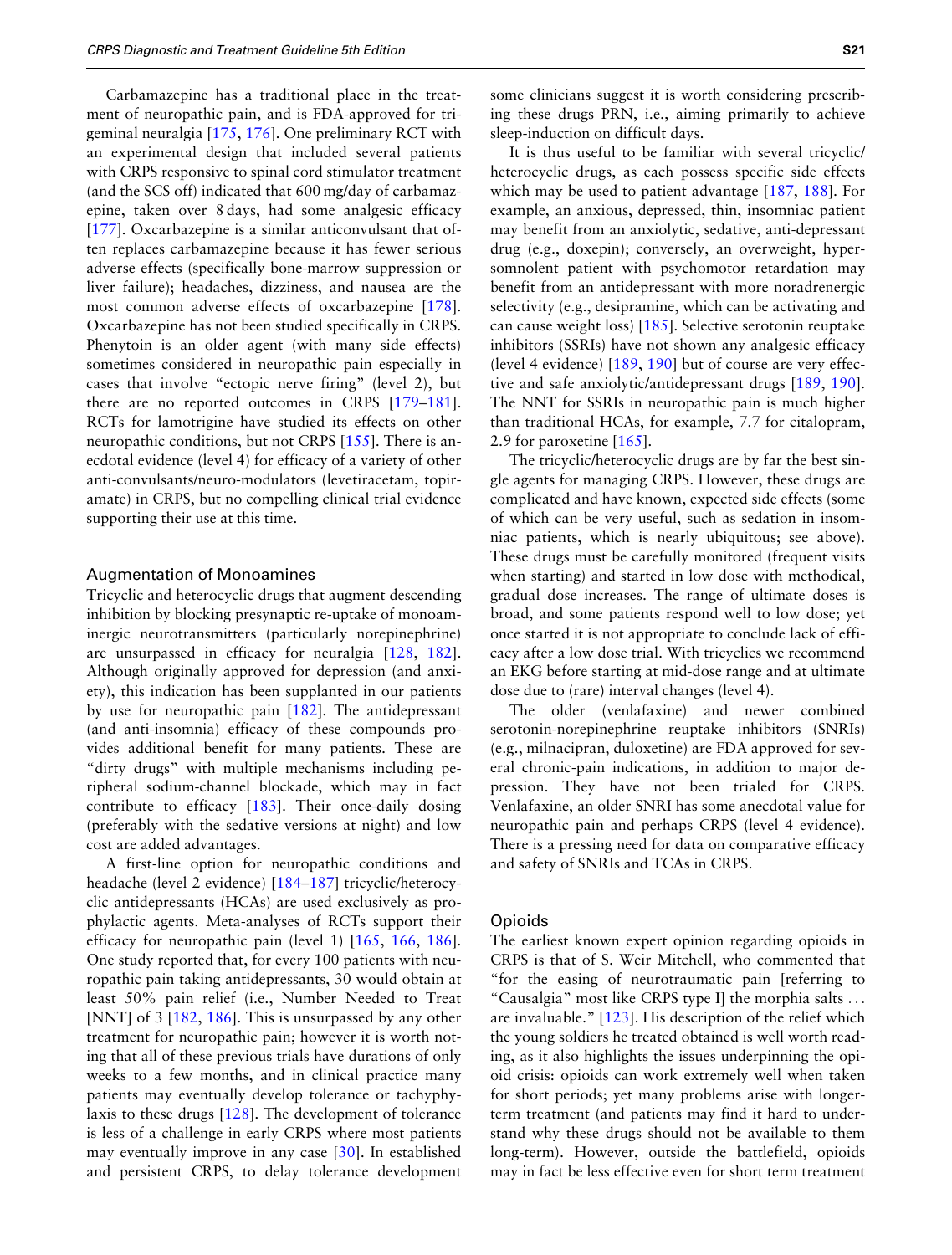of CRPS. Only one RCT (level 2) has been conducted in CRPS [[177\]](#page-43-0) evaluating controlled-release morphine, and reporting no difference in pain reduction when compared to placebo after 8 days' use. This trial would not meet today's quality standards, so the question about shortterm efficacy of opioid medication in CRPS remains open. As neuropathic pain does not respond as universally or well as acute nociceptive pain, dose escalation is common, often with no added pain relief but accruing cumulative adverse effects [\[191](#page-44-0)–[193\]](#page-44-0). Patients prescribed 100 mg or more of morphine or equivalent have a 9 times greater risk of serious overdose than patients prescribed less than 20 mg of morphine or equivalent daily, even after adjustment for comorbid conditions [\[194\]](#page-44-0). There is growing consensus that while at lower doses opioids are a reasonable 2nd or 3rd line treatment option to try, doses should not be escalated freely. Methadone has theoretical advantages for neuropathic pain because of its putative NMDA antagonism, as well as the practical advantage of low cost [[195](#page-44-0)]. Tramadol may be helpful due to its concomitant serotonin/norepinephrine re-uptake inhibition, a potential advantage shared by tapentadol, a potent opioid with noradrenergic reuptake inhibition [\[196\]](#page-44-0). Tolerance and long term toxicity are unresolved issues in CRPS patients for the moment, yet it is worth noting that long-term high-dose opioid use can actually worsen allodynia and/or hyperpathia [197-199]. Historically, Mitchell commented on tolerance: "When continuously used, it is very curious that its hypnotic manifestations lessen, while its power to abolish pain continues, so that the patient who receives a half grain or more of morphia may become free from pain, and yet walk about with little or no desire to sleep" [\[200\]](#page-44-0) reminding us that in some cases low dose opioid can be used successfully, chronically. However, in most cases analgesic tolerance co-occurs with "opioid induced hyperalgesia," indistinguishable from symptoms of CRPS. Thus there may be a consideration of the use of short-acting opioids for break-through pain ("rescue" dosing), but this has become controversial. Although occasionally taking an extra pill for a pain spike is unlikely to harm, too many patients end up with daily or neardaily use of "rescue" opioids, obviating their purpose and encouraging tolerance to what is effectively a higher daily dose.

The mortality and morbidity of the chronic use of opioids are well known and in a disease that is characterized by hyperalgesia, a drug class that chronically causes hyperalgesia is questionable. It is very important that the risk benefit of such a choice must be continuously assessed.

#### NMDA Receptor Antagonists

NMDA receptor antagonists (e.g., MK-801, ketamine, amantadine, memantine, and dextromethorphan) have been evaluated for neuropathic pain, and for CRPS

specifically, but toxicity at effective doses has generally been high [\[201–205](#page-44-0)]. Ketamine, an NMDA-receptor antagonist has been used topically, orally, intra-nasally, intravenously and intrathecally [\[206\]](#page-44-0). Intravenous administration of sub-anesthetic doses has been shown effective in two CRPS RCTs (level 2) assessing either 10 consecutive outpatient infusion treatments [[207](#page-44-0)], or a 4.5 day inpatient treatment with slowly escalating doses [\[208\]](#page-44-0). Increasingly, at some centers, low-dose (sub-anesthetic) intravenous Ketamine treatment is provided (level 4), unfortunately in the absence of respectable long-term outcomes data. In our own experience (level 4) tolerance to this treatment can develop, which shortens the time of the full beneficial effect. Additionally, side effects including dysphoria, hallucinations and a drug "high" make this treatment modality unattractive to many patients [\[209\]](#page-44-0). High-dose "ketamine coma" is likely associated with very serious side effects and cannot be recommended [\[210\]](#page-44-0). There is no clinical trial evidence-base supporting treatment with oral Ketamine. Notwithstanding these results, the cited positive RCTs indicate an important contribution of central sensitization to the CRPS condition which in many patients may be temporarily reversed by treatment with intravenous ketamine [\[211\]](#page-44-0).

Amantadine has shown some benefit in cancer-related neuropathic pain (level 2) [\[212](#page-44-0)] and in chronic neuropathic pain (level 4) [[213\]](#page-44-0). A small RCT assessing oral Memantine together with oral morphine suggested efficacy in a subgroup with persistent upper limb CRPS (40% men, generally low pain intensities) [\[214](#page-44-0)] however our subsequent attempt to replicate these results in a more typical group of patients with persistent CRPS provided no indication for any beneficial effect [\[215\]](#page-44-0).

#### Anti-Hypertensives and a-Adrenergic Antagonists

Clonidine is an  $\alpha_2$ -adrenergic agonist used more often in the past to treat CRPS, when "sympathetically maintained pain" was thought to be a more uniform feature than it is now  $[216]$  It can be given orally, transdermally, or epidurally (level 3 evidence) [\[217](#page-44-0)]. Adverse effects include sedation, dizziness, headache, and hypotension [[216](#page-44-0), [217\]](#page-44-0). Although a case series showed that transdermal clonidine benefitted local CRPS-induced hyperalgesia and allodynia (level 4 evidence) [\[218](#page-44-0)], a systematic review [\[137](#page-42-0)] found no convincing support for clonidine (level 1 evidence) [\[108\]](#page-42-0) and indeed, it is only rarely used for CRPS. Nifedipine, a calcium channel blocker, has a strong mechanistic rationale for managing vasoconstriction (level 4 evidence), and two uncontrolled case series found doses of up to 60 mg/day useful for CRPS [\[219–](#page-44-0)[221](#page-45-0)].

Phenoxybenzamine and phentolamine are  $\alpha$ -adrenergic antagonists sometimes discussed as third-line agents for CRPS. Two case series provide very preliminary support for efficacy from treatment with phenoxybenzamine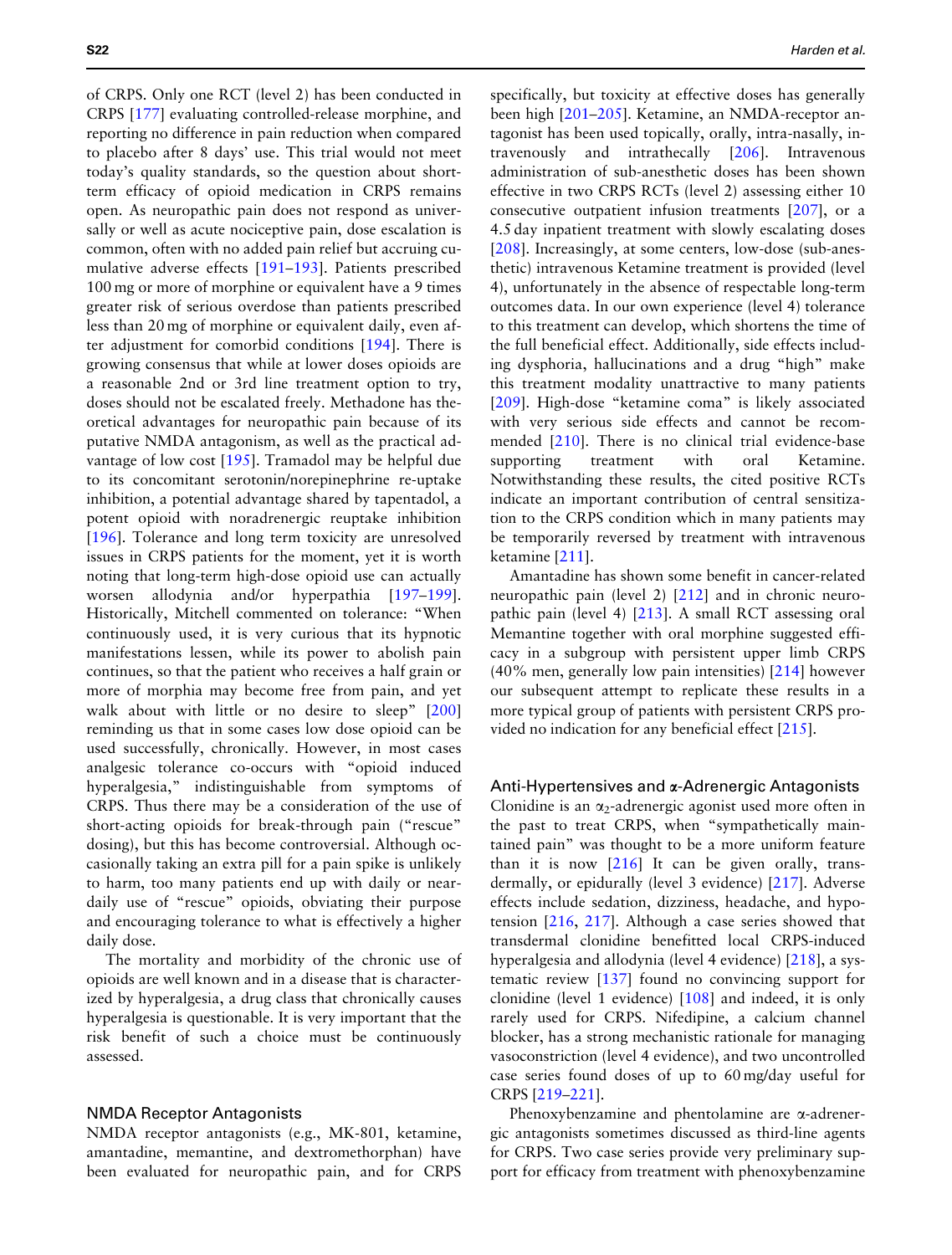[\[219,](#page-44-0) [222](#page-45-0)]. Phentolamine is expensive, in limited supply, and administered by continuous intravenous infusion, and it is not widely used.

#### **Calcitonin**

Calcitonin, a polypeptide hormone produced by the thyroid, appears to have beneficial effects in CRPS independent of its effects on bone. It is usually administered intra-nasally and is without significant adverse effects in normo-calcemic individuals [\[223](#page-45-0)]. Calcitonin is one of few CRPS treatments studied in multiple RCTs [\[224](#page-45-0)– [226\]](#page-45-0), and meta-analysis of a limited number of controlled studies (level 1) demonstrates the value of intranasal doses of 100–300 IU per day for CRPS [[227](#page-45-0), [228](#page-45-0)]. Two other clinical trials of calcitonin in CRPS, however, both identified as high-quality studies (level 2) in a systematic review, reported conflicting results [\[146](#page-43-0)]. One found improved pain intensity after 100 IU calcitonin thrice daily for 3 weeks; the other reported no improvement after 200 IU calcitonin twice daily for four weeks [\[224,](#page-45-0) [226\]](#page-45-0). Despite the generally positive level 1 type evidence, calcitonin is rarely prescribed, and scarcely available.

## Pharmacotherapy for Other Symptoms in Chronic CRPS

Dystonia, a common movement disorder in CRPS, often requires independent treatment. Dystonia is itself painful and can also worsen pain by impeding tissue perfusion [\[229\]](#page-45-0). Treatment is complicated because prolonged tonic postures can allow tendons to shorten into fixed contractures that require (painful, complicating) orthopedic procedures including tendon release or serial casting (see rehabilitation section). Standard treatments for dystonia are usually also prescribed in CRPS, although the mechanisms of dystonia in CRPS and other post-traumatic dystonias are distinct from the dystonias mediated by basalganglia dysfunction [\[229](#page-45-0)]. Although trihexylphenidate can be considered, baclofen is the current first line option (level 4). It should be prescribed orally at first, but it is sedating and many patients do not tolerate the high oral doses effective for dystonia [\[229](#page-45-0)]. If baclofen is effective but poorly tolerated, administration by intrathecal pump is sometimes considered, although pharmacological and mechanical complications are common and the research group that had originally evaluated this intervention has all but abandoned it now (personal communication) [\[230\]](#page-45-0). Long-term use of muscle relaxants in CRPS such as benzodiazepines or cyclobenzaprine are empirically ineffective in the long term, as well as poorly tolerated (level 4).

Rare CRPS patients have severe edema in an arm or leg that can painfully distort their tissues and compromise tissue oxygenation and nutrition, potentially leading to skin ulceration, infection (and the extremely rare and extremely controversial) need for amputation in the

worst cases [[231\]](#page-45-0). This should be treated with standard treatments, usually limb elevation, regular aerobic exercise to improve circulation, and application of compressive garments if tolerated (see rehabilitation section for detail).

#### Emerging Drug Treatment Options

Several emerging treatments are listed above under the immune modulation section. Beyond those agents, there is emerging support for cannabinoids in peripheral and central neuropathic pain, particularly pain associated with multiple sclerosis [[232\]](#page-45-0). Although not yet trialed for CRPS, the emerging trend of state-by-state availability in the USA and legalization in other countries of medical marijuana and cannabinoids improves the feasibility of such a trial [\[233](#page-45-0)].

Botulinum toxin type A, used for years to weaken specific muscles in movement disorders and spasticity, works by blocking acetylcholine release at cholinergic synapses [\[234](#page-45-0)]. It also inhibits non-cholinergic neurotransmitter (e.g., glutamate) and neuropeptides (e.g., substance P and CGRP) release from primary afferent nerve terminals, providing the rationale for independent evaluation in neuropathic pain [\[234\]](#page-45-0). Regional intradermal injections of botulinum toxin improved spontaneous pain, brush allodynia and cold pain thresholds at the painful site of 25 patients with post-traumatic neuralgia [\[235\]](#page-45-0) and, when used in conjunction with sympathetic blockade with bupivicaine, extended the duration of analgesia in a subset of CRPS patients [[236](#page-45-0)]. (Level 3) These findings await corroboration. Oral CGRP receptor antagonists have been found effective and well-tolerated for acute treatment of migraine [\[236](#page-45-0)], and CGRP and other paracrine secretions from nociceptors are thought to perhaps initiate many of the local features of CRPS, so these type drugs should be assessed for CRPS in the future.

#### Topical Treatments

Topical treatments must be distinguished from transdermal formulations such as the fentanyl or clonidine patches that deliver systemic medication through the skin. Topical medications remain local, reaching dermal nerve endings, blood vessels, and other cells in the skin. Topical medications are appealing by virtue of their relative lack of systemic effects; rashes and allergies are their only major adverse effect. Topical options to consider for CRPS include the 5% lidocaine impregnated patch, the capsaicin and dimethylsulfoxide (DMSO) (all level 4 for CRPS).

Some clinicians endorse the use Eutectic Mixture of Local Anesthetics (EMLA) for patients with CRPS (level 3 evidence) [[237](#page-45-0)] but it must be applied under an occlusive cover (e.g., plastic food wrap) to maximize penetration. The 5% lidocaine patch is FDA-approved for treating PHN, and is available in generic formulation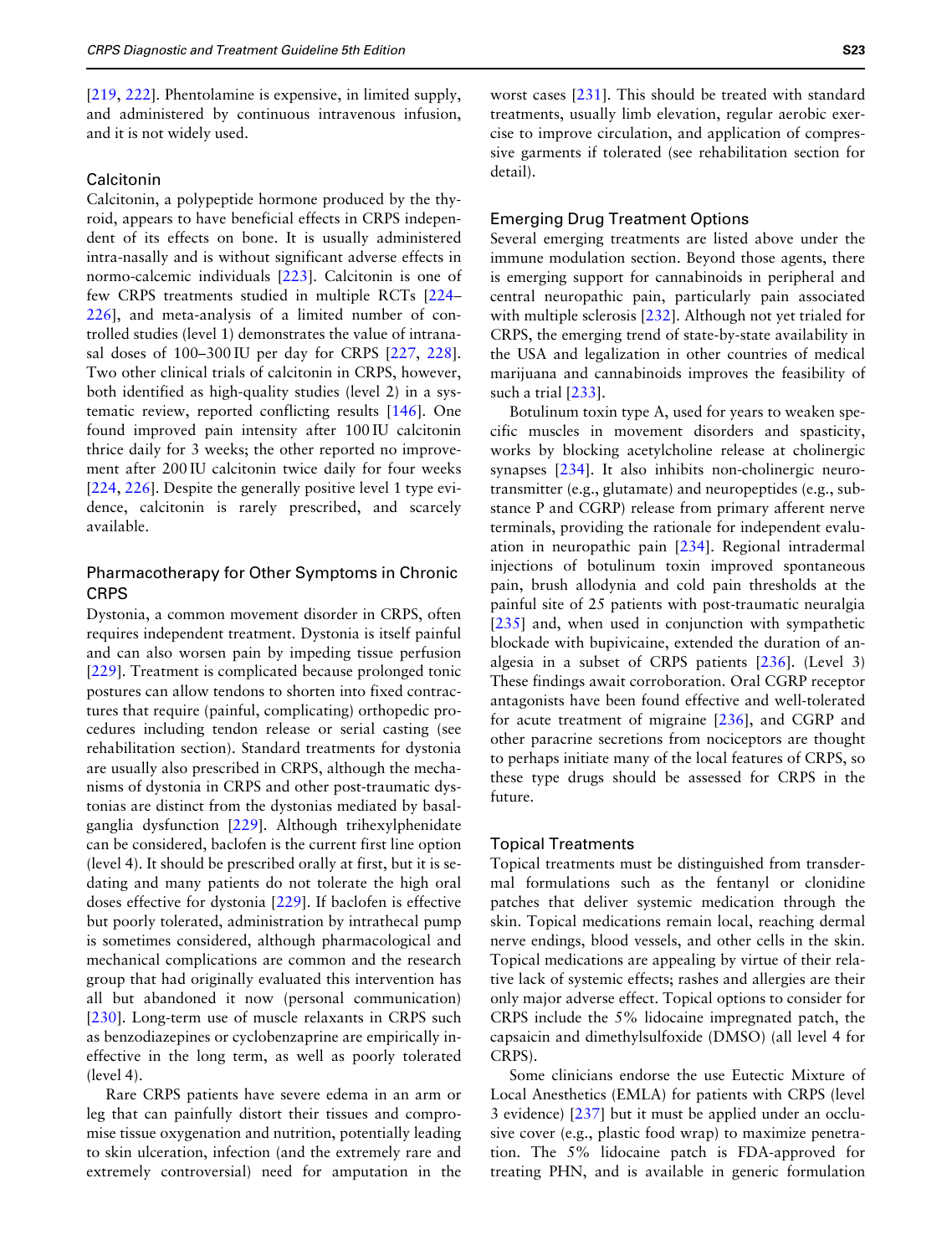[\[238\]](#page-45-0). It may have efficacy in some local or focal CRPS phenomena such as allodynia (level 4) [[239\]](#page-45-0).

Capsaicin, the vanilloid compound in chili peppers, is a highly selective agonist for the Transient Receptor Potential channel, Vanilloid-receptor type 1 (TRPV1) that is expressed on central and peripheral terminals of nociceptive primary sensory neurons [\[240](#page-45-0)]. Topical capsaicin causes activation followed by dying-back of nociceptive nerve endings by allowing unchecked cation influx [\[240](#page-45-0)]. Use is limited by the painful burning sensation it evokes at the site of application until the site becomes denervated. In an RCT, topical capsaicin showed modest efficacy for PHN (level 2) [\[241](#page-45-0)]. A preliminary study of high-dose topical capsaicin plus regional anesthesia for CRPS demonstrated partial efficacy (level 3) [[242\]](#page-45-0). We have found topical capsaicin to be intolerably painful, somewhat messy, and unacceptable to most patients (level 4) [\[42,](#page-40-0) [243–246\]](#page-45-0). In 2009, the FDA approved a high concentration 8% capsaicin patch for treating PHN once every 3 months [\[247\]](#page-45-0). It is applied to the painful area for 1 hour after topical local anesthesia. Two additional well-powered RCTs (level 2) were positive for high-versus low-dose capsaicin in peripheral neuropathic pain, including in HIV-associated distal sensory polyneuropathy [[248](#page-45-0), [249](#page-45-0)]. However, in CRPS, exacerbated pain may render this treatment unsuitable (level 4) [\[250\]](#page-45-0).

DMSO is a free radical-scavenging agent. In a systematic review (level 1) [\[251\]](#page-45-0) DMSO (50% cream for 2 months) provided significant CRPS symptom reduction when compared with placebo, however pain intensity was not improved [[146\]](#page-43-0).

#### Prevention

Analysis and meta-analysis of the first four published studies on the use of vitamin C for prevention of CRPS suggested that vitamin C significantly reduced the likelihood of CRPS developing after limb fracture or surgery [\[252,](#page-45-0) [253](#page-45-0)] with 500 mg vitamin C daily recommended for at least 45 days after injury or surgery [\[253](#page-45-0)]. However, a more recent large RCT that used this protocol for the prevention of post-fracture CRPS found that vitamin C was associated with an increased incidence of CRPS at 6 weeks after fracture relative to placebo, with no effect at subsequent time points [\[254\]](#page-45-0) The potential utility of vitamin C in the prevention of CRPS therefore remains unproven."

To summarize, there are few therapeutic drug trials in CRPS patients that meet criteria for level 1 or level 2 evidence. Clinicians must thus be guided by the results of RCTs for neuropathic pain, smaller specific CRPS trials, and clinical experience. A methodical and patientcentered empirical approach is essential (see [Figure 3](#page-24-0)). New drugs should be trialed one at a time, up to maximum dose, and discontinued if not clearly helpful or where adverse effects are intolerable. The goal is as much

to allow progress in functional restoration and rehabilitation as to relieve pain.

#### Psychological Interventions

Clinicians who work with CRPS patients recognize that successful management of the syndrome presents a significant challenge. In the absence of any definitive medical treatment  $[51, 227]$  $[51, 227]$  $[51, 227]$  $[51, 227]$  the need for interdisciplinary management of CRPS has been emphasized as above [\[1,](#page-39-0) [58](#page-40-0), [255\]](#page-45-0). It is now generally agreed that successful treatment must simultaneously address the medical, psychological, and social aspects of the syndrome [[1,](#page-39-0) [53,](#page-40-0) [58\]](#page-40-0). As will be described below, there are several reasons why addressing psychological and behavioral factors may be crucial to successful treatment in patients with CRPS. A rationale for use of psychological interventions in the management of CRPS will first be described. The treatment outcome literature regarding efficacy of psychological interventions for CRPS will then be presented, followed by a brief overview of relevant meta-analytic literature regarding efficacy of such interventions for non-CRPS chronic pain conditions. Finally, an overview of clinical recommendations for psychological care of CRPS patients based on both research literature and clinical experience will be presented.

## Hypothesized Links Between CRPS and Psychological Factors

The rationale for employing psychological interventions in CRPS patients derives generally from their recognized utility in management of non-CRPS chronic pain conditions, and more specifically, from theoretical pathways through which psychological and behavioral factors might directly interact with pathophysiological mechanisms believed to underlie CRPS. This latter theoretical rationale suggests the possibility that psychological interventions may not only be palliative in CRPS (which is almost assured) but also could have a potentially beneficial impact on underlying pathophysiology of the disorder in the context of interdisciplinary treatment.

One pathway through which psychological factors could influence onset or maintenance of CRPS relates to the role of adrenergic mechanisms in the pathophysiology of CRPS (see Bruehl [\[256,](#page-45-0) [257](#page-45-0)] for a review of pathophysiological mechanisms of CRPS). Diminished sympathetic outflow following peripheral nerve injury is believed to lead to localized upregulation of peripheral catecholaminergic receptors in the affected extremity [\[258–260](#page-46-0)]. This upregulation may lead to local hypersensitivity to circulating catecholamines, which in turn leads to excessive vasoconstriction [\[258–262](#page-46-0)], accounting for the characteristic cool, blue extremity typically seen in chronic CRPS. Following nerve injury like that which may initially trigger CRPS [[263,](#page-46-0) [264\]](#page-46-0), primary afferent fibers may also become sensitive to adrenergic excitation,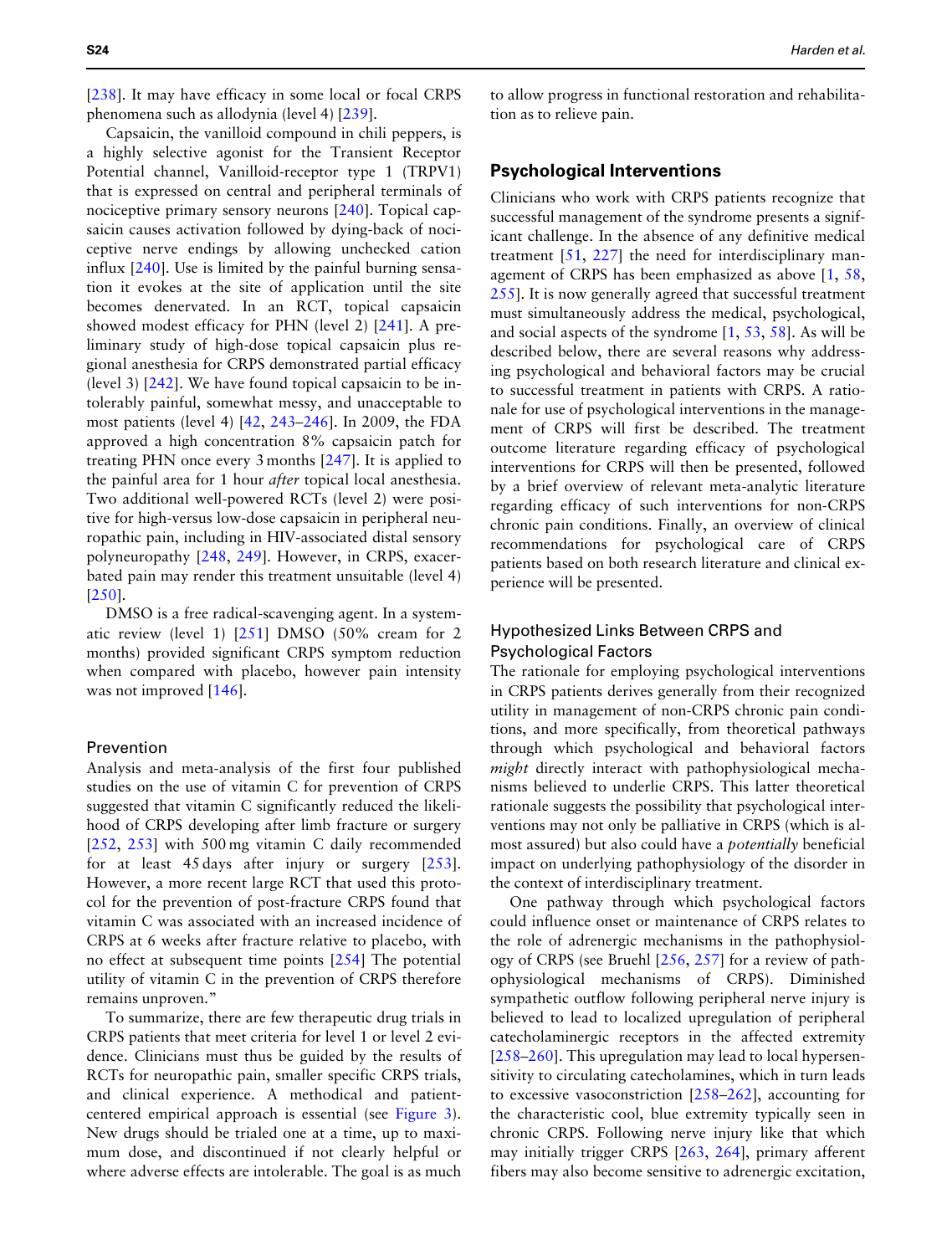<span id="page-24-0"></span>

| <b>Reason for inability to begin</b>   | <b>Action</b>                               |  |
|----------------------------------------|---------------------------------------------|--|
|                                        |                                             |  |
| or progress                            |                                             |  |
| Mild to moderate pain                  | Simple analgesics and/or blocks             |  |
|                                        | (see interventional therapy section)        |  |
|                                        | Opioids and/or blocks or later more         |  |
| Excruciating, intractable pain         | experimental interventions                  |  |
|                                        | (see interventional therapy section)        |  |
|                                        | Steroids, systemic or targeted (acutely) or |  |
| Inflammation/swelling and edema        | NSAIDs (chronically); immune modulators     |  |
|                                        | Sedative, analgesic                         |  |
| Depression, anxiety, insomnia          | antidepressants/anxiolytics                 |  |
|                                        | and/or psychotherapy                        |  |
|                                        | (see pharmacotherapy section)               |  |
|                                        | Anticonvulsants and/or other sodium         |  |
| Significant allodynia/hyperalgesia     | channel blockers or NMDA-receptor           |  |
|                                        | antagonists                                 |  |
| Significant osteopenia, immobility and | Calcitonin or bisphosphonates               |  |
| trophic changes <sup>#</sup>           |                                             |  |
|                                        | Calcium channel blockers, sympatholytics    |  |
| Profound vasomotor disturbance         | and/or blocks                               |  |
|                                        | (see interventional therapy section)        |  |

Figure [3](#page-39-0). An empiric, consensus-based pharmacotherapy guide (modified by consensus from [3]). The following strategies are suggested for patients who have been diagnosed with CRPS but who cannot begin or progress in the functional restoration algorithm (level  $4$ )\*.

\*It is important to remember that these general suggestions are overruled by individual patient presentation.

# It is important to note that certain drugs (e.g. calcitonin), may be associated with analgesia as well as the more primary action.

leading to increased nociceptive firing in response to sympathetic discharge or circulating catecholamines [\[265](#page-46-0)– [267\]](#page-46-0). This catecholamine-induced nociceptive firing in turn is likely to contribute to central sensitization (by maintaining elevated peripheral nociceptive input) which may underlie the allodynia and hyperalgesia associated with CRPS [[268,](#page-46-0) [269\]](#page-46-0). Central sensitization produces increased pain, which itself may provoke catecholamine release that further stimulates the nociceptive input maintaining the central sensitization, thereby producing a dysfunctional vicious cycle. The impact of catecholamine release in the pathophysiological mechanisms described above is important to recognize given that psychological factors such as life stress and emotional distress (e.g., anxiety, anger, depression) can be associated with increased catecholamine release [[270,](#page-46-0) [271](#page-46-0)]. For example, greater depressive symptoms were associated with higher levels of plasma epinephrine in a sample of 16 CRPS patients [\[131\]](#page-42-0). It is theoretically plausible that psychological factors such as these could, through their impact on catecholamine release, interact with adrenergically mediated pathophysiological mechanisms to contribute to maintenance, or possibly onset, of CRPS.

More recent work suggests that interactions between psychological factors and inflammatory mediators may also be important to consider, given the increasingly recognized role of inflammation in CRPS [\[256\]](#page-45-0). For example, laboratory research in healthy individuals indicates that greater pain-related catastrophic thinking, which is common in CRPS patients, is associated with increased pro-inflammatory cytokine activity in response to painful stimuli [[272\]](#page-46-0). Moreover, in CRPS patients, psychological stress has been shown to be associated with alterations in immune function that could impact on inflammatory cytokines hypothesized to contribute to CRPS [\[273](#page-46-0)]. Thus, psychological stress, catastrophizing, and negative affect variables associated with an elevated proinflammatory state could exacerbate any underlying inflammatory mechanisms contributing to CRPS.

Examination of the historical CRPS literature indicates frequent comments from authors indicating that psychological dysfunction (usually emotional disorders) was assumed to contribute to CRPS in many patients. This assumption often colored physicians' conceptualization of CRPS patients despite the absence for many years of controlled studies testing these assumptions. Examination of this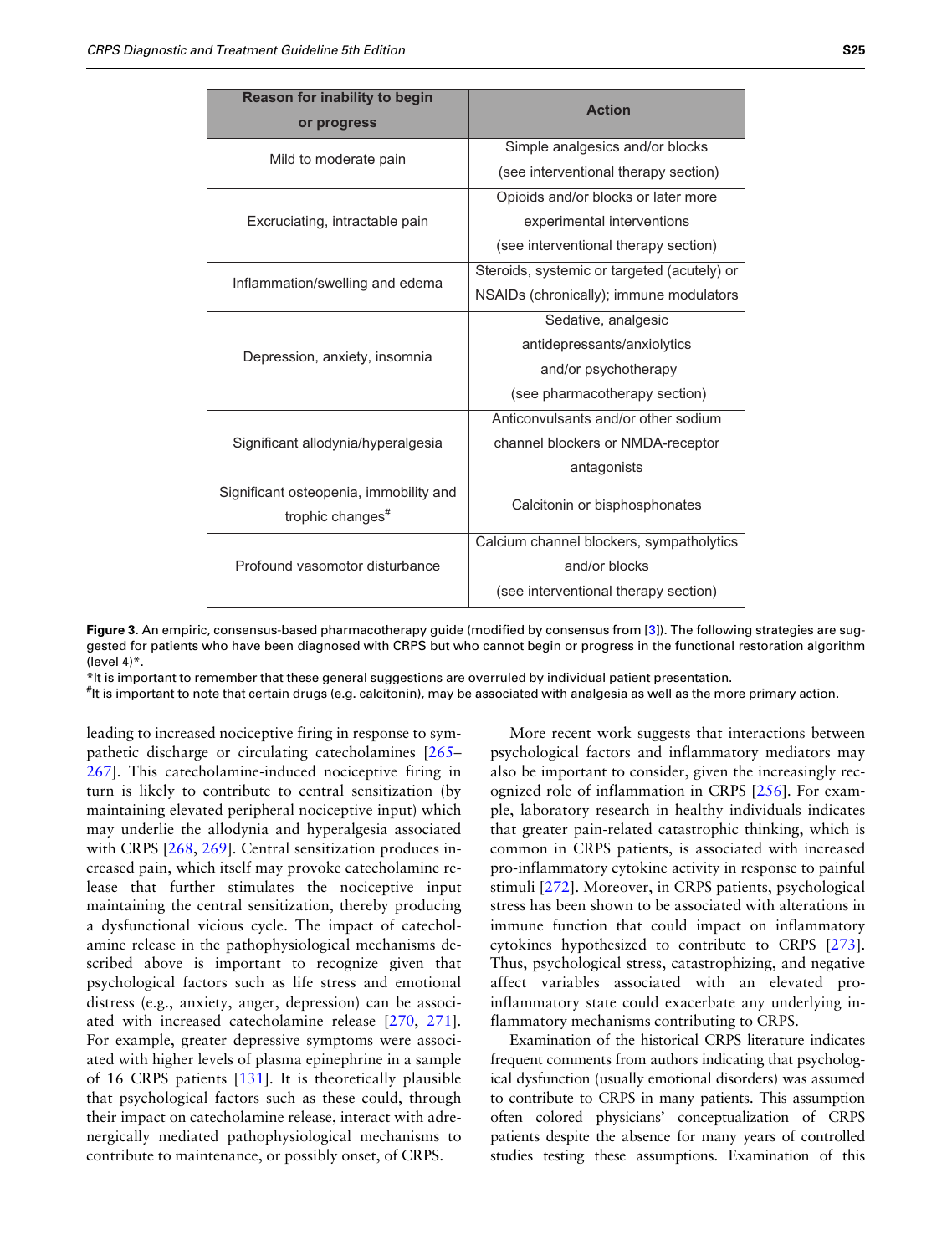literature indicates that most studies assessing the role of psychological factors in CRPS have been limited to case series descriptions or cross-sectional psychological comparisons between CRPS patients and non-CRPS chronic pain patients. A 2009 review of this literature concluded that the majority of these studies do not support a role for psychological factors in onset and maintenance of CRPS [\[274](#page-46-0)].

Ability to make conclusions about psychological factors contributing to onset of CRPS depends on a prospective research design, and unfortunately, well-designed prospective studies are rare in the CRPS literature. A prospective study in 50 post-fracture patients indicated that while occurrence of CRPS was relatively common (18%) incidence), personality and depression scores did not differ significantly between those who did and did not develop CRPS [\[275\]](#page-46-0). Similar but stronger conclusions can be drawn from a large, well-designed prospective study of 596 consecutive fracture patients, of whom 7% developed CRPS [[276](#page-46-0)]. Neither depression nor stressful life events assessed shortly after fracture predicted eventual development of CRPS. In contrast to these negative findings, other prospective work indicates that higher levels of anxiety prior to undergoing total knee arthroplasty were associated with significantly greater likelihood of a CRPS diagnosis at one month post-surgery, with a similar trend for depression [[277\]](#page-46-0). Subsequent findings in this dataset provide stronger evidence in support of the psychophysiological model described above [\[33\]](#page-40-0). Using the extent of CRPS symptoms indexed by the CSS (described above) as the outcome rather than dichotomous diagnosis, increases in depression levels from pre-surgical baseline to 4 weeks post-surgery were found to predict significantly greater extent of CRPS symptoms at both 6 and 12-month follow-up, with similar findings at 6- months for early post-surgical increases in anxiety [\[33\]](#page-40-0).

The best available literature above is ambiguous. However, even if the psychophysiological model were accurate, this should not be taken to imply that the presence of psychological "risk factors" alone would be either necessary or sufficient to cause CRPS. For example, another prospective study revealed that among 88 consecutive patients assessed shortly after acute distal radius fracture, 14 had significantly elevated life stress but did not develop CRPS, and the one patient who did develop CRPS had no apparent psychological risk factors (i.e., no major life stressors, average emotional distress levels) [[278\]](#page-46-0).

Until more definitive prospective studies are available, the question of whether psychological factors affect the development and maintenance of CRPS must be addressed solely on the basis of case reports and retrospective or cross-sectional research designs which do not allow causation to be inferred. Two uncontrolled retrospective case series reported a relationship between onset of CRPS and contemporaneous emotional loss or major life stressors [[279](#page-46-0), [280\]](#page-46-0). Similarly, a controlled study regarding the role of life stress in CRPS onset found that

80% of patients in a CRPS sample recalled a stressful life event contemporaneous with the initiating physical trauma, in contrast to only 20% of non-CRPS controls [\[281\]](#page-46-0). While one retrospective study indicates that pediatric CRPS patients also recall a higher level of stressful life events at pain onset compared to non-CRPS pediatric pain patients [\[282\]](#page-46-0) and other work indicates greater rates of Post-Traumatic Stress Disorder diagnosis in adult CRPS patients than in non-CRPS chronic pain patients (with onset predating chronic pain development in 86% of patients) [[283](#page-46-0)]; all of these studies are retrospective in nature. There remain no prospective tests of this life stress hypothesis. In contrast to the positive findings above, one cross-sectional study indicated that while CRPS patients reported stressful life events at a higher rate than in the general population, they reported *fewer* stressful life events than individuals with conversion disorders or affective disorders [[284](#page-46-0)]. Moreover, rates of childhood traumatic experiences were similar between CRPS patients and those with affective (e.g., depression) or conversion disorders. Results of this latter study do not provide strong support for a unique role of stressful life events in CRPS development.

If psychological dysfunction were somehow uniquely involved in onset or maintenance of CRPS, one might also expect increased prevalence of psychiatric disorders or elevated levels of emotional distress in this population. Based on structured interviews, estimates for prevalence of Axis I psychiatric disorders (e.g., anxiety and depressive disorders) in CRPS patients indicate a prevalence ranging from 24% to as high as  $46\%$  [ $285$ ,  $286$ ]. It should be noted that only Monti et al. [\[285](#page-46-0)] included a non-CRPS chronic pain control group, and these authors reported that Axis I prevalence was not significantly higher in CRPS compared to non-CRPS pain patients. Neither of the studies above documented psychiatric status prior to CRPS onset, and therefore cannot address the issue of causality. Possibly arguing against depressive disorders as a unique contributor to CRPS onset is recent work indicating that depression levels in a sample of adult CRPS patients, although higher than in other types of chronic pain, were significantly lower than in patients with Major Depressive Disorder [\[287](#page-46-0)]. In summary, there is currently no compelling evidence that psychiatric disorders contribute to development of CRPS, nor is there consistent evidence that CRPS patients suffer from diagnosable psychiatric disorders at a higher rate than do other chronic pain patients. Of course, CRPS patients should be carefully assessed for psychologic disorders, and if found, should be treated definitively for optimal outcomes.

Controlled studies have also addressed the issue of whether CRPS patients are more emotionally distressed than other types of chronic pain patients. Several crosssectional studies have found that CRPS patients report being more emotionally distressed than non-CRPS pain patients, in terms of depression and/or anxiety levels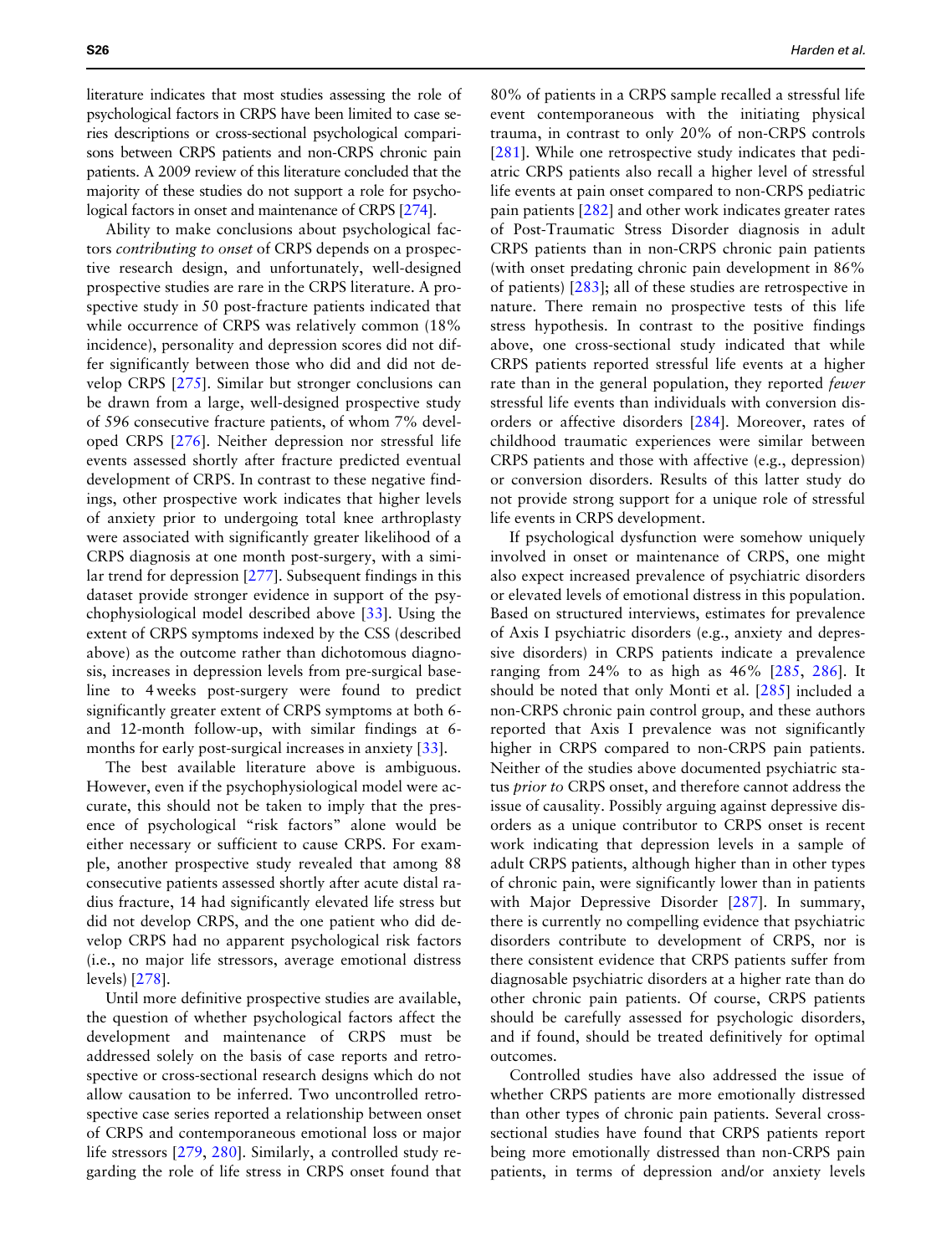[\[287–290](#page-46-0)]. Other work indicates that patients displaying signs and symptoms of CRPS 6 months following total knee replacement reported significantly higher levels of anxiety than did patients not displaying CRPS, despite the fact that both groups were continuing to experience at least some degree of pain [[277](#page-46-0)].

It is not known whether observed elevations in psychological distress in studies like those above are a cause or result of CRPS pain. Possibly in support of the former causal interpretation are data from a time series diary study indicating that depression levels on a given day were a significant predictor of CRPS pain intensity on the following day [\[291\]](#page-46-0), a finding common in non-CRPS chronic pain as well (e.g., Burns et al. [\[292\]](#page-46-0)). The other alternative, however, is that elevated distress sometimes reported in CRPS patients relative to non-CRPS chronic pain patients might be due to the unusual and sometimes severe and dramatic symptomatology of CRPS (e.g., allodynia, hyperalgesia, vasomotor changes, significant edema, motor changes) being more distressing than experiencing more common forms of chronic pain.

Despite results of some studies suggesting that CRPS patients are more distressed than comparable non-CRPS chronic pain patients, several other studies have reported no such differences. For example, work by Ciccone and colleagues provided only partial support for this hypothesis, finding that CRPS patients reported more somatic symptoms of depression than non-CRPS patients with local neuropathy, but displayed no emotional differences relative to low back pain patients [[293](#page-46-0)]. Other studies have found no evidence of elevated distress among CRPS patients compared to low back pain patients [\[294,](#page-46-0) [295\]](#page-47-0) or headache patients [\[294](#page-46-0)]. These negative results suggest the possibility that rather than CRPS being associated inherently with greater distress, the inconsistent findings regarding this issue may be accounted for by differences in sample selection, pain duration, clinic referral patterns, and specific psychometric measures used across studies. In the absence of additional well-controlled studies, it remains unclear whether the findings suggesting uniquely elevated distress in CRPS patients are an artifact of sample selection.

Whether or not absolute levels of negative affect are elevated in CRPS patients, several studies suggest that negative affect, when present, may have a greater impact on pain intensity in CRPS than in other types of chronic pain [\[290](#page-46-0), [296\]](#page-47-0). Specifically, correlations between pain intensity on the one hand, and depression, anxiety, anger expressiveness, and acute mental stress on the other hand, have been found to be significantly stronger in CRPS patients than in non-CRPS chronic pain patients [[290](#page-46-0), [296–299\]](#page-47-0). These results suggest that even if CRPS patients are not uniquely distressed, the impact of that distress may be unique, possibly due to the hypothesized adrenergic interactions described above. Such findings may also have treatment implications. For example, a small prospective treatment study in CRPS patients indicated that greater baseline anxiety predicted lower

subsequent pain relief and functional improvement 6-months or more following treatment using sympathetic blocks (level 3) [\[300](#page-47-0)]. Conversely, psychological interventions that reduce distress might be expected to contribute to reductions in CRPS symptoms (e.g., pain, vasomotor changes) and potentially enhance the efficacy of other interventions.

Another important pathophysiological mechanism that may contribute to CRPS is the sometimes dramatic disuse that patients develop in an effort to avoid stimuli that may trigger hyperalgesia and allodynia in the affected extremity. The impact of disuse is demonstrated by an experimental study in 30 healthy individuals who underwent upper extremity casting for 28 days. Compared to non-casted controls, experimental immobilization alone resulted in cold hyperalgesia and skin temperature asymmetry lasting 3 days following cast removal, as well as longer lasting reductions in mechanical pain threshold [[84](#page-41-0)]. That disuse is an issue in CRPS is supported by findings that diminished active range of motion is common even in early CRPS [[301\]](#page-47-0), and that CRPS is associated with significantly reduced mobility and impaired ability to use the affected area normally [\[302\]](#page-47-0). Significant inverse correlations between CRPS pain intensity and ability to carry out activities of daily living [[303](#page-47-0)] suggest that pain avoidance is a likely reason for CRPS-related activity impairments and disuse. Learned disuse (kinesiophobia), related to fear of pain and reinforced by either avoidance of actual pain or reduced anxiety subsequent to avoiding *anticipated* pain exacerbations, may prevent desensitization and eliminate the normal tactile and proprioceptive input from the extremity that may be necessary to restore normal central sensory processing [[1](#page-39-0), [45](#page-40-0)]. Learned disuse may also inhibit the natural movement-related pumping action that helps prevent accumulation of catecholamines, pronociceptive neuropeptides, proinflammatory cytokines and edema in the affected extremity, all of which may impact negatively on CRPS signs and symptoms [\[265](#page-46-0), [304](#page-47-0)]. Pain-related learned disuse might therefore interact with other pathophysiological mechanisms to help maintain and exacerbate both the pain-related and autonomic features of CRPS [\[305](#page-47-0)].

While the contribution of psychophysiological interactions to CRPS is largely speculative, it is theoretically consistent and highlights the importance of addressing psychological factors in the clinical management of CRPS. A vicious cycle in which pain provokes disuse and emotional arousal, both of which in turn further exacerbate the pain, could contribute to maintenance of CRPS. Psychological/behavioral treatments may therefore play an important role in CRPS management by targeting learned disuse and both life stress and negative affect that may contribute to maintenance or exacerbation of the disorder. Consistent with potential benefits of this treatment focus, a prospective study (level 3) in acute CRPS patients found that greater baseline anxiety and pain-related fear predicted worse treatment outcomes in terms of pain and disability over the following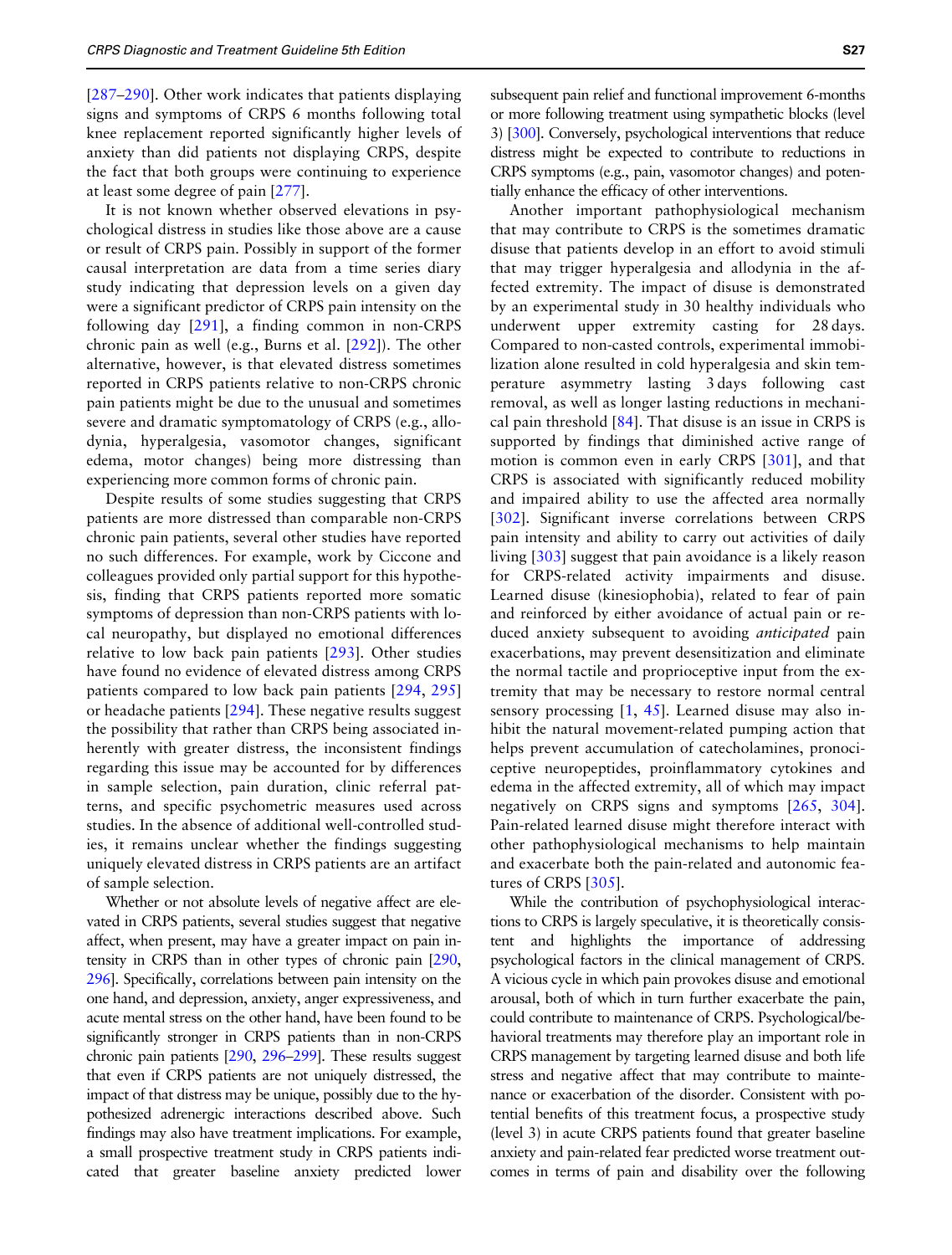12months [\[306](#page-47-0)], suggesting that early targeting of these issues may have long-term benefits. Psychological treatments can also enhance pain coping skills that ultimately lead to improved functioning and quality of life and increase ability to self-manage pain. In line with this, an electronic diary study showed that in CRPS patients, greater engagement in pain acceptance-based coping (a core tenet of Acceptance and Commitment Therapy [ACT]) was linked to same-day improvements in pain and mood [\[307](#page-47-0)]. At minimum, psychological treatments focusing on the issues above are likely to enhance patients' sense of control over the condition, and thereby reduce fears that may be a barrier to achieving success in functional therapies.

## Efficacy of Psychological Interventions in CRPS **Patients**

A PubMed literature review reveals a number of studies that have addressed efficacy of psychological interventions for CRPS, although nearly all of these reflect uncontrolled designs that permit only limited conclusions to be drawn. An additional caveat regarding these studies is that the criteria used to diagnose CRPS were often not adequately described and in all likelihood varied substantially across studies. This lack of consistent or specified diagnostic criteria limits the ability to generalize these results to patients diagnosed according to current IASP criteria for CRPS.

A summary of studies specifically reporting on efficacy of psychological treatments for CRPS is presented in [Appendix A1](#page-51-0) [\[314](#page-47-0)–[329\]](#page-47-0). This reveals few randomized controlled trials (RCTs) specifically testing psychological interventions in CRPS patients. Fialka et al. [[315\]](#page-47-0) (level 2) randomized 18 CRPS patients to receive either home PT or home PT plus once-weekly autogenic relaxation training for ten weeks. Both groups showed similar improvements in pain, range of motion, and edema, although patients in the  $PT+\text{Autogenesis}$  group demonstrated significantly greater improvements in limb temperature. Although low statistical power due to the small sample limited the ability to adequately evaluate intervention efficacy, these results suggest that relaxationbased interventions may have some benefit in management of CRPS.

Paced breathing in various forms is often a component of biofeedback, relaxation, and newer mindfulness-based interventions for pain. Results of one well-controlled pilot study (level 3) found that while healthy individuals experienced significant improvements in cardiac vagal tone (an index of inhibitory neural tone based on heart rate variability) when engaging in paced breathing, CRPS patients did not, despite achieving comparable reductions in breathing rate [\[318\]](#page-47-0). Despite absence of changes in this vagal index with slowed breathing, the pain relevance of vagal inhibitory function in CRPS was shown by its strong inverse association with pain intensity in the CRPS group [\[318\]](#page-47-0). Although not definitive due to low

statistical power, these pilot findings raise the possibility that physiological alterations associated with CRPS might impair the efficacy of some relaxation-focused interventions.

Although there are no well-controlled trials of traditional biofeedback training (e.g., relaxation training or autogenic training combined with finger temperature or muscle tension biofeedback) for CRPS, there is one study describing a novel use of virtual reality that can be viewed as a form of biofeedback [\[321\]](#page-47-0). In a shamfeedback controlled crossover trial (level 2), presentation of a virtual reality image in which the affected limb was flashing visually in synchrony with the heartbeat significantly reduced pain intensity, increased grip strength, and increased vagal cardiac tone (based on heart rate variability) compared to an image of the limb flashing out of synchrony with the heartbeat [[321\]](#page-47-0). While intriguing, it is unclear whether this technique would be pragmatic in a clinical setting due to the technology involved.

Another application of behavioral therapy for CRPS management noted previously is graded exposure therapy, an intervention that directly targets pain-related fears and learned disuse. In an initial trial of this intervention, in vivo graded exposure therapy was used to target fear of movement in eight CRPS patients in a series of well-controlled single subject experiments (level 3 evidence) [[104](#page-42-0)]. This exposure therapy resulted in significant reductions in pain-related fear of movement, with pain, disability, and other symptoms of CRPS also decreasing significantly in parallel fashion. A subsequent RCT (level 2) showed that compared to treatment as usual (pain-contingent therapy), in vivo exposure led to significantly greater improvements in pain intensity, pain catastrophizing, perceived harmfulness of activities, and disability at 6 month follow-up [[320\]](#page-47-0). These results are consistent with findings based on per protocol (but not intent-to-treat) analyses in a separate RCT (level 2) [\[319\]](#page-47-0). Recent work suggest that exposure therapy may be more effective for CRPS when it targets a greater variety of feared activities [[322](#page-47-0)].

Results of several published case studies and small case series suggest that the pain of CRPS may also be reduced through use of a variety of other psychological techniques. For example, Barowsky et al. [\[310\]](#page-47-0) (level 4) reported on a 12-year old CRPS patient in whom ten sessions of thermal biofeedback resulted in resolution of CRPS that had been resistant to previous treatments. Alioto [\[309](#page-47-0)] (level 4) reported that an adult chronic CRPS patient experienced a 75% decrease in pain intensity and improved mood following a series of psychological sessions incorporating autogenic relaxation, breathing relaxation, and muscular and temperature biofeedback. Total elimination of pain was reported by this same author in a 16-year old CRPS patient using a similar intervention approach [\[309](#page-47-0)]. Dramatic improvements like those above were also noted in an adult chronic CRPS patient described by Blanchard (level 4) [\[308](#page-47-0)].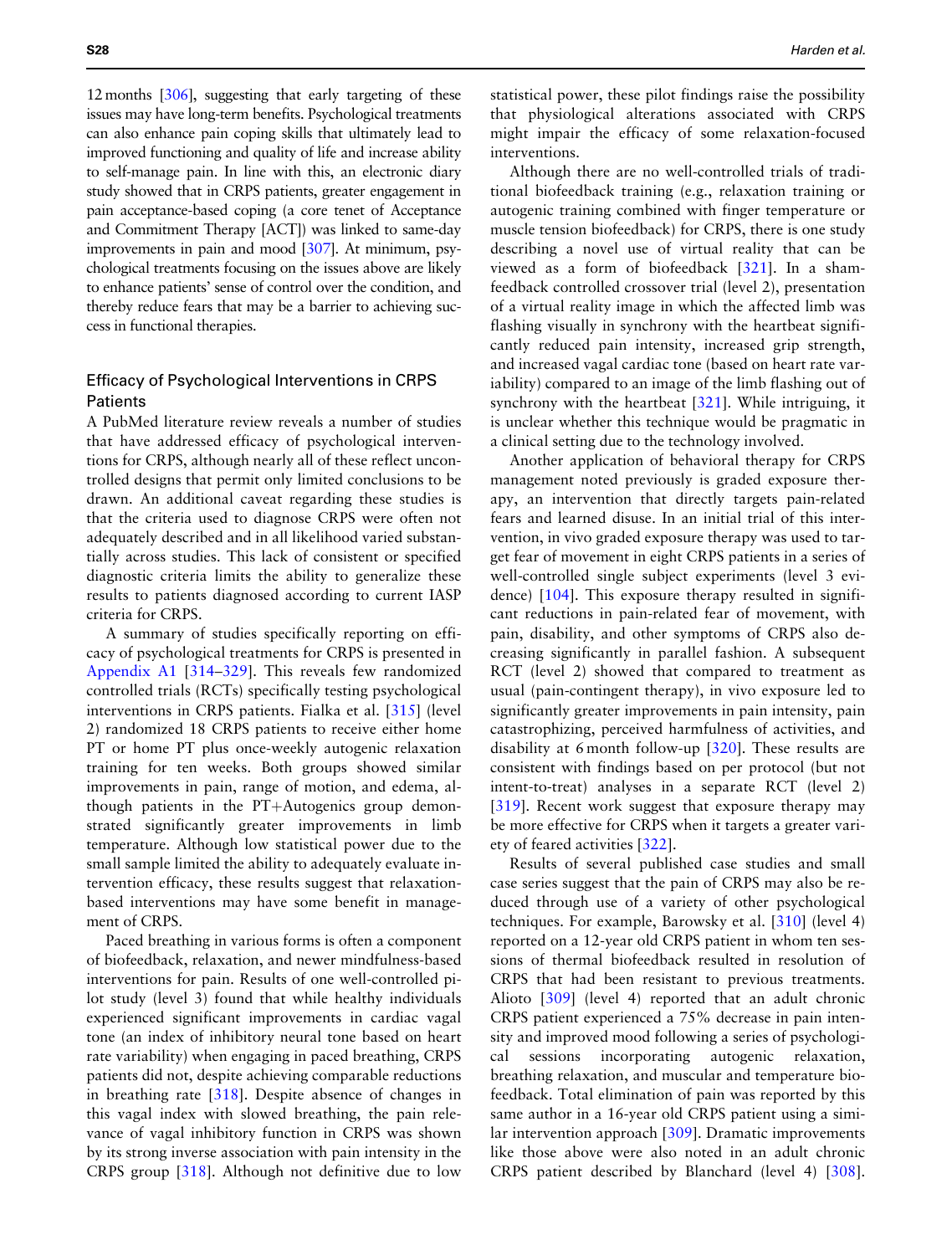Eighteen sessions of thermal biofeedback training resulted in nearly complete elimination of pain, as well as the ability to raise digital temperature in the affected hand by 1.5 degrees C. This relief was reported to be maintained at one-year follow-up. Autogenic relaxation and imagery training (six sessions) have been reported to result in complete resolution of CRPS-related pain of seven months duration in a 15-year old patient, with these gains reportedly maintained at 18 month follow-up (level 4) [\[311\]](#page-47-0). Hypnotic imagery combined with relaxation techniques (over a six to nine month period) has additionally been reported to result in complete resolution of CRPS symptoms in a series of three adult CRPS patients (level 4) [[313\]](#page-47-0). It should be noted that the complete resolution of symptoms described in some case reports using only psychological interventions is likely to be atypical, and fails to recognize the number of less dramatic successes or even treatment failures no doubt encountered by these same authors. While the uncontrolled designs used in the studies described above prevent definitive conclusions from being drawn regarding the efficacy of psychological techniques for CRPS, they clearly support the idea that such techniques can play an important role in effective multidisciplinary treatment.

Other research also supports the value of integrating psychological methods into multidisciplinary CRPS management [\[64,](#page-41-0) [103](#page-42-0), [316](#page-47-0), [317\]](#page-47-0). Two RCTs examining efficacy of physical therapy for CRPS described previously have included components of psychological treatment in the therapy package  $[64, 72, 316]$  $[64, 72, 316]$  $[64, 72, 316]$  $[64, 72, 316]$  $[64, 72, 316]$ . Oerlemans et al.  $[64, 72, 316]$  $[64, 72, 316]$  $[64, 72, 316]$ [316\]](#page-47-0) (level 2) tested a physical therapy protocol that included relaxation exercises and cognitive interventions (designed to increase perceived control over pain). This combined intervention was found to produce significantly greater improvements in pain, active range of motion, and impairment levels than were observed in the social work control group [[64](#page-41-0), [316\]](#page-47-0). In another RCT of physical therapy, Lee et al. [\[72\]](#page-41-0) (level 2) examined two different frequencies of physical therapy treatment (once per week versus three times per week) for child and adolescent CRPS patients, with both groups additionally receiving six sessions of cognitive behavioral treatment. Although no attentional control group was available for comparison, both groups were found to improve significantly in terms of pain and function when compared to their pre-treatment baselines. While the multicomponent interventions in both of these studies do not permit conclusions to be drawn specifically regarding the efficacy of psychological interventions, they do suggest that psychological treatment in combination with physical therapy may prove effective in a rehabilitation-focused approach to management of CRPS. This conclusion is also supported by results of a prospective controlled case series examining efficacy of combined therapy for CRPS. A 4 week interdisciplinary pain management program including medical treatment, physical and occupational therapy, and group psychotherapy produced significant

improvements in several functional outcomes without any corresponding increases in pain-related anxiety, suggesting how such treatments could potentially work synergistically (level 3) [\[317\]](#page-47-0). Although not addressing CRPS specifically, one recent meta-analysis (level 1) suggests that psychological interventions for chronic pain may be more effective when provided in the context of multidisciplinary care than when provided alone [\[323](#page-47-0)]. This meta-analysis found that effect sizes for an ACT intervention approach regarding disability and mood were significantly larger when ACT was provided in the multidisciplinary rather than unidisciplinary context.

Uncontrolled trials also support inclusion of psychological interventions in the multidisciplinary treatment package for both pediatric and adult CRPS patients. Wilder et al. [\[314](#page-47-0)] (level 3) described a conservative multidisciplinary treatment program used in 70 childhood CRPS patients that incorporated relaxation training and cognitive-behavioral interventions, noting that it resulted in improved pain and functioning in 57% of the sample. Even more impressive results were reported by Sherry et al. [[103\]](#page-42-0) (level 3) in a case series of 103 primarily adolescent CRPS patients. Multidisciplinary treatment incorporating conservative medication management, regular active physical therapy, and psychological counseling (for 77% of the sample) reportedly resulted in 92% of this sample achieving symptom-free status [\[103](#page-42-0)]. Although no details are provided, Wesdock et al. [\[312\]](#page-47-0) (level 3) noted that biofeedback was helpful in some cases of short-duration childhood CRPS in the context of multidisciplinary treatment. In an adult CRPS case series with 49 patients (level 3), a multidisciplinary treatment program including individual biofeedback training and both group and individual cognitive behavioral therapy resulted in significant pre-post treatment improvements in mood, catastrophizing, pain coping, pain acceptance, and pain-related disability, as well as improvements in pain intensity that approached significance [[86](#page-41-0)]. A smaller case series (level 3) in 10 adult CRPS patients also suggested benefits of multidisciplinary treatment that incorporated cognitive-behavioral therapy and ACT, showing notable pre-post intervention reductions in specific sensory (18%) and motor/trophic (19%) symptoms of CRPS [[324\]](#page-47-0).

Given the nearly complete absence of RCTs of psychological interventions for CRPS, results of a recent review and meta-analysis of cognitive behavioral interventions in other neuropathic pain patients may be informative [\[325\]](#page-47-0). Only a single randomized controlled trial of high methodological quality was identified, which demonstrated significant efficacy of cognitive behavioral interventions for reducing neuropathic pain intensity, although this effect was restricted to women (level 2) [\[326\]](#page-47-0). However, meta-analysis of all four available controlled trials (level 1) indicated no overall significant effects of cognitive behavioral therapy on neuropathic pain intensity. These results do not provide unambiguous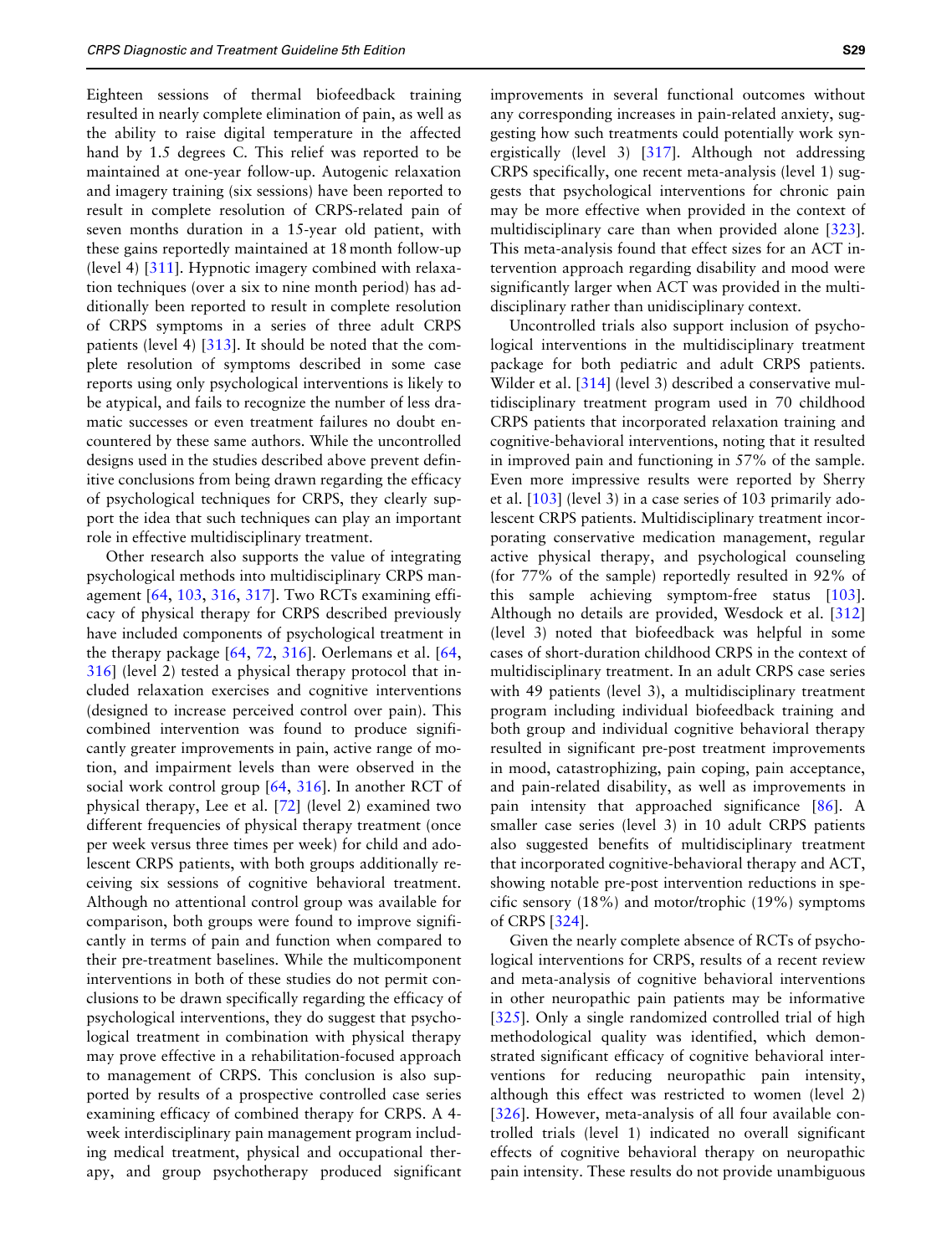support for the likely efficacy of psychological interventions in CRPS patients, but firm conclusions cannot be drawn due to the limited number of studies available.

In summary, there are only a few small RCTs specifically testing the efficacy of psychological interventions for CRPS, either alone or in the multidisciplinary context. However, the data available do suggest that psychological interventions are likely to be a useful part of a comprehensive interdisciplinary treatment program. The efficacy of such techniques for CRPS would not be surprising, given the strong evidence of their utility in other types of chronic pain. These results will be briefly summarized below.

## Comparative Efficacy of Psychological Interventions in Other Non-CRPS Chronic Pain **Disorders**

Numerous RCTs have documented the efficacy of various psychological approaches to the management of chronic pain in general, and these have been quantitatively summarized in several published meta-analyses. Treatment approaches examined include many of the same interventions used in the CRPS studies described previously, including relaxation techniques, autogenic training, biofeedback, behavioral therapy, and cognitive behavioral therapy, as well as more recent mindfulnessbased and ACT approaches. Results of several metaanalyses clearly document the efficacy of these techniques for non-CRPS chronic pain conditions. For example, a meta-analysis of clinical trials testing progressive muscle relaxation techniques found significant effects in various chronic pain conditions, reflecting a moderate effect size (level 1) [[327\]](#page-47-0). Meta-analysis specifically of autogenic training, another relaxation procedure, also indicated a significant and at least moderate effect size in controlled trials for patients with headache and somatoform pain disorder (level 1) [[328\]](#page-47-0). Significant efficacy for biofeedback training is also indicated by meta-analyses in populations including temporomandibular joint pain and migraine headache patients (both level 1) [[329,](#page-47-0) [330](#page-47-0)]. More generally, meta-analyses of RCTs across psychological treatment types (various treatments provided both alone and in combination) indicate significant efficacy of this class of techniques for a variety of chronic pain conditions, including low back pain, fibromyalgia, rheumatoid arthritis, and cancer-related pain (all level 1) [\[331](#page-47-0)– [341\]](#page-48-0). Results of one available meta-analysis also confirm that cognitive behavioral interventions are significantly effective for children and adolescents with chronic pain (level 1) [\[342\]](#page-48-0). Overall, the results of RCTs of psychological treatment approaches consistently indicate at least a moderate benefit, in terms of experienced pain, mood, and function, for patients with a variety of chronic pain conditions. Given the efficacy of these interventions shown for various non-CRPS chronic pain conditions, their utility specifically in the management of CRPS might also be expected. These meta-analytic findings

provide additional support, albeit indirect, for the reported efficacy of psychological interventions in CRPS patients described in uncontrolled trials.

#### Clinical Recommendations

There is little well-controlled CRPS-specific outcome research on which to base psychological treatment recommendations for the condition. However, clinical experience and available data do suggest several specific strategies that may be helpful.

While there are indications that many cases of acute CRPS may resolve relatively quickly without any need for specific psychological intervention, a low cost and potentially helpful intervention recommended for all acute or chronic CRPS patients is comprehensive education about the condition [\[343](#page-48-0)]. Specifically, it is recommended that all patients and their families receive detailed information early in treatment that addresses the negative effects of disuse, the importance of reactivation, the need for an active self-management approach to treatment, and that provides an explanation of how possible psychophysiological interactions could affect severity of CRPS. Such education may help prevent development of dysfunctional behavior patterns (e.g., elevated distress and severe disuse) that could contribute to the severity, disability, and chronicity of the condition. For more chronic CRPS patients or those who do not respond to limited intervention, individualized psychological evaluation is recommended, followed by focused psychological pain management treatment. An overview of several key issues to address in this assessment and treatment is provided below.

#### Psychological Assessment

Several specific areas of relevance to CRPS management should be addressed in the psychological evaluation, including: 1) presence of comorbid Axis I (or Axis II) psychiatric disorders, 2) cognitive, behavioral, and emotional responses to CRPS, 3) ongoing life stressors, and 4) responses by significant others to the patient's CRPS. As noted previously, Axis I psychiatric disorders such as Major Depression, Panic Disorder, Generalized Anxiety Disorder, and Posttraumatic Stress Disorder are at least as common in CRPS patients as in other chronic pain patients [\[285](#page-46-0)]. The importance of assessing for disorders such as major depression is highlighted by the fact that diminished energy level and motivation related to clinical depression may be a significant barrier to success in active physicallyfocused treatment modalities (e.g., physical and occupational therapy); also, there are very effective and safe medications available. Identification of specific life stressors and general emotional arousal (depressed, anxious, fearful, or angry mood) even in the absence of clinically diagnosable psychiatric disorder may be equally important given possible psychophysiological interactions hypothesized above.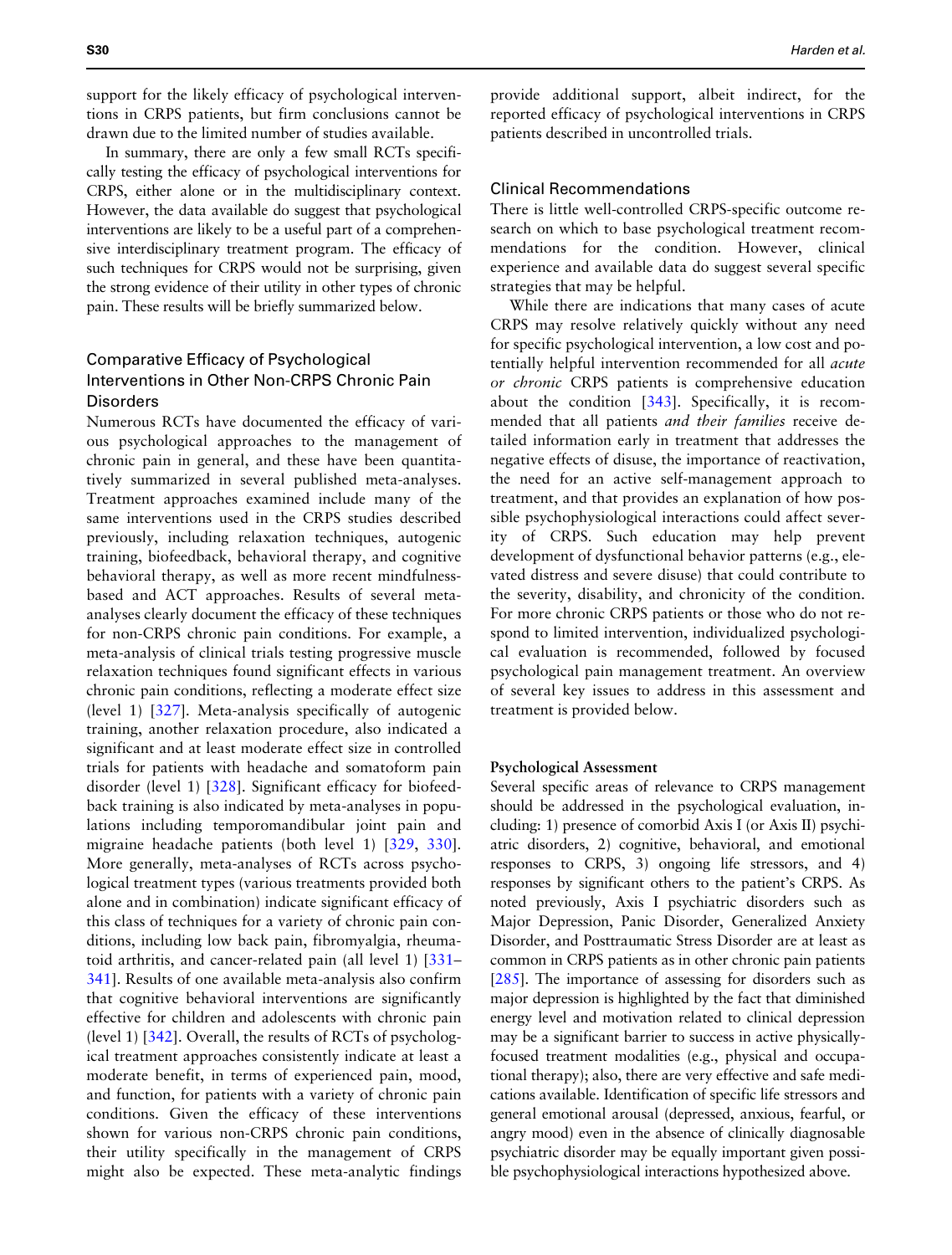Research in chronic back pain patients indicates that pain-related disability is more strongly related to fear of pain than it is to the level of pain intensity itself [[49](#page-40-0)]. Therefore, assessment of CRPS patients' fear of their pain is also important. Evidence from studies in chronic back pain patients indicates that pain-related fear contributes to elevated pain intensity and disability in part by leading to chronic guarding, bracing, and disuse in response to fears that movement will lead to increased pain and re-injury [\[344](#page-48-0)]. This is particularly important for CRPS patients, in whom disuse may interact directly with the pathophysiology of the disorder, and in whom severe guarding may contribute to secondary proximal myofascial pain that can mimic spreading of the disorder (and further increase fear). Not all activity avoidance in CRPS patients is unreasonable (e.g., avoiding heavy lifting with the affected hand), and therefore the focus should be on identifying activity avoidance that is extreme and unreasonable. For example, some CRPS patients may appear to be experiencing agoraphobia based on their reports of an intense desire to avoid crowded environments. However, further assessment in these cases may reveal that this avoidance is motivated by excessive fears that someone will accidentally make contact with the affected extremity and provoke extreme pain. While patients admit that this is unlikely to occur, the behavior persists. This pattern highlights the fact that activity avoidance and disuse in chronic pain can be operantly-reinforced by the decreased fear that accompanies avoidance of expected pain exacerbations [\[345](#page-48-0)].

Assessment of the cognitive impact of CRPS should include thorough exploration of the patient's beliefs regarding CRPS. Several misconceptions are common among patients, particularly those who have failed previous treatments. For example, patients may believe that CRPS is an untreatable, progressively deteriorating condition, and that it will necessarily spread throughout the body (a belief not supported by empirical studies). Catastrophic cognitions such as these are often a contributor to negative emotional states that may have a deleterious impact on CRPS and responses to treatment [\[300](#page-47-0)]. The importance of addressing catastrophic cognitions in CRPS treatment is highlighted by results of a prospective study in non-CRPS neuropathic pain patients, which indicated that level of catastrophizing at study baseline predicted level of pain eight weeks later, independent of base-line pain and depression [\[346](#page-48-0)]. Patients may also possess incorrect beliefs regarding the meaning of CRPS pain. Not surprisingly given the intensity and unusual nature of allodynic pain, patients may assume that pain signals damage, and as a corollary, "if it hurts, don't do it." Such beliefs may be a primary contributor to pain-related fear, and consequently, exacerbate disuse (kinesiophobia). It is therefore important that patients understand that CRPS pain does not signal tissue damage. Unrealistic beliefs regarding how CRPS treatment should progress may also be problematic. Common misconceptions include beliefs that sympathetic blocks alone are curative, and that treatments that exacerbate

pain temporarily cannot contribute to long-term improvements. Invasive and expensive interventional procedures, such as spinal cord stimulation, may prove valuable for some patients in the later stages of treatment. However, excessive focus early in treatment upon invasive interventions viewed as a "quick fix" before patients have participated in a comprehensive interdisciplinary/multidisciplinary program leads to reduced motivation to engage actively in such care, and outcomes are likely to suffer. The importance of considering treatment expectations is underscored by recent qualitative research examining the content of CRPS internet message boards, which found that many CRPS patients have unrealistic expectations regarding likely outcomes of medical interventions for CRPS [\[347\]](#page-48-0).

#### Psychological Pain Management Interventions

The pain management intervention component of CRPS treatment should include relaxation training (preferably in conjunction with thermal and/or electromyographic biofeedback) and/or mindfulness-based stress reduction, training in cognitive pain coping skills (CBT), related interventions focused on living well with CRPS (i.e., ACT), and behavioral intervention to address disuse and activity avoidance issues, as well as family reinforcement issues. In addition to the above, other targeted cognitive behavioral therapy interventions may be helpful if specific issues are identified during evaluation which may impact on the condition or ability to engage effectively in treatment (e.g., major ongoing life stressors or Axis I psychiatric disorders).

The goal of relaxation training with biofeedback is to increase patients' ability to control their pain and decrease emotional arousal (and associated sympathetic discharge) that may impact negatively on the condition. Clinical trial data in non-CRPS chronic pain suggest that breathing-focused relaxation, progressive muscle relaxation, relaxing imagery, autogenic training, and mindfulness-based approaches all may prove beneficial. There is no clear evidence of the superiority of any one of these interventions, and thus the specific techniques employed are generally determined by patient and therapist preference. With all relaxation/biofeedback techniques, the key factor determining their clinical efficacy is the degree to which patients practice the techniques at home and integrate them into their pain coping during regular activities on a daily basis.

A second aspect of the pain management treatment component is cognitive intervention. Given the emphasis in consensus guidelines for CRPS management using an active rehabilitation approach [\[1](#page-39-0), [53\]](#page-40-0), it is important to reframe the CRPS patient's role as that of an active participant in the treatment process rather than a passive recipient of treatment interventions. As part of this active treatment focus, pain exacerbations should be identified as a cue to practice self-management interventions that may help the patient gain control over their situation. As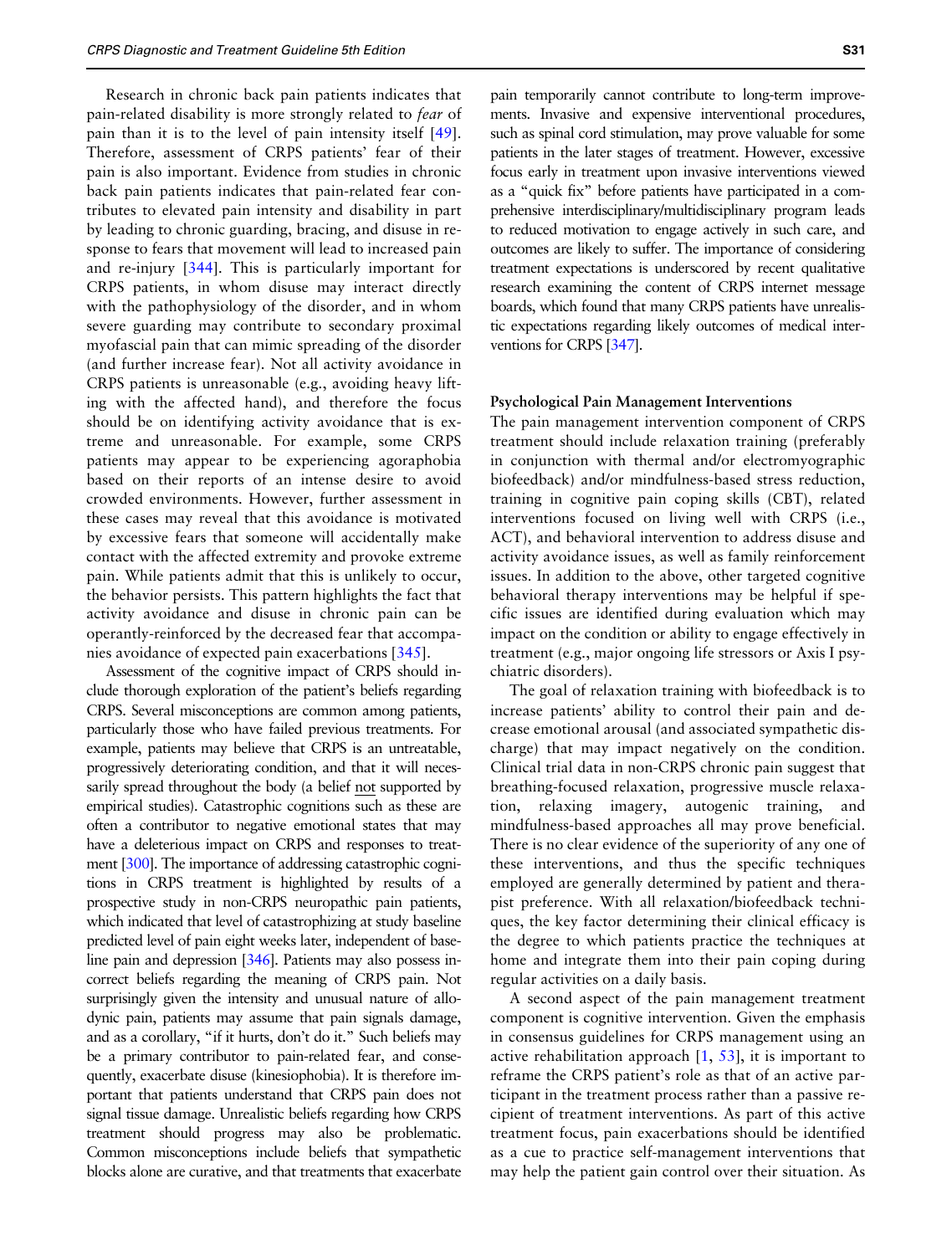patients learn relaxation skills and begin to understand the cognitive and behavioral aspects of the syndrome, they will have increasing resources for exerting at least some degree of control over their CRPS. Increased sense of perceived control, even if that control is limited in scope, may be an important factor in determining outcomes in chronic pain treatment [e.g., Andrasik and Holroyd [[348\]](#page-48-0)). Dysfunctional cognitions may be common in CRPS patients [[290\]](#page-46-0), including catastrophic interpretations about symptoms or implications of CRPS for the future, fearful pain-related cognitions like those described above, and unrealistic beliefs about treatment. Such cognitions contribute to elevated distress, which may impact sympathetic outflow and catecholamine release, and potentially aggravate CRPS pain and vasomotor changes. Moreover, in the absence of in vivo reactivation experiments in which constructive (i.e., encouraging rather than catastrophic) self-talk is practiced, fear of pain may prevent improved daily function even in the face of objectively improved capabilities during therapy. It is therefore important that cognitive interventions be employed to help patients learn to identify and modify their specific dysfunctional cognitions regarding reactivation, CRPS, and its treatment.

Evidence in non-CRPS pain conditions also suggests that targeting acceptance of CRPS may enhance pain coping and quality of life in CRPS patients. ACT is considered a next generation CBT intervention, and it focuses on helping patients engage in flexible patterns of behavior that increase engagement in valued life activities despite continuing pain and discomfort [[349\]](#page-48-0). Given the dearth of proven medical interventions for CRPS and its sometimes intractable nature, interventions such as ACT that target learning to live more effectively with the condition are likely to prove valuable.

Given the impact of learned disuse as a potential barrier to reactivation, behavioral interventions targeting this disuse can also be an integral component of the overall treatment program. Reactivation and behavioral goals must necessarily balance disuse concerns with avoiding severe pain exacerbations that could potentially contribute to maintenance of CRPS and reinforce learned disuse. Realistic pain-limited incremental reactivation is key, with the psychologist and functional therapists coordinating efforts to ensure that appropriate activity goals are set and that problems encountered in this reactivation process (e.g., pain-related fear of movement) are effectively addressed. As noted above, there is some experimental evidence supporting the efficacy of graded in vivo exposure therapy to address pain-related fear in CRPS, with apparent beneficial effects on pain and other CRPS symptoms as well [\[104](#page-42-0)].

With regards to family intervention, the most crucial issue to address is the possibility that some family members may be a barrier to reactivation due to solicitous responses and fear of pain exacerbations. Unless detailed education regarding CRPS and disuse issues is provided,

family members may consider any activity that increases pain as dangerous to the patient and something to be discouraged. It is therefore important to ensure that family members understand the necessity of reactivation and that this might be associated with transient increases in pain. In contrast, family members may, due to a lack of understanding, incorrectly assume that unusual symptoms such as allodynia are exaggerated, and as a consequence, be less than fully supportive. Adequate positive family support can have a significant impact on ultimate efficacy of treatment. Family members should therefore be guided in how they can best respond to the patient's pain in a way that encourages and facilitates appropriate reactivation, and helps keep the patient focused on constructive management of the condition. The importance of addressing family issues is highlighted by findings demonstrating that more than half of caregivers of CRPS patients experience negative mood and significant strain, and these factors in turn are associated with greater patient disability [[350](#page-48-0)]. While one might assume that this family distress and strain is a *result* of having to handle greater patient disability, the possibility of bi-directional causal influences must at least be considered.

## Summary of Psychological Considerations

There is no compelling evidence that psychological factors are necessarily involved in the cause of chronic CRPS. However, there are theoretically plausible pathways through which psychological factors in some cases could affect the development of CRPS. Psychological factors are usually not the cause of the disease, but are very often an effect of the disease. There is also no consistent experimental support for the idea that CRPS patients are in any way psychologically unique compared to other chronic pain patients. Once CRPS has developed, however, emotional factors may have a greater impact on CRPS pain intensity than in non-CRPS pain conditions, possibly through the impact of negative affective states on catecholamines. Meta-analytic reviews document the efficacy of various psychological interventions for many types of non-CRPS chronic pain, and suggest that such interventions are likely to be beneficial for CRPS patients as well. Adequate RCTs of psychological interventions in CRPS patients are not available to guide this aspect of CRPS management, although numerous uncontrolled studies suggest the likely utility of several approaches. These approaches include various forms of relaxation training, biofeedback, mindfulness training, and cognitive and behaviorally focused interventions including graded exposure therapy. Successful implementation of these interventions requires recognition of the unique issues in CRPS patients, particularly the pervasive learned disuse often seen in such patients. Clinical experience using techniques like those described above in an integrated multidisciplinary context indicates that many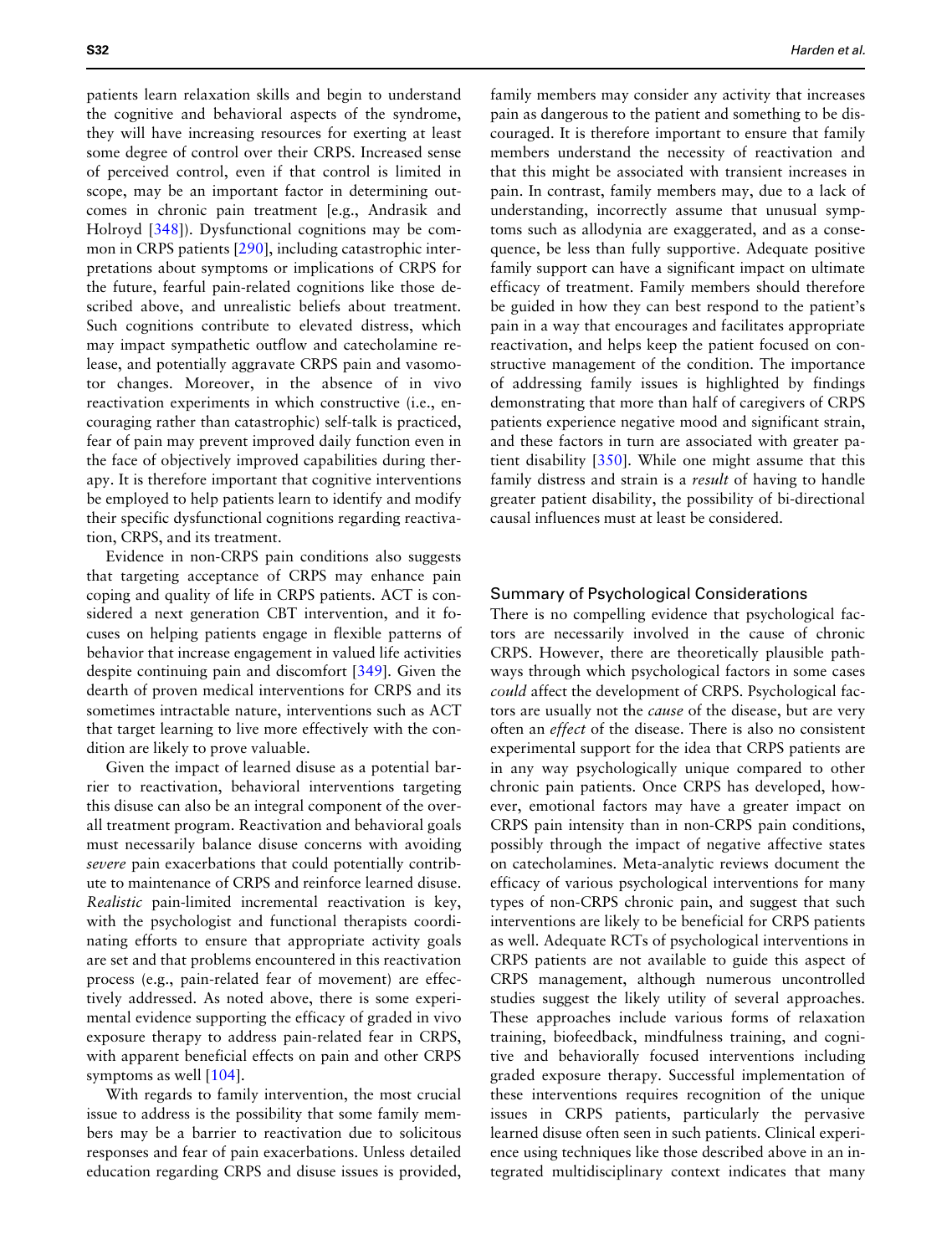CRPS patients can achieve significant improvements in functioning and ability to control pain.

#### Interventional Therapies

Numerous interventional therapies have been described but usually poorly studied. As the mechanisms and pathophysiology of CRPS are multifactorial, this presents unique challenges to treatment due to the dynamic and varied/diverse nature of its clinical symptoms. This section will review the historical evidence for the use of various traditional therapies in the treatment of CRPS, including sympathetic nerve blocks (SNB), intravenous regional anesthetic techniques (IVRA), "other" blocks (including somatic blocks and spinal infusions), neurolytic sympathetic blockade, and implantable therapies (including neuromodulation and targeted drug delivery). Recent publications of randomized controlled trials and their supporting evidence for the interventional treatment of CRPS have come from the field of neuromodulation, and in particular, dorsal root ganglion stimulation. This is an advanced form of spinal cord stimulation used to treat focal neuropathic pain, and studies published in 2017 [[351\]](#page-48-0) and 2019 [\[352](#page-48-0)] allowed this therapy to emerge as important later stage considerations. Traditional spinal cord stimulation is an FDA-approved treatment for chronic pain, initially introduced to market in 1967 [[353\]](#page-48-0).

Included in this review will be several topical reviews and meta-analyses identified in a 2020 PubMed search that provide an update from the previous edition. The Cochrane Database for Systematic Review will be used to highlight quality studies, to explore newer and existing treatments, and to facilitate some aspects of clinical decision-making.

When patients are not making notable improvements in function with conservative exercise therapy, more invasive treatment may be considered to mitigate the status and progression of chronic CRPS. The Malibu algorithm is discussed above  $[58]$  $[58]$  $[58]$ . A traditional treatment strategy in certain clinics is to initiate regional nerve blocks in conjunction with structured exercise therapy early in the treatment. Progression to neuromodulation may be considered if the patient has significant limitations or functional deterioration during treatment, and spinal cord stimulation and dorsal root ganglion stimulation may prove to be effective and long-term strategies to in a subset of patients (level 2).

#### Sympathetic Nerve Blocks

Sympathetic blockade with local anesthetics has long been a traditional part of the armamentarium of regional nerve blocks utilized to treat CRPS. Several decades ago, the prevailing opinion as proposed by Livingston was that the disorder causing the symptoms and physical exam findings of CRPS were due to an abnormal

upregulation of the sympathetic nervous system [[354\]](#page-48-0) (although this is questionable  $[257]$ ). Therefore, sympathetic nerve blocks were historically thought to be a necessary step in managing pain caused by CRPS and to facilitate progress in the interdisciplinary algorithm.

Multiple mechanisms have been postulated in the development of CRPS, including the involvement of nociceptor/peripheral and regional sensitization, central sensitization, the somatosensory, sympathetic, and motor systems [\[129\]](#page-42-0). Autonomic signs of CRPS include skin temperature and color asymmetry, local inflammation andedema, that contribute to pain out of proportion to the initial injury [\[354](#page-48-0), [355\]](#page-48-0). Sympathetic nerve blocks have historically been considered an important procedure both in the diagnosis (i.e., Sympathetically Maintained Pain; SMP) and treatment of CRPS [\[356](#page-48-0)]. In the subgroup of CRPS patients with SMP (responsive to sympathetic blocks), there is some evidence suggesting the coupling of sympathetic nerves with several types of afferent nerve fiber types in the peripheral and central nervous system [\[357](#page-48-0)] completing feed-back and feedforward loops in CRPS (level 4).

Sympathetic nerve blockade (SNB) is performed at the transverse process at the level of Chassaignac's tubercle (the sixth cervical vertebral body) for upper extremity CRPS, and for lower extremity CRPS it is performed at the second and third lumbar vertebral body. The pain relief following SNB generally outlasts the effects of the local anesthetic and may be long lasting in some cases [ $358$ ] (level 2), [ $359$ ] (level 4). In addition to these anatomic local anesthetic blocks, other sympatholytic procedures, including intravenous (IV) phentolamine; IV regional anesthetic blocks (Bier blocks) with either lidocaine, bretylium, clonidine, reserpine, or guanethidine; and epidural infusion have been described [\[217,](#page-44-0) [360](#page-48-0)– [363\]](#page-48-0).

Sympathetic nerve blocks lack high quality evidence to support a definitive role in the treatment of CRPS. Previously, it was felt that at least one SNB was necessary in order to classify CRPS as SMP or sympathetically independent pain (SIP) [\[364](#page-48-0), [365\]](#page-48-0) with the simple pragmatic goal of determining if sympathetic blocks should be part of the treatment regimen. This procedure is now usually performed with fluoroscopy; after performing these blocks there are often differences between clinical assessment (pain and function) and the observed clinical success of the SNB (vasomotor changes) secondary to varying degrees of sympatholysis [[366\]](#page-48-0). Thus, the role of this block is largely empiric. Although currently out of favor, these blocks may be clinically important in a subset of SMP cases if these blocks mitigate pain, improve function, and provide a less painful "window of opportunity" for rehabilitation techniques.

A systematic review (level 1) by Cepeda et al. was published in 2002, which reviewed all available literature regarding local anesthetic sympathetic nerve blockade from 1916 through 1999  $[367]$ . The general conclusion of this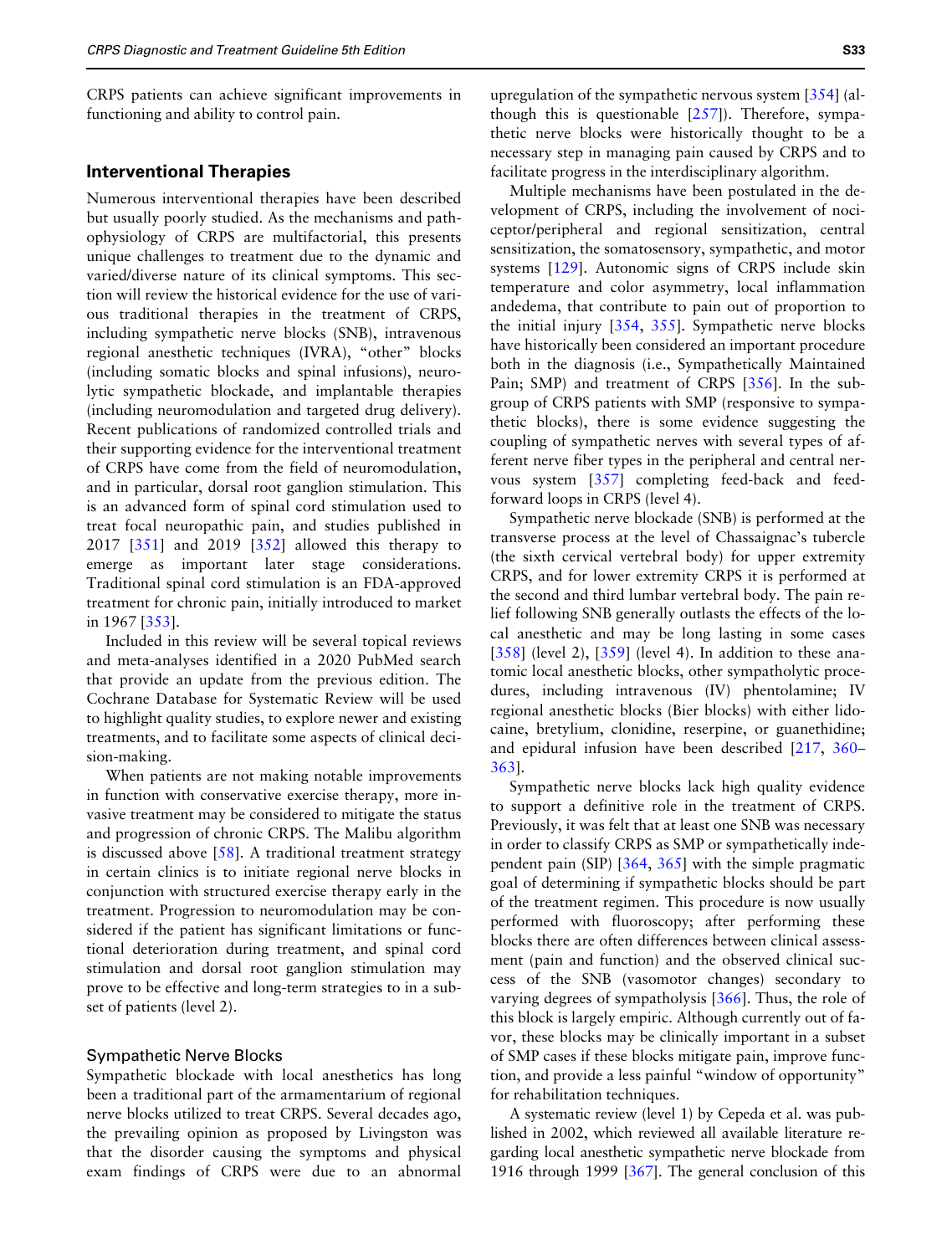systematic review was that SNB was not effective. These older reports tend to be relatively imprecise and performed on heterogeneous/nonspecific cohorts [\[367](#page-48-0)].Although the techniques did not show a significant effect by this analysis of general diagnostic groups, it is important to note that a sub-set of patients may respond (level 4). Less than 20% of the articles reviewed by Cepeda critically evaluated the success of their blocks [[366](#page-48-0)].

A significant confounding factor is a lack of consensus on defining "a successful sympathetic block." There are several studies available to clarify relevant issues. Price et al. performed a comparative study of local anesthetic versus saline stellate ganglion or lumbar sympathetic blocks in seven CRPS patients in a double-blind crossover fashion [[358](#page-48-0)]. Onset of analgesic effect occurred within 30 minutes in *both* groups, with the local anesthetic group (lidocaine/bupivacaine mixture) having a significantly greater duration of relief (mean of 3 d, 18 h vs 19 h) [[358](#page-48-0)], thus showing at least short-term analgesic efficacy of local anesthetic sympathetic blockade for CRPS (level 2). Bonelli et al. performed a randomized trial of stellate ganglion block versus "active control" (in the form of guanethidine IV regional block)  $[56]$ . They found significant improvement in both groups, with no significant difference between the SGB and IVRA guanethidine groups (level 3), although this finding is difficult to interpret given the absence of a non-block control condition.

Raja et al. undertook a blinded prospective trial of IV phentolamine infusion versus local anesthetic sympathetic blockade in 20 patients (10 upper and 10 lower extremity SMP patients). They found a high correlation between analgesia with SNB and IV phentolamine infusion and concluded that either technique could distinguish between SMP and SIP (level 3) [\[368](#page-48-0)].

In a observational study (level 3) of 54 stellate ganglion blocks, Malmqvist et al. [[369](#page-49-0)] defined a strict sympathetic block success criterion of development of: (1) Horner's syndrome (2) Increase in skin temperature  $>34C$  (3) Increased skin blood flow  $>50\%$  by laser Doppler flowmetry (4) abolished skin resistance response in ulnar distribution and (5) abolished skin resistance response radial; 4 of 5 defined "success." Only 15 of 54 blocks included in this study met this strict criterion for a successful block [[369](#page-49-0)], which perhaps indicates a relatively high rate of partial or incomplete sympathetic blockade in clinical practice. This upper limb CRPS study concluded that Horner's syndrome was not always associated with an increase in skin temperature, initial low palmar skin temperature blood flow was associated with greater increase of the five defined parameters aforementioned above, injection towards the transverse process of C7 promoted a better block than toward C6, and high concentration of local anesthetic improved the success of the sympathetic block. Schurmann et al. showed the clinical difficulty regarding correlation of limb temperature elevation, Horner's syndrome, and complete sympathetic

block as measured by a complex experimental design in a large group of CRPS type I patients [\[366](#page-48-0)]. This study demonstrated that even in the case of significant limb temperature elevation, the sympatholysis may be incomplete, with the same holding true for the Horner's syndrome. Additionally, even in patients with "complete sympatholysis," the rate of analgesia obtained following the stellate ganglion block was little higher than 50%, clearly demonstrating subgroups of SIP and SMP within this group of 33 CRPS type I patients.

There is some evidence for the efficacy of the classic SGB and LSB in an apparent subset of subjects (level 3) as above. Apart from possible efficacy as an intervention, a secondary reason these blocks remain in most CRPS treatment algorithms is the clinical differentiation of SMP from SIP and, thus, to provide a rationale for a course of sympathetic blockade and perhaps (controversially) neuro-ablation in this subset of CRPS patients with SMP. The empirical utility of the SGB or LSB when used in a short series in conjunction with active reanimation physiotherapy is advocated based on consensus recommendations (level 4) [[58](#page-40-0)]. Surprisingly there is very little good evidence for LSB therapy. Carroll et al performed a study (level 3) involving the combination of bupivacaine plus botulinum toxin versus bupivacaine alone in a trial including 9 patients undergoing LSB for CRPS. These authors found that addition of botulinum toxin prolonged the duration of analgesia from a mean of 10 days to 71 days [[236](#page-45-0)].

## Other Blocks and Infusion Techniques

There are numerous case reports supporting the use of brachial plexus blockade in the CRPS literature (level 4). Indications for continuous brachial plexus infusion include peri-operative, post-trauma, post-operative pain relief, vascular compromise, intractable pain from CRPS I and II, and phantom limb pain (level 4). The brachial plexus is an ideal location for a continuous regional technique, because of its well-defined peri-vascular compartment and the close approximation of the large number of nerves supplying the upper extremity. Catheters have been kept in place in the same position for as long as three weeks (level 4) [\[370](#page-49-0)]. The brachial plexus catheter may be connected to a constant infusion of local anesthetic, opioid, clonidine, and other adjuvants (level 4). Sympatholysis can still be maintained for up to 2–3 weeks with 0.1 to 0.2% ropivacaine in a reliably anchored catheter (level 4) [[371](#page-49-0)].

Wang et al. reported placement of an axillary catheter in a patient with severe CRPS II 30 days post carpal tunnel release (level 4) [[372\]](#page-49-0). These authors started with a concentration of bupivacaine of 0.1% at 2.5 mL/hour and noted a dense motor and sensory block with excellent analgesia. Within one day, they decreased the infusion to 0.05% bupivacaine, stopped the basal infusion, and allowed a 1 mL patient-controlled dose every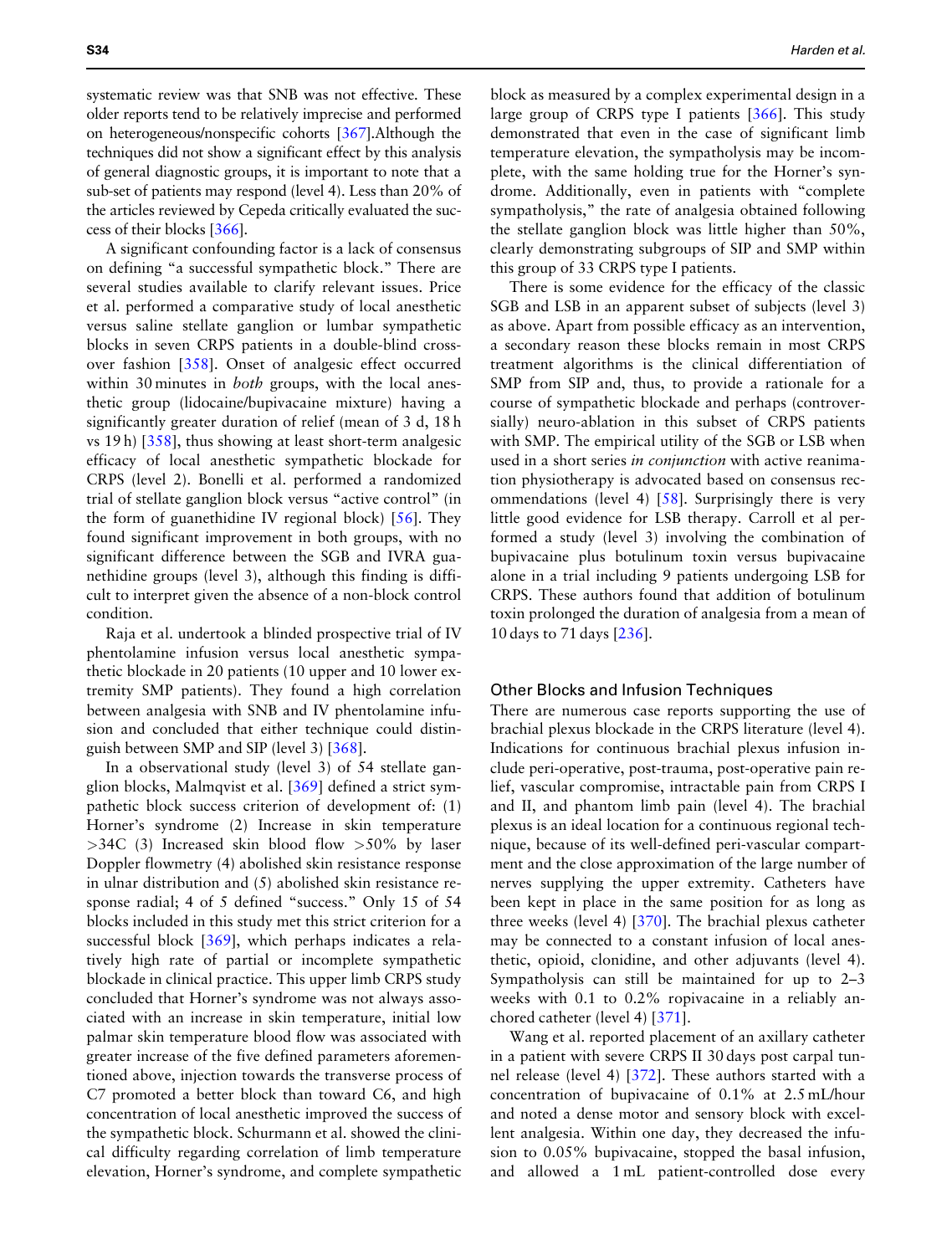15 minutes. The patient had continued analgesia with resolution of the motor block, allowing active physical therapy, and with the catheter left in place for 1 week. The complications of a continuous brachial plexus infusion are similar to those of a brachial plexus block plus the infectious risks of a long-term catheter. These complications include bleeding, infection, intravascular injection, intrathecal injection, pneumothorax, and phrenic nerve paralysis (level 4).

Epidural infusion is an alternative therapy to provide pain control, by allowing one to vary local anesthetic concentration and infusion dose to be titrated to the desired effect (level 4). Adjuvant medications, such as clonidine with the addition of opioids, can be added to provide additional spinal analgesia and to potentiate the degree of relief (level 4). The most commonly used combination of epidural medications today includes clonidine with bupivacaine. Opioids can be added to the mix if the pain relief is inadequate, or if the local anesthetic concentration required to produce pain relief also prohibits ambulation or full participation in the physiotherapy program (level 4). The primary benefit of continuous regional analgesia is that one is able to effectively titrate to the necessary degree of relief and promote active physical therapy as tolerated (level 4). Furthermore, with patient-activated bolus programming, these continuous regional techniques allow patients to selfadminister small boluses for optimal analgesia as the pain levels fluctuate (level 4). Either before or after a strenuous exercise program, patients may experience elevations in pain, swelling, or allodynia. The ability for patients to readily self-administer extra doses of medication within certain pre-programmed parameters will improve patient satisfaction and optimize pain control (level 4). Rauck et al. performed a randomized, blinded, placebo-controlled trial (level 2) utilizing epidural clonidine [[217](#page-44-0)]. They randomized 26 patients with CRPS to receive daily epidural infusions (for 3 consecutive days) of clonidine 300 or 600 mcg, or placebo. [\[217](#page-44-0)] If patients responded to the clonidine with analgesia (and did not respond to placebo), they were placed on an open label infusion for a mean of 32 days at a mean dose of 32 mcg/hour. All patients had substantial relief with both the 300 and 700 microgram doses. Of the 26 patients, 19 elected to receive continuous infusions of clonidine for an average of 43 days with an average dose  $32 \pm 6$  micrograms per hour. Seventeen of nineteen patients had statistically significant improvement in pain. Side effects were dizziness, dry mouth, mouth sores, and nausea. Six of 19patients developed catheter related infection, and one developed meningitis [\[217\]](#page-44-0).

Cooper et al. studied 14 patients in a prospective open label trial and demonstrated improved pain relief and range of motion in patients receiving an epidural bupivacaine-opioid mixture for an average of 4 days (level 3) [[373\]](#page-49-0). Thirteen of fourteen patients had significant improvement, with 11 of the 14 achieving "resolution of their CRPS" (by the end of the trial) with no activity restrictions. Konig et al. studied 26 patients

by using continuous cervical epidural analgesia of bupivacaine (0.25%) for seven days coupled with physical therapy (level 3) [[374\]](#page-49-0). Eighty-three percent of patients had "improvement in pain." Edema, sweating abnormalities, and dysfunction of the hand responded particularly well. Sixty-three percent of patients considered their condition to be acceptable whereas only 8% were completely pain free. Reduction in pain medications usage was also noted. Finally, Bucheit and Crews described a single case report where continuous epidural infusion markedly improved range of motion (level 4) [[375](#page-49-0)].

The reported rates of infection in epidural catheters used to treat CRPS are as high as 31% [\[217](#page-44-0)]. Thus, epidural catheters meant for longer-term use should be performed as minor surgical procedures that require standard surgical sterility techniques. Catheters should be tunneled under the skin and away from the midline entrance point to the spine to minimize the colonization by bacteria that is inherently a greater risk with extended duration infusions. Standard catheter dressings, such as those required for extended central venous catheters, should be followed and dressings should be changed weekly (level 4). The hallmarks of an epidural abscess include the triad of back pain, sensorimotor loss, and loss of bowel and bladder function. Epidural abscesses may have earlier prodromal symptoms such as fever, neck pain, or photophobia [[376](#page-49-0)]. Careful attention to early symptoms is paramount for early diagnosis. A previous study has demonstrated a catheter related infection rate of 19 out of 350 patients. All of these patients were treated with antibiotics and catheter removal, and none required surgical intervention [\[376\]](#page-49-0).

Intrathecal analgesia has been studied to a lesser extent when compared to epidural analgesia. Lundborg reported a series of three patients with refractory CRPS, who did not have a favorable clinical response to intrathecal bupivacaine. In spite of initial analgesia, all patients demonstrated a progression of their CRPS (level 4) [\[377](#page-49-0)]. In a small subset of patients  $(n = 7)$  with refractory CRPS and severe dystonia, van Hilten et al. demonstrated analgesia and functional restoration after a bolus of intrathecal baclofen injected in a double-blind fashion followed by intrathecal infusion (level 3 evidence for IT baclofen in dystonic CRPS) [[230](#page-45-0)].

Some have adopted epidural infusion techniques as next line therapy for patients failing intermittent blocks with some evidence for efficacy with epidural clonidine (level 4).The ease of this procedure, along with level 3 evidence supporting epidural clonidine infusion as outlined above, makes this a favorable next line therapy. Some centers have utilized the plexus infusions described above, but the epidural techniques are more common (level 4). The major risk associated with these infusion techniques is the rate of infection, which remains to be defined by further prospective study on infusion techniques in CRPS patients. Intrathecal baclofen infusion by implanted drug delivery systems was recommended in patients with a dystonic component to their CRPS (level 3), but van Hilten et al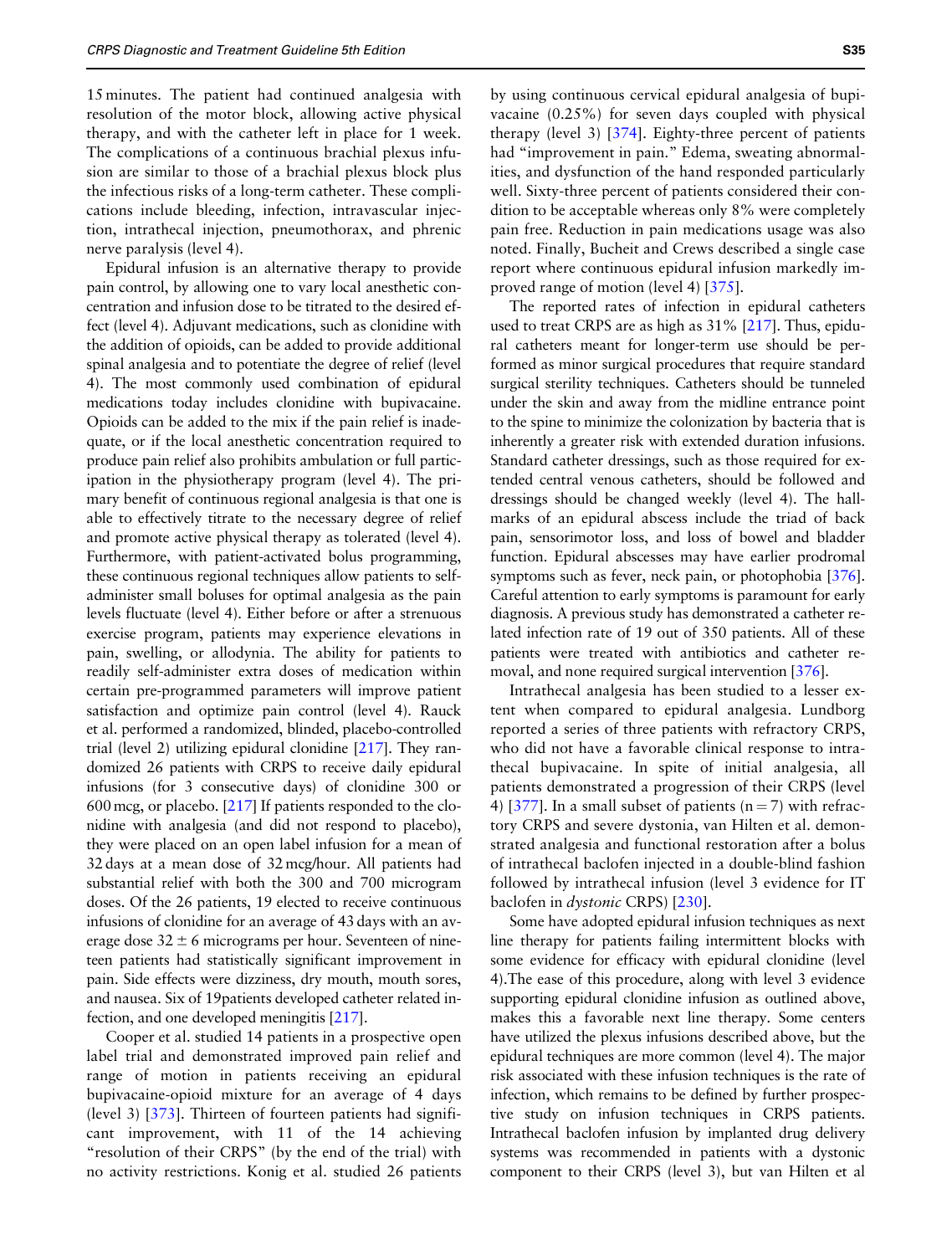stopped using intrathecal baclofen infusions due to what they deemed as unacceptable side effects (personal communication). Intrathecal infusion for CRPS without dystonia has only limited supporting literature [\[230](#page-45-0)].

### Neurolytic Sympathetic Procedures

Surgical sympathectomy has been utilized to treat SMP and other hyperactive sympathetic syndromes (including hyperhidrosis and Raynaud's phenomenon among others) since 1889. Historically, this was an important treatment for "RSD" [\[378](#page-49-0), [379](#page-49-0)]. These surgical techniques were performed in an open operation, but recently both upper and lower extremity sympathectomy are being done via endoscopy with a minimally invasive technique, as initially described in the 1950s and recently "re-discovered" in a small prospective case series (level 3) [[356](#page-48-0)]. More recently, radiofrequency techniques have been described in a large case series (level 3) [\[378\]](#page-49-0).

Kim et al. reviewed the available literature for surgical sympathectomy (level 1) and found an initial failure rate of up to 35%, usually ascribed to poor patient selection [\[379\]](#page-49-0). Other possibilities for failure to achieve analgesia include incorrect diagnosis, inadequate resection, reinnervation, and contralateral innervation (level 4). In light of the difficulty of clinically assessing adequacy of sympathetic blockade based on clinical criterion, it is easy to understand the difficulty in assessing the local anesthetic sympathetic block's predictive value for surgical sympathectomy [\[366\]](#page-48-0). The ablative sympathectomy techniques have been available for many years, but as yet, no high quality evidence exists to support their use and these techniques have fallen out of favor due primarily to an imbalance of efficacy versus significant adverse effects (level 4). Another significant problem with ablative sympathectomy is the recurrence of former symptoms and post sympathectomy neuralgia 6 months to two years post sympathectomy [\[380](#page-49-0)]. These post ablative neuralgic syndromes hypothetically may respond to re-resection or spinal cord stimulation but this has never been conclusively demonstrated. The reported incidence of post sympathectomy neuralgia is up to 44% in a series of open sympathectomy for causalgia [\[380](#page-49-0)].

Wilkinson reports the largest series of percutaneous Radio Frequency (RF) lesioning of the thoracic T-2 distribution sympathetic outflow (RF sympathectomy) with over 350 procedures performed for hyperhidrosis (not specifically for CRPS). Of these patients , 86% showed signs of sustained sympathectomy at a three-year followup, although there was no assessment of clinical analgesic or functional outcomes (level 3 evidence for interruption of sympathetic activity in a prolonged fashion with RF lesioning techniques) [[381\]](#page-49-0). Wilkinson reported difficulty with lumbar percutaneous RF techniques due to variability of the lumbar anatomy versus the thoracic ganglion. He also reported a low rate of post-procedure neuralgic syndromes (around 5%); although, this was published in

a non-peer-reviewed book chapter (level 4) [\[381](#page-49-0)]. There are no published randomized controlled data available on efficacy of pulsed RF sympathetic ganglion techniques for CRPS.

Sympathetic ablation techniques have been advocated for CRPS for many years, mainly by surgeons. In general, neurodestructive techniques to treat chronic pain syndromes are rarely recommended, because they may aggravate pain and cause deafferentation syndromes or post sympathectomy neuralgia [\[381](#page-49-0)]. The same holds true for neurolytic blocks utilizing alcohol or phenol, which have largely been relegated to the terminally ill [\[380\]](#page-49-0). The ability to control the size of the lesion with radiofrequency ablative techniques is better than neurolysis (level 4). Obviously, both techniques are less invasive than surgical ablation. The exact role of RF ablation sympathectomy or periodic blockade is uncertain because of a lack of evidence.

#### Neurostimulation

The Melzack and Wall gate theory was first described in the literature in 1965, and this was the first mentioned hypothetical rationale for the mechanism of action of spinal cord stimulation and the central transmission of pain [\[83\]](#page-41-0). The dorsal horn of the spinal cord works to regulate transmission of signals from the periphery to the central nervous system and centers of the brain [[83](#page-41-0)]. This theory was developed around the delivery of electrical energy from spinal cord stimulator electrodes to the spinal cord causing a preferential stimulation of large afferent fibers with concomitant blockade of smaller C and A-delta nerve fibers [[83](#page-41-0)].

A PubMed search for CRPS and SCS from 2000 to 2021 revealed 118 published manuscripts and of those, eight were randomized controlled trials and three were meta-analyses. A summary of these publications can be found in [Appendix A2.](#page-52-0) Results of key studies identified in this review are detailed in context below.

Failure to progress in an interdisciplinary model/functional restoration algorithm and more intensive noninvasive therapies may warrant consideration of treatment with spinal cord stimulation or dorsal root ganglion stimulation. Conventional SCS stimulation offers an opportunity to inhibit the nociceptive pathways at the level of the dorsal column of the spinal cord, while DRG stimulation modulates pain signal pathways at the level of the dorsal root [\[382\]](#page-49-0). Data demonstrates pain reduction, improved quality of life and function, as well as a reduction in opioid pharmaceuticals when spinal cord stimulation is employed in the setting of failed conservative therapy [\[383\]](#page-49-0). There are several studies that have shown spinal cord stimulation to be safe and effective for the treatment of chronic pain from CRPS [[352](#page-48-0)].

Kemler et al. published the first prospective, randomized trial to compare spinal cord stimulation (SCS) placed in the dorsal epidural space to conservative therapy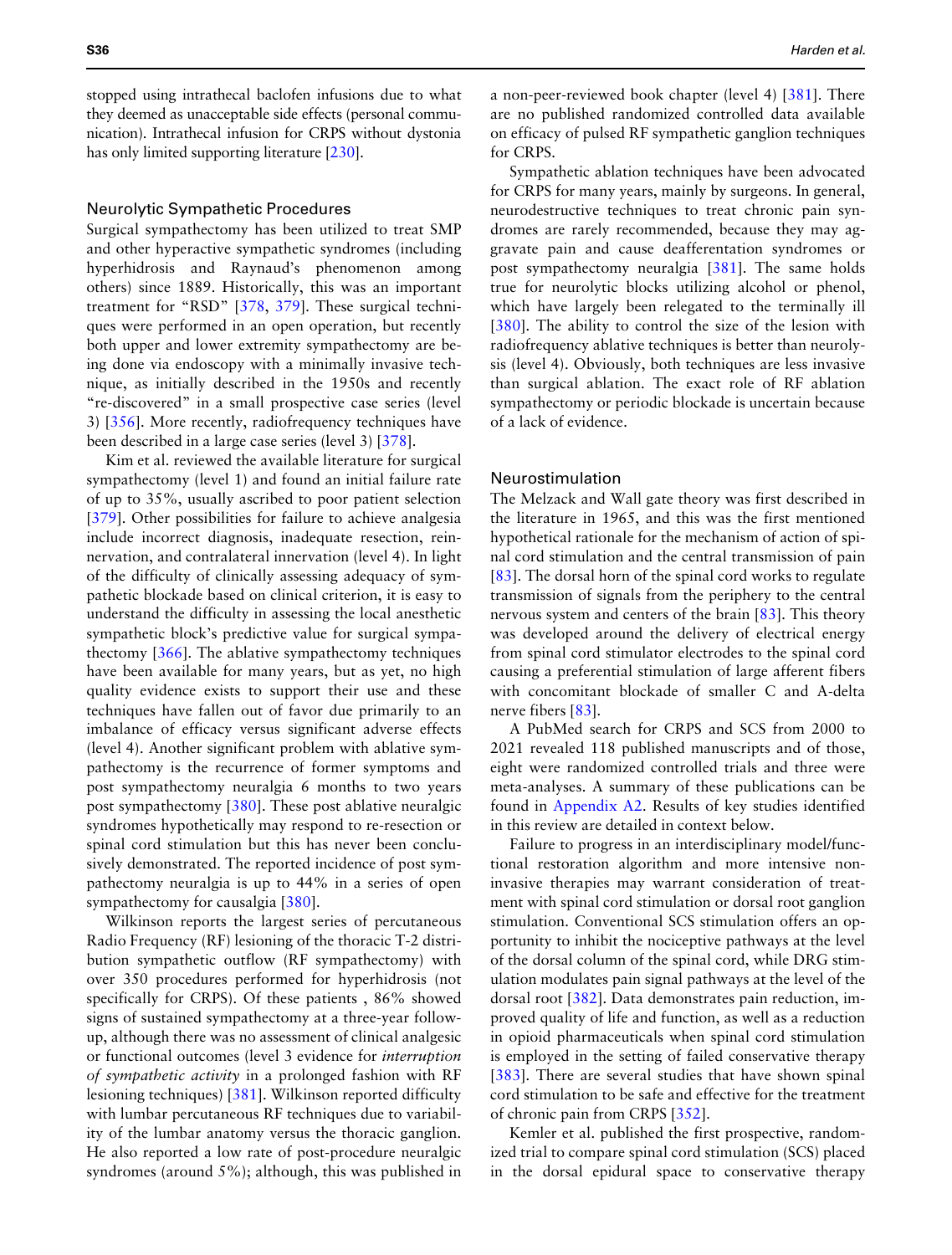(physical therapy) for CRPS [\[384](#page-49-0)]. (level 2). In this study, 36 patients with "reflex sympathetic dystrophy" (type I CRPS; of duration 6 months or longer) were assigned to receive a "physical therapy program" (undefined, and variable; making the active control problematic) together with spinal cord stimulation, whereas 18 patients were assigned to receive PT alone. In 24 of the 36 patients randomized to SCS, the trial was deemed successful and permanent implantation was performed. At a 6-month follow-up assessment, the patients in the SCS group retained a reduction in pain, and a significant percentage graded the global perceived effect as "improved." However, there were no clinically significant improvements in functional status. The authors concluded that in the short-term, SCS reduces pain and improves the quality of life for patients with CRPS involving the upper extremities. The improvements in pain ratings, global perceived effect, and overall health related quality of life, although modest, were significant and partially sustained for two years follow-up as published in a subsequent manuscript (level 2) [\[385\]](#page-49-0). Further analysis of this patient subgroup has revealed no difference in outcomes for cervical versus lumbar SCS in terms of effectiveness or complication rate [[386](#page-49-0)].

Kriek et al. in 2018 investigated the effects of spinal cord stimulation on various immunomodulating cytokines, chemokines, and growth factors, including interleukin (IL)- 2, IL-4, IL-5, IL-6, IL-10, IL-12, IL-13, IL-15, IL-17, tumor necrosis factor (TNF)-alpha, and interferon (IFN)-gamma. The design of this study was a multicentered, randomized control trial that examined the effects of SCS of various waveforms in patients with CRPS (level 2) [\[387\]](#page-49-0). Thirteen patients were included in the analysis of skin blister fluid. Those who consented to this study required a baseline skin blister fluid test before proceeding to a two week trial stimulation period with a 40 Hz standard tonic SCS. If the trial was successful then those patients received an implantable pulse generator and received 40 Hz frequency stimulation for the next 3 months. At follow up, these patients received successive skin blister fluid testing which investigated the effects of various frequencies and waveforms, including standard 40 Hz, 500 Hz, 1200 Hz, burst, and placebo stimulation. At the end of the crossover period, patients preferred stimulation settings were chosen and continued for another 3 months, where the final skin blister fluid test was performed. This study suggested a systemic attenuation of T-cell activity, and IP-10 chemokine over time. Reduction in vascular endothelial growth factor and platelet derived growth factor were decreased after SCS, most probably due to increased peripheral tissue oxygenation.

In 2010, Van Eijs et al. published a randomized control trial (level 2) in which 36 CRPS patients were selected based on the diagnosis of CRPS type 1 [\[388](#page-49-0)]. Twenty-four of those patients responded to SCS and proceeded to implantation of a permanent device. Using the Semmes-Weinstein psycho-physical test brush evoked allodynia was assessed by transiently stroking the skin of

the subject's hands and feet at nine sites. If this procedure was "painful" these patients were noted as having brush allodynia. After 1 year, 20 out of 24 (83%) of the SCS implanted patients maintained significant pain reduction. The results also demonstrated that the presence of brush evoked allodynia may be a negative predictor for successful SCS treatment.

Dorsal root ganglion (DRG) therapy was brought to market in the United States in 2016.The "ACCURATE" study was the first randomized, controlled multicenter trial of a device that compared DRG stimulation to conventional SCS in the setting of chronic intractable pain of the lower limbs attributed to CRPS (level 2) [\[351](#page-48-0)]. Patients with a six-month history of chronic intractable pain of the lower limbs associated with CRPS type 1 or 2 diagnosed by the Budapest Criteria were randomized to either DRG stimulation or conventional SCS in a 1:1 ratio. The temporary trial phase ranged anywhere from 3 days to 30 days. The average trial duration for DRG stimulation was 5.8 days (SD 2.8 days), and was also 5.8 days for the SCS group (SD 5.1 days). Patients with a successful trial, which was defined by at least a 50% reduction in VAS for lower limb pain relief and freedom from any new neurological complaints, were implanted with a permanent device. These patients were followed for 12 months, and the results of the primary endpoint revealed that subjects using DRG stimulation had a higher rate of treatment "success" (81.2%) when compared to conventional SCS (56.7%). While pain relief was noted to be greater with the DRG group the authors also hypothetically concluded that patients with DRG therapy also may have had "improved quality of life and psychological disposition."

In 2020, Mekhail et al. published a subgroup analysis from the previously published ACCURATE study [[351](#page-48-0), [389\]](#page-49-0). A retrospective analysis was conducted with 61 patients, who received a DRG neurostimulator implant. The outcomes of patients with paresthesia-free stimulation was compared to those who experienced paresthesia, measured at 1, 3, 6, 9, and 12 month follow ups. The percentage of patients with paresthesia free pain relief increased from 16.4% at 1 month to 38.3% at 12 months (level 3). Authors concluded that paresthesia based neurostimulation is not required for pain relief and is not congruent with trial success.

Randomized controlled studies of SCS for CRPS demonstrate "weak recommendations" as stated by Dworkin et al. [\[390\]](#page-49-0). The benefit of "shared decision making" should be emphasized with the patient by explicitly sharing the risks, benefits, and alternatives to this therapy. Dworkin et al, suggests reserving SCS therapy for patients who did not respond adequately to non-invasive treatments and sympathetic nerve blocks or for patients where nerve blocks are not appropriate [[390\]](#page-49-0). In 2020, Huygen et al. published a meta-analysis (level 1), which identified 217 patients with a permanent DRG implant at 12 months follow-up [\[391\]](#page-49-0). Using a 10 point Numeric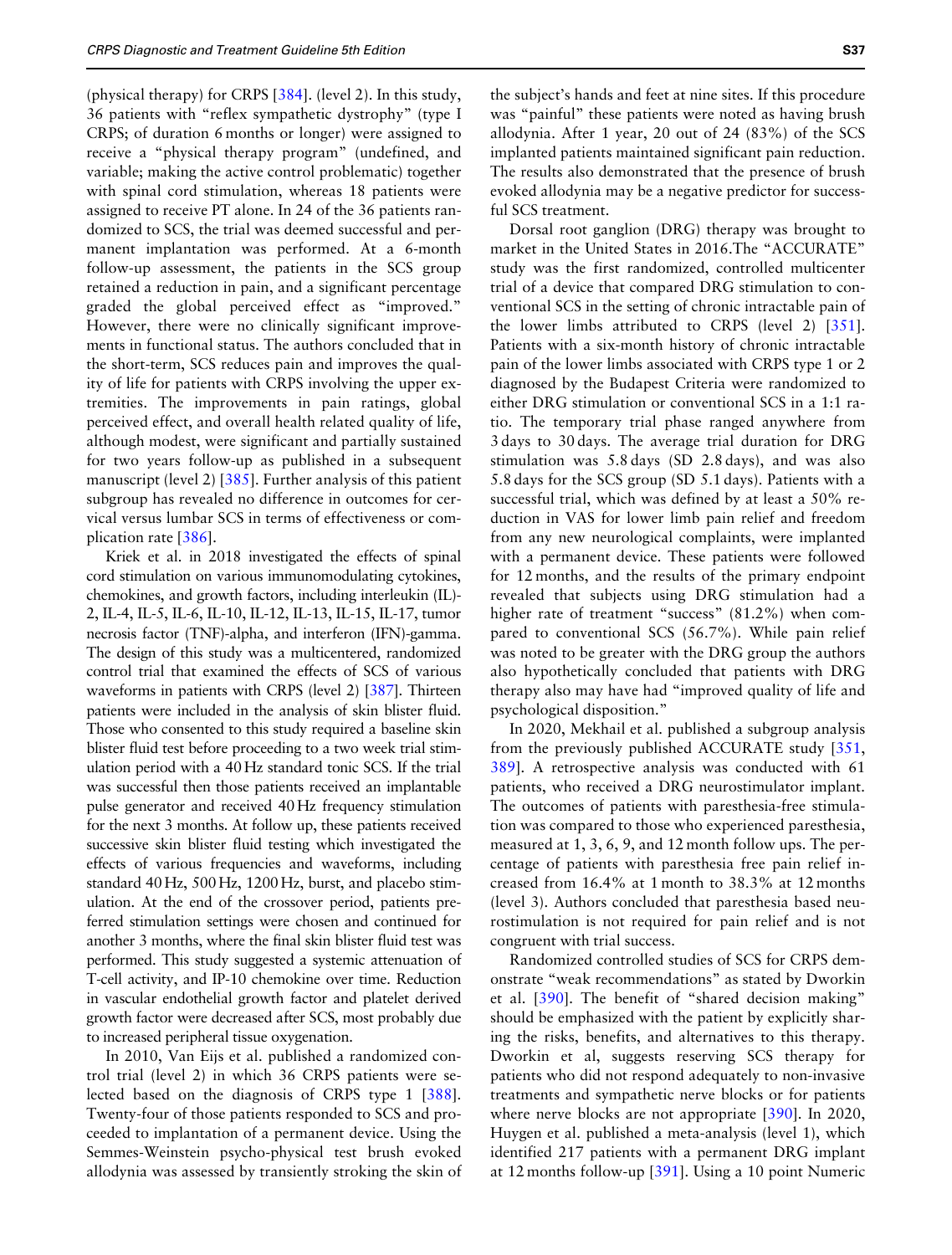Rating Scale (NRS) the analysis of pooled data overall showed a weighted mean pain score of 3.4, with 63% of patients demonstrating  $\geq$  50% pain relief. This study included efficacy sub-type analyses for CRPS type 1, causalgia (type II) and low back pain resulting in a mean NRS reduction in pain intensity of 4.9, 4.6, and 3.9, respectively. Thus, there is evidence supporting SCS and DRG for the treatment of CRPS, but high-quality and corroboratory evidence is needed.

#### IV Regional Anesthetic Blocks (IVRA)

Intravenous regional anesthesia involves the infusion of pharmacological agents to the tourniqueted limb affected by CRPS [\[392](#page-49-0)]. Numerous IVRA medications, alone and in combination, have been reported to have efficacy in treating CRPS. IVRA with guanethidine, lidocaine, bretylium, clonidine, droperidol, ketanserin, or reserpine have been described and reviewed critically by Perez et al. [\[51\]](#page-40-0), Forouzanfar et al.  $[145]$ , and Kingery [[227](#page-45-0)].

Perez et al. undertook a meta-analysis (level 1) of the highest quality trials (blinded, with re-evaluation of included trials, statistical methodology; and utilizing trials meeting strict inclusion criteria such as randomization, blinding, sample size, dropout rate), finding 11 acceptable trials of "sympathetic suppressors," with 9 being IVRA studies and 6 concerning guanethidine in particular [\[227\]](#page-45-0). Perez et al. applied a quantitative analysis of effect size, which compares the difference in pain relief between experimental and control groups, with a correction factor applied for trial size. This method has become acceptable in meta-analysis to analyze aggregate treatment effect from numerous studies. Their aggregate analysis showed a lack of proven effect of IVRA, and, more specifically, a lack of proven effect of guanethidine IVRA (thus level 1 evidence for lack of proven effect of these therapies), although subgroups may have responded well.

Several quality studies have also reported a negative outcome of the IVRA intervention (no better than placebo). Ramamurthy et al. performed a double blind, crossover, controlled outcome study with 60 CRPS I patients randomized to receive IVRA blocks every four days for a total of four blocks with either guanethidine (one, two, or four guanethidine blocks) or a placebo with 0.5% lidocaine. After the first block, placebo response was higher than guanethidine, and six months after the last block (up to four), 35% of patients had significant pain relief with no difference between placebo and guanethidine arms (level 2 evidence for lack of effect of guanethidine over placebo) [\[393\]](#page-49-0). Confounding factors in this study include the fact that the "placebo" group received an IVRA using local anesthetic (0.5% lidocaine) and a tourniquet (which may itself confer some type of analgesic effect following the block); thus in reality, the "placebo" control may be considered an active treatment comparison group.

Jadad et al. used an enriched trial design and prospectively enrolled patients who reported pain relief with open label guanethidine IVRA, to a double-blind treatment phase with crossover design. No differences between guanethidine and placebo were seen, and this study was terminated early for side effects (level 2 evidence for lack of effect) [\[394\]](#page-49-0). Blanchard et al. compared the effects of IVRA with guanethidine versus reserpine versus saline. This was a crossover design, changing to another agent if inadequate analgesia occurred with a block (level 3). Only 21 patients were studied, but no differences between treatment types were discernable at short-term follow-up [[363\]](#page-48-0). The placebo saline infusion was done with a tourniquet in similar fashion to the active drug block; thus, this does not control for a tourniquet induced effect on the extremity (e.g., tourniquetinduced analgesia, compression-induced alteration of local cytokines), leading to methodological problems with the "control" group for most IVRA studies as above [\[227\]](#page-45-0). Rocco et al. did a small randomized, double-blind, active controlled trial of reserpine and guanethidine (at different times) versus lidocaine alone in IVRA [\[395\]](#page-49-0) (level 3). They noted significant relief following the block with no difference between the reserpine, guanethidine, or "control" (lidocaine) group.

The notable exception to these negative trials was Hord et al., who found a positive response with bretylium in a prospective randomized double-blind fashion versus lidocaine (level 2) [\[361](#page-48-0)]. Bonelli et al. as above compared IVRA guanethidine to SGB in a cohort of 19 "RSD" patients, [[66](#page-41-0)] and demonstrated "comparable efficacy." Overall, the evidence supporting efficacy of IVRA is of low quality. The use of bretylium, phentolamine, clonidine, lidocaine, and ketorolac, alone and in combination with the IVRA modality all lack high quality evidence to support efficacy. As our understanding of the peripheral alterations in cytokines in CRPS are clarified, the IVRA technique may eventually define targeted pharmacotherapy using this technique [[396\]](#page-49-0). Bretylium is unavailable in the USA.

#### Other IV Infusions

An infusion of phentolamine, a short acting alphaadrenergic blocking agent, has been postulated as a test for SMP [\[360\]](#page-48-0). Arner reported a critical analysis of the use of phentolamine infusion followed by IVRA guanethidine to assess the clinical response to the phentolamine infusion and assess the positive predictive value of the phentolamine infusion on success of a subsequent IVRA guanethidine block [\[360\]](#page-48-0). Arner reported the results by patient subgroups, specifically, adults with causalgia and RSD versus children with causalgia and RSD. In adults, Arner found that approximately 50% obtained positive analgesia with IVRA phentolamine infusion and a very strong correlation to a good response to guanethidine. In children, 37 of the 47 obtained markedly positive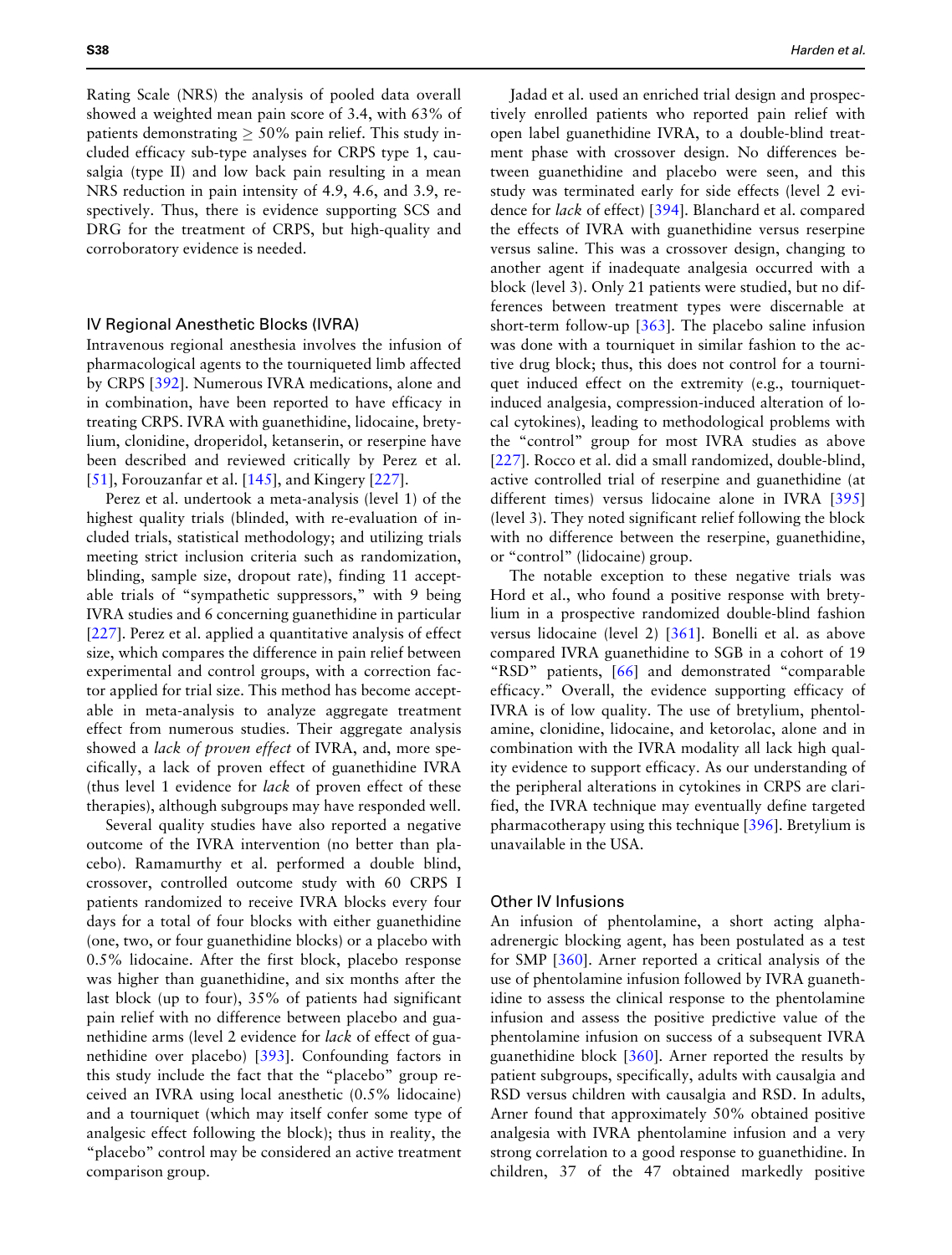## <span id="page-38-0"></span>**Minimally Invasive Therapies**

Sympathetic Nerve Blocks

IV Regional Nerve Blocks

Somatic Nerve Blocks

## **Interventional Therapies**

Epidural and Plexus Catheter Infusion/Block(s)

Neurostimulation (SCS, DRG)

Intrathecal Drug Infusion (e.g., Baclofen or Clonidine)

## **Surgical and Experimental Therapies**

Sympathectomy

Motor Cortex Stimulation

Figure 4. Consensus based, empiric Interventional Pain Treatment Algorithm for CRPS (modified from [[58\]](#page-40-0)).

analgesia to phentolamine infusion and a strong correlation to an excellent response to IVRA guanethidine (32/ 37 excellent response). Arner concluded that phentolamine caused no complications and provided "diagnostic" information as to the presence of SMP and prognostic information about subsequent response to guanethidine (level 3 evidence for IV phentolamine) [\[360\]](#page-48-0). A major weakness of the Arner study was the lack of a control or placebo group. By contrast, Verdugo et al. found that neither placebo, phentolamine, nor phenylephrine infusions resulted in any significant changes in pain, QST testing, regional blood flow, or hyperalgesia, and that there was no difference between groups in a prospective, single blinded, non-randomized study (level 3 evidence for lack of effect of phentolamine) [\[397\]](#page-49-0).

A critical evaluation of IV infusion of lidocaine was undertaken by Wallace et al. in a randomized, doubleblind trial [\[398](#page-49-0)]. They studied 16 patients with CRPS I

or II with three different levels of lidocaine infusion (1, 2, and 3 mcg/mL and placebo infusion), during which the patients underwent spontaneous and evoked pain assessment and detailed quantitative psychophysical testing. During the lidocaine (but not placebo) infusion, the patients showed evidence of a decrease in pain response to cold stimuli, a decreased response to cold or touch allodynia in previously allodynic areas, and a decrease in spontaneous pain (but only at the highest serum infusion level). Thus, the predominant effect was decreased pain in response to cool stimuli more so than with mechanical or spontaneous pain. There was no effect on pain induced by punctate stimuli (level 2 evidence for short-term decrease in pain response to IV lidocaine infusion).

In summary, as suggested by the work of Arner, IV phentolamine infusion has been used largely as a diagnostic tool to differentiate SIP from SMP [\[360](#page-48-0)]. IV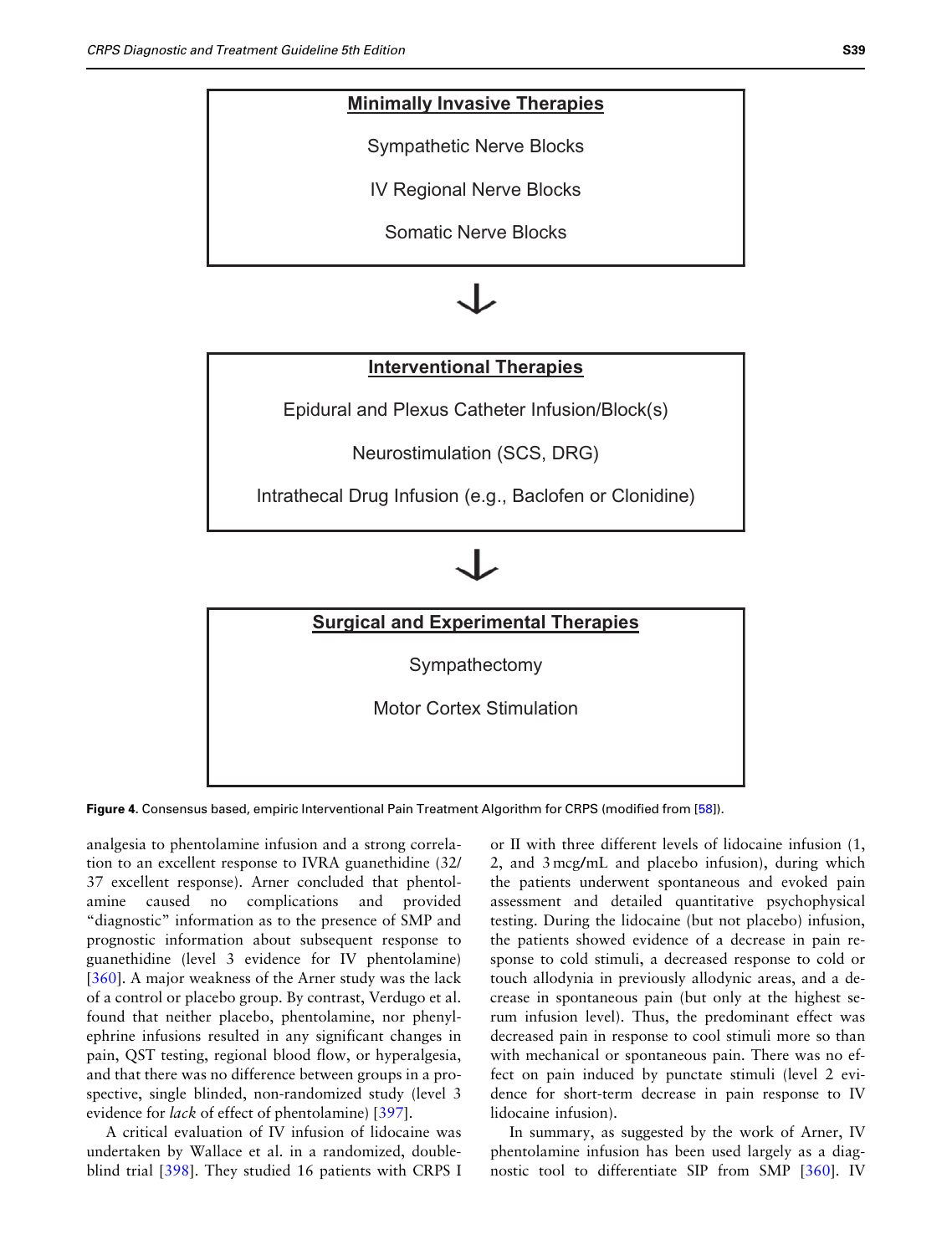<span id="page-39-0"></span>phentolamine and IV lidocaine techniques have fallen out of favor in clinical practice.

#### Motor Cortex Stimulation

Of all therapies, ranging from minimally invasive to interventional, motor cortex stimulation (MCS) is the most invasive form of treatment for pain conditions, including CRPS. The mechanism of action for MCS is the modulation of pathologic hyperactivity in the thalamic relay nuclei [\[399](#page-49-0)]. Deafferentation results in the loss of inhibitory control of the nociceptive neurons, and MCS has been shown to normalize this disinhibition to a greater degree than somatosensory cortex stimulation (level 4). Similar to SCS procedures, a trial is required prior to the implantation of MCS. Risks are surprisingly rare but complications may occur consistent with other chronically implanted hardware in functional neurosurgery (level 4).

According to the spirit of the Malibu treatment scheme ([Figure 2](#page-8-0)) [\[58\]](#page-40-0) simpler, less invasive, less dangerous and less expensive interventional techniques should be tried before invasive, experimental and much more expensive techniques [\(Figure 4](#page-38-0) and [Appendix A2](#page-52-0)).

Inadequate or partial response to any mentioned therapy may lead to a stepwise progression down through modalities always in conjunction with other noninterventional treatments.

In this 5th edition of these diagnostic and treatment guidelines, we find progress evident in diagnosis, clinical outcome measures, and evidence-based treatments compared to prior versions. Nonetheless, the conclusion in prior guidelines that "we need more high quality research regarding CRPS interventions" still stands. There are few interventions with efficacy that has been convincingly demonstrated, and until such data are available, reliance on the standard clinical principles of interdisciplinary pain and symptom management will be necessary. While evidence for efficacy of most CRPS interventions remains weak in CRPS patients as a group, we suggest that going forward there may be value in exploring intervention efficacy within empirically-identified CRPS subtypes (e.g., warm vs cold CRPS) to determine whether a precision medicine approach to CRPS management could enhance outcomes. In each clinical situation the specific risk, benefit and expense of any intervention must be carefully and continuously considered.

### Acknowledgements

We dedicate this work to our families and our clinical teams; but most importantly we dedicate this to our patients who teach us so much but need so much more from us.

#### References

- Stanton-Hicks M, Baron R, Boas R, et al. Complex regional pain syndromes: Guidelines for therapy. Clin J Pain 1998;14  $(2):155-66.$
- 2. Perez RS, Zollinger PE, Dijkstra PU, et al.; CRPS I Task Force. Evidence based guidelines for complex regional pain syndrome type 1. BMC Neurol 2010;10:20.
- 3. Harden RN, Oaklander AL, Burton AW et al.; Reflex Sympathetic Dystrophy Syndrome Association. Complex regional pain syndrome: Practical diagnostic and treatment guidelines, 4th edition. Pain Med 2013;14(2):180–229.
- 4. Stanton-Hicks M, Jänig W, Hassenbusch S, Haddox JD, Boas R, Wilson P. Reflex sympathetic dystrophy: Changing concepts and taxonomy. Pain 1995;63(1):127–33.
- 5. Janig W, Stanton-Hicks M. Reflex Sympathetic Dystrophy: A Reappraisal. Seattle: IASP Press; 1996.
- 6. Merskey H, Bogduk N. Classification of Chronic Pain: Descriptions of Chronic Pain Syndromes and Definitions of Pain Terms, 2nd edition. Seattle: IASP Press; 1994.
- 7. Merikangas KR, Frances A. Development of diagnostic criteria for headache syndromes: Lessons from psychiatry. Cephalalgia 1993;13(Suppl 12):34–8.
- 8. Harden RN, Bruehl S, Perez RS, et al. Validation of proposed diagnostic criteria (the "Budapest Criteria") for Complex Regional Pain Syndrome. Pain 2010;150(2):268–74.
- 9. Harden RN, Bruehl S, Galer BS. Complex regional pain syndrome: Are the IASP diagnostic criteria valid and sufficiently comprehensive? Pain 1999;83:211–9.
- 10. Bruehl S, Harden RN, Galer BS, et al. External validation of IASP diagnostic criteria for Complex Regional Pain Syndrome and proposed research diagnostic criteria. International Association for the Study of Pain. Pain 1999;81(1):147–54.
- 11. Diehr P, Diehr G, Koepsell T, et al. Cluster analysis to determine headache types. J Chron Dis 1982;35(8):623–33.
- 12. Drummond PD, Lance JW. Clinical diagnosis and computer analysis of headache syndromes. J Nerol Nerosurg Psychiatr 1984;47(2):128–33.
- 13. Bruehl S, Lofland KR, Semenchuk EM, Rokicki LA, Penzien DB. Use of cluster analysis to validate IHS diagnostic criteria for migraine and tension-type headache. Headache 1999;39 (3):181–9.
- 14. Maes M, Maes L, Schotte C, et al. A clinical and biological validation of the DSM-III melancholia diagnosis in men: Results of pattern recognition methods. J Psychat Res 1992;26(3):183–96.
- 15. Bruehl S, Ohrbach R, Sharma S, et al. Approaches to Demonstrating the Reliability and Validity of Core Diagnostic Criteria for Chronic Pain. J Pain 2016;17(Suppl 9):T118–T131.
- 16. Wilson PR, Low PA, Bedder MD, Covington EC, Rauck RL. Diagnostic algorithm for complex regional pain syndromes. In: Janig W, Stanton-Hicks M, eds. Progress in Pain Research and Management. Seattle: IASP Press; 1996: 93–105.
- 17. Galer BS, Butler S, Jensen MP. Case report and hypothesis: A neglect-like syndrome may be responsible for the motor disturbance in Reflex Sympathetic Dystrophy (complex Regional Pain Syndrome-1). J Pain Sym Manage 1995;10(5):385–91.
- 18. Schwartzman RJ, Kerrigan J. The movement disorder of reflex sympathetic dystrophy. Neurology 1990;40(1):57–61.
- 19. Kozin F, Ryan LM, Carerra GF, Soin JS, Wortmann RL. The reflex sympathetic dystrophy syndrome III: Scintigraphic studies, further evidence for the therapeutic efficacy of systemic corticosteroids, and proposed diagnostic criteria. Am J Med 1981;70 (1):23–30.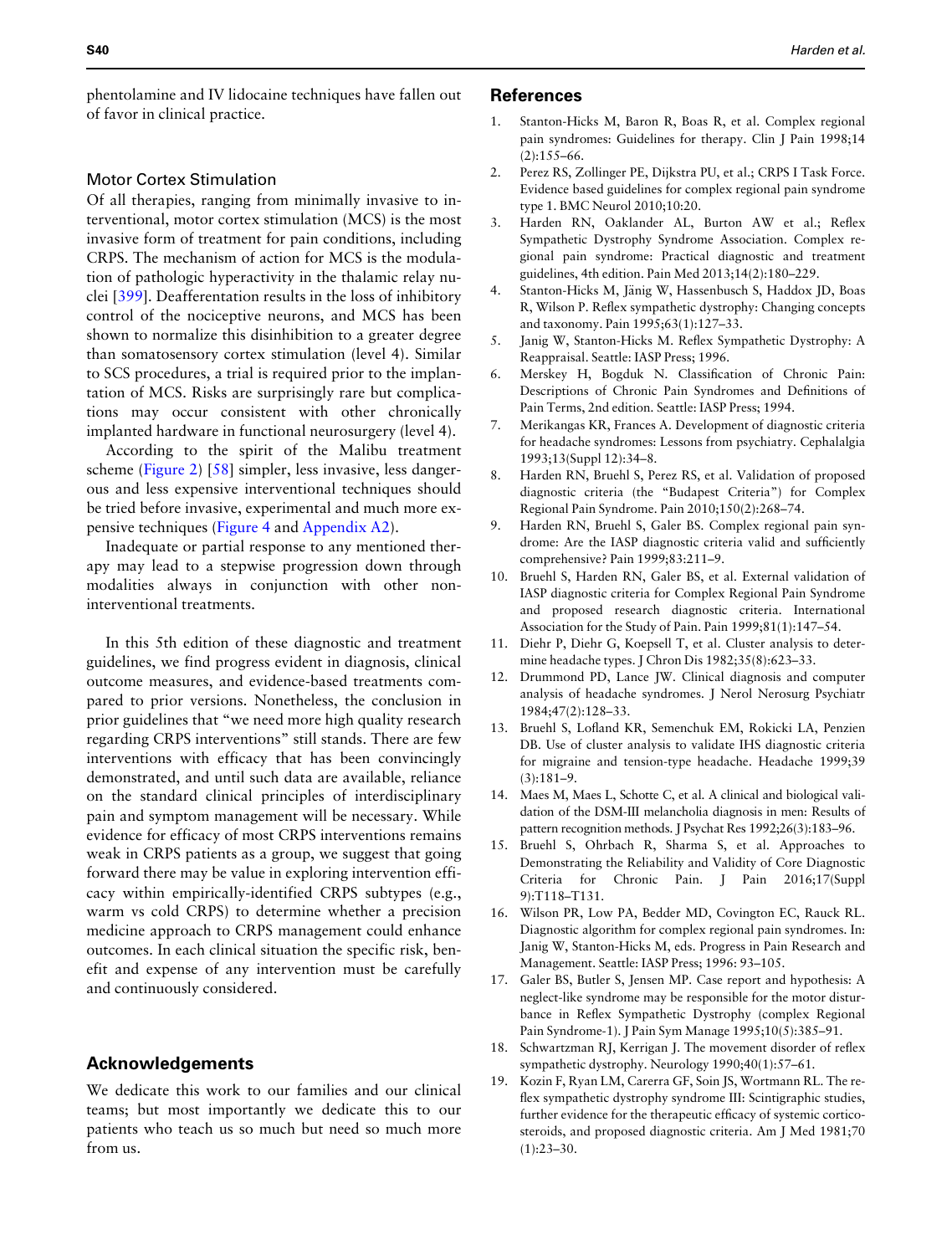- <span id="page-40-0"></span>20. Gibbons JJ, Wilson PR. RSD Score: Criteria for the diagnosis of reflex sympathetic dystrophy and causalgia. Clin J Pain 1992;8  $(3):260-3.$
- 21. Galer BS, Bruehl S, Harden RN. IASP diagnostic criteria for complex regional pain syndrome: A preliminary empirical validation study. Clin J Pain 1998;14(1):48–54.
- 22. Goebel A, Birklein F, Brunner F, et al. The Valencia consensusbased adaptation of the IASP CRPS diagnostic criteria. Pain 2021;162(9):2346–8.
- 23. Harden RN, Bruehl S, Stanton-Hicks M, Wilson PR. Proposed new diagnostic criteria for complex regional pain syndrome. Pain Med 2007;8(4):326–31.
- 24. De Takats G. Reflex dystrophy of the extremities. Arch Surg 1937;34:939.
- 25. Schwartzman RJ, McLellan TL. Reflex sympathetic dystrophy: A review. Arch Neruol 1987;44(5):555–61.
- 26. Bruehl S, Harden RN, Galer BS, Saltz S, Backonja M, Stanton-Hicks M. Complex regional pain syndrome: Are there distinct subtypes and sequential stages of the syndrome? Pain 2002;95 (1-2):119–24.
- 27. de Mos M, Huygen FJ, van der Hoeven-Borgman M, Dieleman JP, Ch Stricker BH, Sturkenboom MC. Outcome of the complex regional pain syndrome. Clin J Pain 2009;25(7):590–7.
- 28. Veldman PH, Reynen HM, Arntz IE, Goris RJ. Signs and symptoms of reflex sympathetic dystrophy: Prospective study of 829 patients. Lancet 1993;342(8878):1012–6.
- 29. Bickerstaff DR, Kanis JA. Algodystrophy: An under-recognized complication of minor trauma. Br J Rheumatol 1994;33  $(3):240-8.$
- 30. Zyluk A. The natural history of post-traumatic reflex sympathetic dystrophy. J Hand Surg [Br] 1998;23(1):20–3.
- 31. Bruehl S, Maihöfner C, Stanton-Hicks M, et al. Complex regional pain syndrome: Evidence for warm and cold subtypes in a large prospective clinical sample. Pain 2016;157(8):1674–81.
- 32. Dimova V, Herrnberger MS, Escolano-Lozano F, et al. Clinical phenotypes and classification algorithm for complex regional pain syndrome. Neurology 2020;94(4):e357–-e367.
- 33. Harden RN, Bruehl S, Perez RSGM, et al. Development of a severity score for CRPS. Pain 2010;151(3):870–6.
- 34. Harden RN, Maihofner C, Abousaad E, et al. A prospective, multisite, international validation of the Complex Regional Pain Syndrome Severity Score. Pain 2017;158(8):1430–6.
- 35. de Mos M, de Bruijn AGJ, Huygen FJPM, Dieleman JP, Stricker BHC, Sturkenboom MCJM. The incidence of complex regional pain syndrome: A population-based study. Pain 2007; 129(1-2):12–20.
- 36. Grieve S, Manns S, Glanville V, Llewellyn A, McCabe C. A survey of questionnaire outcome measures currently used in Complex Regional Pain Syndrome clinical trials. Br J Pain 11(2, S1).
- 37. National Institute for Health (NIH) NIH Clinical Research Trials and You. 2020. Available at: [https://www.nih.gov/](https://www.nih.gov/health-information/nih-clinical-research-trials-you/list-registries) [health-information/nih-clinical-research-trials-you/list-regis](https://www.nih.gov/health-information/nih-clinical-research-trials-you/list-registries)[tries](https://www.nih.gov/health-information/nih-clinical-research-trials-you/list-registries). Accessed January 13, 2020.
- 38. Psoter KJ, Rosenfeld M. Opportunities and pitfalls of registry data for clinical research. Paediatr Respir Rev 2013;14  $(3):141-5.$
- 39. Williamson PR, Altman DG, Blazeby JM, et al. Developing core outcome sets for clinical trials: Issues to consider. Trials 2012;13:132.
- 40. Grieve S, Perez RSGM, Birklein F, et al. Recommendations for a first Core Outcome Measurement set for complex regional PAin syndrome Clinical sTudies (COMPACT). Pain 2017;158 (6):1083–90.
- 41. Brunner F, Heitz C, Kissling R, et al. German translation and external validation of the Radboud Skills Questionnaire in patients suffering from Complex Regional Pain Syndrome 1. BMC Musculoskelet Disord 2010;11:107.
- 42. Flor H, Fydrich T, Turk DC. Efficacy of multidisciplinary pain treatment centers: A meta-analytic review. Pain 1992;49 (2):221–30.
- 43. Guzmán J, Esmail R, Karjalainen K, Malmivaara A, Irvin E, Bombardier C. Multidisciplinary rehabilitation for chronic low back pain: Systematic review. BMJ 2001;322(7301):1511–6.
- 44. Harden RN, Swan M, Costa BR BJ, King AL, Interdisciplinary Management. In, Harden RN. ed. Complex Regional Pain Syndrome: Treatment Guidelines, 3rd edition. Milford, CT: RSDSA Press; 2006:12–24.
- 45. Carlson LK, Watson HK. Treatment of reflex sympathetic dystrophy using the stress-loading program. J Hand Ther 1988;1 (4):149–54.
- 46. Watson HK, Carlson L. Treatment of reflex sympathetic dystrophy of the hand with an active "stress loading" program. J Hand Surg [Am] 1987;12(5):779–85.
- 47. Graham A, Ryan CG, MacSween A, et al. Sensory discrimination training for adults with chronic musculoskeletal pain: A systematic review. Physiother Theor Pract 2020;1–19.
- 48. Swan M. Treating CRPS: A Guide for Therapy. Milford, CT: RSDSA Press; 2004.
- 49. Crombez G, Vlaeyen J, Heuts P, Lysens R. Pain-related fear is more disabling than pain itself: Evidence on the role of painrelated fear in chronic back pain disability. Pain 1999;80(1- 2):329–39.
- 50. Crombez G, Vervaet L, Lysens R, Baeyens F, Eelen P. Avoidance and confrontation of painful, back-straining movements in chronic back pain patients. Behav Modif 1998;22  $(1):62-77.$
- 51. Kingery WS. A critical review of controlled clinical trials for peripheral neuropathic and pain complex regional pain syndromes. Pain 1997;73(2):123–39.
- 52. Harden RN. The rationale for integrated functional restoration. In: Wilson PR, Stanton-Hicks M, Harden RN, eds. CRPS: Current Diagnosis and Therapy, Vol. 32. Seattle: IASP Press; 2005.
- 53. Bruehl S, Steger H, Harden R. Assessment of complex regional pain syndrome. In: Turk D, Melzack R, eds. Handbook of Pain Assessment. New York: The Guilford Press; 2001.
- 54. Fordyce WE, Fowler RS, Lehmann JF, et al. Operant conditioning in the treatment of chronic pain. Arch Phys Med Rehabil 1973;54(9):399–408.
- 55. Turk D, Melzack R. The measurement of pain and the assessment of people experiencing pain. In: Turk D, Melzack R, eds. Handbook of Pain Assessment. New York: Guilford Press; 2001.
- 56. Bradley L, McKendree-Smith N. Assessment of psychological status using interviews and self-report instruments. In: Turk D, Melzack R, eds. Handbook of Pain Assessment. New York: Guilford Press; 2001.
- 57. Davidoff G, Morey K, Amann M, Stamps J. Pain measurement in reflex sympathetic dystrophy syndrome. Pain 1988;32 (1):27–34.
- 58. Stanton-Hicks M, Burton A, Bruehl S, et al. An updated interdisciplinary clinical pathway for CRPS: Report of an expert panel. Pain Pract 2002;2(1):1–16.
- 59. Baron R, Wasner G. Complex regional pain syndromes. Curr Pain Headache Rep 2001;50:114–23.
- 60. Birklein F, Riedl B, Sieweke N, Weber M, Neundorfer B. Neurological findings in complex regional pain syndromes– analysis of 145 cases. Acta Neurol Scand 2000;101(4):262–9.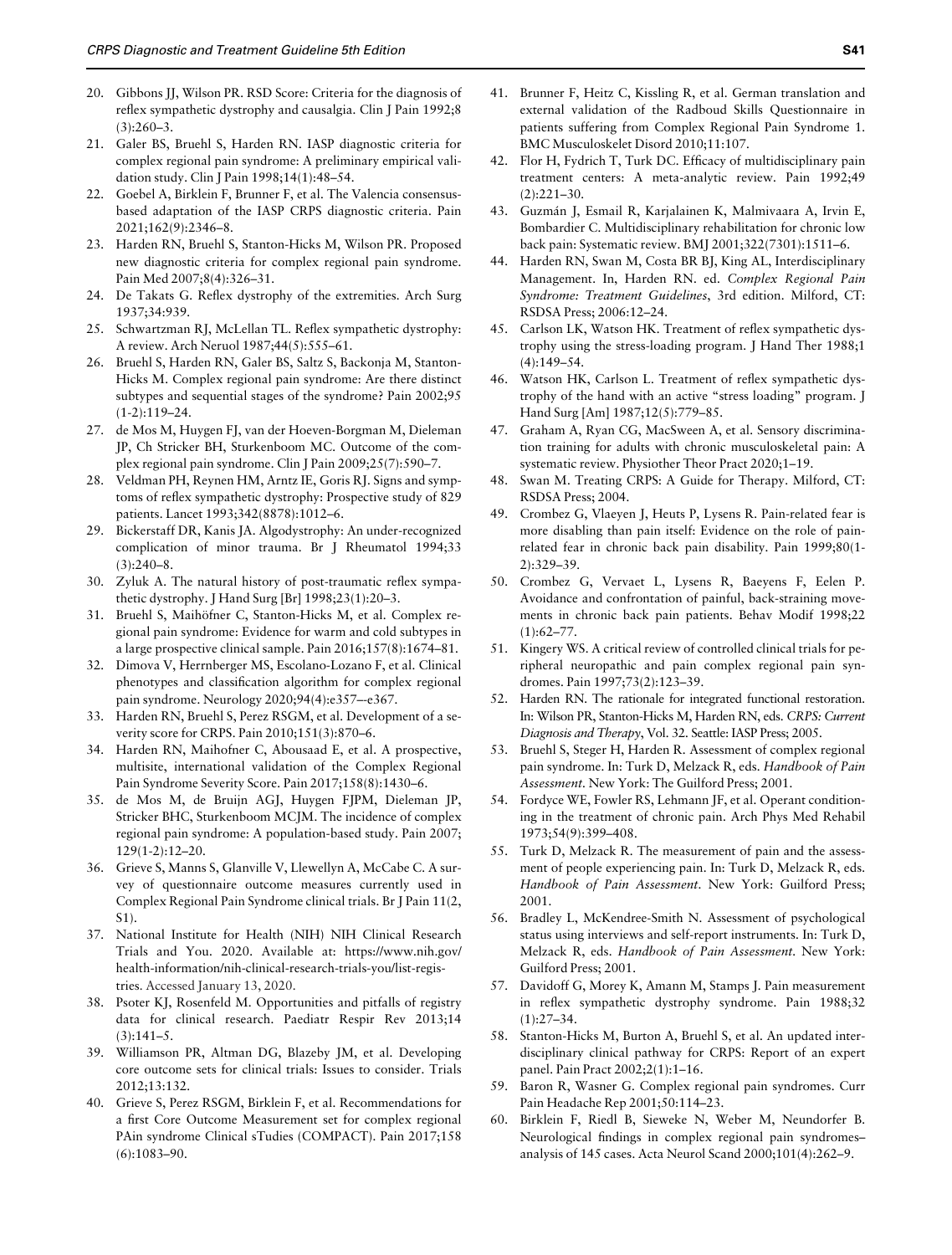- <span id="page-41-0"></span>61. Birklein F, Sittl R, Spitzer A, Claus D, Neundörfer B, Handwerker OH. Sudomotor function in sympathetic reflex dystrophy. Pain 1997;69(1):49–54.
- 62. Turk DC, Dworkin RH, Allen RR, et al. Core outcome domains for chronic pain clinical trials: IMMPACT recommendations. Pain 2003;106(3):337–45.
- 63. Revicki D, Ehreth J. Health-related quality of life assessment and planning for the pharmaceutical industry. Clin Ther 1997; 19(5):1101–15.
- 64. Oerlemans HM, Oostendorp RA, de Boo T, Goris RJ. Pain and reduced mobility in complex regional pain syndrome I: Outcome of a prospective randomised controlled clinical trial of adjuvant physical therapy versus occupational therapy. Pain 1999;83:77–83.
- 65. Glynn CJ, Basedow RW, Walsh JA. Pain relief following postganglionic sympathetic blockade with I.V. guanethidine. Br J Anaesth 1981;53(12):1297–302.
- 66. Bonelli S, Conoscente F, Movilia PG, Restelli L, Francucci B, Grossi E. Regional intravenous guanethidine versus stellate ganglion blocks in reflex sympathetic dystrophy: A randomized trial. Pain 1983;16(3):297–307.
- 67. Poplawski Z, Wiley A, Munoz J. Post-traumatic dystrophy of ~ the extremeties. J Bone Joint Surg 1983;65:642–55.
- 68. Driessen JJ, Werken C, Nicolai JPA, Crui JF. Clinical effects of regional intravenous guanethide (ismelin) in reflex sympathetic dystrophy. Acta Anesth Scand 1983;27(6):505–9.
- 69. Baker J, Fiedler R, Ottenbacher K, Czyrny J, Heinemann A. Predicting follow-up functional outcomes in outpatient rehabilitation. Am J Phys Med Rehabil 1998;77(3):202–12.
- 70. Oerlemans H, Goris J, de Boo T, Oostendorp R. Do physical therapy and occupational therapy reduce the impairment percentage in reflex sympathetic dystrophy? Am J Phys Med Rehabil 1999;78:533–9.
- 71. Daly AE, Bialocerkowski AE. Does evidence support physiotherapy management of adult Complex Regional Pain Syndrome Type One? A systematic review. Eur J Pain 2009;13 (4):339–53.
- 72. Lee BH, Scharff L, Sethna NF, et al. Physical therapy and cognitive-behavioral treatment for complex regional pain syndromes. J Pediatr 2002;141(1):135–40.
- 73. Galer B, Jensen M. Neglect-like symptoms in complex regional pain syndrome: Results of a self-administered survey. J Pain Symptom Manage 1999;18(3):213–7.
- 74. Jänig W, Baron R. Experimental approach to CRPS. Pain 2004; 108(1-2):3–7.
- 75. Moseley GL. Graded motor imagery is effective for longstanding complex regional pain syndrome: A randomised controlled trial. Pain 2004;108(1):192–8.
- 76. McCabe C, Haigh R, Halligan P, Blake D. Generating sensory disturbance in healthy controls. Rheumatology 2003;242:63.
- 77. McCabe C, Haigh R, Ring E, Halligan P, Wall P, Blake D. A controlled pilot study of the utility of mirror visual feedback in the treatment of complex regional pain syndrome (type 1). Rheumatology (Oxford) 2002;42(1):97–101.
- 78. Cacchio A, De Blasis E, De Blasis V, Santilli V, Spacca G. Mirror therapy in complex regional pain syndrome type 1 of the upper limb in stroke patients. Neurorehabil Neural Repair 2009;23(8):792–9.
- 79. Smart KM, Wand BM, O'Connell NE. Physiotherapy for pain and disability in adutls with complex regional pain sysndrome (CRPS) types I and II (Review). Cochrane Databsae Syst Rev 2016;(2):Art. No.CD010853.
- 80. Pleger B, Tegenthoff M, Ragert P, et al. Sensorimotor retuning [corrected] in complex regional pain syndrome parallels pain reduction. Ann Neurol 2005;57(3):425–9.
- 81. Gay A, Parratte S, Salazard B, et al. Proprioceptive feedback enhancement induced by vibratory stimulation in complex regional pain syndrome type I: An open comparative pilot study in 11 patients. Joint Bone Spine 2007;74(5):461–6.
- 82. David M, Dinse HR, Mainka T, Tegenthoff M, Maier C. Highfrequency repetitive sensory stimulation as intervention to improve sensory loss in patients with Complex regional. Pain Syndrome I. Front. Neurol 2015;6:242.
- 83. Melzack R, Wall PD. Pain mechanisms: A new theory. Science 1965;150(3699):971–9.
- 84. Terkelsen AJ, Bach FW, Jensen TS. Experimental forearm immobilization in humans induces cold and mechanical hyperalgesia. Anesthesiology 2008;109:297–307.
- 85. Guo TZ, Offley SC, Boyd EA, Jacobs CR, Kingery WS. Substance P signaling contributes to the vascular and nociceptive abnormalities observed in a tibial fracture rat model of complex regional pain syndrome type I. Pain 2004;108 :95–107.
- 86. McCormick ZL, Gagnon CM, Caldwell M, et al. Short-term functional, emotional, and pain outcomes of patients with complex regional pain syndrome treated in a comprehensive interdisciplinary pain management program. Pain Med 2015;16 (12):2357–67.
- 87. Vittersø AD, Buckingham G, Halicka M, Proulx MJ, Bultitude JH. Altered updating of bodily and spatial representations after tool-use in complex regional pain syndrome. Pain 2020;161 (7):1609–28.
- 88. Brown CA, Scholtes I, Shenker N, Lee MC. Suboptimal learning of tactile-spatial predictions in patients with complex regional pain syndrome. Pain 2020;161(2):369–-78.
- 89. Severens JL, Oerlemans HM, Weegels AJ, van 't Hof MA, Oostendorp RA, Goris RJ. Cost-effectiveness analysis of adjuvant physical or occupational therapy for patients with reflex sympathetic dystrophy. Arch Phys Med Rehabil 1999;80 (9):1038–43.
- 90. Ramachandran VS, Rogers-Ramachandran D. Synaesthesia in phantom limbs induced with mirrors. Proc Biol Sci 1996;263 (1369):377–86.
- 91. McCabe C. Mirror visual feedback therapy. A practical approach. J Hand Ther 2011;24(2):170–8. quiz 179.
- 92. Johnson S, Hall J, Barnett S, et al. Using graded motor imagery for complex regional pain syndrome in clinical practice: Failure to improve pain. Eur J Pain 2012;16(4):550–-61.
- 93. Hwang H, Cho S, Lee JH. The effect of virtual body swapping with mental rehearsal on pain intensity and body perception disturbance in complex regional pain syndrome. Int J Rehabil Res 2014;37(2):167–-72.
- 94. Phillips ME. OT treatment for complex regional pain syndrome. OT Pract 2001.
- 95. Phillips ME, Katz JA, Harden RN. The use of nerve blocks in conjunction with occupational therapy for complex regional pain syndrome type I. Am J Occup Ther 2000;54(5):544–9.
- 96. Phillips ME, Katz J, Harden RN. Occupational and block therapies for complex regional pain syndrome. In: Midwest Pain Society–AOTA National Conference, Seattle, WA; 2000.
- 97. Voss DE, Ionta MK, Myers BJ, Knott M. Proprioceptive Neuromuscular Facilitation: Patterns and Techniques, 3rd edition. Philadelphia: Harper & Row; 1985.
- 98. Sanders SH, Harden RN, Benson SE, Vicente PJ. Clinical practice guidelines for chronic non-malignant pain syndrome patients II: An evidence-based approach. J Back Musculoskel Rehabil 1999;13(2-3):47–58.
- 99. State of Colorado Department of Labor and Employment. Reflex sympathetic dystrophy/complex regional pain syndrome medical treatment guidelines, 1998.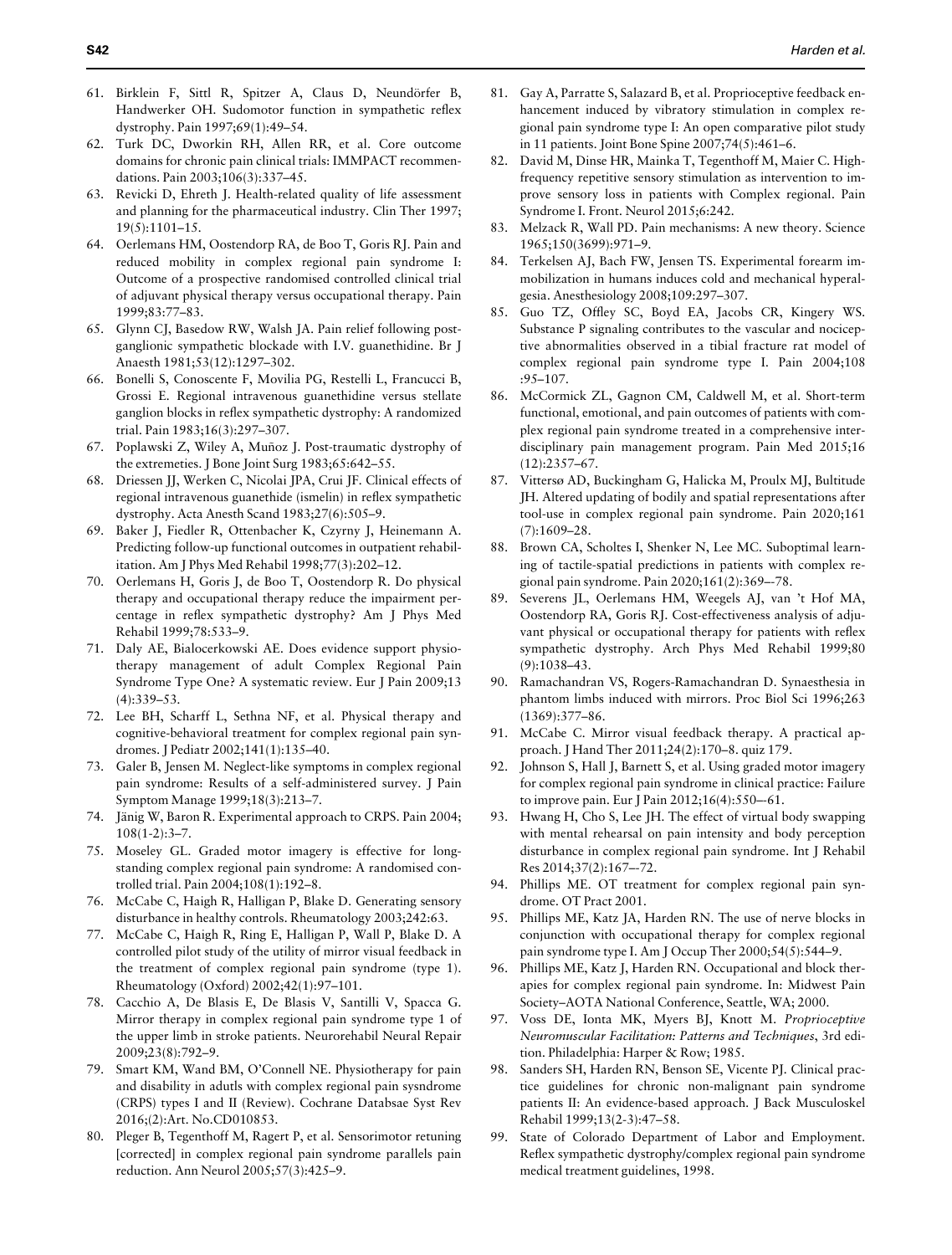- <span id="page-42-0"></span>100. Rho RH, Brewer RP, Lamer TJ, Wilson PR. Complex regional pain syndrome. Mayo Clin Proc 2002;77(2):174–80.
- 101. Birklein F, Handwerker HO. Complex regional pain syndrome: How to resolve the complexity? Pain 2001;94(1):1–6.
- 102. Goebel A, Barker C, Birklein F, et al. Standards for the diagnosis and management of complex regional pain syndrome: Results of a European Pain Federation task force. Eur J Pain 2019;23(4):641–51.
- 103. Sherry DD, Wallace CA, Kelley C, Kidder M, Sapp L. Shortand long-term outcomes of children with complex regional pain syndrome type I treated with exercise therapy. Clin J Pain 1999;15:218–23.
- 104. de Jong JR, Vlaeyen JW, Onghena P, Cuypers C, den Hollander M, Ruijgrok J. Reduction of pain-related fear in complex regional pain syndrome type I: The application of graded exposure in vivo. Pain 2005;116(3):264-75.
- 105. van de Meent H, Oerlemans M, Bruggeman A, et al. Safety of "pain exposure" physical therapy in patients with complex regional pain syndrome type 1. Pain 2011;152(6):1431–8.
- 106. Travell JG, Simons DG. Myofascial Pain and Dysfunction: The Trigger Point Manual. The Upper Extremities. Baltimore, MD: Williams & Wilkins; 1983.
- 107. Hall J, Swinkels A, Briddon J, Mccabe CS. Does aquatic exercise relieve pain in adults with neurologic or musculoskeletal disease? A systematic review and meta-analysis of randomised controlled trials. Arch Phys Med Rehabil 2008;89(5):873–83.
- 108. O'Connell NE, Wand BM, McAuley J, Marston L, Moseley GL. Interventions for treating pain and disability in adults with complex regional pain syndrome. Cochrane Database Syst Rev 2013;2013(4):CD009416.
- 109. Smart KM, Wand BM, O'Connell NE. Physiotherapy for pain and disability in adults with complex regional pain syndrome (CRPS) types I and II. Cochrane Database Syst Rev 2016;2 :CD010853.
- 110. Russ RP. The Disease. Vol. 2005. Arlington Heights, IL: ACOFP Press; 2003.
- 111. Ghai B, Dureja GP. Complex regional pain syndrome: A review. J Postgrad Med 2004;50(4):300–7.
- 112. Teasell RW, Bombardier C. Employment related factors in chronic pain and chronic pain disability. Clin J Pain 2001;17 (Suppl 4):S39–45.
- 113. Fordyce WE. Forward. In: Barber J, ed. Psychological Approaches to the Management of Pain. New York: Brunner/ Mazel, Inc.; 1982: 5–10.
- 114. Dent GL. Return to Work...by Design. Stockton, CA: Dennison Press; 2001.
- 115. Kiralp MZ, Yildiz S, Vural D, Keskin I, Ay H, Dursun H. Effectiveness of hyperbaric oxygen therapy in the treatment of complex regional pain syndrome. J Int Med Res 2004;32 (3):258–62.
- 116. Taha R, Blaise GA. Update on the pathogenesis of complex regional pain syndrome: Role of oxidative stress. Can J Anaesth 2012;59(9):875–-81.
- 117. Baykal T, Seferoglu B, Karsan O, Kiziltunc A, Senel K. Antioxidant profile in patients with complex regional pain syndrome type I. Int J Rheum Dis 2014;17(2):156–8.
- 118. Guo TZ, Wei T, Huang TT, Kingery WS, Clark JD. Oxidative stress contributes to fracture/cast-induced inflammation and pain in a rat model of complex regional pain syndrome. J Pain 2018;19(10):1147–56.
- 119. Korpan MI, Dezu Y, Schneider B, Leitha T, Fialka-Moser V. Acupuncture in the treatment of posttraumatic pain syndrome. Acta Orthop Belg 1999;65(2):197–201.
- 120. Wang WY, Wan FM, Ding SQ. [Clinical observation of *Jingu* three-needle therapy combined with Xingnao Kaiqiao

acupuncture on complex regional pain syndrome after stroke]. Zhongguo Zhen Jiu 2019;39(12):1262–6.

- 121. Shearer HM, Trim A. An unusual presentation and outcome of complex regional pain syndrome: A case report. J Can Chiropr Assoc 2006;50(1):20–6.
- 122. Bonica JJ. The Management of Pain. Philadelphia: Lea and Feibiger; 1953
- 123. Mitchell SW. Injuries of the Nerves and Their Consequences. Philadelphia: J.B. Lippincott & Co; 1872.
- 124. Harden RN. Pharmacotherapy of complex regional pain syndrome. Am J Phys Med Rehabil 2005;84(Suppl 3):S17–28.
- 125. Leriche R. De la causalgie envisagee come une nevrite du sympathique et son traitement per la denudation et l'excision des plexus nerveux periarteriels. Presse Med 1916;24 :178–80.
- 126. Haddox JD, Van Alstine D. Pharmacolgic therapy for reflex sympathetic dystophy. Phys Med Rehabil 1996;10:297–307.
- 127. Beydoun A. Neuropathic pain: From mechanisms to treatment strategies. J Pain Symptom Manage 2003;25(Suppl 5):S1–3.
- 128. Finnerup NB, Attal N, Haroutounian S, McNicol E, et al. Pharmacotherapy for neuropathic pain in adults: A systematic review & meta-analysis. Lancet Neurol 2015;14(2):162–73.
- 129. Harden RN, Baron R, Janig W. Preface. In: Harden RN, Baron R, Janig W, eds. Complex Regional Pain Syndrome, Vol. 22. Seattle: IASP Press; 2001:xi–xiii.
- 130. Treede RD, Jensen TS, Campbell JN, et al. Neuropathic pain: Redefinition and a grading system for clinical and research purposes. Neurology 2008;70(18):1630–5.
- 131. Harden RN, Rudin NJ, Bruehl S. Increased systemic catecholamines in complex regional pain syndrome and relationship to psychological factors: A pilot study. Anesth Analg 2004;99 :1478–85.
- 132. Galer B, Harden R. Motor abnormalities in CRPS: A neglected but key component. In: Harden R, Baron R, Janig W, eds. Complex Regional Pain Syndrome, Vol. 22. Seattle: IASP Press; 2001:135–40.
- 133. Goebel A, Barker C, Turner-Stoke L, et al. Complex Regional Pain Syndrome in Adults, 2nd edition. RCOP; 2018.
- 134. Vaneker M, Wilder-Smith OH, Schrombges P, et al. Patients initially diagnosed as 'warm' or 'cold' CRPS 1 show differences in central sensory processing some eight years after diagnosis: A quantitative sensory testing study. PAIN 2005;115(1):204–11.
- 135. Geisslinger G, Yaksh T. Spinal actions of cyclooxygenase isoenzyme inhibitors. In: Devor M, Rowbotham M, Wiesenfeld-Halin Z, eds. Proceedings of the 9th World Congress on Pain. Seattle, WA: IASP Press; 2000:833–55.
- 136. Rico H, Merono E, Gomez-Castresana F, Torrubiano J, Espinos D, Diaz P. Scintigraphic evaluation of reflex sympathetic dystrophy: Comparative study of the course of the disease under two therapeutic regimens. Clin Rheumatol 1987;6 (2):233–7.
- 137. Birklein F, Ajit SK, Goebel A, et al. Complex regional pain syndrome - phenotypic characteristics and potential biomarkers. Nat Rev Neurol 2018;14(5):272–84.
- 138. Parry GJ, Kozu H. Piroxicam may reduce the rate of progression of experimental diabetic neuropathy. Neurology 1990;40 (9):1446–9.
- 139. Dray A. Inflammatory mediators of pain. Br J Anaesth 1995;75 (2):125–31.
- 140. Pappagallo M, Rosenberg A. Epidemiology, pathophysiology, and management of complex regional paidrome. Pain Practice 2001;1(1):11–20.
- 141. Daffonchio L, Rossoni G, Clavenna G, et al. Protective activity of ketoprofen lysine salt against the pulmonary effects induced by bradykinin in guinea-pigs. Inflamm Res 1996;45(5):259–64.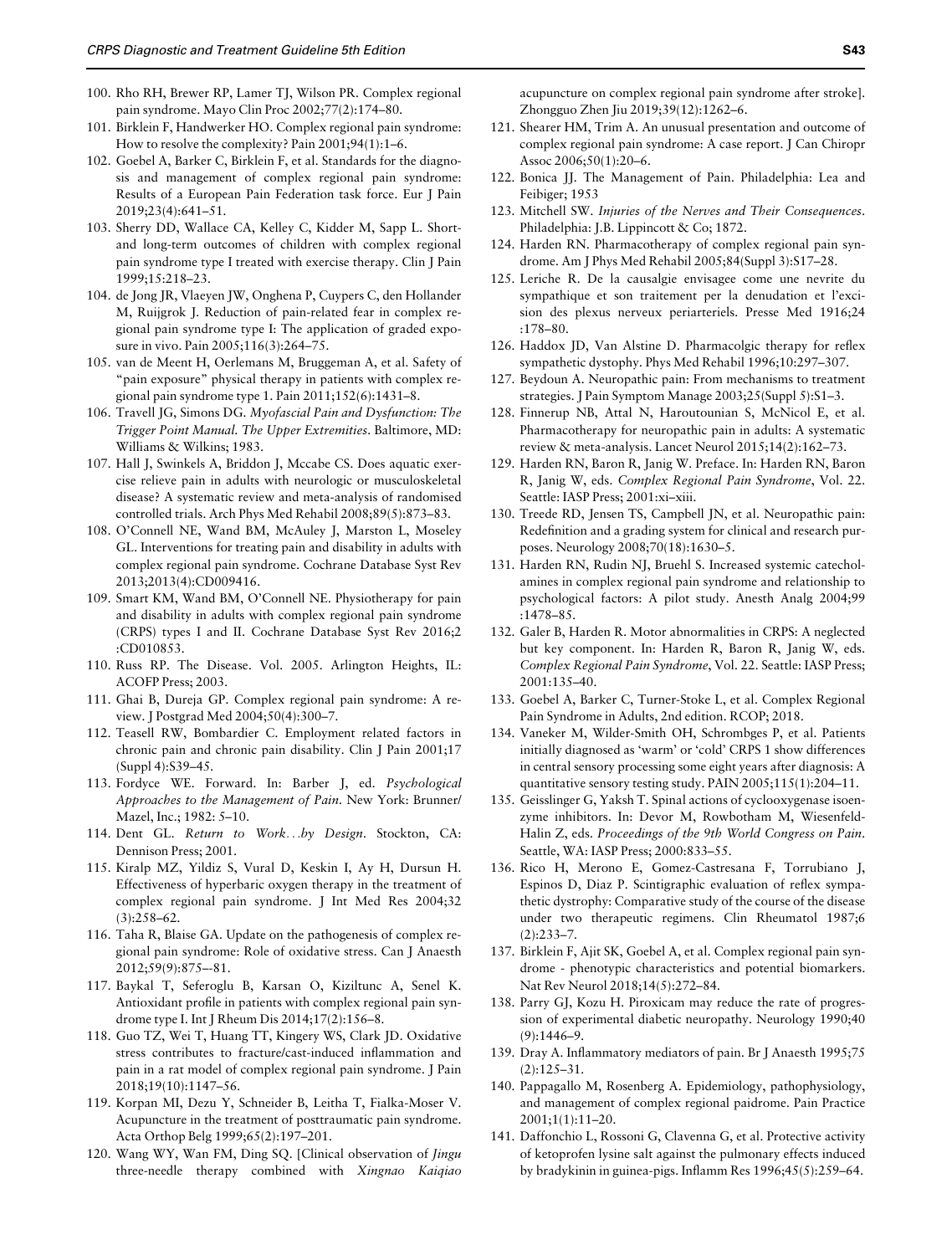- <span id="page-43-0"></span>142. Christensen K. The reflex dystrophy syndrome response to treatment with systemic corticosteroids. Acta Chir Scand 1982;653–5.
- 143. Boughton-Smith NK, Whittle BJ. Stimulation and inhibition of prostacyclin formation in the gastric mucosa and ileum in vitro by anti-inflammatory agents. Br J Pharmacol 1983;78(1):173–80.
- 144. Hennekens C, Borzak S. Cyclooxygenase-2 Inhibitors and most traditional non-steroidal Anti-inflammatory drugs cause similar moderately increased risks of cardiovascular disease. JCPT.
- 145. Braus DF, Krauss JK, Strobel J. The shoulder hand syndrome after stroke: A prospective clinical trial. Ann Neurol 1994;36 (5):728–44.
- 146. Forouzanfar T, Koke A, van Kleef M, Weber W. Treatment of complex regional pain syndrome type 1. Eur J Pain 2002;6 (2):105–22.
- 147. Yasir M, Goyal A, Bansal P, Sonthalia S. Corticosteroid adverse effects. In: StatPearls. Treasure Island (FL): StatPearls Publishing; 2021 . PMID 30285357
- 148. Barbalinardo S, Loer SA, Goebel A. The treatment of longstanding complex regional pain syndrome with oral steroids. Pain Med 2016;17(2):337–43.
- 149. Munts AG, Van der plas AA, et al. Efficacy and safety of a single intrathecal methylprednisolone bolus in chronic complex regional pain syndrome. Euro J Pain 2010;14(5):523–8.
- 150. Goebel A, Baranowski A, Maurer K, Ghiai A, McCabe C, Ambler G. Intravenous immunoglobulin treatment of the complex regional pain syndrome: A randomized trial. Annals of Internal Medicine 2010;152(3):152–8.
- 151. Goebel A, Bisla J, Carganillo R, Frank B, Gupta R, et al. Lowdose intravenous immunoglobulin treatment for long-standing complex regional pain syndrome: A randomized trial. 2017. Ann Intern Med 2017;167(7):476–83.
- 152. Dirckx M, Groeneweg G, Wesseldijk F, Stronks DL, Huygen FJPM. Report of a preliminary discontinued double-blind, randomized, placebo-controlled trial of the anti-TNF-a chimeric monoclonal antibody infliximab in complex regional pain syndrome. Pain Pract. Isuue 2013;13(8):633–40.
- 153. Manning DC, Alexander G, Arezzo JC, et al. Lenalidomide for Complex Regional Pain Syndrome Type 1: Lack of Efficacy in a Phase II Randomized Study. Journal of Pain 2014;15 (12):1366–76.
- 154. McCleane GJ. Lamotrigine in the management of neuropathic pain: A review of the literature. Clin J Pain 2000;16(4):321–6.
- 155. Goebel A, Jacob A, Sacco P, et al. Mycophenolate for persistent complex regional pain syndrome, a parallel, open, randomised, proof of concept trial. Scandanavian Journal of Pain 2018;18 (1):29–37.
- 156. Aradillas E, Goebel A, Schwartzman RJ, et al. Plasma Exchange Therapy in Patients with Complex Regional Pain Syndrome. Pain Physician 2015;18(4):383–94.
- 157. Schwartz J, Padmanabhan A, Aqui N. Guidelines on the use of therapeutic apheresis in clinical practice-evidence-based approach from the writing committee of the American Society for Apheresis: The seventh special issue. J Clin Apher 2016;149–62.
- 158. Kersten C, Cameron MG, Bailey AG, et al. Relief of neuropathic pain through epidermal growth factor receptor inhibition: A randomized proof-of-concept trial. Pain Med 2019;20 (12):2495–505.
- 159. van der Laan L, Veldman P, Goris JA. Severe complications of reflex sympathetic dystrophy: Infection, ulcers, chronic edema, dystonia, myoclonus. Arch Phys Med Rehabil 1998;79(4):424–9.
- 160. Helyes Z, Tekus V, Szentes N, et al. Transfer of complex regional pain syndrome to mice via human autoantibodies is

mediated by interleukin-1-induced mechanisms. Proc Natl Acad Sci USA 2019;116(26):13067–76.

- 161. Guo T, Wei T, Tajerian M, et al. Complex regional pain syndrome patient immunoglobulin M has pronociceptive effects in the skin and spinal cord of tibia fracture mice. PAIN 2020;161 (4):797–809.
- 162. Brunner F, Schmid A, Kissling R, et al. Biphosphonates for the therapy of complex regional pain syndrome I–systematic review. Eur J Pain 2009;13(1):17–21.
- 163. Vannala V, Palaian S, Shankar PR. Therapeutic dimensions of biphosphonates: A clinical update. Int J Prev Med 2020;11:166.
- 164. Varenna M, Adami S, Rossini M, et al. Treatment of complex regional pain syndrome type I with neridronate: A randomized, double-blind, placebo-controlled study. Rheumatology 2013; 52(3):534–42.
- 165. Sindrup SH, Jensen TS. Efficacy of pharmacological treatments of neuropathic pain: An update and effect related to mechanism of drug action. Pain 1999;83(3):389–400.
- 166. Collins SL, Moore RA, McQuay H, Wiffen P. Antidepressants and anticonvulsants for diabetic neuropathy and postherpetic neuralgia: A quantitative systematic review. J Pain Symptom Manage 2000;20:449–58.
- 167. McQuay H, Carroll D, Jadad AR, Wiffen P, Moore A. Anticonvulsant drugs for management of pain: A systematic review. BMJ 1995;311(7012):1047–52.
- 168. Wiffen P, Collins S, McQuay H, Carroll D, Jadad A, Moore A. Anticonvulsant drugs for acute and chronic pain. Cochrane Database Syst Rev 2000;CD001133.
- 169. Hord ED, Oaklander AL. Complex regional pain syndrome: A review of evidence-supported treatment options. Curr Pain Headache Rep 2003;7(3):188–96.
- 170. Mellick GA, Mellick LB. Reflex sympathetic dystrophy treated with gabapentin. Arch Phys Med Rehabil 1997;78(1):98–105.
- 171. Rowbotham M, Harden N, et al. Gabapentin for the treatment of neuralgia: A randomized controlled trial. JAMA 1998;280 (21):1837–42.
- 172. Backonja M, Beydoun A, Edwards KR, et al. Gabapentin for the symptomatic treatment of painful neuropathy in patients with diabetes mellitus. JAMA 1998;280(21):1831–6.
- 173. Wheeler DS, Vaux KK, Tam DA. Use of gabapentin in the treatment of childhood reflex sympathetic dystrophy. Pediatr Neurol 2000;22(3):220–1.
- 174. Van, de V, Goossens VJ, Kemler MA, et al. Screening of patients with Complex Regional Pain Syndrome for antecedent infections. Clin J Pain 2001;17(2):110–4.
- 175. Burchiel KJ. Carbamazepine inhibits spontaneous activity in experimental neuromas. Exp Neurol 1988;102(2):249–53.
- 176. Rull JA, Quibrera R, González-Millán H, Castañeda OL. Symptomatic treatment of peripheral diabetic neuropathy with carbamizepine: Double-blind crossover study. Diabetologia 1969;5(4):215–20.
- 177. Harke H, Gretenkort P, Ladleif HU, Rahman S, Harke O. The response of neuropathic pain and pain in complex regional pain syndrome I to carbamazepine and sustained-release morphine in patients pretreated with spinal cord stimulation: A doubleblinded randomized study. Anesth Analg 2001;92(2):488–95.
- 178. Simon S. Oxcarbazepine: A review. Seizure 2000;9:75–9.
- 179. Chadda V, Mathur M. Double blind study of the effects of diphenylhydantoin sodium on diabetic neuropathy. J Assoc India 1978;26:403–6.
- 180. Matzner O, Devor M. Na+ conductance and the threshold for repetitive neuronal firing. Brain Res 1992;597(1):92–8.
- 181. Yaari Y, Devor M. Phenytoin suppresses spontaneous discharge in rat sciatic nerve neuromas. Neuroscince Lett 1985;4:117–22.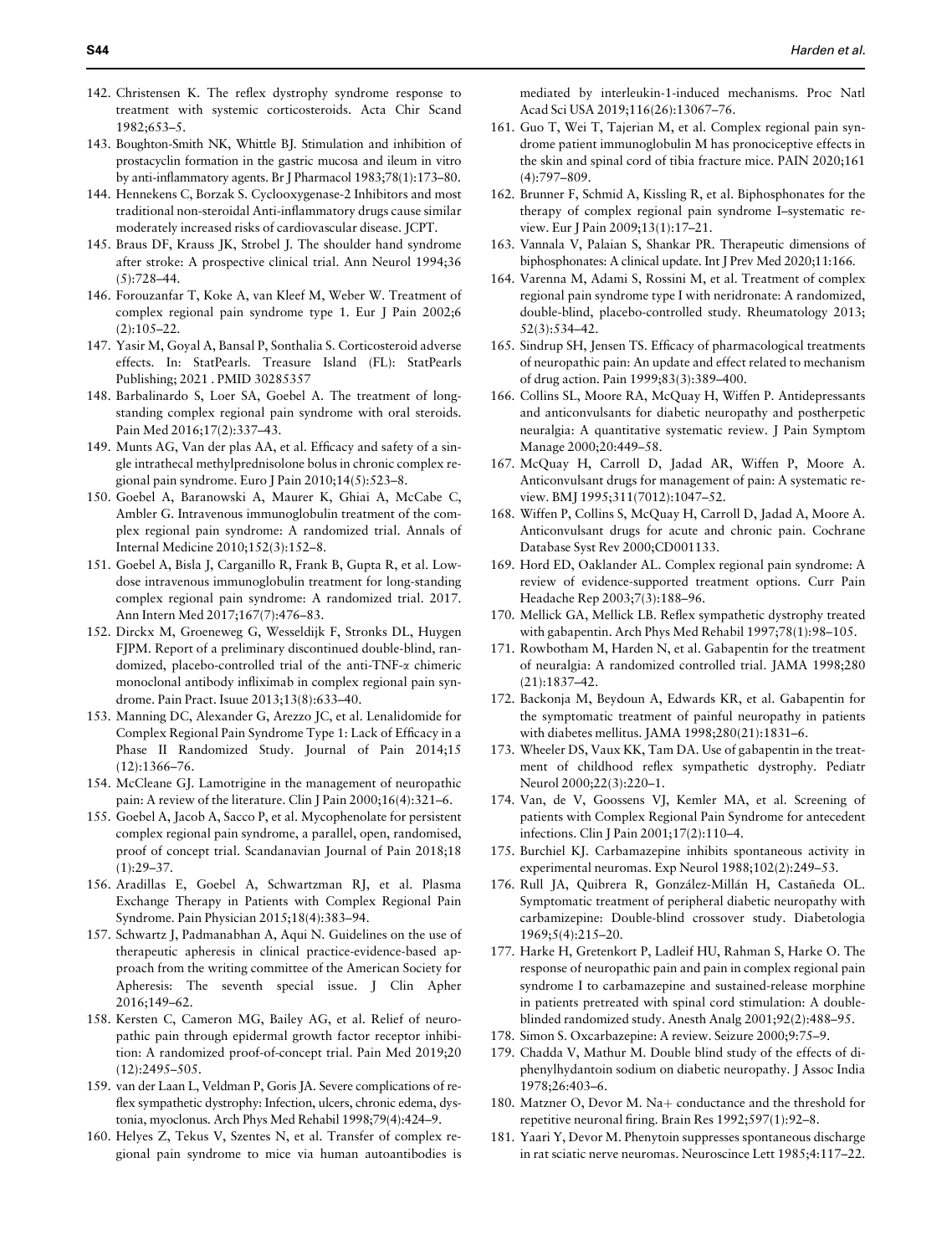<span id="page-44-0"></span>182. Sindrup SH, Jensen TS. Pharmacologic treatment of pain in polyneuropathy. Neurology 2000;55(7):915–20.

- 183. Woolf CJ, Max MB. Mechanism-based pain diagnosis: Issues for analgesic drug development. Anesthesiology 2001;95(1):241–9.
- 184. Max MB. Thirteen consecutive well-designed randomized trials show that antidepressants reduce pain in diabetic neuropathy and postherpetic neuralgia. Pain Forum 1995;4(4):248–53.
- 185. Max MB, Kishore-Kumar R, Schafer SC, et al. Efficacy of desipramine in painful diabetic neuropathy: A placebo-controlled trial. Pain 1991;45(1):3–9.
- 186. McQuay HJ, Tramer M, Nye BA, Carroll D, Wiffen PJ, Moore RA. A systematic review of antidepressants in neuropathic pain. Pain 1996;68(2-3):217–27.
- 187. Watson CPN, Chipman M, Reed K, Evans RJ, Birkett N. Amitriptyline versus maprotiline in postherpetic neuralgia: A randomized, double-blind, crossover trial. Pain 1992;48(1):29–36.
- 188. Max MB, Lynch SA, Muir J, Shoaf SE, Smoller B, Dubner R. Effects of desipramine, amitriptyline, and fluoxetine on pain in diabetic neuropathy. N Engl J Med 1992;326(19):1250–6.
- 189. Sindrup SH, Bjerre U, Dejgaard A, Brøsen K, Aaes-Jørgensen T, Gram LF. The selective serotonin reuptake inhibitor citalopram relieves the symptoms of diabetic neuropathy. Clin Pharmacol Ther 1992;52(5):547–52.
- 190. Sindrup SH, Gram LF, Brosen K, Eshoj O, Mogensen EF. The selective serotonin reuptake inhibitor paroxetine is effective in the treatment of diabetic neuropathy symptoms. Pain 1990;42  $(2):135-44.$
- 191. Cherny NI, Thaler HT, Friedlander-Klar H, et al. Opioid responsiveness of cancer pain syndromes caused by neuropathic or nociceptive mechanisms: A combined analysis of controlled, single-dose studies. Neurology 1994;44(5):857–61.
- 192. Portenoy R, Foley K, Inturrisi C. The nature of opioid responsiveness and its implications for neuropathic pain: New hypotheses derived from studies for opioid infusions. Pain 1990;43 (3):273–86.
- 193. Dellemijn P. Are opioids effective in relieving neuropathic pain? Pain 1999;80(3):453–62.
- 194. Dunn KM, Saunders KW, Rutter CM, et al. Opioid prescriptions for chronic pain and overdose: A cohort study. Ann Intern Med 2010;152(2):85–92.
- 195. Ebert B, Andersen S, Krogsgaard-Larsen P. Ketobemidone, methadone and pethidine are non-competitive N-methyl-D-aspartate (NMDA) antagonists in the rat cortex and spinal cord. Neurosci Lett 1995;187(3):165–8.
- 196. Roulet L, Rollason V, Desmeules J, Piguet V. Tapentadol versus tramadol: A narrative and comparative review of their pharmacological, efficacy and safety profiles in adult patients. Drugs 2021;81(11):1257–72. PMID 34196947
- 197. Harden RN, Bruehl S, Backonja M-M. The use of opioids in treatment of chronic pain: An examination of the ongoing controversy. J Back Musculoskelet Rehab 1997;9(2):155–80.
- 198. Harden RN, Bruehl S, Siegler J, Cole PA. Pain, psychological status, and functional recovery in chronic pain patients on daily opioids: A case comparison. Journal of Back and Musculoskeletal Rehabilitation 1997;9(2):101–8.
- 199. Mao J, Price D, Caruso F, Mayer D. Oral administration of dexromethorphan prevents the development of morphine tolerance and dependence in rats. Pain 1996;67(2):361–8.
- 200. Mitchell SW, Morehouse GR, Keen WW. Gunshot wounds and other injuries of nerves. 1864. Clin Orthop Relat Res 2007;458 :35–9.
- 201. Eide PK, Jorum E, Stubhaug A, Bremnes J, Breivik H. Relief of post-herpetic neuralgia with the N-methyl-D-aspartic acid receptor antagonist ketamine: A double-blind, cross-over comparison with morphine and placebo. Pain 1994;58(3):347–54.
- 202. Mao J, Price DD, Mayer DJ, Lu J, Hayes RL. Intrathecal MK-801 and local nerve anesthesia synergistically reduce nociceptive behaviors in rats with experimental peripheral mononeuropathy. Brain Res 1992;576(2):254–62.
- 203. Nelson KA, Park KM, Robinovitz E, Tsigos C, Max MB. High dose oral dextromethorphan versus placebo in painful diabetic neuropathy and postherpetic neuralgia. Neurology 1997;48 (5):1212–8.
- 204. Qian J, Brown SD, Carlton SM. Systemic ketamine attenuates nociceptive behaviors in a rat model of peripheral neuropathy. Brain Res 1996;715(1-2):51–62.
- 205. Tal M, Bennett GJ. Dextromorphan relieves neuropathic heatevoked hyperalgesia. Neurosci Lett 1993;151(1):107–10.
- 206. Hunt JA, Lake MA. Reviewing the physiology, pharmacology and therapeutic uses of ketamine. Nurs Stand 2021;36 (9):77–81. PMID 34423608
- 207. Schwartzman RJ, Alexander GM, Grothusen JR, Paylor T, Reichenberger E, Perreault M. Outpatient intravenous ketamine for the treatment of complex regional pain syndrome: A double-blind placebo controlled study. Pain 2009;147  $(1):107-15.$
- 208. Sigtermans MJ, Van Hilten JJ, Bauer MC. Ketamine produces effective and long-term pain relief in patients with Complex Regional Pain Syndrome. Pain 2009;10:304–11.
- 209. Jayaseekan S, Sachan K, Gupta M, et al. Racemic Ketamine 4.5 day infusion treatment of long standing Complex Regional Pain Syndrome- a prospective service evaluation in five patients. Br J Anaesth 2015;115(1):146–7
- 210. Pickering AE, McCabe CS. Prolonged Ketamine infusion as a therapy for Complex regional pain syndrome: Synergism with antagonism? Br J Clin Pharmacol 2014;77(2):233–8.
- 211. Connolly SB, Prager JP, Harden RN, et al. A systematic review of Ketamine for complex regional pain syndrome. Pain Med 2015;16(5):943–69.
- 212. Pud D, Eisenberg E, Spitzer A, Adler R, Fried G, Yarnitsky D. The NMDA receptor antagonist amantadine reduces surgical neuropathic pain in cancer patients: A double blind, randomized, placebo controlled trial. Pain 1998;75(2–3):349–54.
- 213. Eisenberg E, Pud D. Can patients with chronic neuropathic pain be cured by acute administration of the NMDA receptor antagonist amantadine? Pain 1998;74(2–3):337–9.
- 214. Gustin SM, Schwarz A, Birbaumer N, et al. NMDA-receptor antagonist and morphine decrease CRPS-pain and cerebral pain representation. Pain 2010;151(1):69–76.
- 215. Goebel A. Morphine and memantine treatment of longstanding Complex Regional Pain Syndrome. Pain Med 2012;13 (3):357–8.
- 216. Tracey DJ, Cunningham JE, Romm MA. Peripheral hyperalgesia in experimental neuropathy: Mediation by alpha-2 and renoreceptors on post-ganglionic sympathetic terminals. Pain 1995;60(3):317– 27.
- 217. Rauck R, Eisenach J, Jackson K, Young L, Southern J. Epidural clonidine for refractory reflex sympathetic dystrophy. Anesthesiology 1993;79(6):1163–9.
- 218. Davis KD, Treede RD, Raja SN, Meyer RA, Campbell JN. Topical application of clonidine relieves hyperalgesia in patients with sympathetically maintained pain. Pain 1991;47 (3):309–17.
- 219. Muizelaar JP, Kleyer M, Hertogs IA, DeLange DC. Complex regional pain syndrome (reflex sympathetic dystrophy and causalgia): management with the calcium channel blocker nifedipine and/or the alpha-sympathetic blocker phenoxybenzamine in 59 patients. Clin Neurol Neurosurg 1997;99(1):26–30.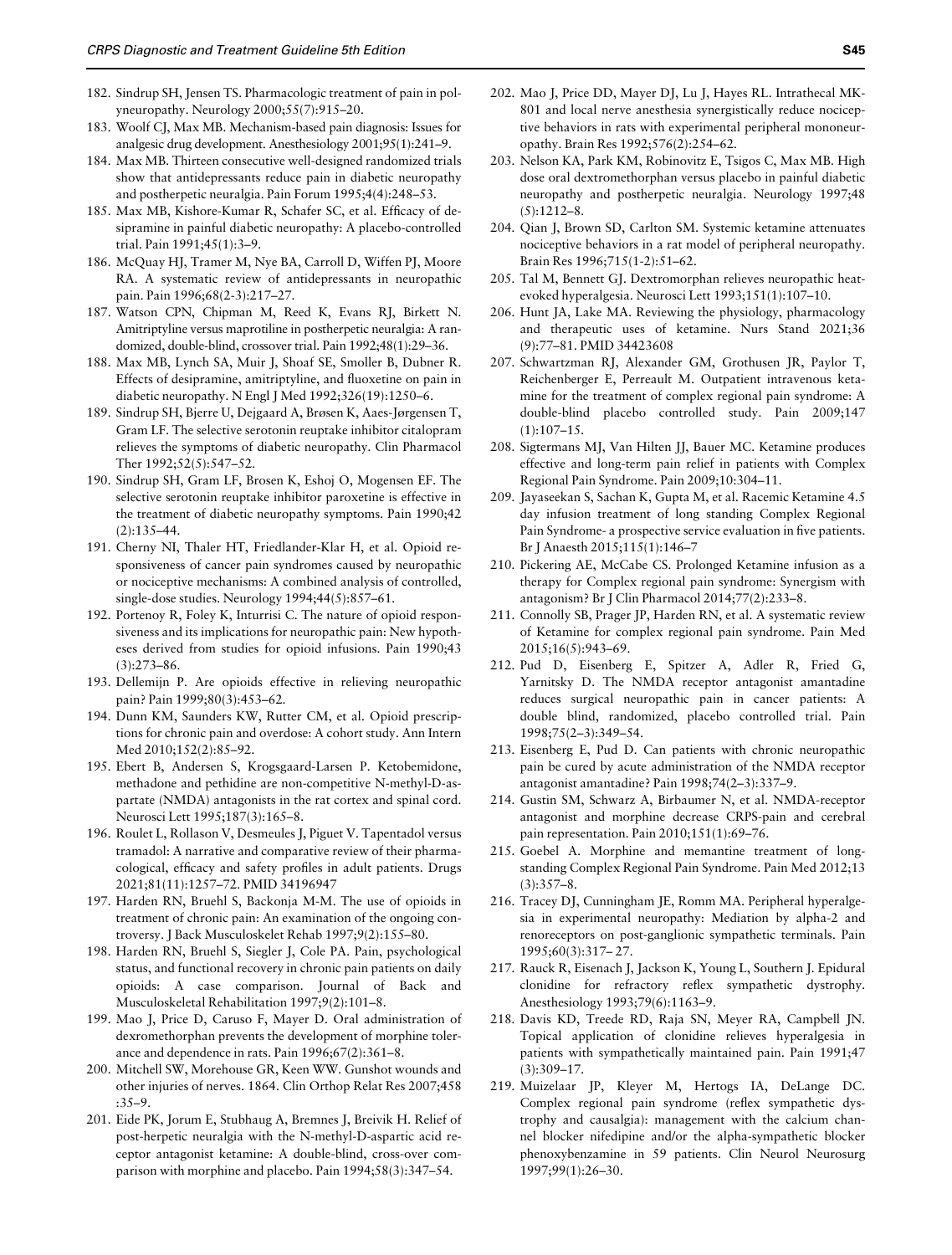- <span id="page-45-0"></span>220. Prough DS, McLeskey CH, Poehling GG, et al. Efficacy of oral nifedipine in the treatment of reflex sympathetic dystrophy. Anesthesiology 1985;62(6):796–9.
- 221. Ohta S, Tanahashi T, Iida H, et al. [A case report of reflex sympathetic dystrophy treated with nifedipine.]. Masui 1989;38 (5):679–83. Japanese. PMID2778955
- 222. Ghostine SY, Comair YG, Turner DM, Kassell NF, Azar CG. Phenoxybenzamine in the treatment of causalgia. Report of 40 cases. J Neurosurg 1984;60(6):1263–8.
- 223. Braga PC. Calcitonin and its antinociceptive activity: Animal and human investigations 1975-1992. Agents Actions 1994;41 (3-4):121–31.
- 224. Bickerstaff DR, Kanis JA. The use of nasal calcitonin in the treatment of post-traumatic algodystrophy. Br J Rheum 1991; 30(4):291–4.
- 225. Gobelet C, Meier JL, Schaffner W, Bischof-Delaloye A, Gerster JC, Burckhardt P. Calcitonin and reflex sympathetic dystrophy syndrome. Clin Rheum 1986;5(3):382–8.
- 226. Gobelet C, Waldburger M, Meier JL. The effect of adding calcitonin to physical treatment on reflex sympathetic dystrophy. Pain 1992;48(2):171–5.
- 227. Perez R, Kwakkel G, Zuurmond W, de Lange J. Treatment of reflex sympathetic dystrophy (CRPS type I): A research synthesis of 21 randomized clinical trials. J Pain Sympt Management 2001;21(6):511–26.
- 228. Cherot A, Amor B. [Treatment of algodystrophy. A randomized study of 95 cases with 3 treatments: Calsyn 100, Visken, Grisefuline, and Penthonium]. Rev Rhum Mal Osteoartic 1983;50(2):95–7.
- 229. van Hilten JJ. Movement disorders in complex regional pain syndrome. Pain Med 2010;11(8):1274–7.
- 230. van Hilten BJ, van de Beek W-JT, Hoff JI, Voormolen JHC, Delhaas EM. Intrathecal baclofen for the treatment of dystonia in patients with reflex sympathetic dystrophy. N Engl J Med 2000;343(9):625–30.
- 231. Guttmann O, Wykes V. Images in clinical medicine. Complex Regional Pain Syndrome type 1. N Engla J Med 2008;359 (5):508.
- 232. Rog DJ, Nurmikko TJ, Friede T, Young CA. Randomized, controlled trial of cannabis-based medicine in central pain in multiple sclerosis. Neurology 2005;65(6):812–9.
- 233. Almog S, Aharon-Peretz J, Vulfsons S, et al. The pharmacokinetics, efficacy and safety of a novel selective-dose cannabis inhaler in patients with chronic pain. A randomized, doubleblinded, placebo-controlled trial. Eur J Pain 2020;24 (8):1505–16.
- 234. Marsili L, Bologna M, Jankovic J, Colosimo C. Long-term efficacy and safety of botulinum toxin treatment for cervical dystonia: A critical reappraisal. Expert Opin Drug Saf 2021;20 (6):695–705.
- 235. Ranoux D, Attal N, Morain F, Bouhassira D. Botulinum toxin type A induces direct analgesic effects in chronic neuropathic pain. Ann Neurol 2008;64(3):274–83.
- 236. Carroll I, Clark JD, Mackey S. Sympathetic block with botulinum toxin to treat complex regional pain syndrome. Ann Neurol 2009;65(3):348–51.
- 237. Attal N, Brasseur L, Chauvin M, Bouhassira D. Effects of single and repeated applications of a eutectic mixture of local anaesthetics (EMLA) cream on spontaneous and evoked pain in post-herpetic neuralgia. Pain 1999;81(1- 2):203–9.
- 238. Galer BS, Rowbotham MC, Perander J, Friedman E. Topical lidocaine patch relieves postherpetic neuralgia more effectively than a vehicle topical patch: Results of an enriched enrollment study. Pain 1999;80(3):533–8.
- 239. Rowbotham MC, Davies PS, Verkempinck C, Galer BS. Lidocaine patch: Double-blind controlled study of a new treatment method for postherpetic neuralgia. Pain 1996;65(1):39– 44.
- 240. Chang A, Rosani A, Quick J. Capsaicin. In: StatPearls. Treasure Island, FL: StatPearls Publishing; 2021. PMID 29083760.
- 241. Watson CP, Tyler KL, Bickers DR, Millikan LE, Smith S, Coleman E. A randomized vehicle-controlled trial of topical capsaicin in the treatment of postherpetic neuralgia. Clinical Therapeutics 1993;15(3):510–26.
- 242. Robbins WR, Staats PS, Levine J, et al. Treatment of intractable pain with topical large-dose capsaicin: Preliminary report. Anesth Analg 1998;86(3):579–83.
- 243. Bernstein JE, Korman NJ, Bickers DR, Dahl MV, Millikan LE. Topical capsaicin treatment of chronic postherpetic neuralgia. J Am Acad Dermatil 1989;21(2):265–70.
- 244. Capsaicin Study Group. Treatment of painful diabetic neuropathy with topical capsaicin: A mulitcenter, double-blind, vehiclecontrolled study. Arch Intern Med 1991;151:2225–9.
- 245. Peikert A, Hentrich M, Ochs G. Topical 0.025% capsaicin in chronic post-herpetic neuralgia: Efficacy, predictors of response and long-term course. J Neurol 1991;238(8):452–6.
- 246. Simone DA, Ochoa J. Early and late effects of prolonged topical capsaicin on cutaneous sensibility and neurogenic vasodilation in humans. Pain 1991;47(3):285–94.
- 247. Backonja M, Wallace MS, Blonsky ER, et al. NGX-4010, a high-concentration capsaicin patch, for the treatment of postherpetic neuralgia: A randomised, double-blind study. Lancet Neurology 2008;7(12):1106–12.
- 248. Simpson DM, Brown S, Tobias J; NGX-4010 C107 Study Group. Controlled trial of high-concentration capsaicin patch for treatment of painful HIV neuropathy. Neurology 2008;70 (24):2305–13.
- 249. Simpson DM, Gazda S, Brown S, NGX-4010 C118 Study Group, et al. Long-term safety of NGX-4010, a highconcentration capsaicin patch, in patients with peripheral neuropathic pain. J Pain Symptom Manage 2010;39(6):1053–64.
- 250. Girtler R, Kloimstein H, Gustorff B, et al. Pronounced symptom deterioration in complex regional pain syndrome type 2 after isolated application of a highly concentrated capsaicin patch. A case report. Schmerz 2013;27(1):67–71.
- 251. Zuurmond WWA, Langendijk PNJ, Bezemer PD, Brink HEJ, Lange JJ, Loenen AC. Treatment of acute reflex sympathetic dystrophy with DMSO 50% in a fatty cream. Acta Anaesthesiol Scand 1996;40(3):364–7.
- 252. Zollinger PE, Tuinebreijer WE, Kreis RW, Breederveld RS. Effect of vitamin C on frequency of reflex sympathetic dystrophy in wrist fractures: A randomized trial. Lancet 1999;354 (9195):2025–8.
- 253. Shibuya N, Humphers JM, Agarwal MR, Jupiter DC. Efficacy and safety of high dose vitamin C on complex regional pain syndrome in extremity trauma and surgery-systematic review and meta-analysis. J Foot Ankle Surg 2013;52(1):62–6.
- 254. Evaniew N, McCarthy C, Kleinlugtenbelt YV, Ghert M, Bhandari M. Vitamin C to prevent complex regional pain syndrome in patients with distal radius fractures: A meta-analysis of randomized controlled trials. J Orthop Trauma 2015;29 (8):e235–41. PMID26197022
- 255. Grabow TS, Christo PJ, Raja SN. Complex regional pain syndrome: Diagnostic controversies, psychological dysfunction, and emerging concepts. Adv Psychosom Med 2004;25:89–101.
- 256. Bruehl S. An update on the pathophysiology of complex regional pain syndrome. Anesthesiology 2010;113(3):713–25.
- 257. Bruehl S. Complex regional pain syndrome. BMJ 2015;351 :h2730.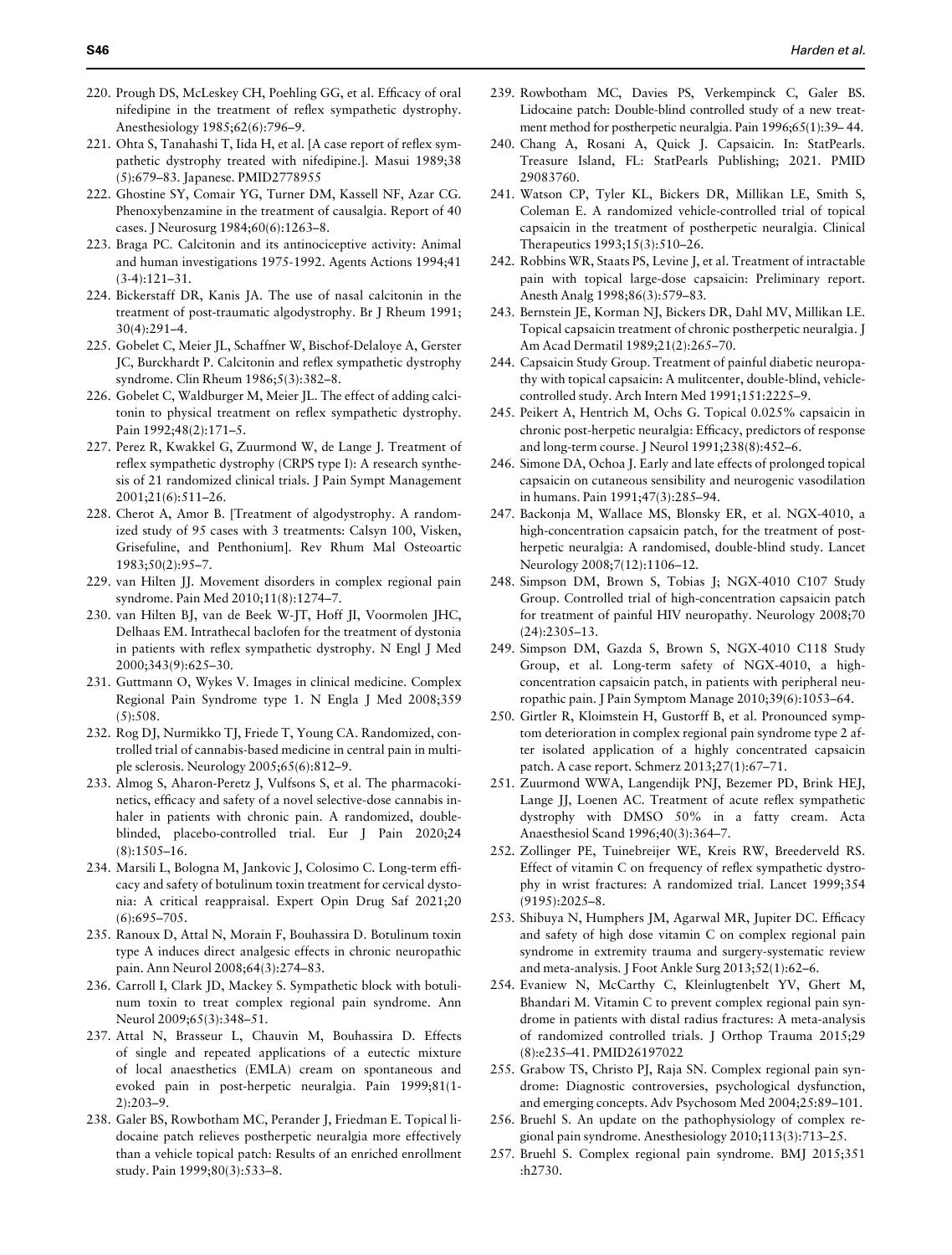- <span id="page-46-0"></span>258. Harden RN, Duc TA, Williams TR, Coley D, Cate JC, Gracely RH. Norepinephrine and epinephrine levels in affected versus unaffected limbs in sympathetically maintained pain. Clin J Pain 1994;10(4):324–30.
- 259. Birklein F, Riedl B, Claus D, Neundorfer B. Pattern of autonomic dysfunction in time course of complex regional pain syndrome. Clin Auton Res 1998;8(2):79–85.
- 260. Kurvers H, Daemen M, Slaaf D. Partial peripheral neuropathy and denervation induced adrenoceptor supersensitivity: Functional studies in an experimental model. Acta Orthopaedica Belgica 1998;64:64–70.
- 261. Arnold JM, Teasell RW, MacLeod AP, Brown JE, Carruthers SG. Increased venous alpha-adrenoceptor responsiveness in patients with reflex sympathetic dystrophy. Annals of Internal Medicine 1993;118(8):619–21.
- 262. Baron R, Maier C. Reflex sympathetic dystrophy: Skin blood flow, sympathetic vasoconstrictor reflexes and pain before and after surgical sympathectomy. Pain 1996;67(2):317–26.
- 263. Oaklander AL, Rissmiller JG, Gelman LB, Zheng L, Chang Y, Gott R. Evidence of focal small-fiber axonal degeneration in complex regional pain syndrome-I (reflex sympathetic dystrophy). Pain 2006;120(3):235–43.
- 264. Siegel SM, Lee JW, Oaklander AL. Needlestick distal nerve injury in rats models symptoms of complex regional pain syndrome. Anesth Analg 2007;105(6):1820–9.
- 265. Drummond PD, Finch PM, Skipworth S, Blockey P. Pain increases during sympathetic arousal in patients with complex regional pain syndrome. Neurology 2001;57(7):1296–303.
- 266. Drummond ES, Maker G, Birklein F, Finch PM, Drummond PD. Topical prazosin attenuates sensitivity to tactile stimuli in patients with complex regional pain syndrome. Eur J Pain 2016;20(6):926–35.
- 267. Drummond PD, Morellini N, Finch PM, Birklein F, Knudsen LF. Complex regional pain syndrome: Intradermal injection of phenylephrine evokes pain and hyperalgesia in a subgroup of patients with upregulated alpha1-adrenoceptors on dermal nerves. Pain 2018;159(11):2296–305.
- 268. Gracely RH, Lynch SA, Bennett GJ. Painful neuropathy: Altered central processing maintained dynamically by peripheral input. Pain 1992;51(2):175–94.
- 269. Woolf CJ, Shortland P, Coggeshall RE. Peripheral nerve injury triggers central sprouting of myelinated afferents. Nature 1992; 355(6355):75–8.
- 270. Charney DS, Woods SW, Nagy LM, Southwick SM, Krystal JH, Heninger GR. Noradrenergic function in panic disorder. J Clin Psychiatry 1990;51 Suppl A:5–11.
- 271. Light KC, Kothandapani RV, Allen MT. Enhanced cardiovascular and catecholamine responses in women with depressive symptoms. Int J Psychophysiol 1998;28(2):157–66.
- 272. Edwards RR, Kronfli T, Haythornthwaite JA, Smith MT, McGuire L, Page GG. Association of catastrophizing with interleukin-6 responses to acute pain. Pain 2008;140  $(1):135-44.$
- 273. Kaufmann I, Eisner C, Richter P, et al. Lymphocyte subsets and the role of TH1/TH2 balance in stressed chronic pain patients. Neuroimmunomodulation 2007;14(5):272–80.
- 274. Beerthuizen A, van 't Spijker A, Huygen FJ, Klein J, de Wit R. Is there an association between psychological factors and the Complex Regional Pain Syndrome type 1 (CRPS1) in adults? A systematic review. Pain 2009;145(1-2):52–9.
- 275. Puchalski P, Zyluk A. Complex regional pain syndrome type 1 after fractures of the distal radius: A prospective study of the role of psychological factors. J Hand Surg 2005;30(6):574–80.
- 276. Beerthuizen A, Stronks DL, Huygen FJ, Passchier J, Klein J, Spijker AV. The association between psychological factors and the
- 277. Harden RN, Bruehl S, Stanos S, et al. Prospective examination of pain-related and psychological predictors of CRPS-like phenomena following total knee arthroplasty: A preliminary study. Pain 2003;106(3):393–400.
- 278. Dijkstra PU, Groothoff JW, ten Duis HJ, Geertzen JH. Incidence of complex regional pain syndrome type I after fractures of the distal radius. Eur J Pain 2003;7(5):457–62.
- 279. Van Houdenhove B, Vasquez G, Onghena P, et al. Etiopathogenesis of reflex sympathetic dystrophy: A review and biopsychosocial hypothesis. Clin J Pain 1992;8(4):300–6.
- 280. Egle UT, Hoffmann SO. [Psychosomatic correlations of sympathetic reflex dystrophy (Sudeck's disease). Review of the literature and initial clinical results]. Psychother Psychosom Med Psychol 1990;40:123–35.
- 281. Geertzen JH, de Bruijn-Kofman AT, de Bruijn HP, van de Wiel HB, Dijkstra PU. Stressful life events and psychological dysfunction in Complex Regional Pain Syndrome type I. Clin J Pain 1998;14(2):143–7.
- 282. Wager J, Brehmer H, Hirschfeld G, Zernikow B. Psychological distress and stressful life events in pediatric complex regional pain syndrome. Pain Res Manag 2015;20(4):189–94.
- 283. Speck V, Schlereth T, Birklein F, Maihöfner C. Increased prevalence of posttraumatic stress disorder in CRPS. Eur J Pain 2017;21(3):466–-73.
- 284. Reedijk WB, van Rijn MA, Roelofs K, Tuijl JP, Marinus J, van Hilten JJ. Psychological features of patients with complex regional pain syndrome type I related dystonia. Mov Disord 2008;23(11):1551–9.
- 285. Monti DA, Herring CL, Schwartzman RJ, Marchese M. Personality assessment of patients with complex regional pain syndrome type I. Clin J Pain 1998;14(4):295–302.
- 286. Rommel O, Malin JP, Zenz M, Janig W. Quantitative sensory testing, neurophysiological and psychological examination in patients with complex regional pain syndrome and hemisensory deficits. Pain 2001;93(3):279–93.
- 287. Park HY, Jang YE, Oh S, Lee PB. Psychological characteristics in patients with chronic complex regional pain syndrome: comparisons with patients with major depressive disorder and other types of chronic pain. J Pain Res 2020;13:389–98.
- 288. Geertzen JHB, de Bruijn H, de Bruijn-Kofman AT, Arendzen JH. Reflex sympathetic dystrophy: Early treatment and psychological aspects. Arch Phys Med Rehabil 1994;75(4):442–6.
- 289. Hardy M, Merritt W. Psychological evaluation and pain assessment in patients with reflex sympathetic dystrophy. J Hand Ther 1988;1(4):155–64.
- 290. Bruehl S, Husfeldt B, Lubenow t, Nath H, Ivankovich AD. Psychological differences between reflex sympathetic dystrophy and non-RSD chronic pain patients. Pain 1996;67(1):107–14.
- 291. Feldman SI, Downey G, Schaffer-Neitz R. Pain, negative mood, and perceived support in chronic pain patients: A daily diary study of people with reflex sympathetic dystrophy syndrome. J Consult Clin Psychol 1999;67(5):776–85.
- 292. Burns JW, Gerhart JI, Bruehl S, et al. Anger arousal and behavioral anger regulation in everyday life among patients with chronic low back pain: Relationships to patient pain and function. Health Psychol 2015;34(5):547–55.
- 293. Ciccone DS, Bandilla EB, Wu W. Psychological dysfunction in patients with reflex sympathetic dystrophy. Pain 1997;71 :323–33.
- 294. DeGood DE, Cundiff GW, Adams LE, Shutty MS Jr. A psychosocial and behavioral comparison of reflex sympathetic dystrophy, low back pain, and headache patients. Pain 1993;54 (3):317–22.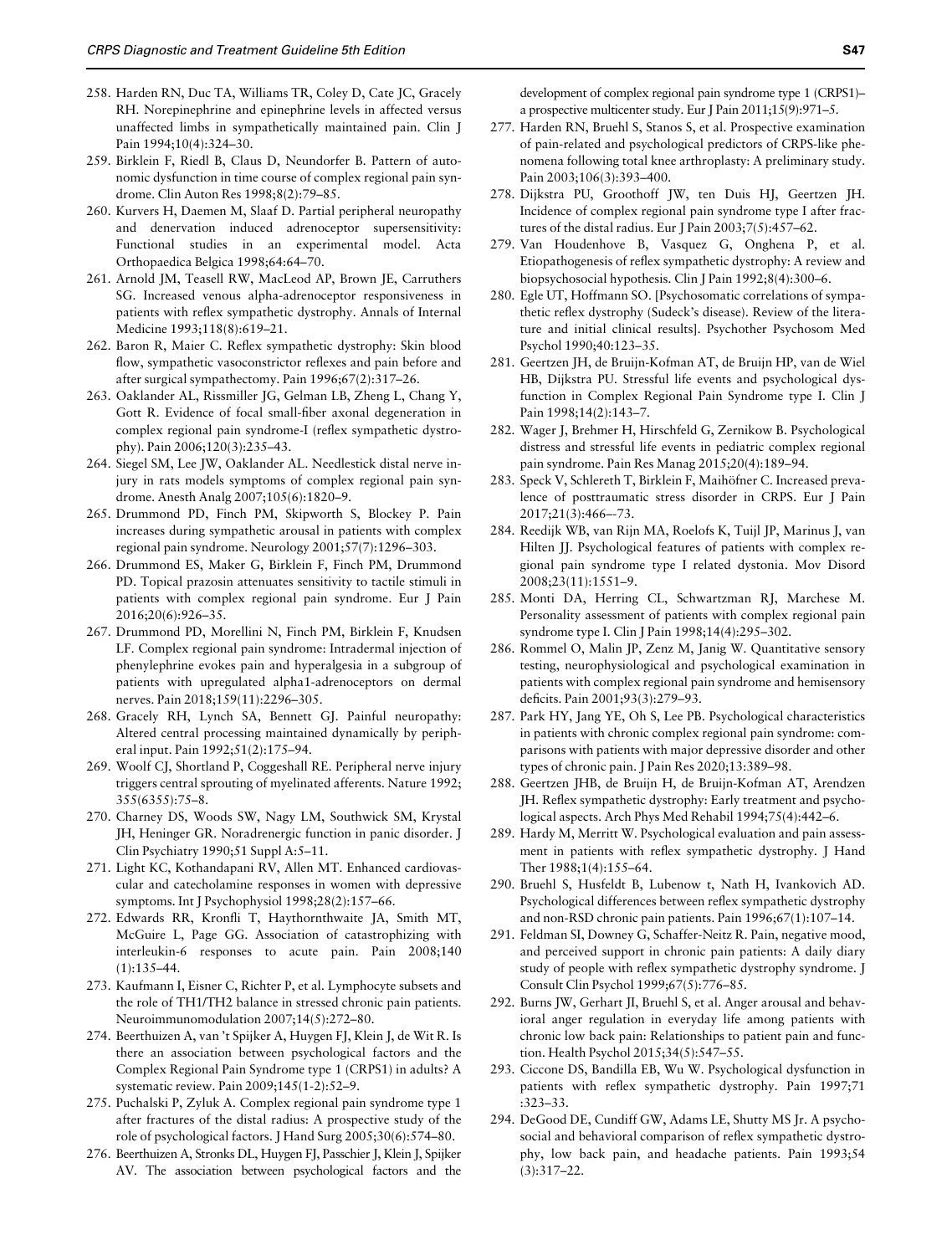- <span id="page-47-0"></span>295. Haddox JD, Abram SE, Hopwood MH. Comparison of psychometric data in RSD and radiculopathy. Reg Anesth 1988;13 :27.
- 296. Bruehl S, Chung OY, Burns JW. Differential effects of expressive anger regulation on chronic pain intensity in CRPS and non-CRPS limb pain patients. Pain 2003;104(3):647–54.
- 297. Bean DJ, Johnson MH, Kydd RR. Relationships between psychological factors, pain, and disability in complex regional pain syndrome and low back pain. Clin J Pain 2014;30(8):647–-53.
- 298. Margalit D, Ben Har L, Brill S, Vatine JJ. Complex regional pain syndrome, alexithymia, and psychological distress. J Psychosom Res 2014;77(4):273–-7.
- 299. Breimhorst M, Dellen C, Wittayer M, Rebhorn C, Drummond PD, Birklein F. Mental load during cognitive performance in complex regional pain syndrome I. Eur J Pain 2018;22 (7):1343–-50.
- 300. Hartrick CT, Kovan JP, Naismith P. Outcome prediction following sympathetic block for complex regional pain syndrome. Pain Pract 2004;4(3):222–8.
- 301. Schurmann M, Gradl G, Andress HJ, Furst H, Schildberg FW. Assessment of peripheral sympathetic nervous function for diagnosing early post-traumatic complex regional pain syndrome type I. Pain 1999;80(1-2):149–59.
- 302. Kemler MA, de Vet HC. Health-related quality of life in chronic refractory reflex sympathetic dystrophy (complex regional pain syndrome type I). J Pain Symptom Manage 2000;20  $(1):68-76.$
- 303. Geertzen JH, Dijkstra PU, Groothoff JW, ten Duis HJ, Eisma WH. Reflex sympathetic dystrophy of the upper extremity–a 5.5-year follow-up. Part I. Impairments and perceived disability. Acta Orthop Scand Suppl 1998;279:12–8.
- 304. Weber M, Birklein F, Neundorfer B, Schmelz M. Facilitated neurogenic inflammation in complex regional pain syndrome. Pain 2001;91(3):251–7.
- 305. Bruehl S. Do psychological factors play a role in the onset and maintenance of CRPS? In: Harden R, Baron R, Janig W, eds. Complex Regional Pain Syndrome. Seattle, WA: IASP Press; 2001:279–90.
- 306. Bean DJ, Johnson MH, Heiss-Dunlop W, Lee AC, Kydd RR. Do psychological factors influence recovery from complex regional pain syndrome type 1? A prospective study. Pain 2015; 156(11):2310–8.
- 307. Cho S, McCracken LM, Heiby EM, Moon DE, Lee JH. Pain acceptance-based coping in complex regional pain syndrome Type I: Daily relations with pain intensity, activity, and mood. J Behav Med 2013;36(5):531–8.
- 308. Blanchard EB. The use of temperature biofeedback in the treatment of chronic pain due to causalgia. Biofeedback Self Regul 1979;4(2):183–8.
- 309. Alioto JT. Behavioral treatment of reflex sympathetic dystrophy. Psychosomatics 1981;22(6):539–40.
- 310. Barowsky EI, Zweig JB, Moskowitz J. Thermal biofeedback in the treatment of symptoms associated with reflex sympathetic dystrophy. J Child Neurol 1987;2(3):229–32.
- 311. Kawano M, Matsuoka M, Kurokawa T, Tomita S, Mizuno Y, Ueda K. Autogenic training as an effective treatment for reflex neurovascular dystrophy: A case report. Acta Paediatr Jpn 1989;31(4):500–3.
- 312. Wesdock KA, Stanton RP, Singsen BH. Reflex sympathetic dystrophy in children. A physical therapy approach. Arthritis Care Res 1991;4(1):32–8.
- 313. Gainer MJ. Hypnotherapy for reflex sympathetic dystrophy. Am J Clin Hypn 1992;34(4):227–32.
- 314. Wilder RT, Berde CB, Wolohan M, Vieyra MA, Masek BJ, Micheli LJ. Reflex sympathetic dystrophy in children: Clinical

characteristics and follow-up of seventy patients. J Bone Joint Surg Am 1992;74(6):910–9.

- 315. Fialka V, Korpan M, Saradeth T, et al. Autogenic training for reflex sympathetic dystrophy: A pilot study. Complement Ther Med 1996;4(2):103–5.
- 316. Oerlemans HM, Oostendorp RA, de Boo T, van der Laan L, Severens JL, Goris JA. Adjuvant physical therapy versus occupational therapy in patients with reflex sympathetic dystrophy/ complex regional pain syndrome type I. Arch Phys Med Rehabil 2000;81(1):49–56.
- 317. Singh G, Willen SN, Boswell MV, Janata JW, Chelimsky TC. The value of interdisciplinary pain management in complex regional pain syndrome type I: A prospective outcome study. Pain Physician 2004;7:203–9.
- 318. Bartur G, Vatine JJ, Raphaely-Beer N, Peleg S, Katz-Leurer M. Heart rate autonomic regulation system at rest and during paced breathing among patients with CRPS as compared to age-matched healthy controls. Pain Med 2014;15(9):1569–-74.
- 319. Barnhoorn KJ, van de Meent H, van Dongen RT, et al. Pain exposure physical therapy (PEPT) compared to conventional treatment in complex regional pain syndrome type 1: A randomised controlled trial. BMJ Open 2015;5 (12):e008283.
- 320. den Hollander M, Goossens M, de Jong J, et al. Expose or protect? A randomized controlled trial of exposure in vivo vs paincontingent treatment as usual in patients with complex regional pain syndrome type 1. Pain 2016;157(10):2318–29.
- 321. Solca M, Ronchi R, Bello-Ruiz J, et al. Heartbeat-enhanced immersive virtual reality to treat complex regional pain syndrome. Neurology 2018;91(5):e479–89.
- 322. den Hollander MD, de Jong J, Onghena P, Vlaeyen JWS. Generalization of exposure in vivo in Complex Regional Pain Syndrome type I. Behav Res Ther 2020;124:103511.
- 323. Vowles KE, Pielech M, Edwards KA, McEntee ML, Bailey RW. A comparative meta-analysis of unidisciplinary psychology and interdisciplinary treatment outcomes following acceptance and commitment therapy for adults with chronic pain. J Pain 2021; 21(5–6):529–45.
- 324. Elomaa M, Hotta J, de C Williams AC, et al. Symptom reduction and improved function in chronic CRPS type 1 after 12 week integrated, interdisciplinary therapy. Scand J Pain 2019; 19(2):257–70.
- 325. Wetering EJ, Lemmens KM, Nieboer AP, Huijsman R. Cognitive and behavioral interventions for the management of chronic neuropathic pain in adults–a systematic review. Eur J Pain 2010;14(7):670–81.
- 326. Jensen IB, Bergstrom G, Ljungquist T, Bodin L, Nygren AL. A randomized controlled component analysis of a behavioral medicine rehabilitation program for chronic spinal pain: Are the effects dependent on gender? Pain 2001;91(1-2):65–78.
- 327. Carlson CR, Hoyle RH. Efficacy of abbreviated progressive muscle relaxation training: A quantitative review of behavioral medicine research. J Consult Clin Psy 1993;61 (6):1059–67.
- 328. Stetter F, Kupper S. Autogenic training: A meta-analysis of clinical outcome studies. Appl Psychophysiol Biofeedback 2002;27  $(1):45-98.$
- 329. Holroyd KA, Penzien DB. Pharmacological versus nonpharmacological prophylaxis of recurrent migraine headache: A meta-analytic review of clinical trials. Pain 1990;42(1):1–13.
- 330. Crider AB, Glaros AG. A meta-analysis of EMG biofeedback treatment of temporomandibular disorders. J Orofac Pain 1999;13(1):29–37.
- 331. Malone MD, Strube MJ, Scogin FR. Meta-analysis of nonmedical treatments for chronic pain. Pain 1988;34(3):231–44.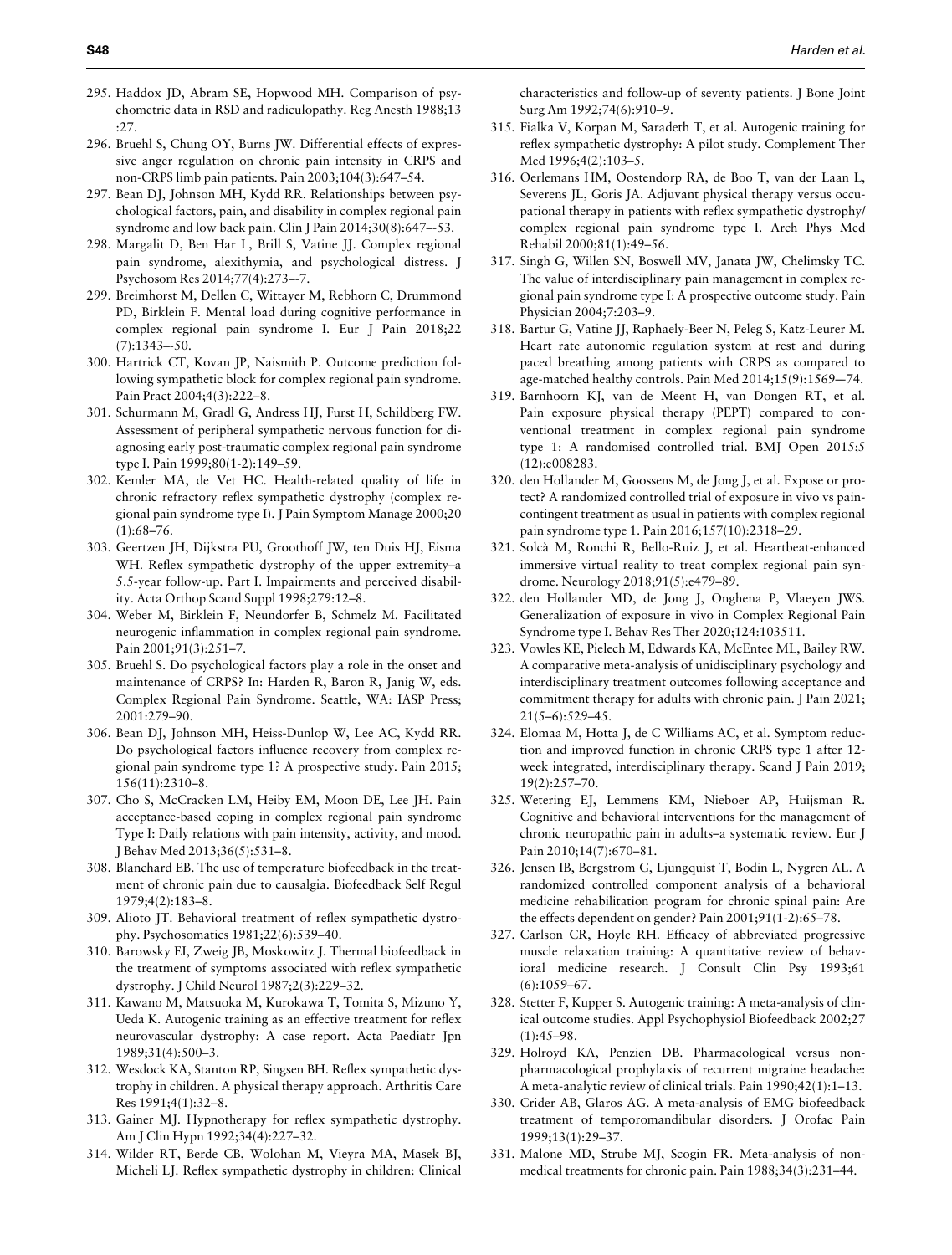- <span id="page-48-0"></span>332. Bogaards MC, ter Kuile MM. Treatment of recurrent tension headache: A meta-analytic review. Clin J Pain 1994;10 (3):174–90.
- 333. Morley S, Eccleston C, Williams A. Systematic review and meta-analysis of randomized controlled trials of cognitive behaviour therapy and behaviour therapy for chronic pain in adults, excluding headache. Pain 1999;80(1-2):1–13.
- 334. Rossy LA, Buckelew SP, Dorr N, et al. A meta-analysis of fibromyalgia treatment interventions. Ann Behav Med 1999;21 (2):180–91.
- 335. Astin JA, Beckner W, Soeken K, Hochberg MC, Berman B. Psychological interventions for rheumatoid arthritis: A metaanalysis of randomized controlled trials. Arthritis Rheum 2002; 47(3):291–302.
- 336. Sim J, Adams N. Systematic review of randomized controlled trials of nonpharmacological interventions for fibromyalgia. Clin J Pain 2002;18(5):324–36.
- 337. Devine EC. Meta-analysis of the effect of psychoeducational interventions on pain in adults with cancer. Oncol Nurs Forum 2003;30(1):75–89.
- 338. Donahue ML, Dunne EM, Gathright EC, et al. Complementary and integrative health approaches to manage chronic pain in U.S. military populations: Results from a systematic review and meta-analysis, 1985-2019 [published online ahead of print, 2020 Mar 5]. Psychol Serv 2020;18 (3):295–309.
- 339. Khoo EL, Small R, Cheng W, et al. Comparative evaluation of group-based mindfulness-based stress reduction and cognitive behavioural therapy for the treatment and management of chronic pain: A systematic review and network meta-analysis. Evid Based Ment Health 2019;22(1):26–35.
- 340. Hilton L, Hempel S, Ewing BA, et al. Mindfulness meditation for chronic pain: systematic review and meta-analysis. Ann Behav Med 2017;51(2):199–-213.
- 341. Hughes LS, Clark J, Colclough JA, Dale E, McMillan D. Acceptance and Commitment Therapy (ACT) for chronic pain: A systematic review and meta-analyses. Clin J Pain 2017;33 (6):552–68.
- 342. Eccleston C, Morley S, Williams A, Yorke L, Mastroyannopoulou K. Systematic review of randomized controlled trials of psychological therapy for chronic pain in children and adolescents, with a subset meta-analysis of pain relief. Pain 2002;99(1-2):157–65.
- 343. Grieve S, Adams J, McCabe C. 'What I Really Needed Was the Truth'. Exploring the information needs of people with complex regional pain syndrome. Musculoskelet Care 2016;14 (1):15–25.
- 344. Vlaeyen JW, Seelen HA, Peters M, et al. Fear of movement/ (re)injury and muscular reactivity in chronic low back pain patients: An experimental investigation. Pain 1999;82 (3):297–304.
- 345. Asmundson GJ, Norton PJ, Norton GR. Beyond pain: The role of fear and avoidance in chronicity. Clin Psychol Rev 1999;19 (1):97–119.
- 346. Haythornthwaite JA, Clark MR, Pappagallo M, Raja SN. Pain coping strategies play a role in the persistence of pain in postherpetic neuralgia. Pain 2003;106(3):453–60.
- 347. Rodham K, McCabe C, Blake D. Seeking support: An interpretative phenomenological analysis of an Internet message board for people with Complex Regional Pain Syndrome. Psychol Health 2009;24(6):619–34.
- 348. Andrasik F, Holroyd KA. Specific and nonspecific effects in the biofeedback treatment of tension headache: 3-year follow-up. J Consult Clin Psychol 1983;51(4):634–6.
- 349. Vowles KE, Sowden G, Ashworth J. A comprehensive examination of the model underlying acceptance and commitment therapy for chronic pain. Behav Ther 2014;45(3):390–-401.
- 350. Blake H. Strain and psychological distress among informal supporters of reflex sympathetic dystrophy patients. Disabil Rehabil 2000;22(18):827–32.
- 351. Deer TR, Levy RM, Kramer J, et al. Dorsal root ganglion stimulation yielded higher treatment success rate for complex regional pain syndrome and causalgia at 3 and 12 months: A randomized comparative trial. Pain 2017;158(4):669–81.
- 352. Deer TR, Pope JE, Lamer TJ, et al. The Neuromodulation Appropriateness Consensus Committee on Best Practices for Dorsal Root Ganglion Stimulation. Neuromodulation 2019;22  $(1):1-35.$
- 353. Shealy CN, Mortimer JT, Reswick JB. Electrical inhibition of pain by stimulation of the dorsal columns: Preliminary clinical report. Anesth Analg 1967;46(4):489–91.
- 354. Janig W, Baron R. Complex regional pain syndrome: Mystery explained? Lancet Neurology 2003;2(11):687–97.
- 355. Livingstone JA, Atkins RM. Intravenous regional guanethidine blockade in the treatment of post-traumatic complex regional pain syndrome type 1 (algodystrophy) of the hand. J Bone Joint Surg Br 2002;84-B (3):380–6.
- 356. Bruehl S, Gamazon ER, Van de Ven T, et al. DNA methylation profiles are associated with complex regional pain syndrome after traumatic injury. Pain 2019;160(10):2328–37.
- 357. Janig W, Habler H. Sympathetic nervous system: Contribution to chronic pain. Prog Brain Res 2000;129:451–68.
- 358. Price D, Long S, Wilsey B, Rafii A. Analysis of peak magnitude and duration of analgesia produced by local anesthetics injected into sympathetic ganglia of complex regional pain syndrome patients. Clin J Pain 1998;14(3):216–26.
- 359. Burton A, Conroy B, Sims S, Solanki D, Williams C. Complex regional pain syndrome type II as a complication of subclavian line insertion (letter). Anesthesiology 1998;89:804.
- 360. Arner S. Intravenous phentolamine test: Diagnostic and prognostic use in reflex sympathetic dystrophy. Pain 1991;46 :17–22.
- 361. Hord AH, Rooks MD, Stephens BO, Rogers HG, Fleming LL. Intravenous regional bretylium and lidocaine for treatment of reflex sympathetic dystrophy: A randomized, double-blind study. Anesth Analg 1992;74(6):818–21.
- 362. Reuben S, Sklar J. Intravenous regional analgesia with clonidine in the management of complex regional pain syndrome of the knee. J Clin Anesth 2002;14(2):87–91.
- 363. Blanchard J, Ramamurthy S, Walsh N, Hoffman J, Schoenfeld L. Intravenous regional sympatholysis: A double-blind comparison of guanethidine, reserpine, and normal saline. J Pain Sympt Management 1990;5(6):357–61.
- 364. Boas R. Sympathetic nerve blocks: In search of a role. Reg Anesth Pain Med 1998;23(3):292–305.
- 365. Stanton-Hicks M. Complex regional pain syndrome. Anesthesiol Clin North America 2003;21(4):733–44.
- 366. Schurmann M, Gradl G, Wizgal I. Clinical and physiologic evaluation of stellate ganglion blockade for complex regional pain syndrome type I. Clin J Pain 2001;17:94–100.
- 367. Cepeda M, Lau J, Carr D. Defining the therapeutic role of local anesthetic sympathetic blockade in complex regional pain syndrome: A narrative and systematic review. Clin J Pain 2002;18 (4):216–33.
- 368. Raja SN, Treede RD, Davis KD, Campbell JN. Systemic alphaadrenergic blockade with phentolamine: A diagnostic test for sympathetically maintained pain. Anesthesiology 1991;74 (4):691–8.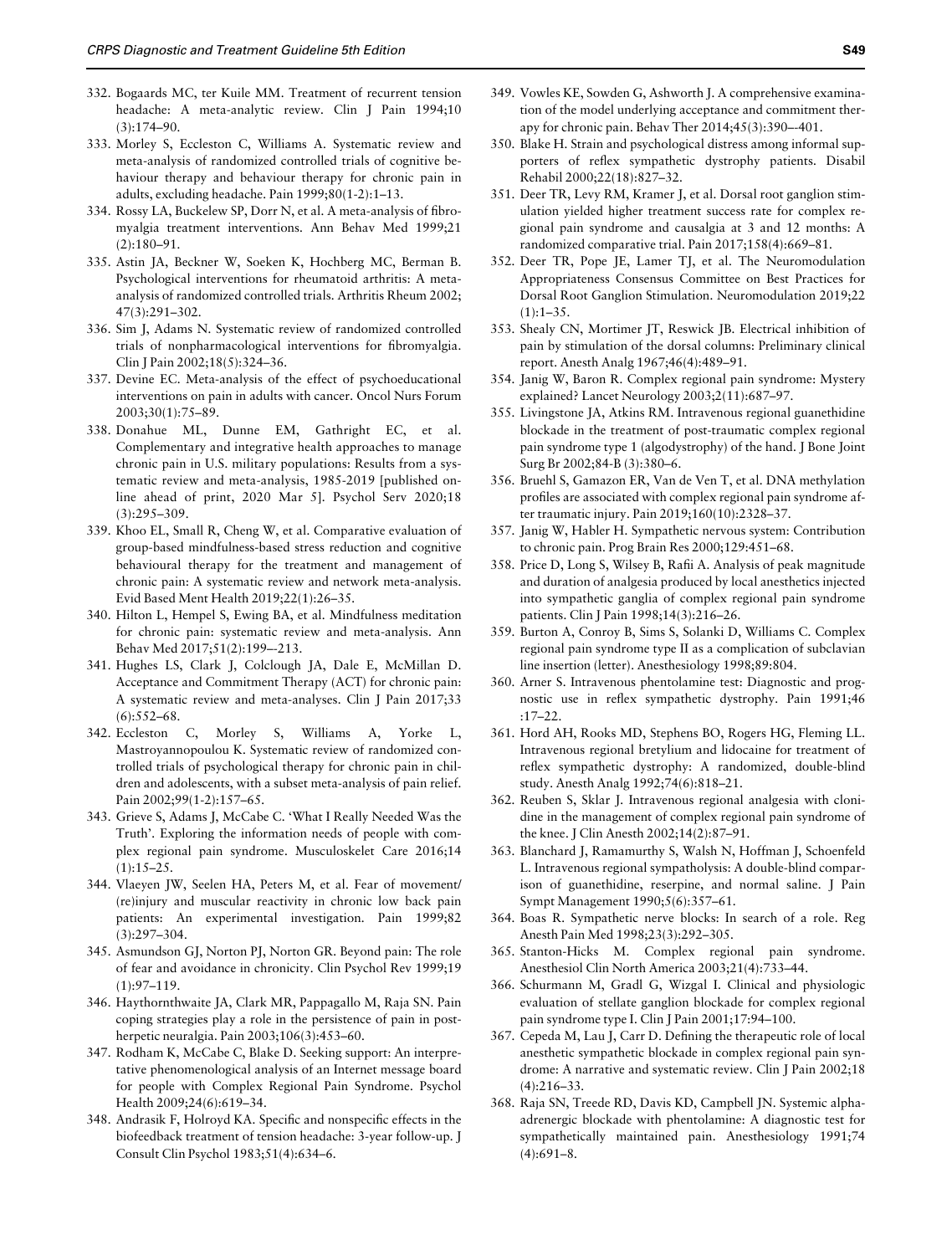- <span id="page-49-0"></span>369. Malmqvist EL, Bengtsson M, Sorensen J. Efficacy of stellate ganglion block: A clinical study with bupivacaine. Reg Anesth 1992;17(6):340–7.
- 370. Raj PP, Montgomery SJ, Nettles D, Jenkins MT. Infraclavicular brachial plexus block–a new approach. Anesth Analg 1973;52 (6):897–904.
- 371. Raj P. Nerve blocks: Continuous regional analgesia. In: Raj P, ed. Practical Management of Pain, Vol. 3. St Louis: Mosby; 2000. 710–22.
- 372. Wang L, Chen H, Chang P, Kang F, Tsai Y. Axillary brachial plexus block with patient controlled analgesia for complex regional pain syndrome type I: A case report. Reg Anesth Pain Med 2001;26(1):68–71.
- 373. Cooper DE, DeLee JC, Ramamurthy S. Reflex sympathetic dystrophy of the knee. Treatment using continuous epidural anesthesia. J Bone Joint Surg Am 1989;71(3):365–9.
- 374. Koning H, Christiaans C, Overdijk G, Mackie D. Cervical epidural blockade and reflex sympathetic dystrophy. Pain Clinic 1995;8:239–44.
- 375. Buchneit T, Crews J. Lateral cervical epidural catheter placement for continuous unilateral upper extremity analgesia and sympathetic block. Reg Anesth Pain Med 2000;25 (3):313–7.
- 376. Du Pen SL, Peterson DG, Williams A, Bogosian AJ. Infection during chronic catheter epidural catheterization: Diagnosis and treatment. Anesthesiology 1990;73(5):905–9.
- 377. Lundborg C, Dahm P, Nitescu P, Appelgren L, Curelaru I. Clinical experience using intrathecal bupivacaine infusion in three patients with complex regional pain syndrome type I. Acta Anaesthesiol Scand 1999;43(6):667–78.
- 378. Evans J. Sympathectomy for reflex sympathetic dystrophy: Report of 29 cases. JAMA 1946;132(11):620–3.
- 379. Kim K, DeSalles A, Johnson J, Ahn S. Sympathectomy: Open and thoracoscopic. In: Burchiel K, ed. Surgical Management of Pain. New York: Thieme Publishers; 2002:688–700.
- 380. Mockus MB, Rutherford RB, Rosales C, Pearce WH. Sympathectomy for causalgia. Patient selection and long-term results. Arch Surg 1987;122(6):668–72.
- 381. Wilkinson H. Percutaneous radiofrequency upper thoracic sympathectomy. Neurosurgery 1996;38(4):715–25.
- 382. Ghosh P, Gungor S. Utilization of Concurrent Dorsal Root Ganglion Stimulation and Dorsal Column Spinal Cord Stimulation in Complex Regional Pain Syndrome [Mar 11]. Neuromodulation 2020;10:1–5.
- 383. Hunter CW, Sayed D, Lubenow T, et al. DRG FOCUS: A Multicenter Study Evaluating Dorsal Root Ganglion Stimulation and Predictors for Trial Success. Neuromodulation 2019;22(1):61–79.
- 384. Kemler MA, Barendse GAM, van Kleef M, et al. Spinal cord stimulation in patients with chronic reflex sympathetic dystrophy. N Engl J Med 2000;343(9):618–24.
- 385. Kemler M, De Vet H, Barendse G, Van Den Wildenberg F, van Cleef M. The effect of spinal cord stimulation in patients with chronic reflex sympathetic dystrophy: Two years follow-up of the randomized controlled trial. Ann Neurol 2004;55(1):13–8.
- 386. Forouzanfar T, Kemler M, Weber W, Kessels A, van Cleef M. Spinal cord stimulation in complex regional pain syndrome: Cervical and lumbar devices are comparably effective. Br J Anaesth 2004;92(3):348–53.
- 387. Kriek N, Schreurs MWJ, Groeneweg JG, et al. Spinal cord stimulation in patients with complex regional pain syndrome: A possible target for immunomodulation? Neuromodulation 2018;21(1):77–86.
- 388. van Eijs F, Smits H, Geurts JW, et al. Brush-evoked allodynia predicts outcome of spinal cord stimulation in complex regional pain syndrome type 1. Eur J Pain 2010;14(2):164–9.
- 389. Mekhail N, Deer TR, Kramer J, et al. Paresthesia-free dorsal root ganglion stimulation: An ACCURATE study sub-analysis. Neuromodulation 2020;23(2):185–95.
- 390. Dworkin RH, O'Connor AB, Kent J, et al. Interventional management of neuropathic pain: NeuPSIG recommendations. Pain 2013;154(11):2249–61.
- 391. Huygen FJPM, Kallewaard JW, Nijhuis H, et al. Effectiveness and safety of dorsal root ganglion stimulation for the treatment of chronic pain: A pooled analysis. Neuromodulation 2020;23 (2):213–21.
- 392. Hannington-Kiff JG. Intravenous regional sympathetic block with guanethidine. Lancet 1974;1(7865):1019–20.
- 393. Ramamurthy S, Hoffman J, Group GS. Intravenous regional guanethidine in the treatment of reflex sympathetic dystrophy/ causalgia: A randomized double-blind study. Anesth Analg 1995;81(4):718–23.
- 394. Jadad AR, Carroll D, Glynn CJ, McQuay HJ. Intravenous regional sympathetic dystrophy: A systemic review and a randomized, double-blind crossover study. J Pain Symptom Manag 1995;10(1):13–20.
- 395. Rocco A, Kaul A, Reisman R, Gallo J, Lief P. A comparison of regional intravenous guanethidine and reserpine in reflex sympathetic dystrophy. A controlled, randomized, double-blind, crossover study. Clin J Pain 1989;5(3):205–9.
- 396. Leis S, Weber M, Schmelz M, Birklein F. Facilitated neurogenic inflammation in unaffected limbs of patients with complex regional pain syndrome. Neurosci Lett 2004;359(3):163–6.
- 397. Verdugo R, Ochoa JL. Sympathetically maintained pain I. Phentolamine block questions the concept. Neurology 1994;44 (6):1003–10.
- 398. Wallace M, Ridgeway B, Leung A, Gerayli A, Yaksh T. Concentration-effect relationship of intravenous lidocaine on the allodynia of complex regional pain syndrome types I and II. Anesthesiology 2000;92(1):75–83.
- 399. Ostergard T, Munyon C, Miller JP. Motor cortex stimulation for chronic pain. Neurosurg Clin N Am 2014;25(4):693–8.
- 400. Taylor RS. Spinal cord stimulation in complex regional pain syndrome and refractory neuropathic back and leg pain/failed back surgery syndrome: results of a systematic review and meta-analysis. J Pain Symptom Manage. 2006 Apr;31(4 Suppl):S13–9. doi: 10.1016/j.jpainsymman.2005.12.010. PMID: 16647590.
- 401. Kemler MA, de Vet HC, Barendse GA, van den Wildenberg FA, van Kleef M. Effect of spinal cord stimulation for chronic complex regional pain syndrome Type I: five-year final follow-up of patients in a randomized controlled trial. J Neurosurg. 2008 Feb;108(2):292–8. doi: 10.3171/JNS/2008/108/2/0292. PMID: 18240925.
- 402. Kriek N, Groeneweg JG, Stronks DL, de Ridder D, Huygen FJ. Preferred frequencies and waveforms for spinal cord stimulation in patients with complex regional pain syndrome: A multicentre, double-blind, randomized and placebo-controlled crossover trial. Eur J Pain. 2017 Mar;21(3):507–519. doi: 10.1002/ejp.944. Epub 2016 Oct 7. PMID: 27714945.
- 403. Deer TR, Levy RM, Kramer J, Poree L, Amirdelfan K, Grigsby E, Staats P, Burgher AH, Scowcroft J, Golovac S, Kapural L, Paicius R, Pope JE, Samuel S, Porter McRoberts W, Schaufele M, Burton AW, Raza A, Agnesi F, Mekhail N. Comparison of Paresthesia Coverage of Patient's Pain: Dorsal Root Ganglion vs. Spinal Cord Stimulation. An ACCURATE Study Sub-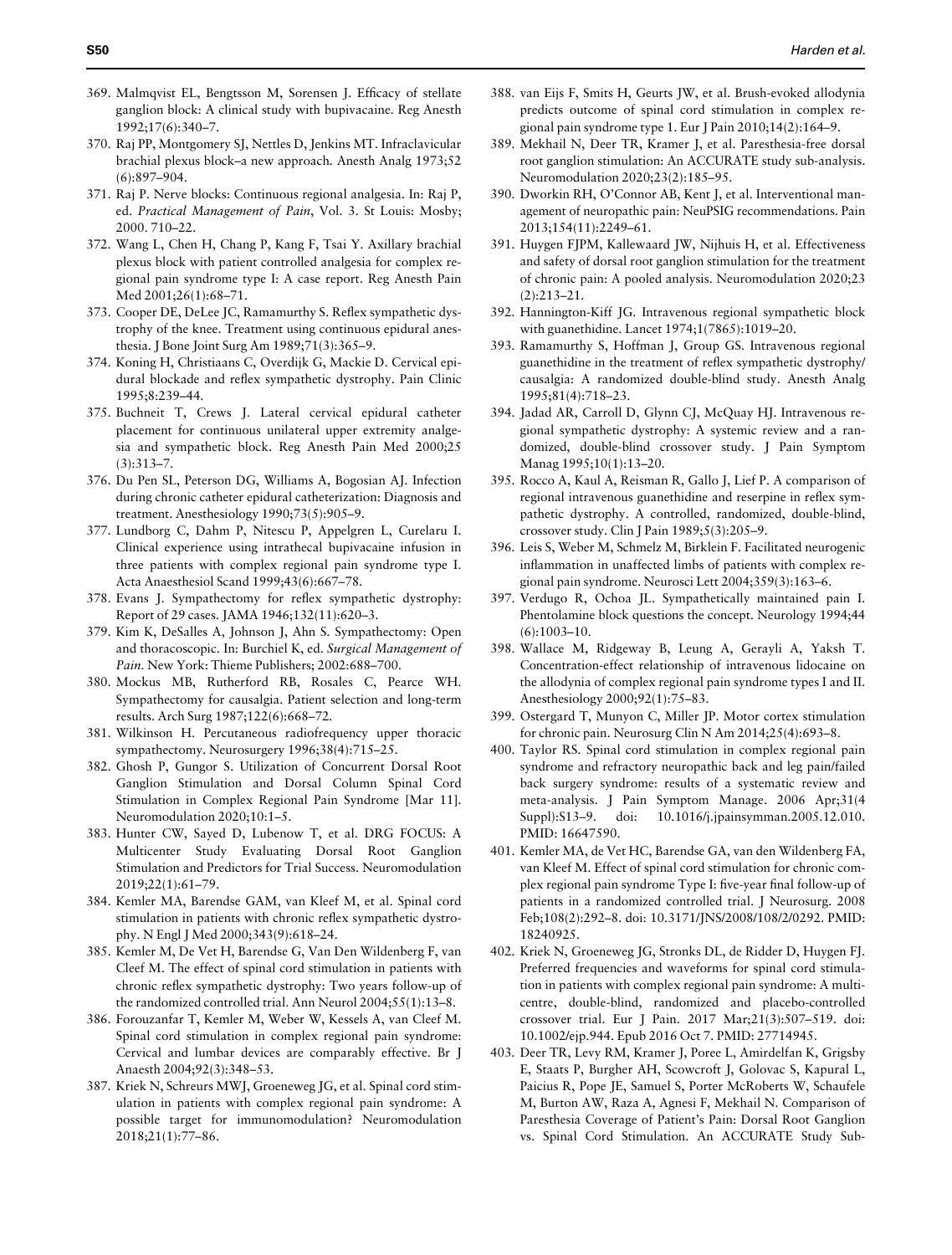<span id="page-50-0"></span>Analysis. Neuromodulation. 2019 Dec;22(8):930–936. doi: 10.1111/ner.12920. Epub 2019 Jan 9. PMID: 30624003.

- 404. Bennett DS, Aló KM, Oakley J, Feler CA. Spinal Cord Stimulation for Complex Regional Pain Syndrome I [RSD]: a Retrospective Multicenter Experience from 1995 to 1998 of 101 Patients. Neuromodulation. 1999 Jul;2(3):202–10. doi: 10.1046/j.1525-1403.1999.00202.x. PMID: 22151209.
- 405. Kemler MA, Barendse GA, Van Kleef M, Van Den Wildenberg FA, Weber WE. Electrical spinal cord stimulation in reflex sympathetic dystrophy: retrospective analysis of 23 patients. J Neurosurg. 1999 Jan;90(1 Suppl):79–83. doi: 10.3171/ spi.1999.90.1.0079. PMID: 10413130.
- 406. Kumar K, Nath R, Toth C. Spinal cord stimulation is effective in the management of reflex sympathetic dystrophy. Neurosurgery 1997;40:503–9.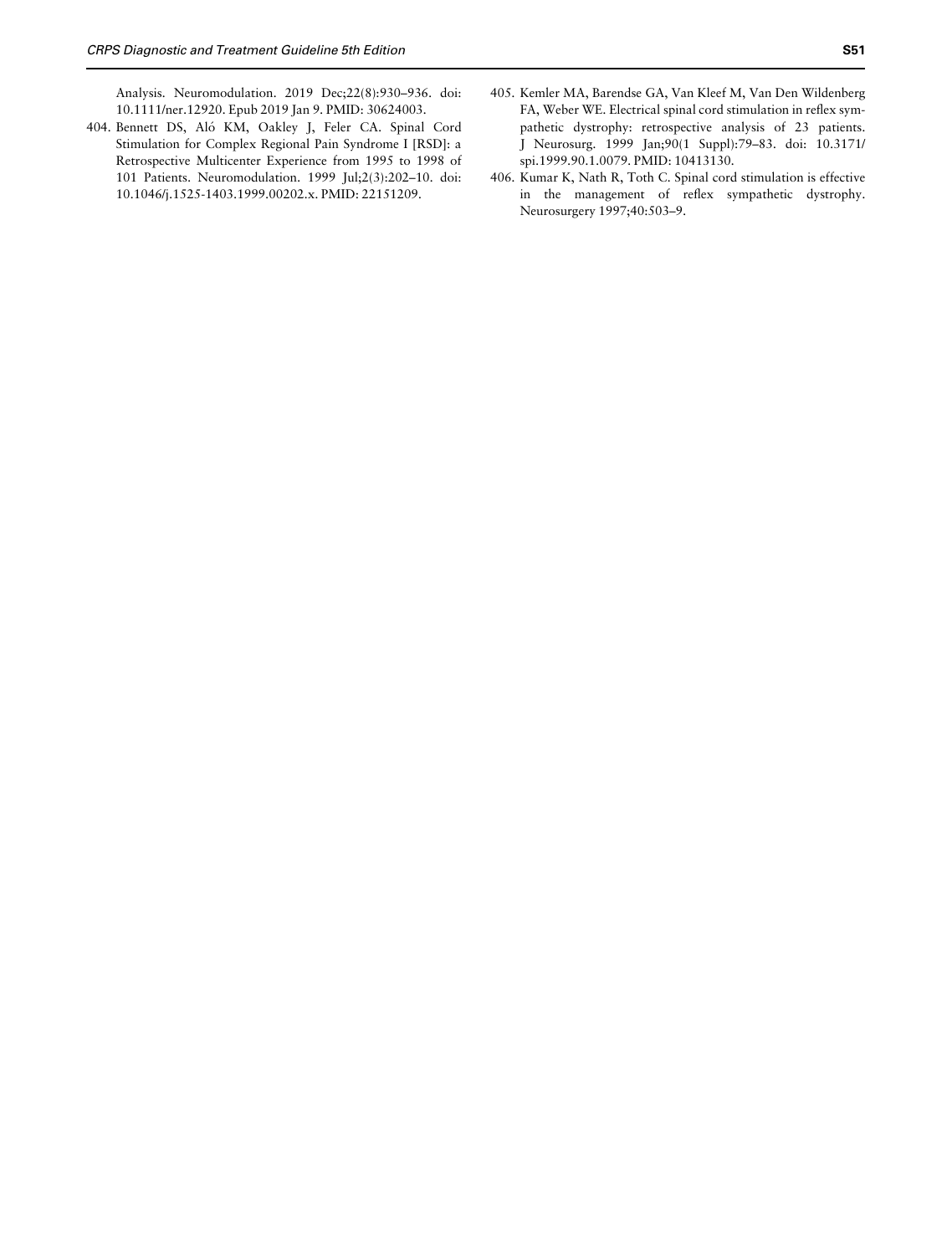## <span id="page-51-0"></span>Appendix

Table A1. Studies examining psychological/behavioral interventions for CRPS

| Author                                                 | Design and Sample                                                    | Psychological Intervention                                                                                                                                                               | Outcome                                                                                                                                                                     |
|--------------------------------------------------------|----------------------------------------------------------------------|------------------------------------------------------------------------------------------------------------------------------------------------------------------------------------------|-----------------------------------------------------------------------------------------------------------------------------------------------------------------------------|
| Blanchard 1979 [308]                                   | Case Report                                                          | Thermal biofeedback                                                                                                                                                                      | Complete resolution of symptoms                                                                                                                                             |
| Alioto 1981 [309]                                      | $n = 1$ adult<br>Case Report<br>$n = 2$ adult/adolescent             | Autogenic and breathing relaxa-<br>tion, thermal and muscular<br>biofeedback                                                                                                             | 75–100% reduction in pain                                                                                                                                                   |
| Barowsky et al. 1987 [310]                             | Case Report                                                          | Thermal biofeedback                                                                                                                                                                      | Complete resolution of symptoms                                                                                                                                             |
| Kawano et al. 1989 [311]                               | $n = 1$ child<br>Case Report<br>$n = 1$ adolescent                   | Autogenic relaxation, imagery                                                                                                                                                            | Complete resolution of symptoms                                                                                                                                             |
| Wesdock et al. 1991 [312]                              | Case Series<br>$n = 36$ child/adolescent                             | Biofeedback                                                                                                                                                                              | Helpful in some cases, particularly<br>in CRPS of shorter duration                                                                                                          |
| Gainer 1992 [313]                                      | Case report<br>$n = 3$ adult                                         | Hypnotic imagery, relaxation<br>training                                                                                                                                                 | Complete resolution of symptoms                                                                                                                                             |
| Wilder et al. 1992 [314]                               | Case Series<br>$n = 70$ child/adolescent                             | Multidisciplinary treatment includ-<br>ing relaxation training and CBT                                                                                                                   | Significantly improved pain and<br>function in 57% of patients                                                                                                              |
| Fialka et al. 1996 [315]                               | Randomized Trial<br>$n = 18$ adult                                   | PT ( $n = 9$ ), PT+ autogenics ( $n = 9$ )                                                                                                                                               | Pain improved in both groups<br>equally. Skin temperature more<br>improved in autogenics group.                                                                             |
| Sherry et al. 1999 [103]                               | Case series<br>$n = 103$ child/adolescent                            | Multidisciplinary treatment includ-<br>ing psychotherapy for 77% of<br>sample                                                                                                            | Complete symptom resolution in<br>92% of sample at end of treat-<br>ment, 88% symptom-free at<br>2 year follow-up                                                           |
| Oerlemans et al. 1999, 2000 [64,<br>$316$ <sup>*</sup> | Randomized Trial<br>$n = 135$ adult                                  | PT including relaxation training<br>and cognitive interventions<br>$(n = 44)$ , OT $(n = 44)$ , Social<br>Work Control $(n = 47)$ . All<br>patients received standard medi-<br>cal care. | Significantly greater improvements<br>at 1 year follow-up for PT group<br>than Controls on pain, tempera-<br>ture, active range of motion, and<br>overall impairment scores |
| Lee et al. 2002 [72]                                   | Randomized Trial<br>$n = 28$ child/adolescent                        | PT 1 X week + CBT ( $n = 14$ ), PT 3<br>$X$ week + CBT ( $n = 14$ )                                                                                                                      | Pain and function improved signifi-<br>cantly pre-post for both groups.<br>Recurrence rate = $50\%$ .                                                                       |
| Singh et al. 2004 [317]                                | Prospective Case Series<br>$n = 12$ adult                            | 4-week outpatient interdisciplinary<br>treatment program including<br>group psychotherapy                                                                                                | Function improved significantly<br>pre-post treatment without cor-<br>responding increases in anxiety                                                                       |
| de Jong et al. 2005 [104]                              | Series of prospective single-subject<br>experiments<br>$n = 8$ adult | Intensive graded exposure therapy<br>targeting pain-related fear                                                                                                                         | Pain-related fear was significantly<br>reduced, with corresponding<br>decreases in pain intensity, dis-<br>ability, and other CRPS<br>symptoms                              |
| Bartur et al. 2014 [318]                               | Quasi-experimental $n = 20$ adult                                    | Paced slow breathing in CRPS<br>patients ( $n = 10$ ) and healthy<br>controls $(n = 10)$                                                                                                 | Paced breathing enhanced vagal<br>tone as indexed by heart rate<br>variability indexes in healthy<br>controls, but not in CRPS<br>patients.                                 |
| Barnhoorn et al. 2015 [319]                            | Randomized trial<br>$n = 56$ adult                                   | Pain exposure therapy $(n = 28)$<br>Pain-contingent therapy $(n = 28)$                                                                                                                   | Pain exposure therapy produced<br>significantly greater improve-<br>ments in pain, disability, and ac-<br>tive range of motion.                                             |
| Den Hollander et al. 2016 [320]                        | Randomized trial<br>$n = 35$ adult                                   | Pain exposure therapy $(n = 18)$<br>Pain-contingent therapy $(n = 17)$                                                                                                                   | Pain exposure therapy produced<br>significantly greater improve-<br>ments in pain and disability                                                                            |
| Solcà et al. 2018 [321]                                | Crossover trial                                                      | Virtual reality (VR) image of the<br>affected limb flashing visually ei-<br>ther in synchrony or asynchrony<br>with the heartbeat                                                        | Synchronous VR resulted in signifi-<br>cantly reduced pain, and im-<br>proved motor function and<br>vagal tone (heart rate variability)                                     |
|                                                        | $n = 48$ adult                                                       | CRPS $(n=24)$<br>Healthy controls $(n = 24)$                                                                                                                                             | in CRPS patients but not<br>controls.                                                                                                                                       |

Studies are listed in order of date of publication. CBT = Cognitive-Behavioral Therapy, PT = Physical Therapy, OT = Occupational Therapy. \*Both Oerlemans et al. studies were based on the same sample.